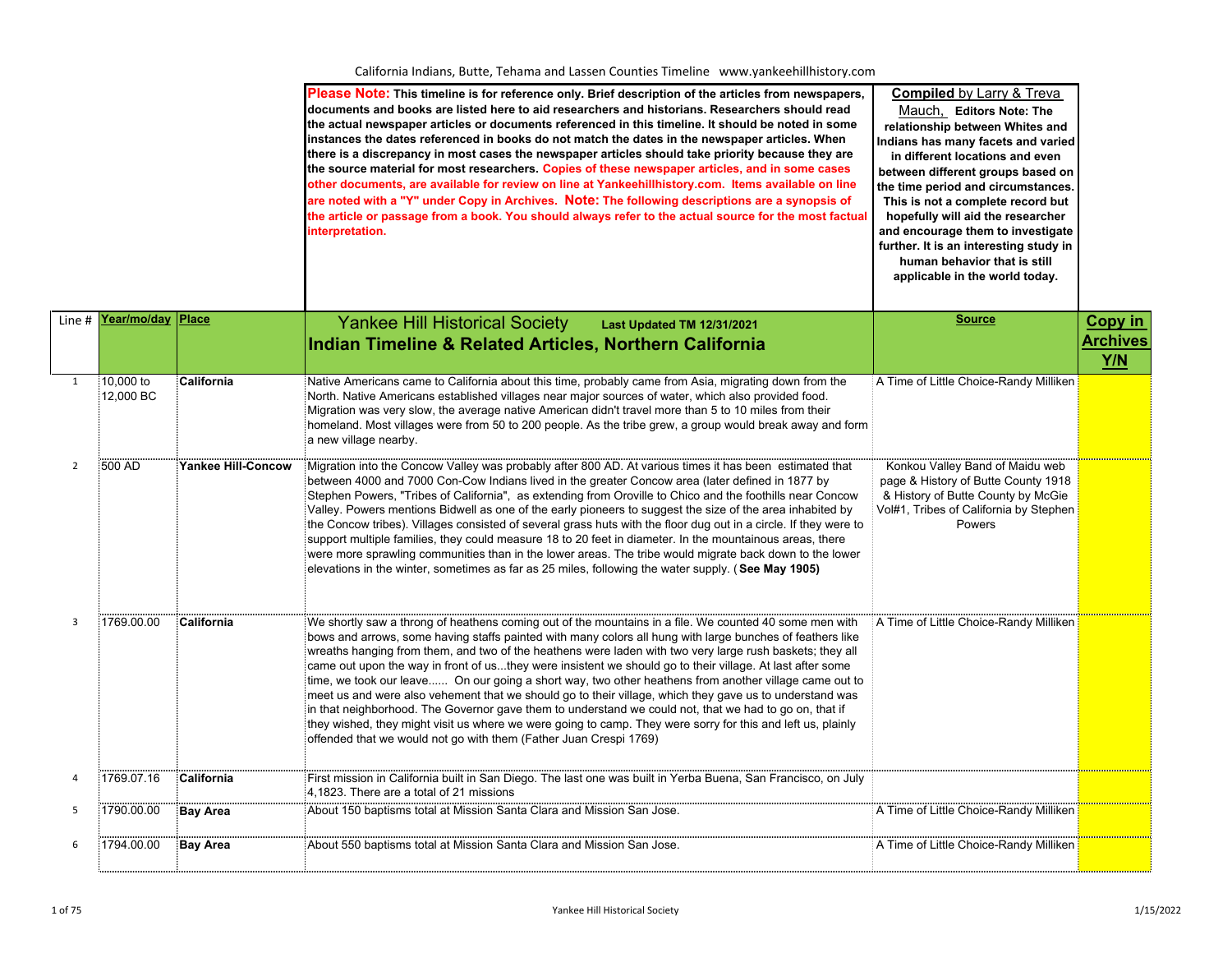|                |            |                          | California Indians, Butte, Tehama and Lassen Counties Timeline www.yankeehillhistory.com                                                                                                                                                                                                                                                                                                                                                                                                                                                                                                                                                                                                                                                                                                                                                                                                                                                                                                                                                                                                                                                                                                                                                                                                                   |                                                                           |  |
|----------------|------------|--------------------------|------------------------------------------------------------------------------------------------------------------------------------------------------------------------------------------------------------------------------------------------------------------------------------------------------------------------------------------------------------------------------------------------------------------------------------------------------------------------------------------------------------------------------------------------------------------------------------------------------------------------------------------------------------------------------------------------------------------------------------------------------------------------------------------------------------------------------------------------------------------------------------------------------------------------------------------------------------------------------------------------------------------------------------------------------------------------------------------------------------------------------------------------------------------------------------------------------------------------------------------------------------------------------------------------------------|---------------------------------------------------------------------------|--|
| $\overline{7}$ | 1803.00.00 | <b>Bay Area</b>          | About 400 baptisms total at Mission Santa Clara, Mission San Jose and Mission San Francisco.                                                                                                                                                                                                                                                                                                                                                                                                                                                                                                                                                                                                                                                                                                                                                                                                                                                                                                                                                                                                                                                                                                                                                                                                               | A Time of Little Choice-Randy Milliken                                    |  |
| 8              | 1804.00.00 | <b>Livermore Valley</b>  | Most of the Indians in the Livermore Valley joined the mission at San Jose because the food supply in the<br>valley was destroyed by the 10,000 head of cattle the mission grazed in the valley. By 1836 when the<br>mission was secularized and closed, most of the Livermore Indians had already died from disease.                                                                                                                                                                                                                                                                                                                                                                                                                                                                                                                                                                                                                                                                                                                                                                                                                                                                                                                                                                                      | Early Livermore, Livermore Heritage<br><b>Guild Publication</b>           |  |
| 9              | 1810.00.00 | <b>Bay Area</b>          | An epidemic of measles killed 1/4 of the Indians at the Bay Area missions and an unknown quantity of<br>Indians in surrounding tribal villages.                                                                                                                                                                                                                                                                                                                                                                                                                                                                                                                                                                                                                                                                                                                                                                                                                                                                                                                                                                                                                                                                                                                                                            | A Time of Little Choice-Randy Milliken                                    |  |
| 10             | 1810.05.20 |                          | Over the last three years, things were brought to a sorry fate as 16 Christians were killed by Indians to the<br>north of the San Francisco Presidio. On May 22, 1810, the Suisuns with a force of 120 fighting men were<br>attacked by a Spanish party, consisting of 17 soldiers and an auxiliary force of Christian Indians of unknown<br>size, under the command of second Lieutenant Gabriel Moragasaid second Lieutenanttook as prisoners<br>18 pagans. They were set free because they were gravely wounded and he had no way to transport them.<br>He believes that not one of them could have avoided death. Toward the end of the action, the surviving<br>Indians sealed themselves in three brush houses, from which they made a tenacious defense, wounding<br>the corporals and two soldiers. Those were the only injuries sustained by the troop. No one was killed. After<br>having killed the pagans in two of the grass houses, the Christians set fire to the third grass house, as a<br>means to take the pagans prisoner. But they did not achieve the result, since the valiant Indians died<br>enveloped in flames before they could be taken into custody. The second Lieutenant said he could not<br>reason with the pagans who died fighting or by burning (Jose Arguello 1810). | A Time of Little Choice-Randy Milliken                                    |  |
| 11             | 1827.00.00 | <b>Sacramento Valley</b> | In 1827, the American trapper Jedediah Smith, described a reaction to his horses. "Many Indians came as<br>near the camp and sat down. I gave them some presentsthey were under the impressions that the horses<br>could understand them and when they were passing they talked to them and made signs as to the men."<br>(Jedediah Smith 1827)                                                                                                                                                                                                                                                                                                                                                                                                                                                                                                                                                                                                                                                                                                                                                                                                                                                                                                                                                            | A Time of Little Choice-Randy Milliken                                    |  |
| 12             | 1828.03.00 | <b>Chico</b>             | Traveling from Mission San Jose, Jedediah Smith, along with 20 trappers, came out of the mountains near<br>Cohasset and was in the Red Bluff, Chico area en route to Oregon.                                                                                                                                                                                                                                                                                                                                                                                                                                                                                                                                                                                                                                                                                                                                                                                                                                                                                                                                                                                                                                                                                                                               | Jedediah Smith and the Opening of<br>the West by Dale Morgan 1953         |  |
| 13             | 1830.00.00 | <b>San Francisco</b>     | By the early 1830s all tribal lands 40 miles to the north and 80 miles to the east of San Francisco Bay were<br>empty.                                                                                                                                                                                                                                                                                                                                                                                                                                                                                                                                                                                                                                                                                                                                                                                                                                                                                                                                                                                                                                                                                                                                                                                     | A Time of Little Choice-Randy Milliken                                    |  |
| 14             | 1830.01.01 | <b>Feather River</b>     | Peter Ogden, a Canadian, also trapped in California, traveling from Oregon to the San Joaquin Valley in<br>California in 1830. Some say he was the one who named Mt. Shasta. Note: Ewing Young, a fur trader from<br>New Mexico, did travel through California in 1830. It is not clear if he was in the Butte County area, although<br>probable.                                                                                                                                                                                                                                                                                                                                                                                                                                                                                                                                                                                                                                                                                                                                                                                                                                                                                                                                                          | Peter Skene Ogden Fur Trader by<br>Archie Binns 1967                      |  |
| 15             | 1832.12.00 | <b>Feather River</b>     | John Work, a trapper for Hudson's Bay Company, reported in his diary that there appeared to be some kind i Fur Brigade to the Bonaventura, John<br>of sickness resembling ague (malaria) prevailing amongst the Indians. John Bidwell felt it was smallpox.                                                                                                                                                                                                                                                                                                                                                                                                                                                                                                                                                                                                                                                                                                                                                                                                                                                                                                                                                                                                                                                | Works California Expedition 1832-<br>1833 by Alice Bay Maloney 1945       |  |
| 16             | 1833.00.00 | <b>Butte County</b>      | As a result of contact with Euro-Americans, a malaria epidemic swept through the Concow villages killing an<br>estimated 800 people. Note: This area included more than the Concow Valley. It is estimated 99% of the<br>Konkou Indians died between 1828 and 1880.                                                                                                                                                                                                                                                                                                                                                                                                                                                                                                                                                                                                                                                                                                                                                                                                                                                                                                                                                                                                                                        | Konkou Valley Band of Maidu web<br>Page                                   |  |
| 17             | 1833.05.00 | <b>Fort Ross</b>         | Hudson's Bay Company fur trappers separate into two groups near Fort Ross. Chief Trader, John Work,<br>would head South. Michael Laframboise, a Canadian trapper, takes a group of men North in the vicinity of<br>Mount Shasta.                                                                                                                                                                                                                                                                                                                                                                                                                                                                                                                                                                                                                                                                                                                                                                                                                                                                                                                                                                                                                                                                           | Mountain Men and The Fur Trade<br>Volume 5 Arthur H Clark Company<br>1968 |  |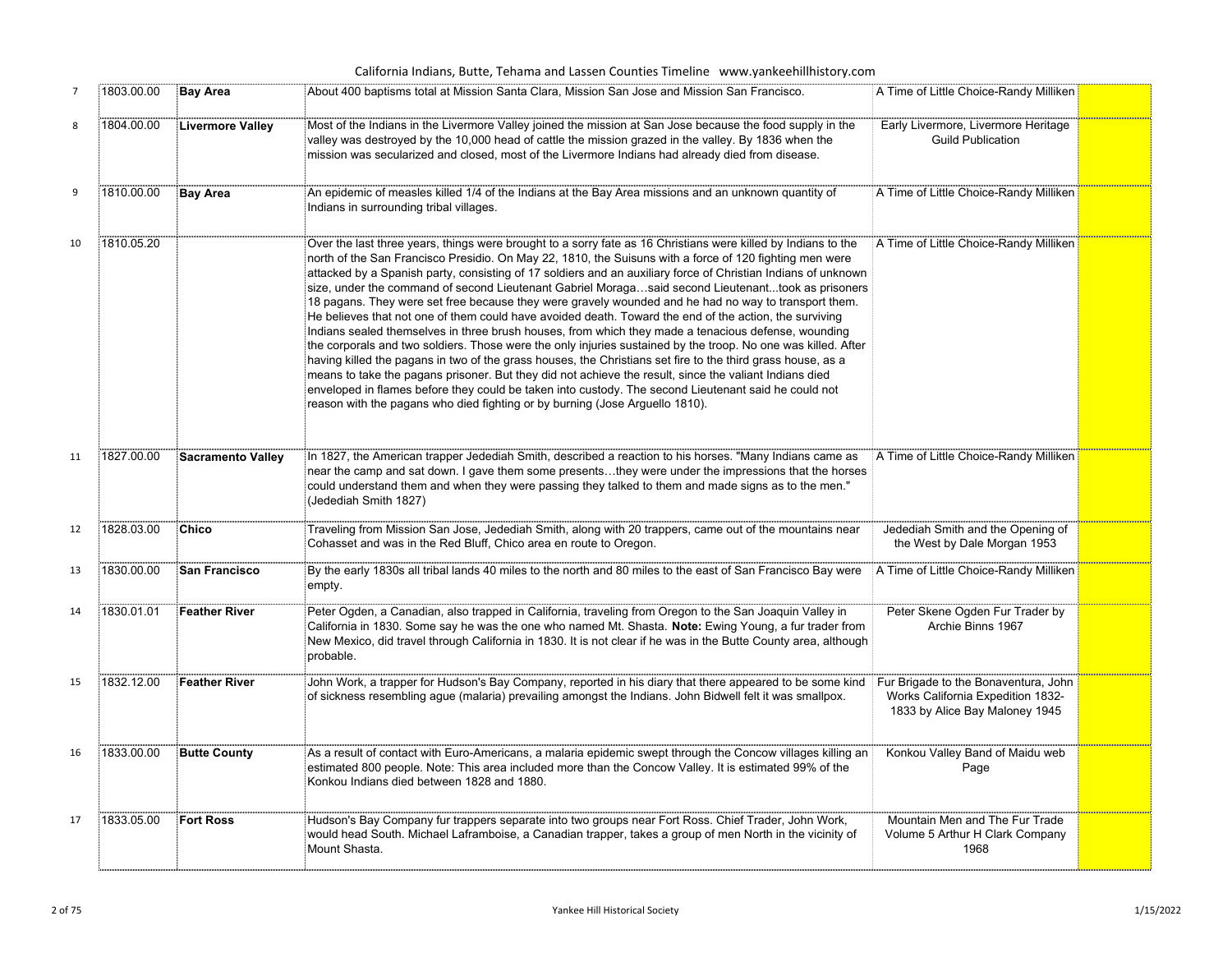| California Indians, Butte, Tehama and Lassen Counties Timeline www.yankeehillhistory.com |            |                     |                                                                                                                                                                                                                                                                                                                                                                                                                                                                                                                                                                                                                                                                                                          |                                                                           |   |  |
|------------------------------------------------------------------------------------------|------------|---------------------|----------------------------------------------------------------------------------------------------------------------------------------------------------------------------------------------------------------------------------------------------------------------------------------------------------------------------------------------------------------------------------------------------------------------------------------------------------------------------------------------------------------------------------------------------------------------------------------------------------------------------------------------------------------------------------------------------------|---------------------------------------------------------------------------|---|--|
| 18                                                                                       | 1836.00.00 | California          | California Missions are closed and the Indians released                                                                                                                                                                                                                                                                                                                                                                                                                                                                                                                                                                                                                                                  | YHHS Research                                                             |   |  |
| 19                                                                                       | 1837.00.00 | <b>Butte County</b> | In August of 1837, Michael Laframboise returned to the Feather River with 27 trappers. He would return<br>again in 1838 and 1839. Laframboise's wages were \$75 per year.                                                                                                                                                                                                                                                                                                                                                                                                                                                                                                                                | Mountain Men and The Fur Trade<br>Volume 5 Arthur H Clark Company<br>1968 |   |  |
| 20                                                                                       | 1839.00.00 |                     | Tehama-Butte County John Bidwell related that smallpox broke out several years before his arrival in 1841, probably brought by<br>the Hudson Bay Company trappers, killing large numbers of the Indians.                                                                                                                                                                                                                                                                                                                                                                                                                                                                                                 | History of Tehama County Elliot &<br>Moore 1880                           |   |  |
| 21                                                                                       | 1845.00.00 | Concow              | Yo he ma (Katie Clark), daughter of the Chief of the Concow, was born in the Concow/Yankee Hill/Cherokee<br>area. Katie Clark died April 19, 1909 in Yankee Hill. She is buried in the Clark family cemetery located on<br>Yankee Hill Rd. (See July 1884)                                                                                                                                                                                                                                                                                                                                                                                                                                               | Konkou Valley Band of Maidu web<br>Page                                   |   |  |
| 22                                                                                       | 1846.08.15 | California          | First Issue of the Californian published at Monterey. Mentions the purpose for the paper. One of their<br>purposes is to urge organization of the interior defenses sufficient to protect the property of citizens from the<br>depredations of the wild Indians. Also article about 20 men being deployed to the mountains at Santa Cruz<br>above Santa Clara to chase wild Indians who had stolen horses. They returned with 100 horses but the<br>Indians escaped, they may have killed 1 Indian. Another article estimates the population at 4,000 Indians,<br>1,000 Spanish and 500 whites. (Note: actual Indian population was actually closer to 30,000.)                                          | Californian, Monterey 8-15-1846                                           | Y |  |
| 23                                                                                       | 1846.08.22 | California          | Article about California estimates population in California exclusive of Indians at 10,000. It estimates only<br>2.000 are not from the United States.                                                                                                                                                                                                                                                                                                                                                                                                                                                                                                                                                   | Californian, Monterey 8-22-1846                                           | Y |  |
| 24                                                                                       | 1846.09.05 | California          | Article about the purpose of troops stationed at the fortress at Sonoma. Mentions citizens rights and the<br>need to protect citizens from hostile Indians. Also states the troops are there to protect the citizens from the<br>power of Mexico.                                                                                                                                                                                                                                                                                                                                                                                                                                                        | Californian, Monterey 9-5-1846                                            | Y |  |
| 25                                                                                       | 1846.09.19 | California          | Article states the Walla Walla Indians and some of the chiefs of the Spokanes have come to California to<br>trade. They were well mounted and the Chiefs clad in English costume and the rest in skins. The journey<br>was of seven or eight hundred miles. The chiefs spoke English. There was a conflict between the Indians<br>and the Spanish over the ownership of the horses. The Indians were threatened by the Spanish; this could<br>upset the relationship with the Walla Walla Indians. Second article places the number of Indians at about 36<br>men with their wives and children. They agreed to give up the horses that were not theirs but wanted<br>property taken from them returned. | Californian, Monterey 9-19-1846                                           | Y |  |
| 26                                                                                       | 1846.09.26 | California          | Walla Walla invasion; return of the expedition under charge of purser James H. Watmough from the<br>California mountains.                                                                                                                                                                                                                                                                                                                                                                                                                                                                                                                                                                                | Californian, Monterey 9-26-1846                                           | Y |  |
| 27                                                                                       | 1846.10.10 | California          | Talks about the bloody rumors of the Walla Walla Indians who now have dwindled down to 40 Indians on a<br>peaceful trading expedition.                                                                                                                                                                                                                                                                                                                                                                                                                                                                                                                                                                   | Californian, Monterey 10-10-1846                                          | Y |  |
| 28                                                                                       | 1846.10.24 | California          | Excerpts from a letter by Commander Stockton on Oct 5, 1846 - talks about landing at Monterey and being<br>informed about Sutter being threatened by 1,000 Walla Walla Indians. Troops were dispatched to his aid.<br>Note: the number of Indians was greatly exaggerated, see above article dated 10-10-1846.                                                                                                                                                                                                                                                                                                                                                                                           | Californian, Monterey 10-24-1846                                          | Y |  |
| 29                                                                                       | 1846.11.07 | California          | Long article gives general description of the 21 missions in California. Talks about Indian boys and girls<br>being given separate quarters. The rest of the Indians live about 200 yards distant in a Rancheria. Most<br>missions have a garrison with a Corporal and five soldiers.                                                                                                                                                                                                                                                                                                                                                                                                                    | Californian, Monterey 11-7-1846                                           | Y |  |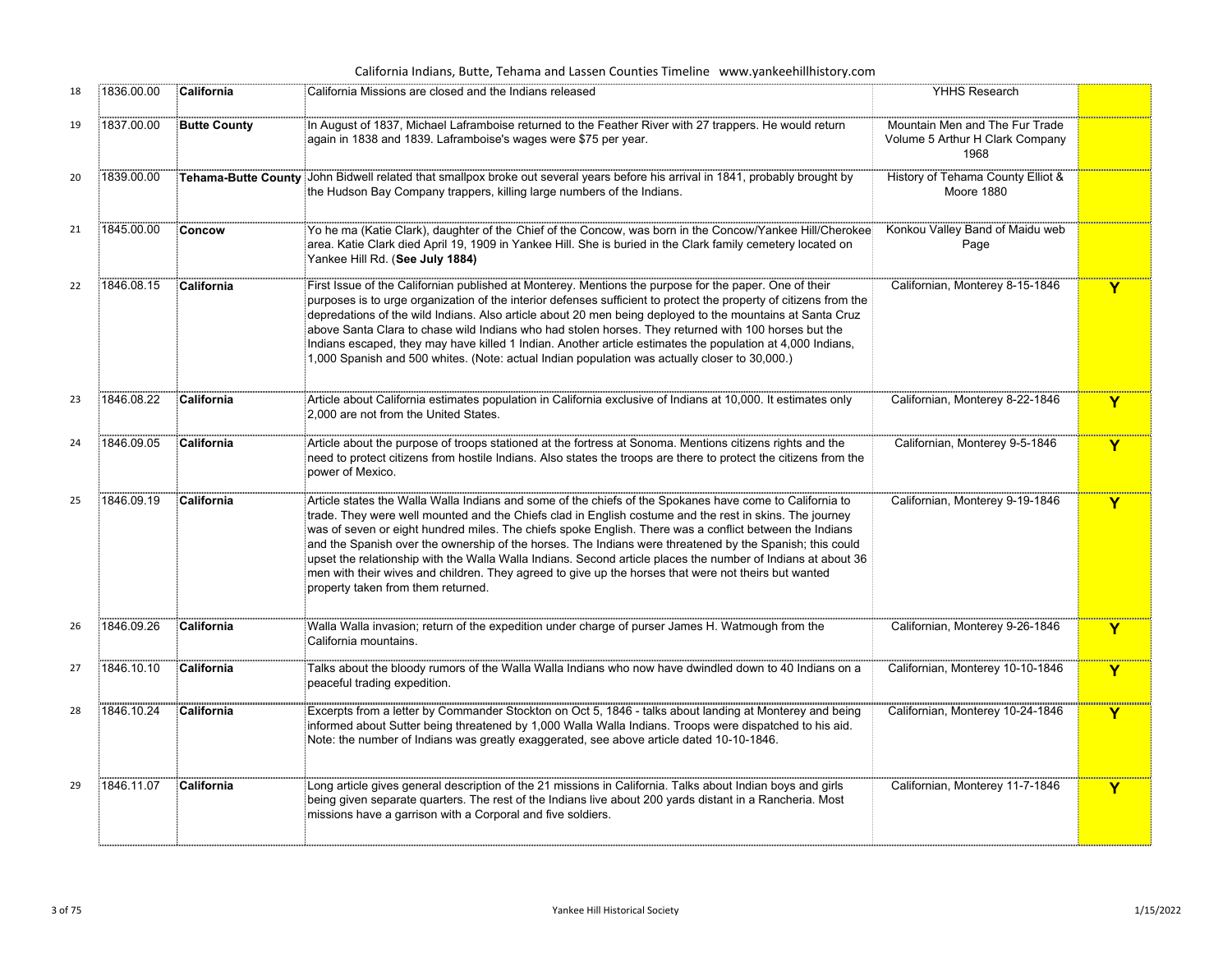| California Indians, Butte, Tehama and Lassen Counties Timeline www.yankeehillhistory.com |  |  |
|------------------------------------------------------------------------------------------|--|--|
|------------------------------------------------------------------------------------------|--|--|

| 30 | 1846.11.07 | California    | Article by Capt. Montgomery, Commandant of the Northern Section regarding treatment of the Indians. The<br>article states that some people are holding Indians against their will without a legal contract and that they<br>should be released immediately. The Indians are not to be looked upon as slaves. Indians living within<br>settlements have a right to choose who they are employed with. A contract will be written up by local<br>authorities between Indians and settlers for employment. The Indians may then only leave if agreed upon by<br>the person who holds the contract.                                                                                                                                                                                                                                                                       | Californian, Monterey 11-7-1846  | Y           |
|----|------------|---------------|-----------------------------------------------------------------------------------------------------------------------------------------------------------------------------------------------------------------------------------------------------------------------------------------------------------------------------------------------------------------------------------------------------------------------------------------------------------------------------------------------------------------------------------------------------------------------------------------------------------------------------------------------------------------------------------------------------------------------------------------------------------------------------------------------------------------------------------------------------------------------|----------------------------------|-------------|
| 31 | 1846.11.07 | California    | Property stolen from a store in Monterey by Indian named Juan Jose and a second Indian also named Juan<br>valued at \$83. Attempts were made to sell the property which resulted in their capture. Both Indians were<br>sentenced to 1 year imprisonment.                                                                                                                                                                                                                                                                                                                                                                                                                                                                                                                                                                                                             | Californian, Monterey 11-7-1846  | Y           |
| 32 | 1846.11.14 | California    | Long article about California Indians - "Amongst the missions there are from 21 to 22 thousand catholic<br>IndiansThe Indians are naturally filthy and careless and their understanding is very limited." Some<br>Missions have 400 Indians while others have 3 to 4 thousand.                                                                                                                                                                                                                                                                                                                                                                                                                                                                                                                                                                                        | Californian, Monterey 11-14-1846 | Y           |
| 33 | 1846.12.05 | California    | Article about the trade in cow hides - 30 to 40 thousand hides are gathered yearly by the 21 missions. The<br>total profits yield about \$6,666 per mission.                                                                                                                                                                                                                                                                                                                                                                                                                                                                                                                                                                                                                                                                                                          | Californian, Monterey 12-5-1846  | $\mathbf Y$ |
| 34 | 1847.02.28 | California    | Ordinance about employment of Indians - The ordinance requires a certificate of release from the former<br>employer in order to employ Indians.                                                                                                                                                                                                                                                                                                                                                                                                                                                                                                                                                                                                                                                                                                                       | California Star 2-28-1847        | Y           |
| 35 | 1847.03.06 | San Francisco | It has come to the Commander in Chief in the district that certain persons have been and are still imposing<br>and holding to service Indians against their will and without any legal contract, and without a due regard to<br>their rights as free men when not under legal contract for service. All persons holding Indians without<br>contract must let them return to their homes. The Indians must not be regarded as slaves. All Indians must<br>be required to obtain service and not be allowed to wander about the country in idle and desolate manner. If<br>they are found doing so, they will be liable to arrest and punishment by labor on the public works at the<br>direction of the Magistrate.                                                                                                                                                    | California Star 3-6-1847         | Y           |
| 36 | 1847.04.10 | California    | Contains 3 separate articles, first entitled "Hostile Indians"; talks about hostilities by the Indians in San<br>Joaquin and troops will be stationed there. Second article is untitled; talks about a company of men under<br>Capt. Kern from Fort Sacramento to operate against the hostile Indians in the upper Sacramento valley.<br>Also mentions a battle in which 20 Indians were killed. Capt. Kern had a number of Indian soldiers under his<br>command who fought in the battle. Third article "Still later from the frontier"; hostile thief Indians to the<br>number of several 100 attacked the settlement recently formed on the San Joaquin and killed every person<br>in it. Cannot the authorities do something for the protection of the frontier?                                                                                                  | California Star 4-10-1847        | Y           |
| 37 | 1847.04.17 | California    | Article entitled "From Oregon" talks about the Hudson Bay Company and the death of a Mr. Newton. The<br>Indians approached Mr. Newton saying he should camp where he was. They appeared friendly and spoke<br>some English. Mr. Newton suspected that all was not right and the Indians attacked him in his tent that<br>night. Second article entitled "Our town" talks about not less than 50 houses have gone up within the last<br>month. Every man finds constant employment. Lumber, adobes, brick and lime are much wanted. Whoever<br>embarks largely in the manufacturing of these building materials will reap a rich harvest. Also included in<br>this issue is a response to the previous article about Indians attacking San Joaquin. The response states<br>the Indians did not attack the settlers in San Joaquin but were stealing from the settlers. | California Star 4-17-1847        | Y           |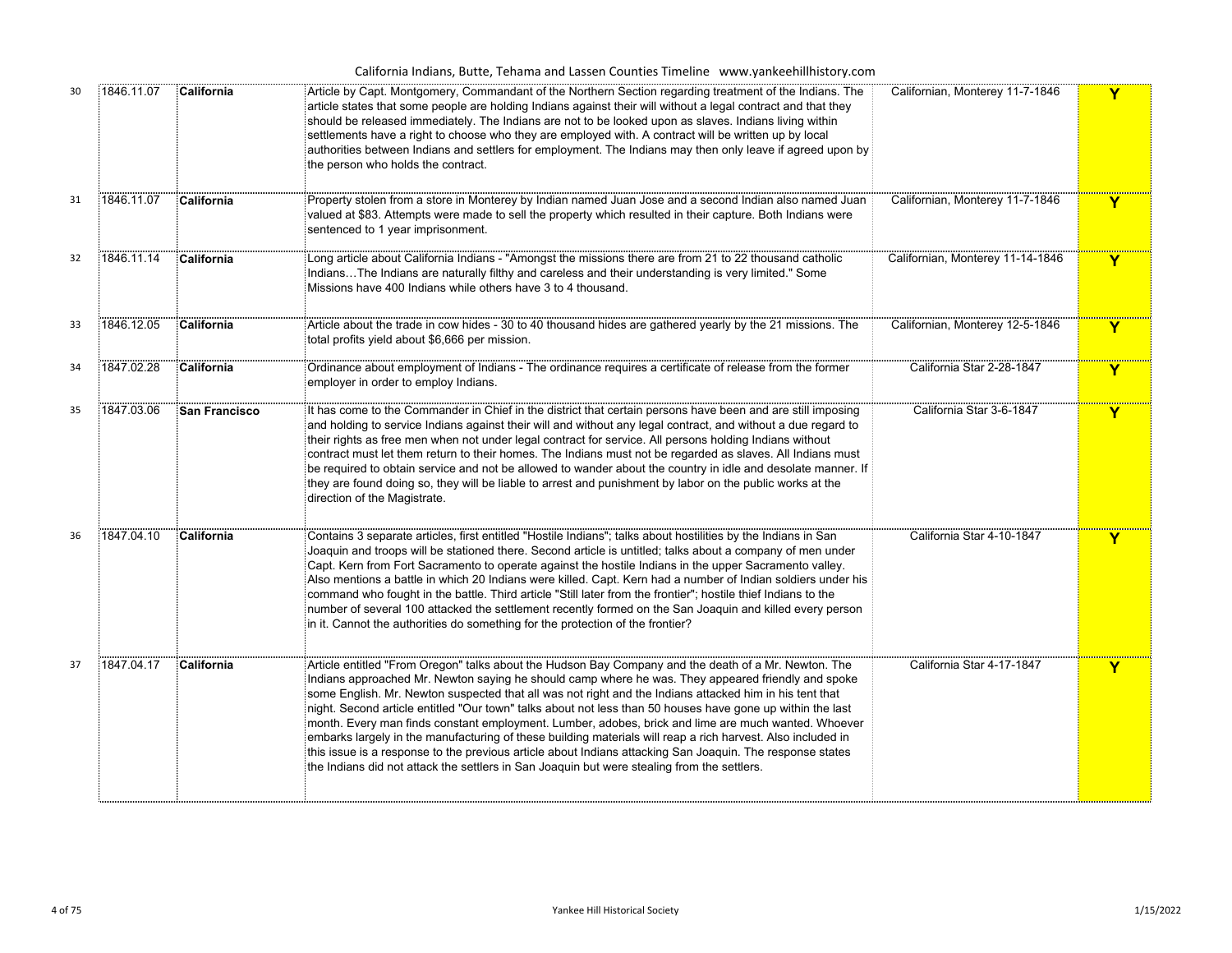| California Indians, Butte, Tehama and Lassen Counties Timeline www.yankeehillhistory.com |  |  |  |  |
|------------------------------------------------------------------------------------------|--|--|--|--|
|------------------------------------------------------------------------------------------|--|--|--|--|

| 38 | 1847.06.26 | <b>San Francisco</b> | Article in the Californian about slavery. States not 1 in 100 would support slavery in California. Mentions<br>that slavery should not be allowed because of the immense population of Indians who were born on this<br>soil. They are willing to work much cheaper than an American colored man and can live at 1/4th the cost. It<br>is our duty to protect them and provide them with a means of acquiring an honest support. When there is a<br>law making power in California, we will use all power to prevent them (colored man) from settling among us.                                                                                    | Californian, Monterey 6-26-1847                            | Y            |
|----|------------|----------------------|----------------------------------------------------------------------------------------------------------------------------------------------------------------------------------------------------------------------------------------------------------------------------------------------------------------------------------------------------------------------------------------------------------------------------------------------------------------------------------------------------------------------------------------------------------------------------------------------------------------------------------------------------|------------------------------------------------------------|--------------|
| 39 | 1847.06.26 | San Francisco        | Indian tradition of the Bay of San Francisco: Indian traditions or folklore is that the Bay of San Francisco<br>used to be a fresh water bay fed from streams in the Monterey area. You used to be able to walk from what<br>is now San Francisco to Petaluma because that end of the bay was closed up by a mountain range. Many<br>years ago, there was a large earthquake and the mountain range that bridged the gap between today's San<br>Francisco and Petaluma disappeared. The article also states there is evidence, based on fossils in the<br>area, to suggest that there was a large body of fresh water in that area some time back. | Californian, Monterey 6-26-1847                            | Y            |
| 40 | 1847.08.07 | California           | Letter to the editor regarding case of Mr. Yount vs. Chiles - The case was about cattle killed and who was to<br>blame. It was suggested that Indians may have killed the cattle.                                                                                                                                                                                                                                                                                                                                                                                                                                                                  | Californian, Monterey 8-7-1847                             | Y            |
| 41 | 1847.08.21 | <b>San Francisco</b> | Article by the Secretary of War to General Kearny suggests increasing your supplies of goods to be<br>distributed to the California Indians (quoting a letter from June 2, 1846).                                                                                                                                                                                                                                                                                                                                                                                                                                                                  | Californian, Monterey 8-21-1847                            | Y            |
| 42 | 1847.08.21 | <b>San Francisco</b> | .<br>Letter from Robert Livermore. Indians in the Northern part of the Valley are at war with themselves. Small<br>parties of whites ranging the country are not safe.                                                                                                                                                                                                                                                                                                                                                                                                                                                                             | California Star 8-21-1847                                  | Y            |
| 43 | 1847.08.28 | <b>San Francisco</b> | Long Interesting article with statistics for San Francisco - population 247 white males, 138 white females.<br>26 Indian males and 8 females, 39 male Sandwich Islanders and 1 female, 9 male negroes and 1 female.<br>"The Indian, Sandwich islanders and Negroes, who compose nearly 1/5 of the whole population of the town,<br>are mostly employed as servants and porters." Of the total population 273 can read and write.                                                                                                                                                                                                                   | California Star 8-28-1847                                  | Y            |
| 44 | 1847.09.15 | Sonoma               | Excerpt from an article about a trip to General Vallejo's Suisun ranch in Sonoma. Vallejo was friendly with<br>the Suisun Indians.                                                                                                                                                                                                                                                                                                                                                                                                                                                                                                                 | Californian, Monterey 9-15-1847                            | $\mathbf{Y}$ |
| 45 | 1847.09.18 | <b>San Francisco</b> | Governor directs those hiring Indians to give them certificates so they can tell the good Indians from those<br>causing trouble. Indians outside the town or rancho in which he may be employed without passes will be<br>subject to arrest as horse thieves. If they cannot supply a satisfactory account of themselves, they will be<br>subject to trial and punishment.                                                                                                                                                                                                                                                                         | California Star 9-18-1847                                  | Y            |
| 46 | 1847.10.20 | <b>Monterey</b>      | Two Indians Domingo and Manuel found guilty of murder and executed in Monterey.                                                                                                                                                                                                                                                                                                                                                                                                                                                                                                                                                                    | Californian, Monterey 10-20-1847                           | Y            |
| 47 | 1847.12.08 | <b>Monterey</b>      | From this day forward any person who sells, exchanges or gives spirituous liquor to an Indian shall be<br>subject to a fine of not less than \$50 and not more than \$100 and be imprisoned for not less than three and<br>not more than six months; 1/2 of the fine goes to the informer and the rest to benefit of the town                                                                                                                                                                                                                                                                                                                      | Californian, Monterey 12-08-1847                           | Y            |
| 48 | 1848.00.00 | <b>Bidwell Bar</b>   | Bidwell used approximately 20 Indians to pan for gold at Bidwell Bar from 1848 to 1849, realizing about<br>\$100,000. He used the profits to buy Bidwell Ranch. Samuel Neal also had about 20 Indians working his<br>claim. He took out about \$110,000 during the same time. Neal's Indians were instructed to bring him \$100<br>per day, then they could quit for the day. Sometimes they would complete their task by 10:00am. Bidwell<br>paid the Indians with scarves and clothing.                                                                                                                                                          | Granville Stuart Journals and<br>Reminiscences by Phillips |              |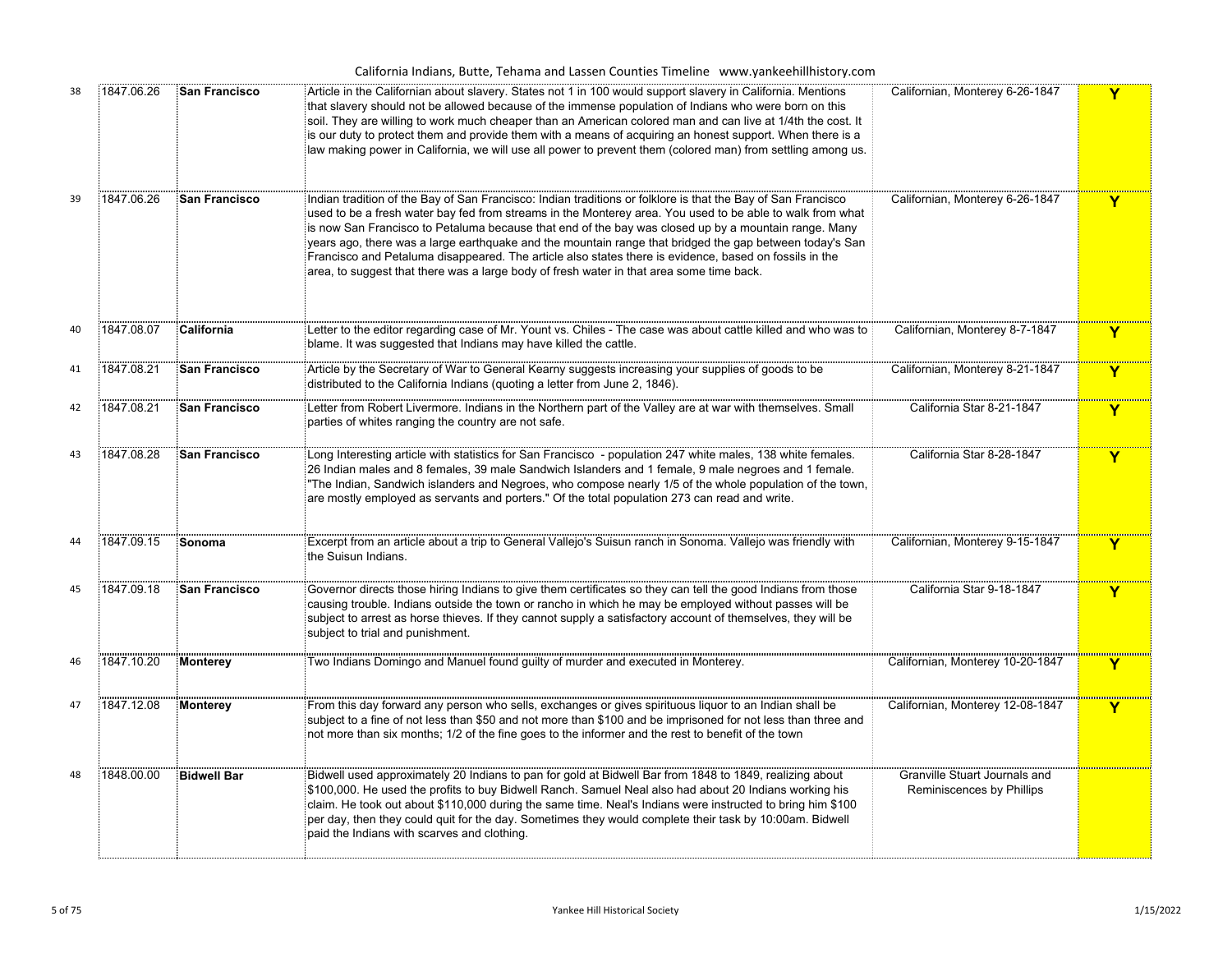| California Indians, Butte, Tehama and Lassen Counties Timeline www.yankeehillhistory.com |  |
|------------------------------------------------------------------------------------------|--|
|------------------------------------------------------------------------------------------|--|

|            |                       | Indian relations letter to editor from "Pacific". "Indians and particularly those in California, are as we all<br>know, mentally and morally, an inferior order of our race; are unfit and incapable of being associated with<br>whites on any terms of equality or of being governed by the same laws; and if retained among us, must<br>necessarily have a code and treatment applicable to their peculiar character and condition."                                                                                                                                                                                                                                                                                                                                                                                                              |                                                                                                                                        | Y |
|------------|-----------------------|-----------------------------------------------------------------------------------------------------------------------------------------------------------------------------------------------------------------------------------------------------------------------------------------------------------------------------------------------------------------------------------------------------------------------------------------------------------------------------------------------------------------------------------------------------------------------------------------------------------------------------------------------------------------------------------------------------------------------------------------------------------------------------------------------------------------------------------------------------|----------------------------------------------------------------------------------------------------------------------------------------|---|
| 1848.01.21 |                       | "A trip across the bay" describes Napa Valley soil, trees, water, Arroya of Napa; 2 pages                                                                                                                                                                                                                                                                                                                                                                                                                                                                                                                                                                                                                                                                                                                                                           | California Star 1-21-1848                                                                                                              | Y |
| 1848.01.29 | California            | Letter to editor from "Humanitas" regarding previous letters from "Pacific" about Indians. "The policy of our<br>government towards them (Indians) is leniency, the basis of which is the rights of life, liberty, and the pursuit<br>of happiness, remembering they are the children of nature, the owners and occupants of the soil we inherit,<br>and if we want their labor, let it be conditional, that they be permitted to change employers at their<br>discretion."                                                                                                                                                                                                                                                                                                                                                                         | California Star 1-29-1848                                                                                                              | Y |
| 1848.04.28 | California            | Article about refraining from sallying forth against a weak and ignorant people, burning their villages,<br>butchering their women and children, returning at night with our saddle horn loaded with scalps. Let it be<br>borne in mind we do not render ourselves a whit more secure from Indian depredations by indiscriminate<br>slaughter. Goes on to state to follow the law to punish the guilty parties and eventually the Indian people will<br>conform to the white society.                                                                                                                                                                                                                                                                                                                                                               | Placer Times 4-28-1848                                                                                                                 | Y |
| 1849.00.00 | <b>Sutter's Fort</b>  | John Sutter releases 8 Hawaiian workers he brought with him from Hawaii who had been working for him<br>isince 1839 (they leave the fort). It is believed they became associated with local Indian tribes. (See 1853<br>1.00)                                                                                                                                                                                                                                                                                                                                                                                                                                                                                                                                                                                                                       | History & People of Sutter's Fort, by<br><b>Sutter's Fort State Historic Park</b>                                                      |   |
| 1849.02.20 | California            | Long Article on Indian slavery. A series of articles were passed by the citizens of San Francisco regarding<br>several issues.                                                                                                                                                                                                                                                                                                                                                                                                                                                                                                                                                                                                                                                                                                                      | Alta California 2-20-1849                                                                                                              | Y |
| 1849.05.10 | California            | A group of Indians broke into a white mining camp and stole rifles killing several whites. The article states<br>there will be trouble in the mountains this summer after what has occurred, revenge will be sought by both<br>sides. Many a solitary white man will be cruelly murdered by Indians and many an Indian picked off by a<br>mountaineer's rifle.                                                                                                                                                                                                                                                                                                                                                                                                                                                                                      | Alta California 5-10-1849                                                                                                              | Y |
| 1849.05.12 | <b>Cosumnes River</b> | Murder of Hollingsworth by Indian criminals. Same issue describes in detail the massacre of these Indians<br>by William Daylor.                                                                                                                                                                                                                                                                                                                                                                                                                                                                                                                                                                                                                                                                                                                     | Placer Times 5-12-1849                                                                                                                 | Y |
| 1849.05.12 | <b>Bear Creek</b>     | Letter to editor talks about the murder of Hollingsworth by the Indians as well as new diggings                                                                                                                                                                                                                                                                                                                                                                                                                                                                                                                                                                                                                                                                                                                                                     | Placer Times 5-12-1949                                                                                                                 | Y |
| 1849.09.01 | California            | The issue of rights was discussed in detail in forming the new constitution. The rights of Indians and Negros<br>was hotly debated throughout the entire convention. The Indian issue saw a split between two factions<br>those that felt the Indians had no rights and those that felt they had the same rights as any man. There was<br>a lot of back and forth recorded in the minutes of the convention. The issue was debated in the context of<br>California as a free state and not a slave state. After two months, eventually it was decided to exclude the<br>Indians and Negros as having no rights because they were not citizens of the state because they could not<br>understand the concept and the responsibility that went with citizenship It was agreed the issue should be<br>looked at in the future when it was appropriate. | The Debates in the Convention of<br>California on the Formation of the<br>State Constitution. Sept and October<br>1849, published 1850 |   |
| 1850.00.00 | Chico                 | In early 1850, General Bidwell, assisted by Michael Nye, then a famous Indian fighter and a popular man<br>among the Whites, joined the Indians of the Bidwell Rancheria in pursuing a band of mountain Indians who<br>had attacked the Bidwell Indians.                                                                                                                                                                                                                                                                                                                                                                                                                                                                                                                                                                                            | History of Butte County 1918                                                                                                           |   |
| 1850.03.11 | San Francisco         | Two articles about "Indian butcheries". These articles center on the Napa area. Articles talk about the<br>hostilities of both the whites and the Indians.                                                                                                                                                                                                                                                                                                                                                                                                                                                                                                                                                                                                                                                                                          | Daily Alta California 3-11-1850                                                                                                        | Y |
| 1850.03.13 | San Francisco         | Our Indian tribes, long letter to future settlers about the conditions in The article downplays the Indian<br>difficulties and assures the reader the area is safe.                                                                                                                                                                                                                                                                                                                                                                                                                                                                                                                                                                                                                                                                                 | Daily Alta California 3-13-1850                                                                                                        | Y |
|            |                       | Napa                                                                                                                                                                                                                                                                                                                                                                                                                                                                                                                                                                                                                                                                                                                                                                                                                                                |                                                                                                                                        |   |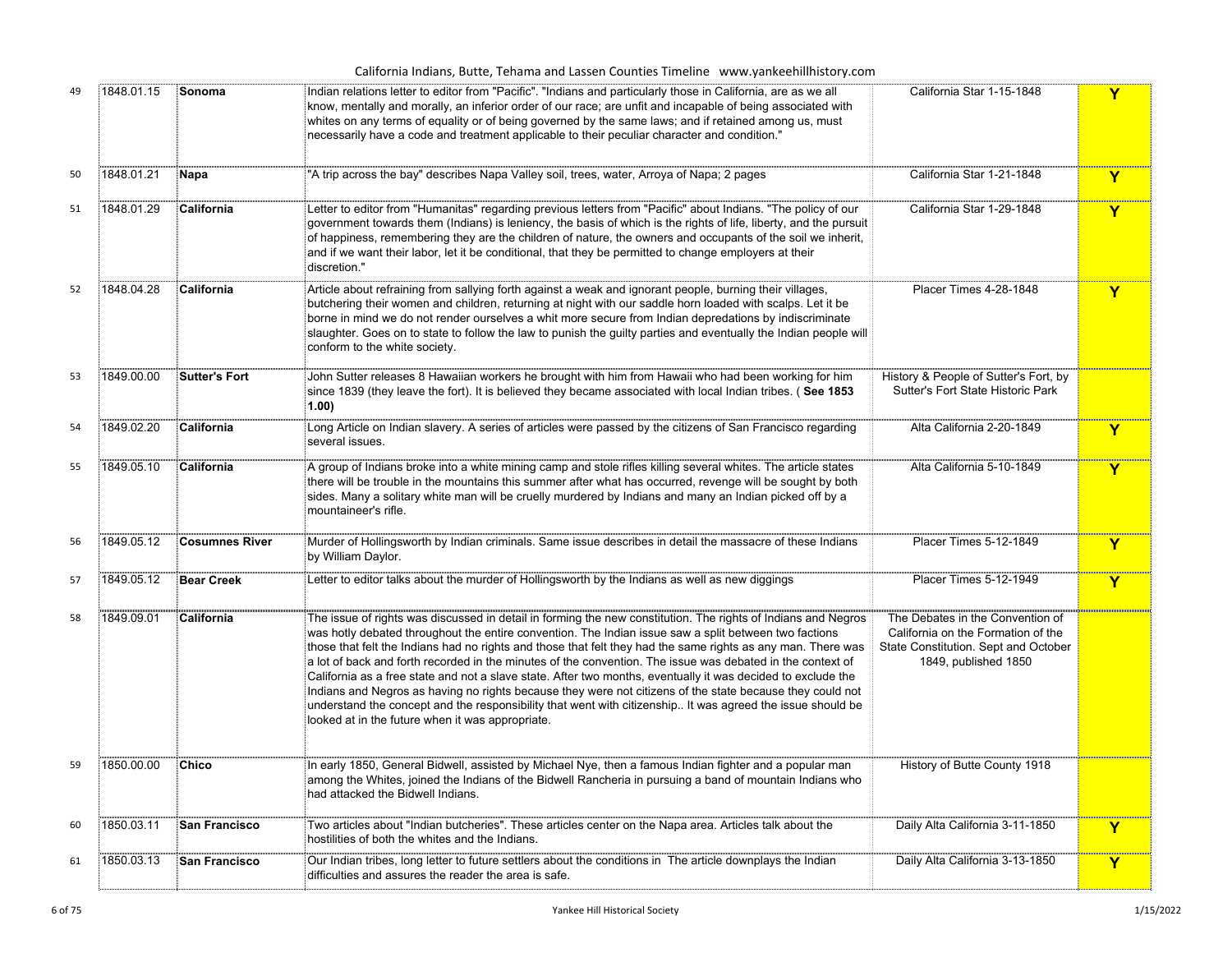| 62 | 1850.03.19 | San Francisco             | Article about Indian starvation and outrages by whites. Several whites were recently arrested in the Sonoma<br>area.                                                                                                                                                                                                                                                                                                                                                                                                                                                                                                                                                                                                                                                                                                                                                                                                                                                                                                                                                                                                              | Daily Alta California 3-19-1850                                                                                                                                                     | Y |
|----|------------|---------------------------|-----------------------------------------------------------------------------------------------------------------------------------------------------------------------------------------------------------------------------------------------------------------------------------------------------------------------------------------------------------------------------------------------------------------------------------------------------------------------------------------------------------------------------------------------------------------------------------------------------------------------------------------------------------------------------------------------------------------------------------------------------------------------------------------------------------------------------------------------------------------------------------------------------------------------------------------------------------------------------------------------------------------------------------------------------------------------------------------------------------------------------------|-------------------------------------------------------------------------------------------------------------------------------------------------------------------------------------|---|
| 63 | 1850.03.28 | <b>San Francisco</b>      | Trouble with the Indians on the Stanislau - Article about two mules being stolen and finding the mules at an<br>Indian camp. The meeting between Indians and the whites erupted into hostilities.                                                                                                                                                                                                                                                                                                                                                                                                                                                                                                                                                                                                                                                                                                                                                                                                                                                                                                                                 | Daily Alta California 3-28-1850                                                                                                                                                     | Y |
| 64 | 1850.04.05 | Deer Creek                | 12 men attacked a party of Indians whom they accused of stealing animals. They killed four or five Indians<br>and one squaw. After running some time, the Indians turned to fight gaining a strong hold in a rocky part of<br>the mountains. The Indians wounded two of the whites. The siege lasted two days during which the Indians<br>lost 17 men and one squaw beside those before mentioned. A party of 200 was organized at Deer Creek<br>and is expected to start a pursuit.                                                                                                                                                                                                                                                                                                                                                                                                                                                                                                                                                                                                                                              | Sacramento Transcript, 4-5-1850                                                                                                                                                     | Y |
| 65 | 1850.04.13 | Sacramento                | Assemblyman Brown introduced Assembly Bill # 129, "An Act for the Government and Protection of<br>Indians". This bill talked about punishment of Indians as well as authorized the indenture of vagrant Indians<br>by whites. Indian children could be indentured until they reached the age of 18 for males and 15 for<br>females. Adults could be indentured by whites who paid fines incurred by Indians levied by the Justice of<br>the Peace until the fines were paid back in full. The whites were required to provide proper food and<br>clothing. Unfortunately, this law was abused by some whites who fought with Indians. The parents would be<br>killed and the children sold into indentured slavery for \$25 to \$75 each. The law came under scrutiny in the<br>1860s when the civil war broke out and Lincoln released the slaves. The law also stated Indians could not<br>testify against whites in trials, although they could register complaints with a Justice of the Peace. An<br>Indian was defined in 1850 as anyone with 50% Indian blood, in 1851 it was modified to anyone with 25%<br>Indian blood. | Early California Laws and Policies<br>Related to California Indians by<br>Kimberly Johnston-Dodds, Prepared<br>at the request of Senator John<br>L.Burton. Published September 2002 |   |
| 66 | 1850.05.09 |                           | "Bloody doings on the North Fork"; Some twenty miles above Auburn, Indians killed 2 miners without<br>warning. A company of about 20 men from Auburn and Kelly's Bar were in pursuit of the Indians and found<br>them in a valley near Illinoistown, thought to be 100 strong. They were armed with bows and arrows and<br>one gun. The whites immediately fired upon the Indians resulting in 25 dead bodies being found after. The<br>scalps were exhibited in Auburn. It is believed by many of the miners that white men are among the Indians<br>inciting them to hostilities with a German doctor leading them. A meeting was held for the purpose of<br>scouring the country and making war with the Indians and 15-20 volunteers enrolled. It is felt that men have<br>the right to defend themselves but also fear that the Indians have not always been dealt with in the right<br>spirit of the country.                                                                                                                                                                                                               | Sacramento Transcript 5-9-1850                                                                                                                                                      | Y |
| 67 | 1850.07.10 | <b>Rich Bar-Gold Lake</b> | Gold discovered while searching for Gold Lake in Plumas County. This brought many people north of the<br>West Branch. Gold Lake was a story circulated by Tom Stoddard, a miner who had become lost in the<br>mountains and claimed to find a lake in 1949 whose shores were lined with gold. Many miners would try<br>and find Gold Lake, but to no avail. Rich Bar was a discovery on such an expedition. The story was also,<br>probably, responsible for the miners coming to the Rich Gulch, Frenchtown, Spanishtown area.                                                                                                                                                                                                                                                                                                                                                                                                                                                                                                                                                                                                   | History of Rich Bar A Blue Ribbon<br>Gold Camp by Jim Young 1983                                                                                                                    |   |
| 68 | 1851.00.00 | California                | Wozencraft Indian agent declaration "To the people living and trading among the Indians in the state of<br>California"                                                                                                                                                                                                                                                                                                                                                                                                                                                                                                                                                                                                                                                                                                                                                                                                                                                                                                                                                                                                            | Flyer from 1851, exact date unknown                                                                                                                                                 | Y |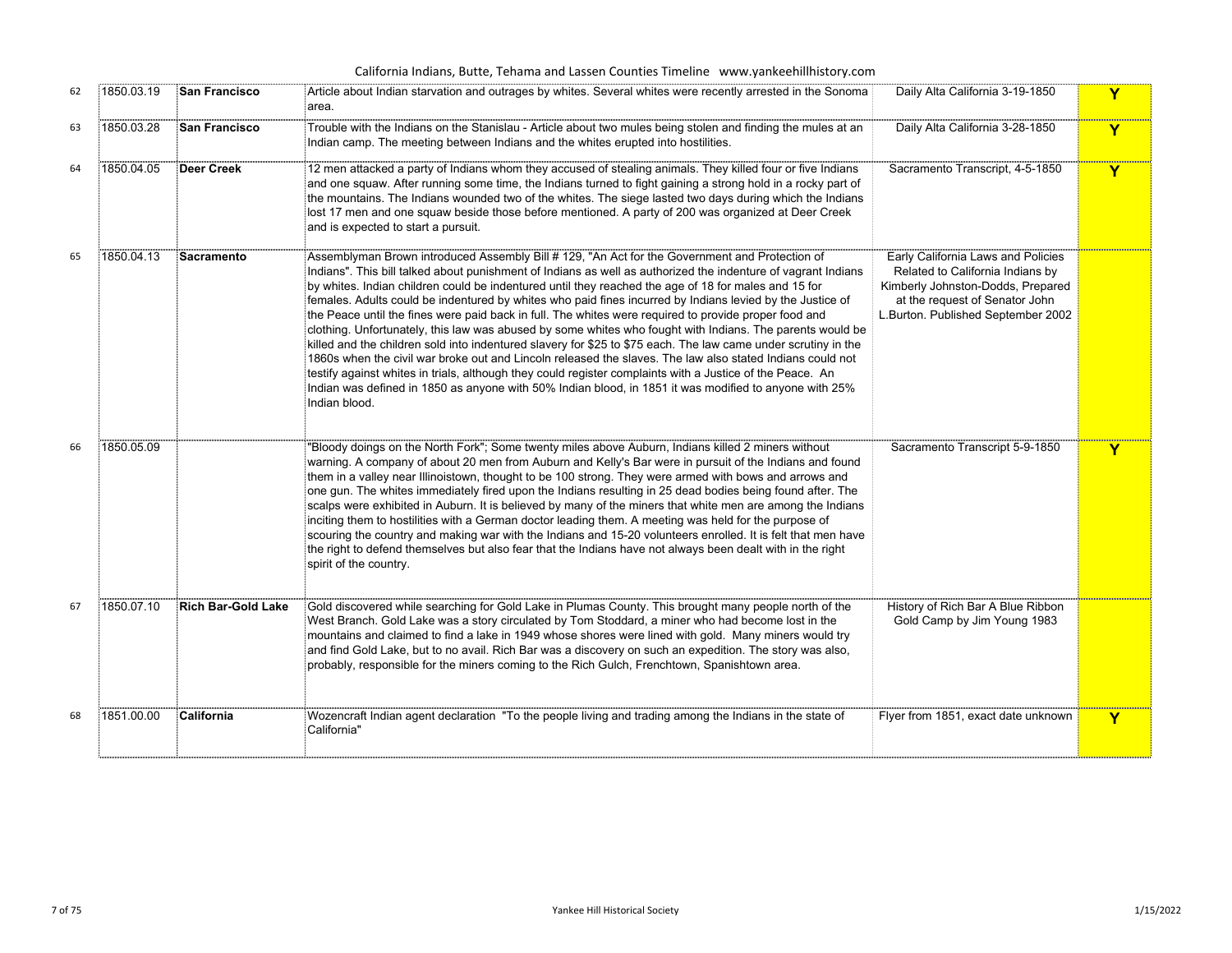| 69 | 1851.01.14 | <b>San Francisco</b> | Long article by the newly assigned Indian agents about to begin the process of treaty negotiations with<br>Indian Tribes throughout the state. The article asks the people of California to exercise restraint. The agents<br>acknowledge the Indians have caused problems and in some cases the response by whites is<br>understandable but it also states there has been much life sacrificed and ill feelings generated<br>unnecessarily. It goes on to state "All good citizens and emigrants are interested in restoring to the frontier<br>settlements the peaceful and amiable relations which once so happily existed between them and the<br>Indians. It is essential to the character of the State, and indeed of the United States, as a civilized and<br>Christian nation, that a stop should be put to the shedding of blood." It points out both sides are subject to<br>the same laws.                                                                                                                      | San Francisco Alta California 1-14-<br>1851                                                                   | Y |
|----|------------|----------------------|----------------------------------------------------------------------------------------------------------------------------------------------------------------------------------------------------------------------------------------------------------------------------------------------------------------------------------------------------------------------------------------------------------------------------------------------------------------------------------------------------------------------------------------------------------------------------------------------------------------------------------------------------------------------------------------------------------------------------------------------------------------------------------------------------------------------------------------------------------------------------------------------------------------------------------------------------------------------------------------------------------------------------|---------------------------------------------------------------------------------------------------------------|---|
| 70 | 1851.01.15 | San Francisco        | Long article in response to the article by the Indian agents regarding the current difficulties. It goes on to<br>state in detail the plight of the Indians and questions the justice that has been applied to them. It states the<br>destruction of the tribes will cost the lives of many valuable citizens.                                                                                                                                                                                                                                                                                                                                                                                                                                                                                                                                                                                                                                                                                                             | San Francisco Alta California 1-15-<br>1851                                                                   | Y |
| 71 | 1851.08.01 | Chico                | Meeting at Bidwell's Ranch in Chico to sign "Treaty of Friendship" with the local Indians. 10 tribes, 300<br>Indians, met with representatives of the Federal Government (O.M. Wozencraft, Indian Agent, Edward<br>Fitzgerald, Brevet Major First Dragoons, George Stoneman, Lt. First Dragoons, Thomas Wright, 2nd Lt.<br>Second Infantry were present) to establish a reservation that stretched from Chico to Nimshew, then to<br>Cherokee, and finally just north of Oroville. Nine tribes signed the agreement; the Concow Chief, Kulmeh,<br>refused to sign. The Concows wanted to keep their village Taiyum Koyo and their hunting territory. Bidwell<br>remarked later that jackets had been brought as gifts for the Chiefs. The Chiefs also wanted shirts and<br>pantaloons which were not available, so they threw the jackets on the ground. Bidwell also stated that the<br>Chiefs were not very much different from the other Indians. The Federal Government never ratified the<br>treaty. See Sept 15,1859 | The Indians of the Chico Rancheria by<br>Dorothy Hill, John Bidwell & California<br>by Gillis & Magliari 2004 |   |
| 72 | 1851.12.30 | Pence Ranch          | First recorded disturbance with Indians in Butte County occurred near Pence Ranch in Messilla Valley. On<br>New Year's Eve, a party of six or seven Indians stayed at Pence's Ranch, one was the Concow Chief.<br>Pence had been suspicious of the Indians. Later that night Pence's cattle disappeared, the Concow Indians<br>also had left. The next morning Pence pursued the Indians, wounding the Indian Chief with a bullet in the<br>hip. Later the Chief was found and brought to Pence who hanged him from a tree next to the post office on<br>Pence's Ranch. The cattle were found several days later.                                                                                                                                                                                                                                                                                                                                                                                                          | History of Butte County 1882                                                                                  |   |
| 73 | 1852.03.01 | Los Angeles          | Talks about the Mormon encampment and the Indians. Also talks about the "San Luis Rey Indian, Cosmo<br>by name, was brought to Capt. Lovell, commandant of the post at that place." This Indian confessed to all<br>that he knew about the murdering of the four Americans at Agua Caliente and the plundering of Mr.<br>Warner's house. "The inhabitants of this region have concluded that Indian warriors are better than<br>American warriors, cheaper, quicker, safer, allowing the glory and honor to be equally divided."                                                                                                                                                                                                                                                                                                                                                                                                                                                                                           | Daily Alta California 3-1-1852                                                                                | Y |
| 74 | 1852.03.01 | Shasta               | Thirty Indians killed; party of Cottonwood Indians went to McKinney's ranch a few miles above Reading's<br>and stole a few blankets and other thefts. McKinney's son went in pursuit of the Indians and never returned.<br>His body was found with the head decapitated. A party of men then gave chase to the Indians and killed 30<br>without losing any of their own men.                                                                                                                                                                                                                                                                                                                                                                                                                                                                                                                                                                                                                                               | Daily Alta California 3-1-1852                                                                                | Y |
| 75 | 1852.04.20 | ∶Concow              | Letter home by John Silva printed in the Clinton Democrat talks about living in Concow with Dr Thompson<br>and settling this past year on 160 acres among the Indians. They are currently planting various crops. The<br>Indians in the area work for clothing. (Note: Dr Thompson was one of the first settlers in the Concow<br>Valley; shortly afterward he was followed by Charles Mullen and his son William also George G.<br>Marquis. All settled in the area of the current Concow Lake)                                                                                                                                                                                                                                                                                                                                                                                                                                                                                                                           | Clinton Democrat, Pennsylvania 4-20-<br>1852                                                                  | Y |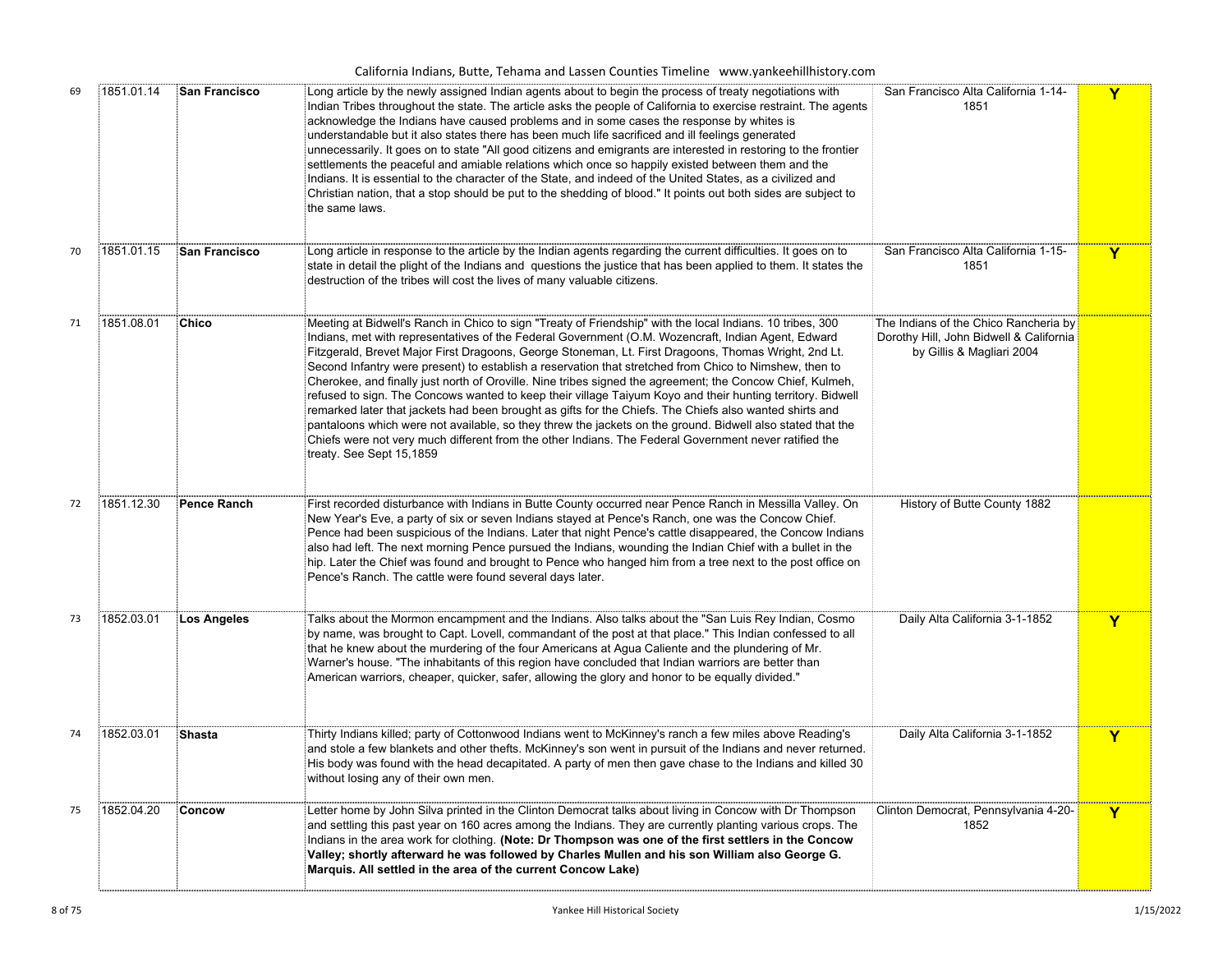| 76 | 1852.04.23 | California                                                                    | Article about a bill for the state to issue bonds to pay for expenses for the Mariposa, Second El Dorado,<br>Utah, Los Angeles and Monterey expeditions against the Indians. The expeditions were called out by the<br>Governor of the state. The opposition stated the deeds were carried out before a bill was passed to fund<br>them and before a treaty was made.                                                                                                                                                                                                                                                                                                                                                                                                                                                                                                                                                                                                                                                                                                                                                                                                                                                                                                                                                                                                                                                                                                                                                                                                                                                                                                                                                                                                                                                                                                                                                                                                                                                                                                                                 | Sacramento Daily Union 4-23-1852                                                                                                                                                                                                          | Y |
|----|------------|-------------------------------------------------------------------------------|-------------------------------------------------------------------------------------------------------------------------------------------------------------------------------------------------------------------------------------------------------------------------------------------------------------------------------------------------------------------------------------------------------------------------------------------------------------------------------------------------------------------------------------------------------------------------------------------------------------------------------------------------------------------------------------------------------------------------------------------------------------------------------------------------------------------------------------------------------------------------------------------------------------------------------------------------------------------------------------------------------------------------------------------------------------------------------------------------------------------------------------------------------------------------------------------------------------------------------------------------------------------------------------------------------------------------------------------------------------------------------------------------------------------------------------------------------------------------------------------------------------------------------------------------------------------------------------------------------------------------------------------------------------------------------------------------------------------------------------------------------------------------------------------------------------------------------------------------------------------------------------------------------------------------------------------------------------------------------------------------------------------------------------------------------------------------------------------------------|-------------------------------------------------------------------------------------------------------------------------------------------------------------------------------------------------------------------------------------------|---|
| 77 | 1852.07.03 | <b>Chico</b>                                                                  | More Indian difficulties - The Indians on Chico Creek have recently been committing depredations, stealing<br>stock & etc. On Saturday Major Bidwell and a company of men started in pursuit of the Indians, who made<br>for the mountains.                                                                                                                                                                                                                                                                                                                                                                                                                                                                                                                                                                                                                                                                                                                                                                                                                                                                                                                                                                                                                                                                                                                                                                                                                                                                                                                                                                                                                                                                                                                                                                                                                                                                                                                                                                                                                                                           | Daily Alta California 7-3-1852                                                                                                                                                                                                            | Y |
| 78 | 1852.07.09 | <b>Shasta</b>                                                                 | Shasta correspondence, Indian difficulties, Indians stealing animals, Miner killed by Indians, article claims<br>these difficulties have been going on for three years.                                                                                                                                                                                                                                                                                                                                                                                                                                                                                                                                                                                                                                                                                                                                                                                                                                                                                                                                                                                                                                                                                                                                                                                                                                                                                                                                                                                                                                                                                                                                                                                                                                                                                                                                                                                                                                                                                                                               | Sacramento Daily Union, 7-9-1852                                                                                                                                                                                                          | Y |
| 79 | 1852.10.00 | California                                                                    | \$250,000 set aside to establish 5 California Indian Reservations---each contained 25,000 acres. The first<br>was established at Taejon (1853), in Southern California.                                                                                                                                                                                                                                                                                                                                                                                                                                                                                                                                                                                                                                                                                                                                                                                                                                                                                                                                                                                                                                                                                                                                                                                                                                                                                                                                                                                                                                                                                                                                                                                                                                                                                                                                                                                                                                                                                                                               | Genocide and Vendetta, Round Valley<br>Wars by Carranco & Beard                                                                                                                                                                           |   |
| 80 | 1853.01.00 | <b>Beatson Hollow</b><br>(Between Morris<br><b>Ravine and Oregon</b><br>City) | Picas Indians attacked Wyamis Indian Village at night. The Picas, a warlike mountain tribe, were very fierce-<br>-the miners called them Tiger Indians. Most of the Wyamis Indians were killed. Indian Charlie, a Wyamis-<br>orphan, later lived with Mr. Morrison near Oregon City. The Wyamis had Hawaiian like features. Fremont,<br>the Pathfinder, had brought Hawaiians with him on an early expedition and they settled near where the<br>Feather River flows into the Sacramento River. (Note: Sutter had Hawaiian workers he released in<br>1848.)                                                                                                                                                                                                                                                                                                                                                                                                                                                                                                                                                                                                                                                                                                                                                                                                                                                                                                                                                                                                                                                                                                                                                                                                                                                                                                                                                                                                                                                                                                                                           | Anna Morrison Reed 1849-1921 by<br>Keller                                                                                                                                                                                                 |   |
| 81 | 1853.00.00 | <b>Pence Ranch</b>                                                            | Tiger Indians came to the valley and stole cattle from Clark's Ranch. A company of seven men, with Mr.<br>Pence as Captain, chased the Indians. In time, several Indians were hung by the group. Later, the main<br>camp was found and 25 Indians were killed. (This tribe's village, Tigres or Tagus, was located near Magalia<br>in a canyon leading to the West Branch of the Feather River).                                                                                                                                                                                                                                                                                                                                                                                                                                                                                                                                                                                                                                                                                                                                                                                                                                                                                                                                                                                                                                                                                                                                                                                                                                                                                                                                                                                                                                                                                                                                                                                                                                                                                                      | History of Butte County 1882.<br>Granville Stuart Journals and<br>Reminiscences, Arthur H Clark<br>Company 1925. Names and Locations<br>of some Ethnographic Patwin and<br>Maidu Indian Villages, Robert Heizer<br>and Thomas Hester 1970 |   |
| 82 | 1853.01.22 | Pence Ranch                                                                   | More Indian Difficulties - Death of a Chief: Article written at Lyon's Ranch, Messilla Valley, Butte County, Ca<br>(later named Pence's Ranch). Article in The Marysville Herald dated Jan 15th gave an account of an affray<br>with the Indians which resulted in the death of eighteen or twenty. Yesterday evening information was<br>received that the old Chief was at Frenchtown, a mining settlement across the West Branch, four or five<br>miles distant, openly threatening vengeance upon the whites for the severe castigation they had received. A<br>party of eight was immediately formed, and at 6 o'clock set out from Hastings Ranch, crossed the river,<br>arrested and brought back the old chief, arriving at 11 o'clock. After binding him, a strong guard was placed<br>over him to prevent the possibility of his escape, until the next morning. He was removed about a mile to@<br>Lyon's Ranch, and after a short deliberation, it was unanimously resolved to hang him at once.<br>Arrangements were soon made and the redoubtable old brave, who has figured so conspicuously in every<br>Indian affray of importance in this region, since the introduction of the whites, after calmly surveying the<br>preparations made for his execution, met his fate with consummate bravery. He was suspended by the<br>neck to a limb of an old oak in the neighborhood. The vote deciding upon this course was unanimous, but<br>there is at least one who strongly doubts the policy or justice of the proceedings. Time will show. There are<br>still two chiefs remaining, and a tribe that can muster at least 250 fighting men, in the immediate<br>neighborhood of a small scattered population of exposed and defenseless whites. What course they<br>together with their allies, the Tigres and Nimshews, will prevail remains to be seen. (It is supposed the<br>Indian Chief was the Concow Chief, Kulmeh, who didn't sign the treaty in 1851. See 8-1-1851. Editor's Note:<br>Frenchtown was a white mining settlement so the Chief must have spoken some English.) | San Francisco Alta California 1-22-<br>1853                                                                                                                                                                                               | Y |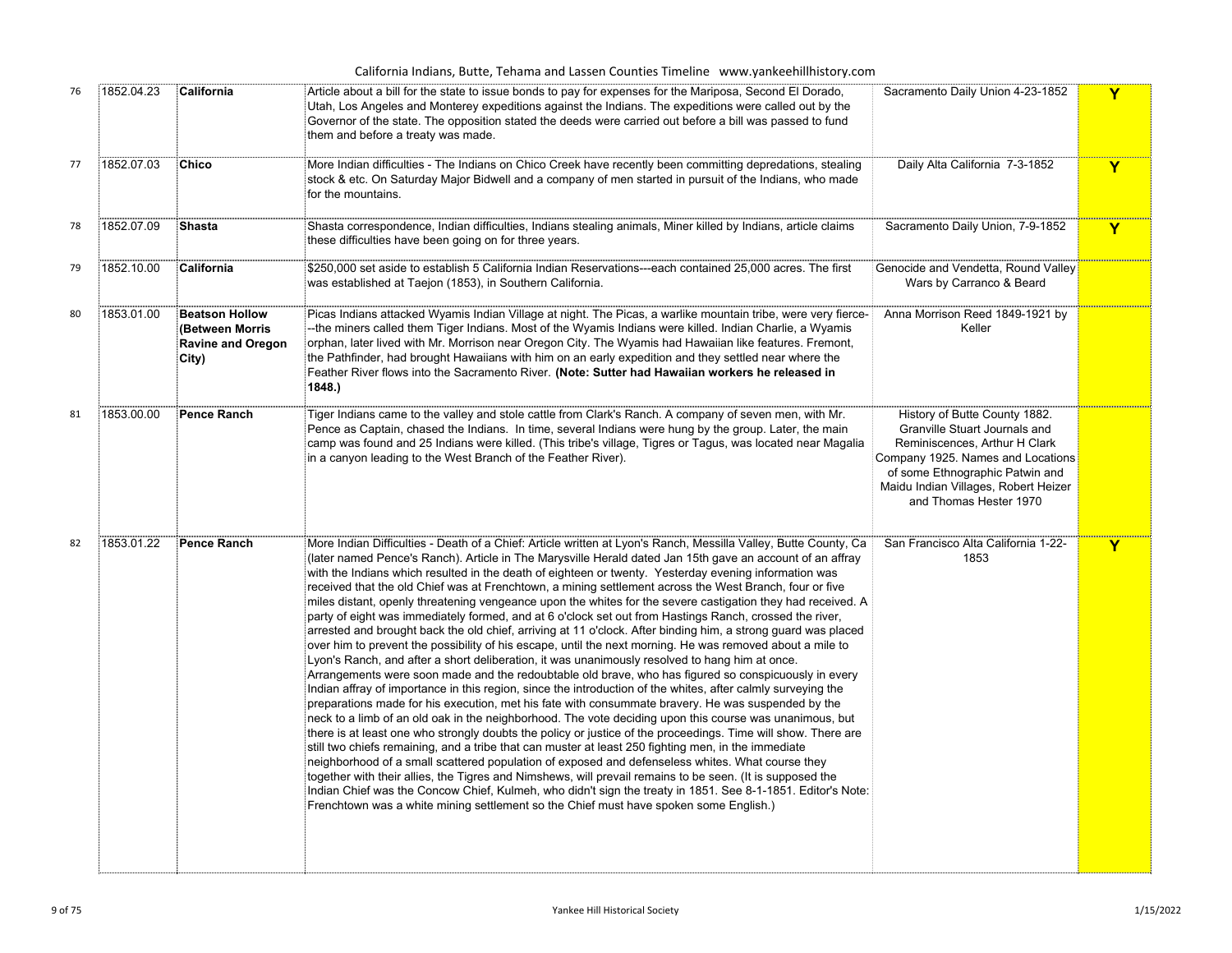|    | California Indians, Butte, Tehama and Lassen Counties Timeline www.yankeehillhistory.com |                      |                                                                                                                                                                                                                                                                                                                                                                                                                                                                                                                                                                                                                                                                                                                                                                                                                                                                                                                                                                                                                                                                                                                                                                                                                                                                                                                                              |                                                                                                                  |             |  |  |  |
|----|------------------------------------------------------------------------------------------|----------------------|----------------------------------------------------------------------------------------------------------------------------------------------------------------------------------------------------------------------------------------------------------------------------------------------------------------------------------------------------------------------------------------------------------------------------------------------------------------------------------------------------------------------------------------------------------------------------------------------------------------------------------------------------------------------------------------------------------------------------------------------------------------------------------------------------------------------------------------------------------------------------------------------------------------------------------------------------------------------------------------------------------------------------------------------------------------------------------------------------------------------------------------------------------------------------------------------------------------------------------------------------------------------------------------------------------------------------------------------|------------------------------------------------------------------------------------------------------------------|-------------|--|--|--|
| 83 | 1853.01.22                                                                               | Frenchtown           | Frenchtown - New and rich diggings have just been discovered between the West Branch and the North<br>Fork of Feather River. Cayote Diggings at Frenchtown and Flat Diggings at Rich Gulch, one mile from<br>Frenchtown, which have been opened less than a week, yield from one to four ounces per day, to the hand.<br>One lump of pure gold, taken from Cayote Diggings at Frenchtown weighed \$129. Some very rich quartz<br>veins are in the neighborhood, which have never been worked.                                                                                                                                                                                                                                                                                                                                                                                                                                                                                                                                                                                                                                                                                                                                                                                                                                                | Daily Alta California 1-22-1853                                                                                  | Y           |  |  |  |
| 84 | 1853.02.19                                                                               | Mariposa             | Indian disturbances in Mariposa - Letter states Indian difficulties in this area have been exaggerated. Issues<br>have been about stealing by Indians.                                                                                                                                                                                                                                                                                                                                                                                                                                                                                                                                                                                                                                                                                                                                                                                                                                                                                                                                                                                                                                                                                                                                                                                       | Weekly Alta California 2-19-1853                                                                                 | $\mathbf Y$ |  |  |  |
| 85 | 1853.03.05                                                                               | <b>Tehama County</b> | Article about Indian troubles in Tehama County and Butte County. The Indians have committed so many<br>depredations in the North, of late, that the people are enraged against them, and are ready to knife them,<br>shoot them, or inoculate them with small pox - all of which has been done. Thomas & Toombs have paid 2<br>men \$100 a month to kill the digger Indians like other beasts of prey. One of them a man named<br>Breckenridge was alone and armed only with a bowie knife when he came across four Indians and attached<br>them. They told him to leave and commenced shooting arrows at him, but undaunted he attached anyway.<br>He succeeded in killing one and took another captive while the other two escaped. He immediately<br>proceeded to moon's ranch where the citizens hung him. On Friday the 25th stock was stolen from Mr.<br>Carter of Butte County valued at \$3,000. Goes on to talk about a party of 12 men tracking the Indians where<br>they were hid out in a cave. Capt Geo Rose shot the first Indian, in all 13 were killed as they left the cave.<br>Three Chiefs of different tribes as well as well as three women used as shields were killed. Three women<br>and five children were captured. Capt Rose took one child and Mr. Lattimer another. The rest were<br>dispersed among the group, | Alta California 3-5-1853                                                                                         | Y           |  |  |  |
| 86 | 1853.07.00                                                                               | <b>West Branch</b>   | Indians killed 10 Chinese miners on the West Branch. A pursuit was made and the Indian camp was found<br>1 mile away; 40 to 60 Indians were killed by the white and Chinese pursuers. (Granville Stuart also talks<br>about this in his journals. He indicated that 2 Chinese were killed on the West Branch by Concow<br>Indians;16 whites and 12 Chinese went after the Indians. Several of the Chinese had shotguns, but they<br>didn't know how to shoot, so they would close their eyes when they used them and shot both barrels at<br>once. He thought only a few Indians were actually killed. He also stated the Indians did not like the Chinese<br>because they thought they were another tribe of Indians).                                                                                                                                                                                                                                                                                                                                                                                                                                                                                                                                                                                                                      | History of Butte County 1882.<br>Granville Stuart Journals and<br>Reminiscences, Arthur H Clark<br>Company 1925. |             |  |  |  |
| 87 | 1853.00.00                                                                               | Cherokee             | 40 Indians died at Rancheria near Cherokee from pneumonia. It is estimated there were 50 Rancherias in<br>Butte County in 1853. It is estimated up to that time, 800 Indians died in all of Butte County on Rancherias.                                                                                                                                                                                                                                                                                                                                                                                                                                                                                                                                                                                                                                                                                                                                                                                                                                                                                                                                                                                                                                                                                                                      | Konkow Valley Band of Maidu web<br>Page                                                                          |             |  |  |  |
| 88 | 1854.03.04                                                                               | <b>Frenchtown</b>    | Meeting at the store of J.I. Stewart in Frenchtown to address the problem of some miners taking advantage<br>of Indian women who come to their cabins cold and starving. Some are as young as 12 years old. F.Y.<br>Johnson is elected President and Edward Pope Secretary of a committee called "Friends of Humanity" to<br>write a resolution that was printed in the Butte Record. The resolution states that anyone aware of such<br>actions by friends of human nature will contact the Justice of the Peace and ask the District Attorney to<br>seek prosecution. If the law cannot handle the issue, the miners will take justice into their own hands. L.C.<br>Goodman, James McKay, James Cannon and T.E. Cannon were also committee members. (The meeting<br>was held on February 14, 1854)                                                                                                                                                                                                                                                                                                                                                                                                                                                                                                                                        | Butte Record 3-4-1854                                                                                            | Y           |  |  |  |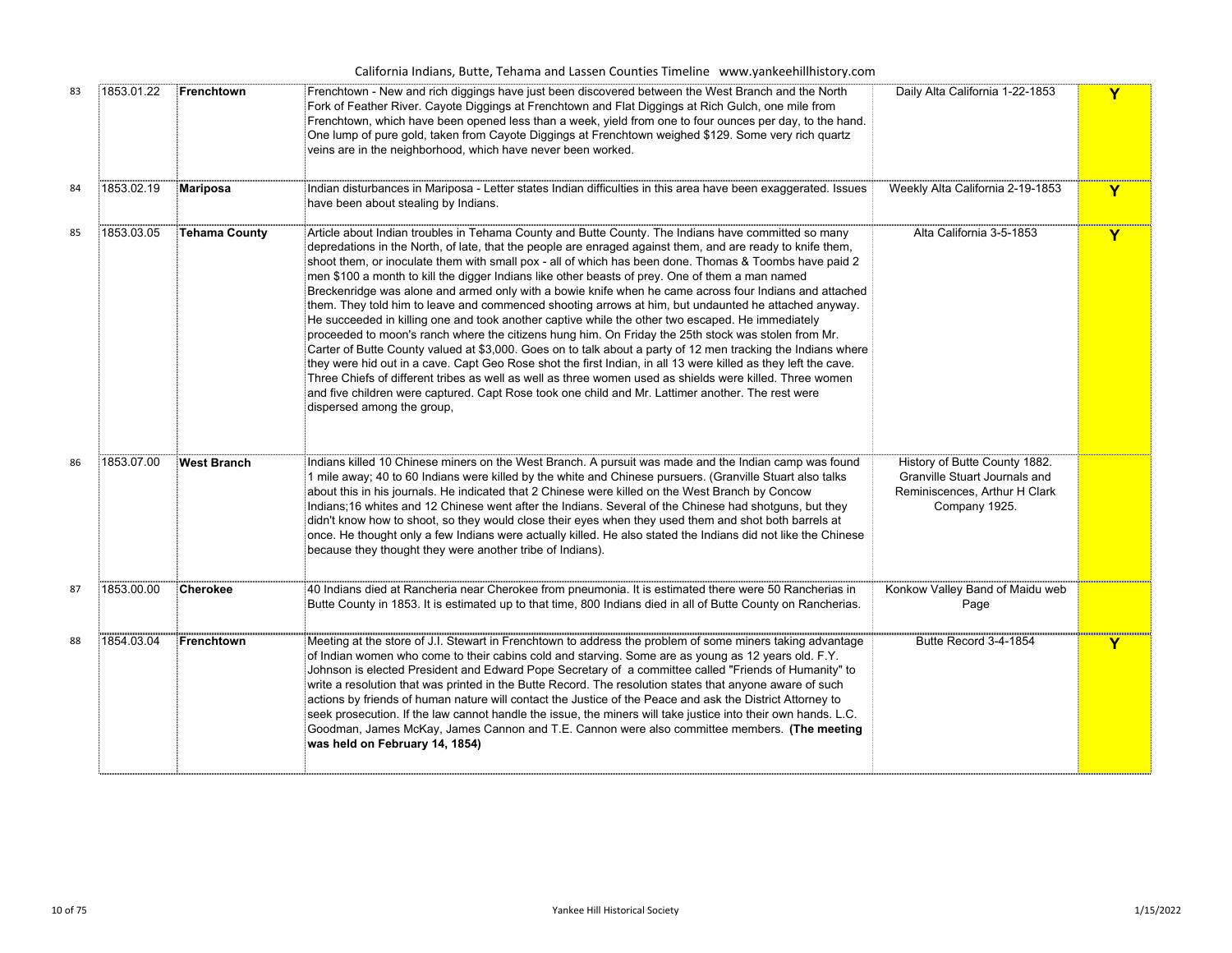| 89 | 1854.09.01 | <b>Lackee Reservation</b>                                          | Tehama County-Nome Nome Lackee Indian Reservation, the second of five reservations in California, was founded in Tehama<br>County in September. It was located 60 miles northeast of Round Valley and southwest of Red Bluff---no<br>reservation was to exceed 25,000 acres. The Indian population at Nome Lackee was 800 in Oct 1854 and<br>1000 in Aug 1865, consisting of Pit River, Trinity and Nevada Indians. The total California Indian population<br>was estimated at 61,000. There was an investigation against Indian Agent Geiger who assumed control in<br>1857, resulting in his being relieved of duty in 1859. There was no serious management of the reservation<br>after that. By 1862, the reservation was in serious decline with most of the Indians gone by the end of 1864.<br>Those remaining, were sent to Round Valley (Nome Cult Farm, see June 1856). The Tehama reservation<br>was formally closed in 1866 and the land was sold off in 1870. (The site is approximately 12 west of<br>Corning - Take Corning Rd. west to Osborn Rd., proceed 3.9 mi on Osborn Rd.) | "Killing for Land in Early California" by<br>Frank Baumgardner 2005, The Nome<br>Lackee Indian Reservation 1854-1870<br>by Hislop |                         |
|----|------------|--------------------------------------------------------------------|--------------------------------------------------------------------------------------------------------------------------------------------------------------------------------------------------------------------------------------------------------------------------------------------------------------------------------------------------------------------------------------------------------------------------------------------------------------------------------------------------------------------------------------------------------------------------------------------------------------------------------------------------------------------------------------------------------------------------------------------------------------------------------------------------------------------------------------------------------------------------------------------------------------------------------------------------------------------------------------------------------------------------------------------------------------------------------------------------|-----------------------------------------------------------------------------------------------------------------------------------|-------------------------|
| 90 | 1855.05.11 | Concow                                                             | Article about the Concows inviting Neal's Indians to visit them on the West Branch of the Feather River.<br>While regaling (entertaining) themselves with the Chemuck presented them by their hosts a fight ensued,<br>three of the guests were decapitated. This it seems was a modest attempt on the part of the Concows to<br>exercise the Lex talionis and square accounts with their guests, who, on some former occasion, paid them<br>a similar compliment.                                                                                                                                                                                                                                                                                                                                                                                                                                                                                                                                                                                                                               | Sacramento Daily Union 5-11-1855                                                                                                  | $\overline{\mathbf{Y}}$ |
| 91 | 1855.10.01 | Mendocino County-<br><b>Mendocino Indian</b><br><b>Reservation</b> | The third of five reservations in California was surveyed in Oct, 1855 and consisted of 25,000 acres near<br>present day Fort Bragg. The reservation was established in Spring 1856. The reservation closed in March<br>1886.                                                                                                                                                                                                                                                                                                                                                                                                                                                                                                                                                                                                                                                                                                                                                                                                                                                                    | Genocide and Vendetta, Round Valley<br>Wars by Carranco & Beard                                                                   |                         |
| 92 | 1855.12.01 |                                                                    |                                                                                                                                                                                                                                                                                                                                                                                                                                                                                                                                                                                                                                                                                                                                                                                                                                                                                                                                                                                                                                                                                                  | The North Californian 12-1-1855                                                                                                   | Ÿ                       |
| 93 | 1856.00.00 | <b>Chico</b>                                                       | Per the 1918 history, some Indians went to Bidwell's Rancho for the purpose of fighting Bidwell's Indians.<br>They had taken charge of the Indian houses and in attempting to dislodge them, Major Bidwell was fired<br>upon. Mr. Schaeffer, his miller, was shot through the lungs and lived but a short time. Five Indians were<br>killed. Bidwell later stated about this incident that the valley Indians made their own arrows but purchased<br>their bows from the mountain Indians. This time the mountain Indians actually entered his Rancheria and<br>went into the homes of the Indians and would not leave. He used force to remove them.                                                                                                                                                                                                                                                                                                                                                                                                                                            | History of Butte County 1918, John<br>Bidwell & California by Gillis &<br>Magliari 2004                                           |                         |
| 94 | 1856.06.14 | <b>Mendocino County-</b><br>Nome Cult Farm                         | Nome Cult Farm, consisting of 5,000 acres, started by Simon Storms to support the Nome Lackee Indian<br>Reservation near present day Fort Bragg. Located in Round Valley, the general area had a population of<br>about 12,000 Indians before Nome Cult Farm was founded. Population of Nome Cult Farms in 1857 was<br>about 2100 Indians. Note: this would later be expanded (because of its remote location) and become the<br>Round Valley Indian Reservation when Mendocino and Nome Lackee Indian Reservations were closed.<br>(See 1854 & 1855).                                                                                                                                                                                                                                                                                                                                                                                                                                                                                                                                           | "Killing for Land in Early California" by<br>Frank Baumgardner 2005                                                               |                         |
| 95 | 1856.07.14 | Yreka                                                              | Modoc Indians: Murder of packer in Rogue River Valley near the summit of Siskiyou mountain. Messrs.<br>Taylor & McDermit came upon the scene of the "ox team tragedy" and fired upon by Indians. A party of 20<br>men went in pursuit and extracted Tule Lake arrows from dead animals that were used by the Modoc tribe.                                                                                                                                                                                                                                                                                                                                                                                                                                                                                                                                                                                                                                                                                                                                                                        | Sacramento Union 7-14-1856                                                                                                        | Y                       |
| 96 | 1856.08.14 | Oroville                                                           | An Indian fight took place about 2 miles down river on the opposite side. It was between a tribe who had<br>their Rancheria down the river and a tribe from the West Branch. They sent arrows into each others ranks<br>with savage earnestness. As far as could tell, 2 Indians were killed and several injured.                                                                                                                                                                                                                                                                                                                                                                                                                                                                                                                                                                                                                                                                                                                                                                                | Daily Butte Record 8-14-1856                                                                                                      | Y                       |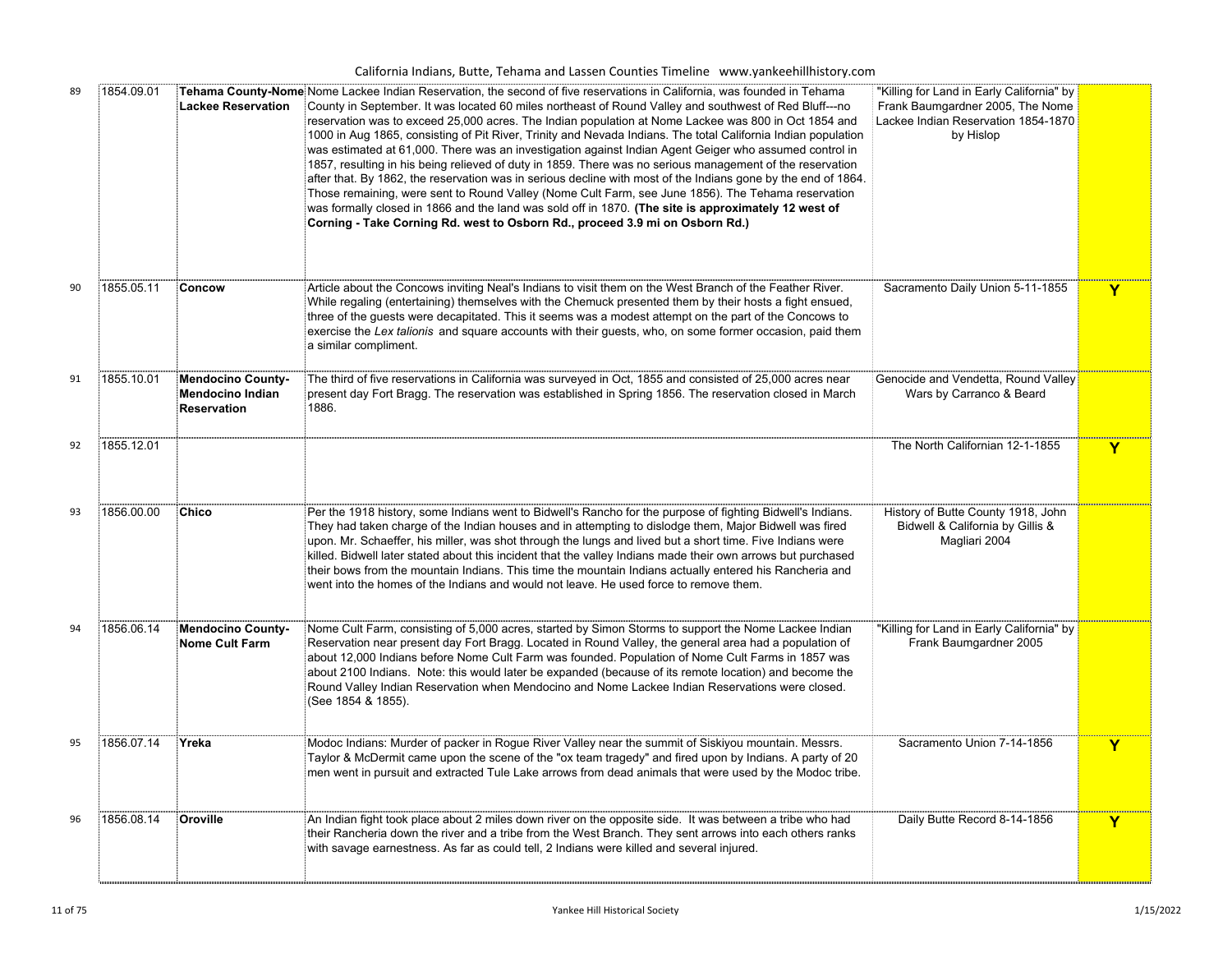| 97  | 1856.08.16 | Oroville                                    | Indian sports: Numerous children of the forest seem delighted with progress and civilization. Citizens<br>witnessed their shooting at small coin stuck to the top of a stick. They are very expert with bow and arrow.                                                                                                                                                                                                                                                                                                                                                                                                                                                                                                                                                                                                                                                                                                                                                                 | Butte Record 8-16-1856                                                  | Y |
|-----|------------|---------------------------------------------|----------------------------------------------------------------------------------------------------------------------------------------------------------------------------------------------------------------------------------------------------------------------------------------------------------------------------------------------------------------------------------------------------------------------------------------------------------------------------------------------------------------------------------------------------------------------------------------------------------------------------------------------------------------------------------------------------------------------------------------------------------------------------------------------------------------------------------------------------------------------------------------------------------------------------------------------------------------------------------------|-------------------------------------------------------------------------|---|
| 98  | 1856.08.22 | Chico                                       | Article about Indian fight six miles from Chico between Bidwell's Indians and a tribe that belonged across<br>the river. It seems to be a periodical affair with these savages. They fought on an appointed day at the spot<br>named and with such as much system and regularity as their more civilized brethren. The struggle was<br>carried on for several hours and with a savage fierceness equal to any contest that has been witnessed for<br>a long time. There is a peculiarity in this mode of warfare that we presume is not generally known. It is that<br>when in the heat of a conflict - arrows flying as thick as hail - and the air is rent with the hideous war cry -<br>little children, by mutual consent, are sent into the ranks of the enemy to pick up the poisonous arrows that<br>have missed their mark, and return them to the quiver of the hostile parent to again be sent whizzing into<br>the enemy's ranks. There were 10 or 12 injured and 2 killed. | Daily Butte Record 8-22-1856                                            | Y |
| 99  | 1856.08.27 | Nome Lackee<br><b>Reservation</b>           | Quoted article from Marysville Express about a shooting at Nome Lackee. A man named Clark went to the<br>reservation to retrieve a squaw taken there for protection. They had been living near Stoney Creek when<br>she was taken by a man named Cade because she was mistreated, and brought to Nome Lackee. Clark<br>went to the reservation and was confronted by Mr. Stevenson who asked he follow him to the reservation<br>office. As they approached their horses, Clark drew his gun and shot Stevenson in the leg. Stevenson<br>rushed Clark, took the gun and knocked him senseless. Clark will be tried for kidnapping and assault with<br>intent to commit murder.                                                                                                                                                                                                                                                                                                         | Daily Butte Record 8-27-1856                                            | Y |
| 100 | 1856.10.25 | Klamath                                     | The white deer skin dance: The Indians of Klamath county have been holding a grand fandango at the<br>mouth of Trinity river and from Happy Camp to the reservation near the ocean. At least 1,000 natives<br>participated in the festivities.                                                                                                                                                                                                                                                                                                                                                                                                                                                                                                                                                                                                                                                                                                                                         | Butte Record 10-25-1856                                                 | Y |
| 101 | 1856.11.22 | Merced                                      | The Mariposa Gazette says the Indians on the South Fork and upper parts of the main Merced River are<br>very dissatisfied with salmon fishing there due to two dams.                                                                                                                                                                                                                                                                                                                                                                                                                                                                                                                                                                                                                                                                                                                                                                                                                   | Butte Record 11-22-1856                                                 | Y |
| 102 | 1856.11.29 |                                             | <b>Oroville/Nome Lackee</b> Indian boy about 10 years old found nearly too drunk to walk. Judge Jones had him in charge and learned<br>the boy, who speaks English, was given the liquor by a Chinaman. They should prosecute anyone who sells<br>spirits to an Indian. Steps are being taken to remove Yuba Indians to Nome Lackee Reservation. Also Yuba<br>and Digger Indians had a fight.                                                                                                                                                                                                                                                                                                                                                                                                                                                                                                                                                                                          | Butte Record 11-29-1856                                                 | Y |
| 103 | 1856.12.26 | Oroville                                    | Oroville Guard is formed and remained in existence until July 5, 1857 when a fire destroyed their armory.<br>The guard would reorganize again four years later. See May 26, 1861                                                                                                                                                                                                                                                                                                                                                                                                                                                                                                                                                                                                                                                                                                                                                                                                       | California State Militia and National<br>Guard Unit Histories (On line) |   |
| 104 | 1857.01.07 | Nome Lackee<br>Reservation                  | Fatal outbreak at the Nome Lackee Reservation: Quite a number of Feather River Indians fled from the<br>reservation and were killed after the withdrawal of the U.S. troops.                                                                                                                                                                                                                                                                                                                                                                                                                                                                                                                                                                                                                                                                                                                                                                                                           | Butte Record 1-7-1857                                                   | Y |
| 105 | 1857.02.10 | Indian Rancheria-<br><b>Thompson's Flat</b> | About a half mile below Oroville near the old Indian rancheria, one of the richest sections of diggings in this<br>region of the country was discovered a few weeks ago. The ground for 2 or 3 miles below the rancheria has<br>been staked off at intervals and 200 people were present at a meeting held yesterday. Water is supplied to<br>the miners from the ditch which runs through Thompson's Flat.                                                                                                                                                                                                                                                                                                                                                                                                                                                                                                                                                                            | Oroville Daily Butte Record 2-10-1857                                   | Y |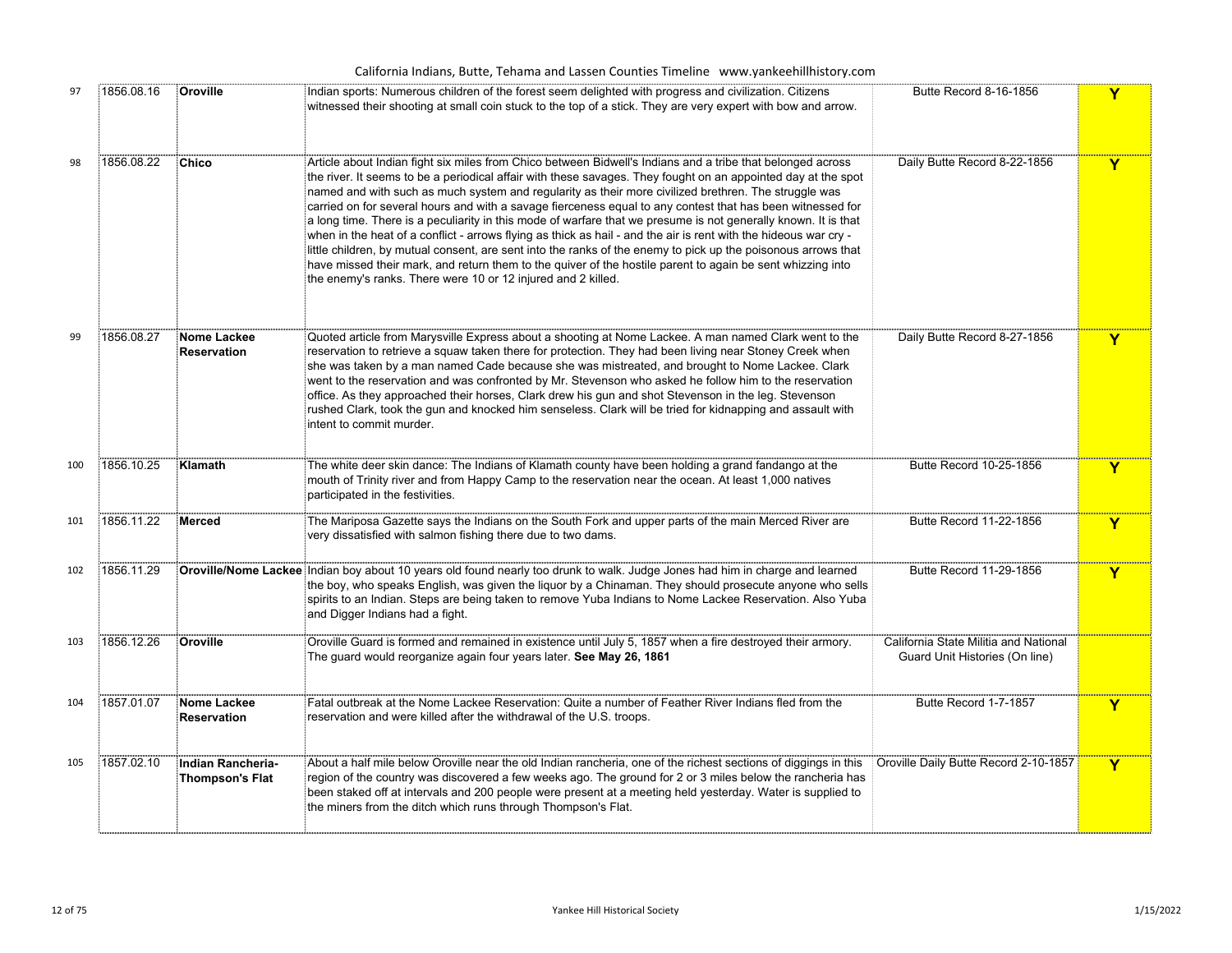| 106 | 1857.03.13 | California                             | Bill to issue State bonds to pay for the expedition against the Siskiyou Indians in 1856. The request is for<br>\$200,000 in bonds to be sold. Argument against states the bill is to be paid by Federal money when it<br>becomes available by Congress. Author states these bonds are to cover the costs until then (apparently<br>Congress has not taken up the issue yet).                                                                                                                                                                                                                                                                                                                                                                                                                                                                                                                                                                                                                                                                                                                                                                                                                                                                                                                                                                                                                                                                                                                                                                                                                                                                                                                                                                                                                                                                                                                                                                                                                                                                                 | Sacramento Daily Union 3-13-1857                                                                                                                                                                                                                                                                                                                                                                  | Y            |
|-----|------------|----------------------------------------|---------------------------------------------------------------------------------------------------------------------------------------------------------------------------------------------------------------------------------------------------------------------------------------------------------------------------------------------------------------------------------------------------------------------------------------------------------------------------------------------------------------------------------------------------------------------------------------------------------------------------------------------------------------------------------------------------------------------------------------------------------------------------------------------------------------------------------------------------------------------------------------------------------------------------------------------------------------------------------------------------------------------------------------------------------------------------------------------------------------------------------------------------------------------------------------------------------------------------------------------------------------------------------------------------------------------------------------------------------------------------------------------------------------------------------------------------------------------------------------------------------------------------------------------------------------------------------------------------------------------------------------------------------------------------------------------------------------------------------------------------------------------------------------------------------------------------------------------------------------------------------------------------------------------------------------------------------------------------------------------------------------------------------------------------------------|---------------------------------------------------------------------------------------------------------------------------------------------------------------------------------------------------------------------------------------------------------------------------------------------------------------------------------------------------------------------------------------------------|--------------|
| 107 | 1857.03.20 | Yreka                                  | Article questioning if poison was used in the Modoc War of 1853 by Capt Wright to kill Indians as has been<br>commonly believed. He supposedly was going to invite the Indians to a feast on poison meat. An Indian in<br>Capt Wright's company supposedly warned the other Indians avoiding their death.                                                                                                                                                                                                                                                                                                                                                                                                                                                                                                                                                                                                                                                                                                                                                                                                                                                                                                                                                                                                                                                                                                                                                                                                                                                                                                                                                                                                                                                                                                                                                                                                                                                                                                                                                     | Daily Alta California 3-20-1857                                                                                                                                                                                                                                                                                                                                                                   | Y            |
| 108 | 1857.04.09 | <b>San Francisco</b>                   | Report of Committee of Indian Affairs. Talks about the Governor wanting to transport the Indians outside<br>the state. A rebuttal is given to that proposal and suggests the government missed its opportunity for<br>resolution by not offering to buy the Indian lands.                                                                                                                                                                                                                                                                                                                                                                                                                                                                                                                                                                                                                                                                                                                                                                                                                                                                                                                                                                                                                                                                                                                                                                                                                                                                                                                                                                                                                                                                                                                                                                                                                                                                                                                                                                                     | Daily Alta California 4-9-1857                                                                                                                                                                                                                                                                                                                                                                    | Y            |
| 109 | 1857.04.24 | Oroville-Yreka                         | Rich claim in Oroville is located on an old Indian burial ground. In same issue, "The Modocs Friendly":<br>Modoc Chief La Lakes returned to Yreka and expressed great desire to enter into terms of lasting peace<br>with the whites.                                                                                                                                                                                                                                                                                                                                                                                                                                                                                                                                                                                                                                                                                                                                                                                                                                                                                                                                                                                                                                                                                                                                                                                                                                                                                                                                                                                                                                                                                                                                                                                                                                                                                                                                                                                                                         | Sacramento Daily Union 4-24-1857                                                                                                                                                                                                                                                                                                                                                                  | Y            |
| 110 | 1857.05.12 | <b>Concow Valley</b>                   | Article about a trip into the mountains and Concow Valley. Author only identified as H. They took the<br>Dogtown stage to Pence's Ranch where they took pack mules to Frenchtown and then Spanishtown. Talks<br>about the trail thru Concow and Flea villages to Kimshew. (Note: The article does not mention any<br>Indians, had they moved farther north? or were they working as laborers for miners and the road<br>builders so they were not any problem? Indian labor was not that uncommon in the mines). It does<br>mention staying at a cabin near Flea Valley and meeting a Mr. Stanford there. He was partners with Mr.<br>Fairbanks from Frenchtown and they were starting a ranch and going to build a public house (hotel, later<br>operated by Duensing) at Flea Valley. There was a lot of traffic to the area last summer as there was a need<br>for lumber for the ditches to carry water in the areas below. Mr. Fargo and Mr. Evans visited the cabin the<br>following morning. They talked about the good wagon road from Spanishtown to 1 mile short of Flea Valley<br>used to haul lumber for the fluming on the Frenchtown Ditch. (Apparently they traveled via mule on the<br>ridge north of the road mentioned, now Concow Road.( Note: In Sept 1857, there was a report about<br>votes for District Judge, Concow Valley cast 16 votes, Spanishtown cast 90 votes, Frenchtown 30<br>votes. The new town of Spanishtown located at the current Pinkston Road and Concow Road had<br>been a force bringing large numbers of miners to the area for about 18 months at that time. 12<br>months later it was almost completely abandoned, miners leaving for Dogtown and Helltown. There<br>were a series of articles in the Butte Record about Spanishtown between early 1856 and late 1857. 12<br>people were killed and many injured in local fights. In one fight 100 gun shots were reported in a<br>fight between the miners. This may have scared the local Indian population in Concow Valley,<br>encouraging them to move on) | Daily Butte Record 5-12-1857.<br>Amazingly little has been written on<br>Spanishtown. See newspaper articles<br>on line at yankeehillhistory.com in the<br>Archives section on Spanishtown.<br>They are not included in this timeline.<br>There is also an issue of the Yankee<br>Hill Dispatch on the subject of<br>Spanishtown on line at<br>yankeehillhistory.com in the<br>Newsletter section | Y            |
| 111 | 1857.05.19 | Oroville                               | Article about an Indian walking the streets intoxicated. He was arrested for apparently buying a bottle of the<br>"O be Joyful". It turns out his wife had been the subject of desperate love by a man at Thompsons Flat. The<br>Indian was set free.                                                                                                                                                                                                                                                                                                                                                                                                                                                                                                                                                                                                                                                                                                                                                                                                                                                                                                                                                                                                                                                                                                                                                                                                                                                                                                                                                                                                                                                                                                                                                                                                                                                                                                                                                                                                         | Daily Butte Record 5-19-1857                                                                                                                                                                                                                                                                                                                                                                      | Y            |
| 112 | 1857.06.13 | <b>Nome Cult</b><br><b>Reservation</b> | Mr. Storms of Nome Cult reservation meets Col. Henley preparing to drive 600 head of cattle to the<br>reservation. Also talks about Col. Henley's involvement with the Vigilance Committee of San Francisco.                                                                                                                                                                                                                                                                                                                                                                                                                                                                                                                                                                                                                                                                                                                                                                                                                                                                                                                                                                                                                                                                                                                                                                                                                                                                                                                                                                                                                                                                                                                                                                                                                                                                                                                                                                                                                                                  | Daily Butte Record 6-13-1857                                                                                                                                                                                                                                                                                                                                                                      | Y            |
| 113 | 1857.08.24 | Yreka                                  | Pit River Indians and Lalakes tribe from Klamath River are feuding.                                                                                                                                                                                                                                                                                                                                                                                                                                                                                                                                                                                                                                                                                                                                                                                                                                                                                                                                                                                                                                                                                                                                                                                                                                                                                                                                                                                                                                                                                                                                                                                                                                                                                                                                                                                                                                                                                                                                                                                           | Sacramento Daily Union 8-24-1857                                                                                                                                                                                                                                                                                                                                                                  | $\mathbf{Y}$ |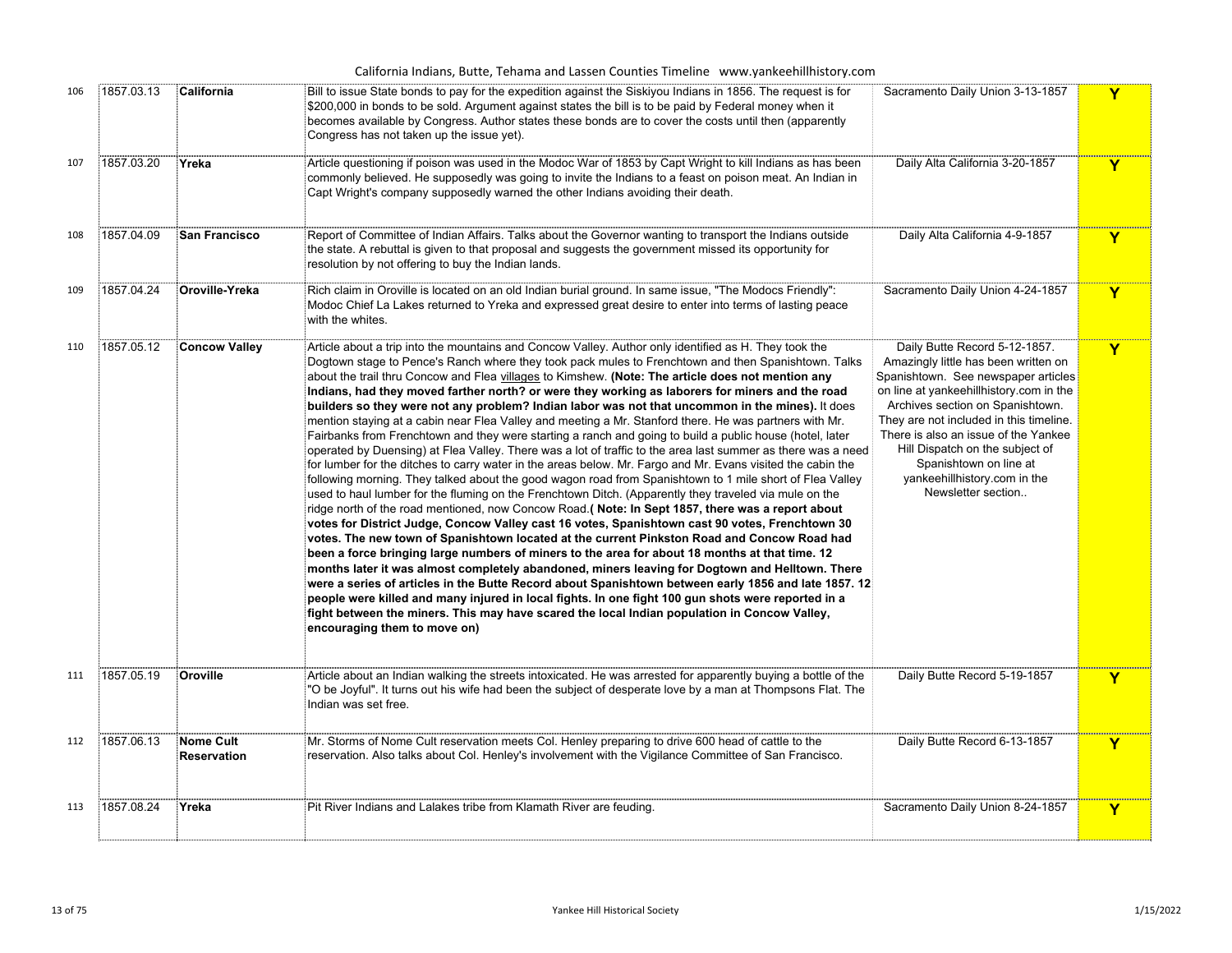| 114 | 1857.09.01 | Nome Lackee<br>Reservation | M.R. Morgan 1st Lt, 3rd artillery writes report to Major W.W. Mackall in San Francisco. The Indians from<br>Yuba County are not satisfied on the reservation. They every now and then run away in squads. Some are<br>caught and brought back; others escape to their old homes. In Oroville and on the Feather River where they<br>formerly lived, some worked for farmers, others in the mines. They got money and found out its uses. There<br>was an abundance of fish and other things that are not available on the reservation. On the reservation they<br>are furnished with flour and clothes and nothing else. Living with the whites they understand the value of<br>money. Some will work on the reservation, others will not. There is no inducement to work. If they were paid<br>to work on the reservation I believe they would not leave. The number of Indians on the reservation at this<br>time is about 800. There is sickness in every cabin and among the whites. The Physician is also sick and<br>unable to make his rounds.                                                                                                                         | Destruction of California Indians - by<br>Robert Heizer 1974 |   |
|-----|------------|----------------------------|-------------------------------------------------------------------------------------------------------------------------------------------------------------------------------------------------------------------------------------------------------------------------------------------------------------------------------------------------------------------------------------------------------------------------------------------------------------------------------------------------------------------------------------------------------------------------------------------------------------------------------------------------------------------------------------------------------------------------------------------------------------------------------------------------------------------------------------------------------------------------------------------------------------------------------------------------------------------------------------------------------------------------------------------------------------------------------------------------------------------------------------------------------------------------------|--------------------------------------------------------------|---|
| 115 | 1857.09.17 | Oroville                   | Article about Mr. Titus, sub-agent from Nome Lackee, visiting Oroville at the request of citizens to assist in<br>the removal of Indians in the area because they were a general nuisance. After touring the area, a<br>surprising number of encampments were observed; women being in quite the majority. The women were<br>complaining about their boys being taken by whites and they begged and pleaded for their return. Six<br>wagons were brought in and filled with Indians and their stuff. The bucks in high glee were pushing them,<br>stopping every now and then by a signal from Old Walkatow to stop and give three cheers, which were<br>always given with vigor, aided by the stimulated vigor of a large bottle of Minie-Gin. At Meyers Ranch, there<br>was a halt and many a melon found its way into the wagons, thanks to the generosity of the proprietor. They<br>stopped at Butte Creek where Mr. Titus had the precaution to have beef and flour conveyed from Major<br>Bidwell's. There being wood and water in abundance, their fires were soon kindled. After preparing a meal,<br>they sang and sung into sleep to dream of beef and red shirts. | Daily Butte Record 9-17-1857                                 | Y |
| 116 | 1858.01.01 | Concow                     | Tax records reflect large portions of what was the Concow Indians home has been claimed by different<br>settlers including Joseph Mullen, A.W. Thompson, Wm. Mullen, E.P. Green, Alfred Brown, E.R. Dodge,<br>Allen Elliot, Lorenzo Fice, G.G. Marquis.                                                                                                                                                                                                                                                                                                                                                                                                                                                                                                                                                                                                                                                                                                                                                                                                                                                                                                                       | 1858 Tax records, Butte Country                              |   |
| 117 | 1858.03.06 | Nome Cult Farm             | Mr Wm. Stevens and Mr Wm. Mantel accompanied by an Indian, started from Cold Spring Valley toward<br>the reservation on Feb 22nd, and that while crossing the South Fork of the Eel River, Mr Stevens drowned.<br>Mr. Mantel and the Indians were later attacked by a party of hostile Indians who shot Mr. Mantel. The Indian<br>escaped and returned to the reservation with the news.                                                                                                                                                                                                                                                                                                                                                                                                                                                                                                                                                                                                                                                                                                                                                                                      | Daily Butte Record 3-6-1858                                  | Y |
| 118 | 1858.04.15 | Nome Cult Farm             | Capt. Storms and his wife came over from Nome Cult Reservation last week and reported a great depth of<br>snow on the summit. They made the trip in safety.                                                                                                                                                                                                                                                                                                                                                                                                                                                                                                                                                                                                                                                                                                                                                                                                                                                                                                                                                                                                                   | Daily Butte Record 4-15-1858                                 | Y |
| 119 | 1858.05.10 | Honey Lake                 | Indian fight near Honey Lake, 20 Indians killed. Mormons, who were on their way from Oregon to Honey<br>Lake, were robbed of their cattle by Indians, who subsequently offered to exchange the cattle for flour.<br>When the proposition was accepted and the rascally red skins obtained possession of the flour, they<br>refused to give up the cattle. A party from Honey Lake who were in pursuit of cattle which had been stolen,<br>joined the Mormons and battled the Indians. The fight lasted for 2 or 3 hours and resulted in the death of 20<br>Indians and the wounding of 2 whites.                                                                                                                                                                                                                                                                                                                                                                                                                                                                                                                                                                              | Daily Butte Record 5-10-1858                                 | Y |
| 120 | 1858.05.11 | <b>Plumas County</b>       | Pah-Utahs, Pit River and Kimshew Indians are all at Big Meadows (now Lake Almanor) and work against<br>the whites at Honey Lake and Humbug Valleys.                                                                                                                                                                                                                                                                                                                                                                                                                                                                                                                                                                                                                                                                                                                                                                                                                                                                                                                                                                                                                           | Daily Butte Record 5-11-1858                                 | Y |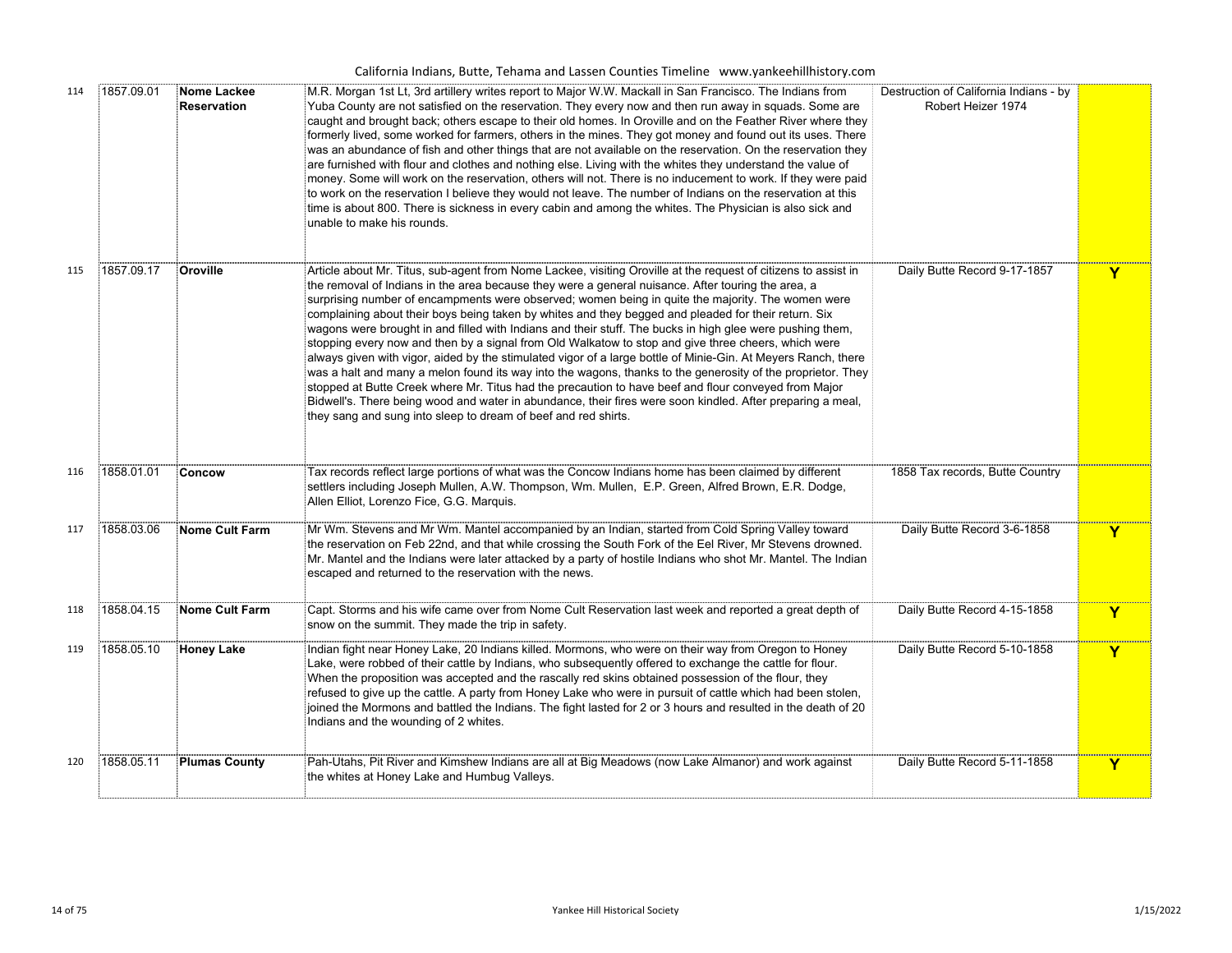|     |            |                      | California Indians, Butte, Tehama and Lassen Counties Timeline www.yankeehillhistory.com                                                                                                                                                                                                                                                                                                                                                                                                                                                                                                                                                                                                                                                                                                                                                                                                                                                                                                                                                                                                                                                        |                                 |                         |
|-----|------------|----------------------|-------------------------------------------------------------------------------------------------------------------------------------------------------------------------------------------------------------------------------------------------------------------------------------------------------------------------------------------------------------------------------------------------------------------------------------------------------------------------------------------------------------------------------------------------------------------------------------------------------------------------------------------------------------------------------------------------------------------------------------------------------------------------------------------------------------------------------------------------------------------------------------------------------------------------------------------------------------------------------------------------------------------------------------------------------------------------------------------------------------------------------------------------|---------------------------------|-------------------------|
| 121 | 1858.05.12 | Concow               | Red Bluff Beacon - Two men known as Italian John and John Kennedy left Concow Valley near<br>Spanishtown six weeks earlier, both miners headed for the North Fork of the Feather River (going to Big<br>Bar, 15 miles from Spanishtown). They have not been seen by any white men since. The Concow Indians<br>say they have been murdered by the Kimshew Indians. The people of Concow feel the murders have been<br>done by the Kimshew and the tribe should be exterminated immediately. Article from The Daily Butte<br>Record 5-8-1858.                                                                                                                                                                                                                                                                                                                                                                                                                                                                                                                                                                                                    | Red Bluff Beacon 5-12-1858      | Y                       |
| 122 | 1858.05.12 | Concow               | Same story as above reprinted by the San Francisco Alta about the two miners missing for six weeks.                                                                                                                                                                                                                                                                                                                                                                                                                                                                                                                                                                                                                                                                                                                                                                                                                                                                                                                                                                                                                                             | Daily Alta California 5-12-1858 | Y                       |
| 123 | 1858.05.19 | <b>Tehama County</b> | Six head of cattle were stolen from the ranch of Mr. Bacon of Antelope Creek. A party was raised to find the<br>Indians. They found seven Indians on the ridge but were not able to get close enough to shoot them. The<br>Indians said the whites were not fighters and to send their women after them. The Indians stated they were<br>keeping the horses. Later, Jack Wiatt was able to shoot one Indian and take him capture. In plain English,<br>he said they were Inskip Indians and there were many Indians taking part in the stealing. He also said he<br>learned English at Cold Spring Valley. One other Indian was shot with buckshot and fell but later fled. They<br>came across him later and killed him; they stated he was hurt too bad to return with them. The writer said<br>this seemed rather harsh and hoped Lt. Deyer would return and help subdue the Indians so that this was<br>not repeated again. Writer also feels many involved with Indian affairs are spending too much time<br>attending political events and not enough time working on Indian affairs. Capt. Storms of Nome Cult is the<br>only exception. | Red Bluff Beacon 5-19-1858      | Y                       |
| 124 | 1858.05.19 | <b>Tehama County</b> | Article about Capt. Deyer camped at Antelope Mill. He states his objective is to round up the Indians at<br>Battle Creek, Deer Creek, Antelope, Salt and Mill Creeks. Writer states these areas are infested with hostile<br>Indians aided by whites. He hopes the Captain will hang the first paleface digger thief he finds as the white<br>Indians are regarded inferior in all respects to the red ones.                                                                                                                                                                                                                                                                                                                                                                                                                                                                                                                                                                                                                                                                                                                                    | Red Bluff Beacon 5-19-1858      | Y                       |
| 125 | 1858.05.26 | <b>Tehama County</b> | Citizens of Antelope issue a letter condemning the Indian Agent at the Nome-Lackee Reservation for being<br>remiss in his duties. The citizens announce they are banding together to rid Butte Creek and surrounding<br>areas of the Indians even if that means exterminating them. Talks about whites helping the Indians. List<br>names of all individuals who signed letter.                                                                                                                                                                                                                                                                                                                                                                                                                                                                                                                                                                                                                                                                                                                                                                 | Red Bluff Beacon 5-26-1858      | Y                       |
| 126 | 1858.05.28 | <b>Tehama County</b> | Article about seven gentlemen and five ladies traveling to Yreka, who were attacked by 400 Indians at<br>Goose Lake. Two whites were injured, 50 Indians killed---they took 15 scalps. S.C. Higgins received ten<br>wounds, nine by arrows. Ruff Elliot was shot in the head with an arrow, both are expected to live. Stiles,<br>Stone, Ward and Moral of Tehama were seen at Honey Lake. They had no problems but there were<br>Indians, many are hostile in the area.                                                                                                                                                                                                                                                                                                                                                                                                                                                                                                                                                                                                                                                                        | Red Bluff Beacon 5-28-1858      | $\overline{\mathbf{Y}}$ |
| 127 | 1858.06.09 | Chico                | Article describing troubles with Indians in the area. Locals residing between Rock Creek and Chico say they<br>have seen a group of Chico Indians, known as Ned's Indians, in the area with guns, bows and arrows, they<br>feel are the culprits.                                                                                                                                                                                                                                                                                                                                                                                                                                                                                                                                                                                                                                                                                                                                                                                                                                                                                               | Red Bluff Beacon 6-9-1858       | Y                       |
| 128 | 1858.06.16 | Concow               | Mr. Patten informs us that an Indian fight occurred opposite White Rock (four miles above Oroville)<br>between the Hollilupe Indians and the Concows. The Hollilupe were fishing in the river and were surprised<br>by the Concows who had guns. One Hollilupe was killed, several others injured. The Concows were<br>frightened away by the appearance of a white man with a gun on the opposite bank.                                                                                                                                                                                                                                                                                                                                                                                                                                                                                                                                                                                                                                                                                                                                        | Daily Butte Record 6-16-1858    | Y                       |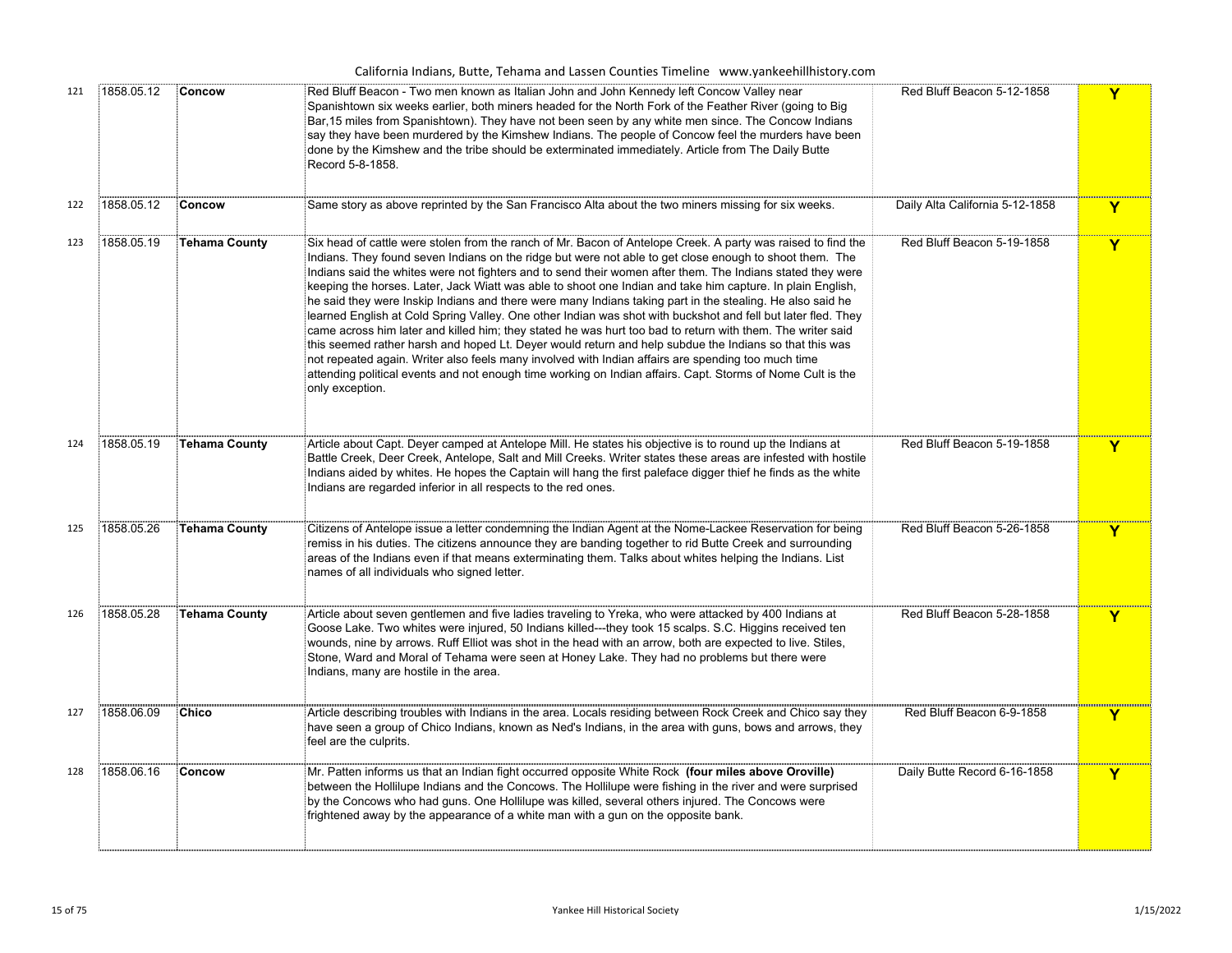|     |            |                                   | California Indians, Butte, Tehama and Lassen Counties Timeline www.yankeehillhistory.com                                                                                                                                                                                                                                                                                                                                                                                                                                                                                                                                                                                                                                     |                                                              |             |
|-----|------------|-----------------------------------|------------------------------------------------------------------------------------------------------------------------------------------------------------------------------------------------------------------------------------------------------------------------------------------------------------------------------------------------------------------------------------------------------------------------------------------------------------------------------------------------------------------------------------------------------------------------------------------------------------------------------------------------------------------------------------------------------------------------------|--------------------------------------------------------------|-------------|
| 129 | 1858.06.16 | <b>Butte County</b>               | People of Antelope Valley form a group called the Antelope Rangers at meeting on June 5th. Issue a<br>number of resolutions regarding the Indians. Because of Indian issues the last two years, they will form a<br>group to stand ready to assist any other group in removing from existence or to a reservation, all the tribes<br>that belong to Tehama and Shasta Counties, also, the northwest portion of the Counties of Butte and<br>Colusa. Indians living with white families since infancy under the age of 14 will be allowed to stay with their<br>white family as guardians. J.D. Hopper-Captain, R.W. Morgan-1st Lt, P. Mooney- 2nd do, J.E. Eels-3rd do,<br>H.C. Dougherty, Chairman, W.H. Bahney, Secretary. | Red Bluff Beacon 6-16-1858                                   | Y           |
| 130 | 1858.07.01 | Nome Lackee<br>Reservation        | Superintendent Geiger report that 1,200 acres of wheat were under cultivation. There were 1500 Indians on The Nome Lackee Indian Reservation<br>the reservation, 1000 Nome Lackees, 220 Feather River and Ubas, 250 Wylackies and 100 Noi Mucks.                                                                                                                                                                                                                                                                                                                                                                                                                                                                             | 1854-1870 by Hislop                                          |             |
| 131 | 1858.08.24 | <b>Honey Lake</b>                 | C. Arnold of Honey Lake arrived in this place on Monday last August 16th. He informed us a party of<br>immigrants from the plains have arrived at that place on their way to Oregon. There were five wagons, quite<br>a number of horses and cattle and they drove several hundred sheep, all of which looked remarkably well.<br>Crawford of Southwest Missouri was at the head. The party had no problems with the Indians, although they<br>saw large numbers of them who wanted to swap and be friendly. All of Crawford's company expressed the<br>opinion that immigration would be even larger next year (1859) than in any year since 1852.                                                                          | Sacramento Daily Union 8-24-1858                             | Y           |
| 132 | 1858.08.25 | <b>Tehama County</b>              | Party of Mill Creek Indians came down and stole 15 sacks of wheat and destroyed large amounts of<br>vegetables belonging to Mr. Riggs. A party came across 40 Indians at Mill Creek but did not engage with<br>them because of the dense brush.                                                                                                                                                                                                                                                                                                                                                                                                                                                                              | Red Bluff Beacon 8-25-1858                                   | Y           |
| 133 | 1858.09.02 | <b>Yankee Hill</b>                | Removal of Indians - Article about moving the Indians to the reservation at Nome Lackee. Mentions letter to<br>Mr. Vincent Geiger from Yankee Hill requesting the removal of the Indians from that area (article implies<br>they will be better off at the reservation). The area has been neglected by the Superintendent. Now that the<br>elections are over, we trust he will take care of this issue.                                                                                                                                                                                                                                                                                                                    | Daily Butte Record 9-2-1858                                  | Y           |
| 134 | 1858.09.15 | Nome Lackee<br><b>Reservation</b> | M.R. Morgan, 1st Lt, 3rd Artillery, writes report to Maj. W.W. Mackall in San Francisco stating that 150ْ<br>Yuba Indians have been transferred from Oroville to the Nome Lackee Reservation on Sept 10th;12 white<br>men with wagons brought them in. Some were runaways from the reservation and some had never been<br>there before. Also, reports a great deal of sickness on the reservation. The Trinity Indians and the<br>Wylackies were transported to the farm (Nome Lackee Farm) six miles away in hopes the mortality would<br>diminish, but it seems to be of no avail.                                                                                                                                         | Destruction of California Indians - by<br>Robert Heizer 1974 |             |
| 135 | 1858.09.20 | Yreka                             | Modoc Indians from Klamath Lake country told of murders by Indians at the lake of Mose Hart, two other<br>white men and an Indian boy known as "Bull Head". Bonnifield & Co., Moro & Co., Williams & Co.,<br>Dr.Kennedy, Sawtell & Co. have all reached bed rock and are averaging about \$12 per day to the land.<br>"From present indications, it is fair to conclude that the town will eventually be completely undermined and a<br>greater number of men employed beneath the surface than upon it." There are 7 permanent salaried<br>employees upon the "sine qua non" of Yreka ditch under management of Jos. Rosborough with capital<br>stock of \$210,000.                                                         | Sacramento Daily Union 9-20-1858                             | Y           |
| 136 | 1858.09.25 | <b>Butte County</b>               | General Kibbe was in Oroville. Also several tribes of Indians have been holding a pow-wow in Columbia,<br>Tuolumne County.                                                                                                                                                                                                                                                                                                                                                                                                                                                                                                                                                                                                   | Weekly Butte Record 9-25-1858                                | $\mathbf Y$ |
| 137 | 1858.10.02 | California                        | The Grass Valley National mentions that many of the Penn Valley Indians are dying off from diarrhea.<br>Humboldt Times talks of renewed Indian troubles.                                                                                                                                                                                                                                                                                                                                                                                                                                                                                                                                                                     | Butte Record 10-2-1858                                       | Y           |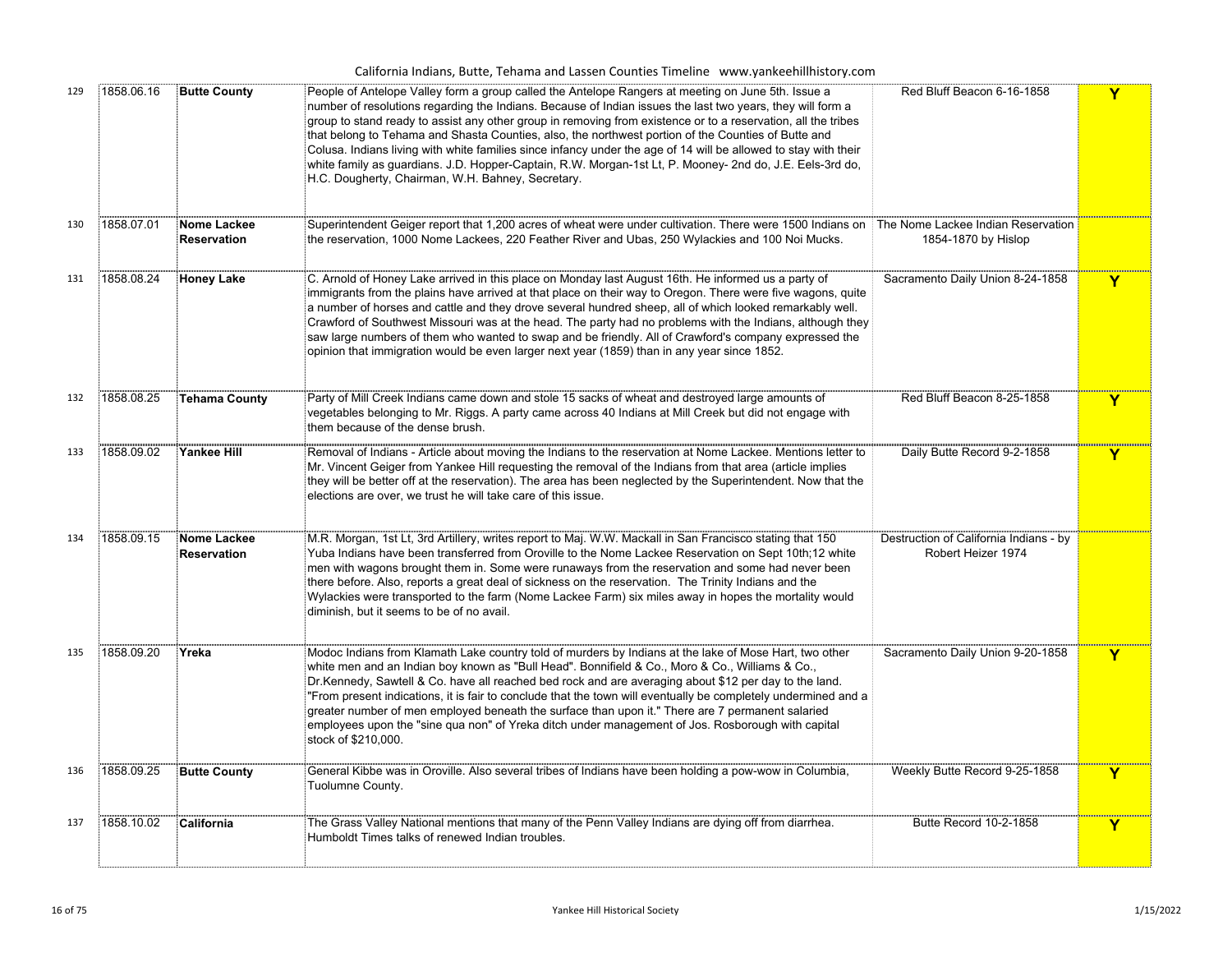|     |            |                                   | California Indians, Butte, Tehama and Lassen Counties Timeline www.yankeehillhistory.com                                                                                                                                                                                                                                                                                                                                                                                                                                                                                                                                                                                                                                                                                                                                   |                                                                 |             |
|-----|------------|-----------------------------------|----------------------------------------------------------------------------------------------------------------------------------------------------------------------------------------------------------------------------------------------------------------------------------------------------------------------------------------------------------------------------------------------------------------------------------------------------------------------------------------------------------------------------------------------------------------------------------------------------------------------------------------------------------------------------------------------------------------------------------------------------------------------------------------------------------------------------|-----------------------------------------------------------------|-------------|
| 138 | 1858.10.09 | <b>Northern California</b>        | The Trinity Journal says Governor Weller has ordered the Indians of the Northern counties to be flogged<br>until they are willing to be removed to the reservations.                                                                                                                                                                                                                                                                                                                                                                                                                                                                                                                                                                                                                                                       | Butte Record 10-9-1858                                          | Y           |
| 139 | 1858.10.23 | Humboldt-Barker's<br>Ranch        | Indian Fandango, a Digger jollification about one mile from Barker's ranch, where about 150 Indians<br>including men, women and children, were present though only about 50 warriors participated. It was the<br>War Dance and article talks about how the Indians were dressed, gyrations and customs. Also Indian affairs<br>in Humboldt; Capt. Underwood of the U.S. Army with 35 regulars is camped at Pardee's ranch to protect<br>and escort travelers through the hostile Indian country. Note: These articles are from Nevada National and<br>Trinity Journal, respectively, and are reprinted in the Butte Record)                                                                                                                                                                                                | Butte Record 10-23-1858                                         | Y           |
| 140 | 1858.10.23 | California                        | The Fresno Indians are killing their medicine men. Deputy Sheriff Frank Miller says one Indian was shot and<br>killed by another over a gambling game at the Forks of the Butte.                                                                                                                                                                                                                                                                                                                                                                                                                                                                                                                                                                                                                                           | Weekly Butte Record 10-23-1858                                  | Y           |
| 141 | 1858.10.30 | Sacramento                        | Article about Gen. J. A. Sutter relinguishing claim to some of his land south of Sacramento for the benefit of<br>the settlers. Many people had already taken residence on lands he owned but was not using so he decided<br>to relinquish title of these lands. A committee was formed and a sum was agreed upon in consideration of<br>็ะhis actions. (I, therefore, gave a power of attorney authorizing my attorney in Washington to disclaim for me<br>a location of any lands that might be granted me south of Sacramento and Feather Rivers. Since which<br>time, the action of the settlers is such as to entirely convince me that if they ever did design the fulfillment of<br>their undertaking, they have long since abandoned it). The article goes on to say that he is now trying to<br>reclaim the land. | Weekly Butte Record 10-30-1858                                  | Y           |
| 142 | 1858.11.06 | Chico                             | Agent S.P. Storms of Nome Cult was found in a field early this morning near Sam Neal's Ranch, having<br>been thrown from his horse last night while on his way from Neal's to Lowery's to take the up stage. While<br>insensible, he was robbed of \$500 and his gold watch. When found, his pocket book and valuable papers<br>were scattered upon the ground.                                                                                                                                                                                                                                                                                                                                                                                                                                                            | Butte Record 11-6-1858                                          | Y           |
| 143 | 1858.12.04 | Humboldt-Yreka                    | The Humboldt Times announces that another battle had been fought with the Indians on Yager creek in<br>which 3 rancheries were stormed, 6 Indians killed and 5 warriors and 21 squaws and papooses made<br>prisoners. They were to be sent to Yreka where Col. Henley promised to provide for them on some<br>reservation.                                                                                                                                                                                                                                                                                                                                                                                                                                                                                                 | Weekly Butte Record 12-4-1858                                   | Y           |
| 144 | 1859.01.02 | Nome Cult Farm                    | New Year's Day, 1859; 4 or 5 drunken ranchers killed Indians from several local ranches and the next day<br>shot 10 or 12 Indians at the reservation.                                                                                                                                                                                                                                                                                                                                                                                                                                                                                                                                                                                                                                                                      | Genocide and Vendetta, Round Valley<br>Wars by Carranco & Beard |             |
| 145 | 1859.01.05 | <b>Humboldt County</b>            | Humboldt Indian expedition - General Kibbe has made prisoners of some 225 Indians from Humboldt<br>County. A group of volunteers under John Olvany of Capt. Messec's company arrived on Thursday. The<br>Indians are frightened and some 40 to 50 have been killed.                                                                                                                                                                                                                                                                                                                                                                                                                                                                                                                                                        | Sacramento Daily Union 1-5-1859                                 | $\mathbf Y$ |
| 146 | 1859.01.12 | California<br><b>Reservations</b> | Article about the failure of the California reservation system. The employees of the reservations do not<br>understand how to deal with the Indians. The Diggers are a docile group and are easy to deal with. White<br>men are taking squaws on the reservation which does not teach virtue and morality. Mentions the California<br>monks and their success at teaching the Indians to work.                                                                                                                                                                                                                                                                                                                                                                                                                             | Red Bluff Beacon 1-12-1859                                      | Y           |
| 147 | 1859.01.10 | Nome Lackee                       | The letter is a response by V. E. Geiger to criticism by Gov. Weller of the Indian reservation system. The<br>article challenges the facts as stated by the Governor. (Note: The Indian reservation system was a Federal<br>Government operated system. California government was a reluctant participant. This created conflicts<br>between the two groups.                                                                                                                                                                                                                                                                                                                                                                                                                                                               | Sacramento Daily Union 1-10-1859                                | Y           |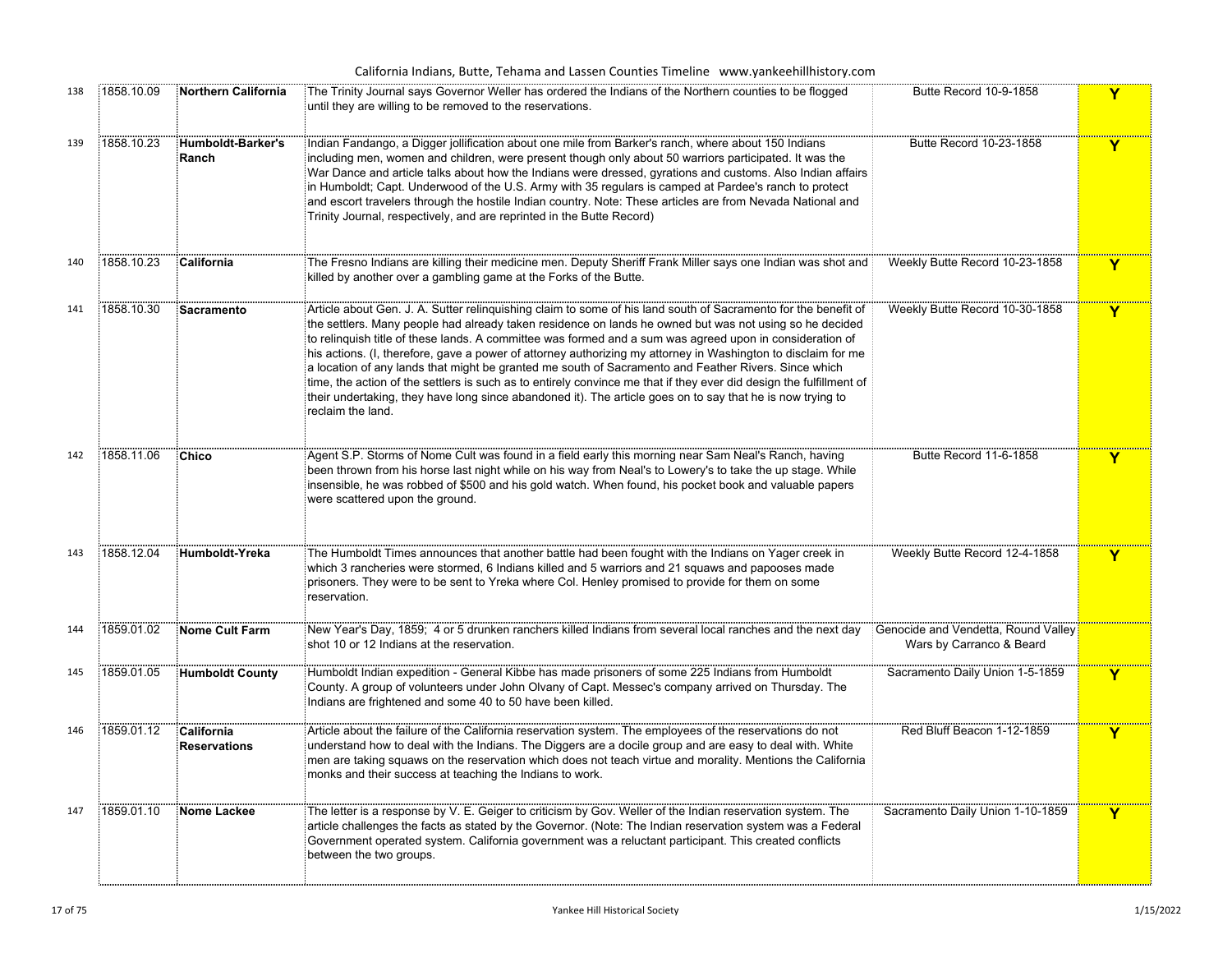|     |            |                        | California Indians, Butte, Tehama and Lassen Counties Timeline www.yankeehillhistory.com                                                                                                                                                                                                                                                                                                                                                                                                          |                                                                                                                                             |             |
|-----|------------|------------------------|---------------------------------------------------------------------------------------------------------------------------------------------------------------------------------------------------------------------------------------------------------------------------------------------------------------------------------------------------------------------------------------------------------------------------------------------------------------------------------------------------|---------------------------------------------------------------------------------------------------------------------------------------------|-------------|
| 148 | 1859.01.12 | <b>Humboldt</b>        | Further from the North, per Humboldt Times; 17 ranches captured taking 84 prisoners. Gen. Kibbe states<br>only 2 guns were found with Indians.                                                                                                                                                                                                                                                                                                                                                    | Sacramento Daily Union 1-12-1859                                                                                                            | Y           |
| 149 | 1859.01.12 | <b>Tehama County</b>   | Reprint of article by the Yreka Chronicle sympathetic to the Indians. Many whites do not regard Indians as<br>any more valuable than a chicken. Should we be surprised by how they behave since we show them little<br>respect?                                                                                                                                                                                                                                                                   | Red Bluff Beacon 1-12-1859                                                                                                                  | Y           |
| 150 | 1859.01.20 | <b>Round Valley</b>    | Indians stole stock of an old man in Round Valley. Several white men missing and are supposed to have<br>been killed by Indians. It is said as well that more than 100 Indians have been killed by whites within 3 or 4<br>months. Talks about Gen. Kibbe campaign in Humboldt and Trinity counties. Salt spring near Nome Lackee<br>Reservation.                                                                                                                                                 | Daily Alta California 1-20-1859                                                                                                             | $\mathbf Y$ |
| 151 | 1859.01.27 | <b>Humboldt County</b> | Reprint of article printed in Weaverville paper - Battle with the Indians North in Humboldt County, 20<br>warriors killed and 13 prisoners taken.                                                                                                                                                                                                                                                                                                                                                 | Sacramento Daily Union 1-27-1859                                                                                                            | Y           |
| 152 | 1859.02.03 | <b>Big Bend</b>        | A.B. Clark of Yankee Hill files mining claim at Island Bar below Shields Gulch, on the Feather River below<br>Big Bend. Per family stories that same year he takes Yo-He-Ma, the daughter of a Con-cow Chief, as his<br>wife AKA Kitty Clark. (Note: The Yankee Hill Indians (the Che-Es-Sees), a sub group of the Con-cow<br>Indians, were at Shields Gulch in 1859. Their Chief was Uh-Le-Ma. Many of todays Concow Indians<br>(Clarks, Josephsons) are descendants of this marriage. See 1930) | County Records, Mining Claims Book<br>A Page 310. Overland Monthly July<br>1884, Research by Larry Mauch,<br>Yankee Hill Historical Society |             |
| 153 | 1859.02.09 | <b>Humboldt County</b> | Indian War in Humboldt County. The group called up by Governor Weller against the Indians have been<br>very successful. The worst of the Indians have been killed, captured or driven off. They are about to move<br>in on a large number of Indians, from 100 to 200 with fifty to seventy-five guns.                                                                                                                                                                                            | Daily Alta California 2-9-1859                                                                                                              | Y           |
| 154 | 1859.00.00 | Nome Cult Farm         | Con-cow Indians transferred from Mendocino Reservation to Nome Cult Farm (later known as Round<br>Valley) in Spring of 1859. (Note: I believe this is actually the Spring of 1860.)                                                                                                                                                                                                                                                                                                               | Chronicles of Camp Wright July 1887                                                                                                         |             |
| 155 | 1859.01.10 | Nome Lackee            | .<br>The letter is a response by V. E. Geiger to criticism by Gov. Weller of the Indian reservation system. The :<br>article challenges the facts as stated by the Governor. (Note: The Indian reservation system was a Federal<br>Government operated system. California government was a reluctant participant. This created conflicts<br>between the two groups.                                                                                                                               | Sacramento Daily Union 1-10-1859                                                                                                            | Y           |
| 156 | 1859.04.06 | <b>Tehama County</b>   | Long article about Indian difficulties and robbery in Tehama County. In Antelope Valley, a \$1500 stallion is<br>stolen by Indians. Two miles from Tehama, 2 horses are stolen worth \$700. The Indians are coming seven<br>miles into the valley to steal horses---feel whites are helping the Indians target certain houses.                                                                                                                                                                    | Red Bluff Beacon 4-6-1859                                                                                                                   | Y           |
| 157 | 1859.04.06 | <b>Tehama County</b>   | Hunting Indians - A new plan has been adopted by our neighbors opposite this place to chastise the Indians<br>for their many depredations during the past winter. Some men are hired to hunt them down who are<br>compensated by receiving so much for each scalp, or some other satisfactory evidence that they have been<br>killed. The money has been made up by subscription.                                                                                                                 | Red Bluff Beacon 4-6-1859                                                                                                                   | Y           |
| 158 | 1859.04.09 | Humboldt               | Report on the Indian War in Trinity, Humboldt and Klamath Counties; Gen. Kibbe                                                                                                                                                                                                                                                                                                                                                                                                                    | Sacramento Daily Union 4-9-1859                                                                                                             | Y           |
| 159 | 1859.04.13 | <b>Round Valley</b>    | Long article reports on difficulties at Round Valley Indian Reservation. Lt. Dillon reports Indians at Round<br>Valley need protection from the whites, not the whites from the Indians, as the local population reports.<br>Rebuttal by whites in article; they feel the military detachment station in Mendocino County is useless and<br>wants them removed. A joint committee of six from the Senate and the House are on their way to make a<br>report on conditions at the reservation.     | Red Bluff Beacon 4-13-1859                                                                                                                  | Y           |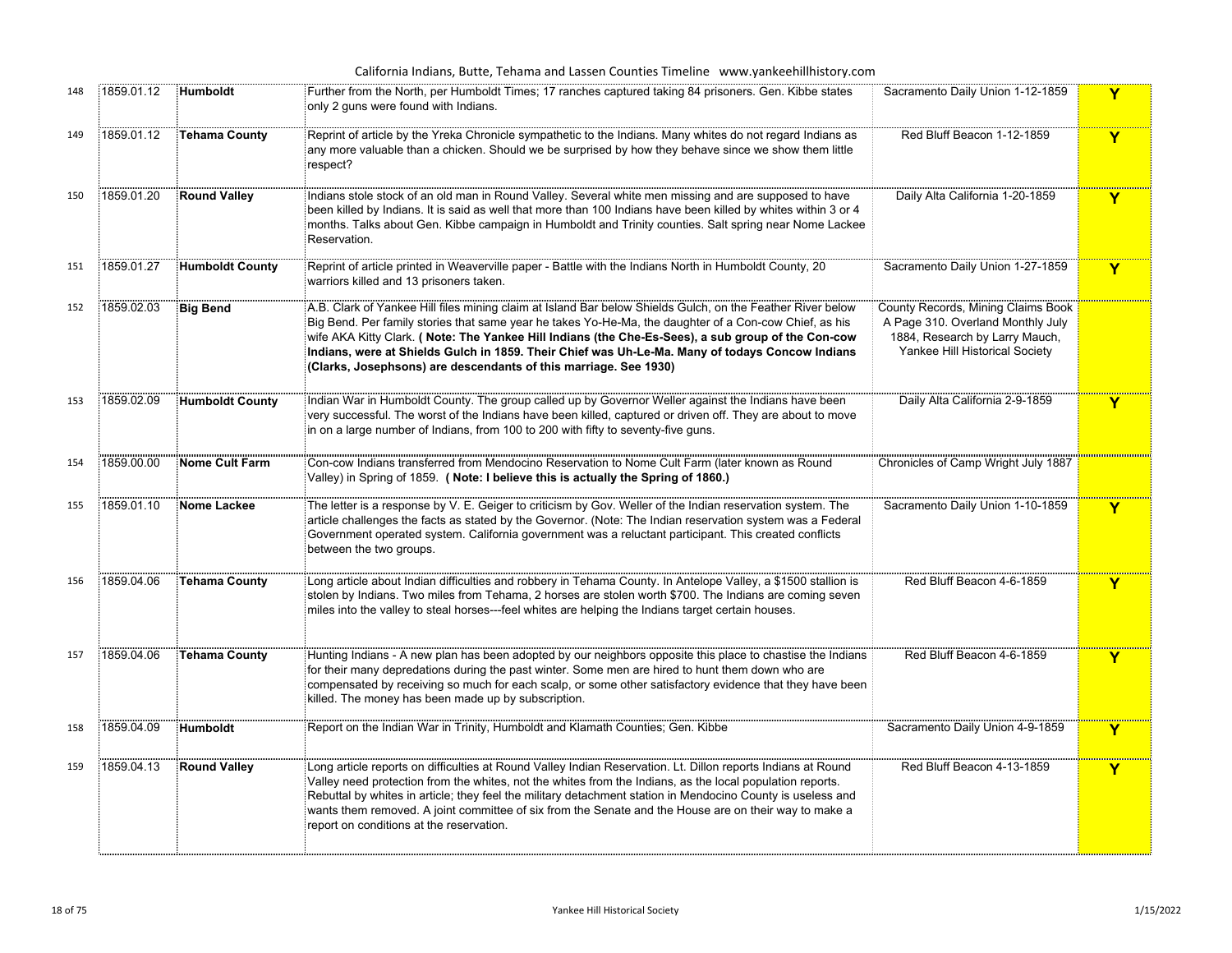|     |            |                        | California Indians, Butte, Tehama and Lassen Counties Timeline www.yankeehillhistory.com                                                                                                                                                                                                                                                                                                                                                                                                                                                                                                                                                                                                                                                                                                                                                                                                                                                                                                                                                                                                                                          |                                                                                                                                         |   |
|-----|------------|------------------------|-----------------------------------------------------------------------------------------------------------------------------------------------------------------------------------------------------------------------------------------------------------------------------------------------------------------------------------------------------------------------------------------------------------------------------------------------------------------------------------------------------------------------------------------------------------------------------------------------------------------------------------------------------------------------------------------------------------------------------------------------------------------------------------------------------------------------------------------------------------------------------------------------------------------------------------------------------------------------------------------------------------------------------------------------------------------------------------------------------------------------------------|-----------------------------------------------------------------------------------------------------------------------------------------|---|
| 160 | 1859.04.13 | <b>Tehama County</b>   | Two parties of local Indian fighters return from Mill Creek where they were trying to punish the Indians. They<br>saw many Indians but the terrain was too rough and the creek was rising so they did not accomplish their<br>purpose.                                                                                                                                                                                                                                                                                                                                                                                                                                                                                                                                                                                                                                                                                                                                                                                                                                                                                            | Red Bluff Beacon 4-13-1859                                                                                                              | Y |
| 161 | 1859.04.13 | <b>Tehama County</b>   | Suggests a petition be signed to ask Gov. Weller to authorize Gen. Kibbe to receive a volunteer company<br>from the county to deal with Indians in the area. Gen. Kibbe recently conducted a successful operation<br>against the Indians in Klamath and Humboldt.                                                                                                                                                                                                                                                                                                                                                                                                                                                                                                                                                                                                                                                                                                                                                                                                                                                                 | Red Bluff Beacon 4-13-1859                                                                                                              | Y |
| 162 | 1859.04.16 | Long's Bar             | A Cherokee or Wyandotte Indian named Frank Tuckworth was murdered by four Digger Indians at Long's<br>Bar on Tuesday. The body was found the next morning and was much mutilated and the head was crushed.<br>On Sunday, two of the murderers were arrested and taken before Justice Campbell at Thompson's Flat.<br>They are both in jail. The four Indians are supposed to be the ones who murdered and buried a Delaware<br>Indian on the bar opposite Oroville two months ago.                                                                                                                                                                                                                                                                                                                                                                                                                                                                                                                                                                                                                                                | Weekly Butte Record 4-16-1859                                                                                                           | Y |
| 163 | 1859.04.23 | <b>Round Valley</b>    | The following from the Petaluma Journal may be taken with about 75% allowance for exaggeration. We<br>learn that Indian killing is still occurring in the vicinity of the reservation. Through a gentleman just from<br>there, we learn that in the past three weeks 300 to 400 bucks have been killed by the whites. The cause of<br>the wholesale killing is because of the Indian depredations upon the stock of the whites. Women and<br>children are mostly spared by the settlers and taken to the reservation but the bucks are more safely<br>disposed of.                                                                                                                                                                                                                                                                                                                                                                                                                                                                                                                                                                | Weekly Butte Record 4-23-1859                                                                                                           | Y |
| 164 | 1859.05.00 | <b>Butte County</b>    | Elijah R. Potter served with a militia of 50 men formed in Red Bluff to bring in Indians to the reservations;<br>Wm. Byrnes was elected Captain. The militia lasted 4 months. Potter wrote "Partial Transcript of the<br>Historical Events of Round Valley" around 1915 (copy at the Held-Poage Library in Ukiah). He states 1500<br>Indians were brought in and about 1/2 were Concow and Kimshews, which were really all from the same<br>tribe but from different areas. The rest were Pit River and Hat Creek. The Concows were taken through by<br>way of Round Valley, Eden Valley and Sherwood---there being no direct trail to the coast to Fort Bragg,<br>which was then known as the Mendocino Reservation. (Note: Three other volunteer outfits were formed to<br>gather up the Indians: (1) Coon Garner's Volunteers, (2) Lt. Van Shell's Company, (3) S.D. Johns, who led<br>his expedition down the river that gathered several hundred Concows, Kimshews and Tigers, taking them to<br>the reservation. Note: There was an S.D. Johns born in 1835 in Pennsylvania that was a deputy in Red Bluff:<br>at the time. | Killing for Land in Early California -<br>Indian Blood at Round Valley 1856-<br>1863 by Baumgardner, Tome-ya-<br>nem's story by Burrill |   |
| 165 | 1859.05.07 | <b>Thompson's Flat</b> | Two Indians known as Kanaka Bill and Jim accused of killing Tuckworth, the Cherokee, were tried before<br>Judge Sexton and acquitted. There is little doubt they committed the crime but there is no decided<br>admissible evidence to prove the fact.                                                                                                                                                                                                                                                                                                                                                                                                                                                                                                                                                                                                                                                                                                                                                                                                                                                                            | Weekly Butte record 5-7-1859                                                                                                            | Y |
| 166 | 1859.05.13 | <b>Red Bluff</b>       | Article in Marysville Democrat about former Nome Lackee Indian Agent Col. Stevenson's house, located<br>three miles from town (Red Bluff), being burned to the ground by Indian boy. Mrs. Stevenson and her 3<br>children died in the fire as well as Mrs. Kronk with her 2 children. Mr. Kronk was severely burned as well.<br>Mr. Stevenson was away at Tehama at the time. Entire town outraged by fire. The boy was found 15 miles<br>away on his way to Pit River, his home. He confessed to the crime; he was 10 - 12 years old. Note: The<br>funeral was held on the 14th at Red Bluff.                                                                                                                                                                                                                                                                                                                                                                                                                                                                                                                                    | Marysville Daily National Democrat 5-<br>13-1859                                                                                        | Y |
| 167 | 1859.05.18 | <b>Honey Lake</b>      | Article about the killing of several men by Indians near Mud Lake. A group of men left Honey Lake in search<br>of silver the last part of April. The group was ambushed by Indians. Peter Lassen was one of those killed. A<br>man named Clapper was also killed. Their party had split in two, and another group of three men with Capt.<br>Weatherlow, was also missing and presumed dead.                                                                                                                                                                                                                                                                                                                                                                                                                                                                                                                                                                                                                                                                                                                                      | Red Bluff Beacon 5-18-1859                                                                                                              | Y |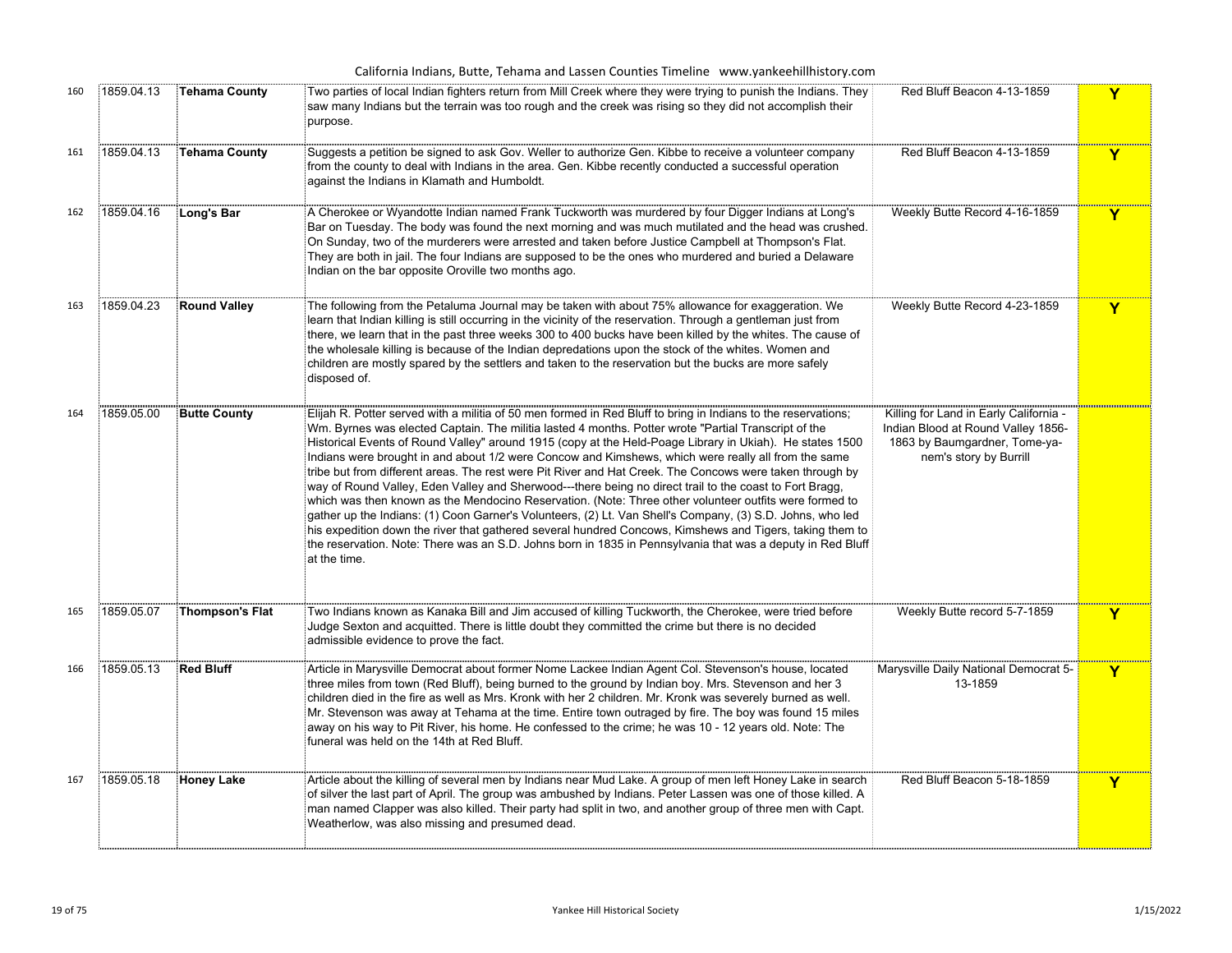| 168 | 1859.05.27 | Spanishtown-Big<br><b>Bend</b> | A man named Downs living in Spanishtown, Butte County, is causing great disturbances among the Digger<br>tribe located in the vicinity of Shields Gulch (1 mi East of Dark Canyon) in Butte County. So much so that<br>the miners at that place have petitioned to the Indian Agent for his intervention. The Indians are at present<br>kind to the miners and disposed to be friendly. But there is fear that may change. It appeared Downs was<br>married to an Indian squaw and had a child by her. She afterwards left him and returned to her tribe and<br>married another Indian. Downs wants her back and swears he will kill the whole tribe, if needed, to get her.<br>The Indians have asked the miners for help. Several days ago the miners went to the camp to keep Downs<br>from taking her. They were compelled to hide her and her (Indian) husband in one of their own cabins. The<br>whole matter is very annoying and they desire it remedied. See Feb 3,1859 possibly A.B. Clark wrote letter. | Marysville Daily National Democrat 5-<br>27-1859                | Y                       |
|-----|------------|--------------------------------|--------------------------------------------------------------------------------------------------------------------------------------------------------------------------------------------------------------------------------------------------------------------------------------------------------------------------------------------------------------------------------------------------------------------------------------------------------------------------------------------------------------------------------------------------------------------------------------------------------------------------------------------------------------------------------------------------------------------------------------------------------------------------------------------------------------------------------------------------------------------------------------------------------------------------------------------------------------------------------------------------------------------|-----------------------------------------------------------------|-------------------------|
| 169 | 1859.06.01 | <b>Red Bluff</b>               | Article about J.G. Doll petitioning the Governor for relief from Indian outrages. Talks about military's limited<br>actions until war is declared by higher authorities. People want Capt. Flint to take more action to prevent<br>these outrages. Indians are stealing stock and burning crops on the Eastern boundaries of Tehama County.                                                                                                                                                                                                                                                                                                                                                                                                                                                                                                                                                                                                                                                                        | Red Bluff Beacon 6-1-1859                                       | Y                       |
| 170 | 1859.06.08 | <b>Sacramento</b>              | Last week, J.G. Doll had gone to Sacramento as a committee to urge upon Gen. Weller the necessity and<br>propriety of calling out a volunteer company to chastise the Indians on the East side of the river. Weller told<br>Doll he wants to make sure the troops that are already stationed there are insufficient to do the job before<br>he calls out volunteers. The article asks the readers to voice their desires on the matter.                                                                                                                                                                                                                                                                                                                                                                                                                                                                                                                                                                            | Red Bluff Beacon 6-8-1859                                       | $\overline{\mathbf{Y}}$ |
| 171 | 1859.06.08 | <b>Red Bluff</b>               | Indians have set fires to grasses between Antelope and Deer Creeks destroying grazing land for thousands<br>of cattle. Fires to crops are expected soon, as threatened.                                                                                                                                                                                                                                                                                                                                                                                                                                                                                                                                                                                                                                                                                                                                                                                                                                            | Red Bluff Beacon 6-8-1859                                       | Y                       |
| 172 | 1859.06.22 | <b>Red Bluff</b>               | Indian expedition in the neighborhood of Deer Creek. They expect to put in two or three months time.                                                                                                                                                                                                                                                                                                                                                                                                                                                                                                                                                                                                                                                                                                                                                                                                                                                                                                               | Red Bluff Beacon 6-22-1859                                      | $\mathbf Y$             |
| 173 | 1859.06.22 | <b>Red Bluff</b>               | Article about Capt. Flint's infantry making a short excursion to the mountains in the neighborhood of<br>Antelope Mills without affecting any good. The Indians followed them all the way up and back. Indians were<br>prowling around while they were camped at the mill.                                                                                                                                                                                                                                                                                                                                                                                                                                                                                                                                                                                                                                                                                                                                         | Red Bluff Beacon 6-22-1859                                      | Y                       |
| 174 | 1859.06.29 | <b>Mill Creek</b>              | Article about the volunteers against Indians has been in Mill Creek and Deer Creeks without finding Indians.<br>They will head to Antelope next. Mr. Breckenridge came into town (Red Bluff) for provisions, he thinks they<br>will find Indians at Antelope.                                                                                                                                                                                                                                                                                                                                                                                                                                                                                                                                                                                                                                                                                                                                                      | Red Bluff Beacon 6-29-1859                                      | Y                       |
| 175 | 1859.06.29 | <b>Red Bluff</b>               | Article talks about article on Indian murders and other outrages should convince Gov. Weller of the total<br>inefficiencies of Capt. Flint's company. Gen. Kibbe informed the writer in Sacramento that he would be<br>coming to town soon to organize a company.                                                                                                                                                                                                                                                                                                                                                                                                                                                                                                                                                                                                                                                                                                                                                  | Red Bluff Beacon 6-29-1859                                      | Y                       |
| 176 | 1859.07.00 | <b>Nome Cult Farm</b>          | In July 1859, Walter Jarboe was solicited by the local citizens in Round Valley to form a volunteer company<br>to chastise the Indians. On Sept 6th, Governor Weller signed the commission which authorized Jarboe's "Ell<br>River Rangers", however, by that date Jarboe had already destroyed many Rancherias and killed nearly 62<br>Yuki Indians. Jarboe would go on for several months killing Indians in the area including Ukas. The<br>company was disbanded in January 1860. It is estimated Jarboe killed 300 Indians during this time and took<br>500 prisoners. Jarboe charged the government \$11,143 for his services.                                                                                                                                                                                                                                                                                                                                                                               | Genocide and Vendetta, Round Valley<br>Wars by Carranco & Beard |                         |
| 177 | 1859.07.12 | <b>Humboldt County</b>         | Redwood Indians returning to their old hunting grounds, Sandy Moweema, his wife and children; Indians at<br>Kush-Kish becoming hostile.                                                                                                                                                                                                                                                                                                                                                                                                                                                                                                                                                                                                                                                                                                                                                                                                                                                                            | Daily Alta California 7-12-1859                                 | Y                       |
| 178 | 1859.07.13 | Antelope Creek                 | Gen. Kibbe has been in town several days with intention of visiting scene of Indian hostilities in vicinity of<br>Antelope Creek.                                                                                                                                                                                                                                                                                                                                                                                                                                                                                                                                                                                                                                                                                                                                                                                                                                                                                  | Red Bluff Beacon 7-13-1859                                      | Y                       |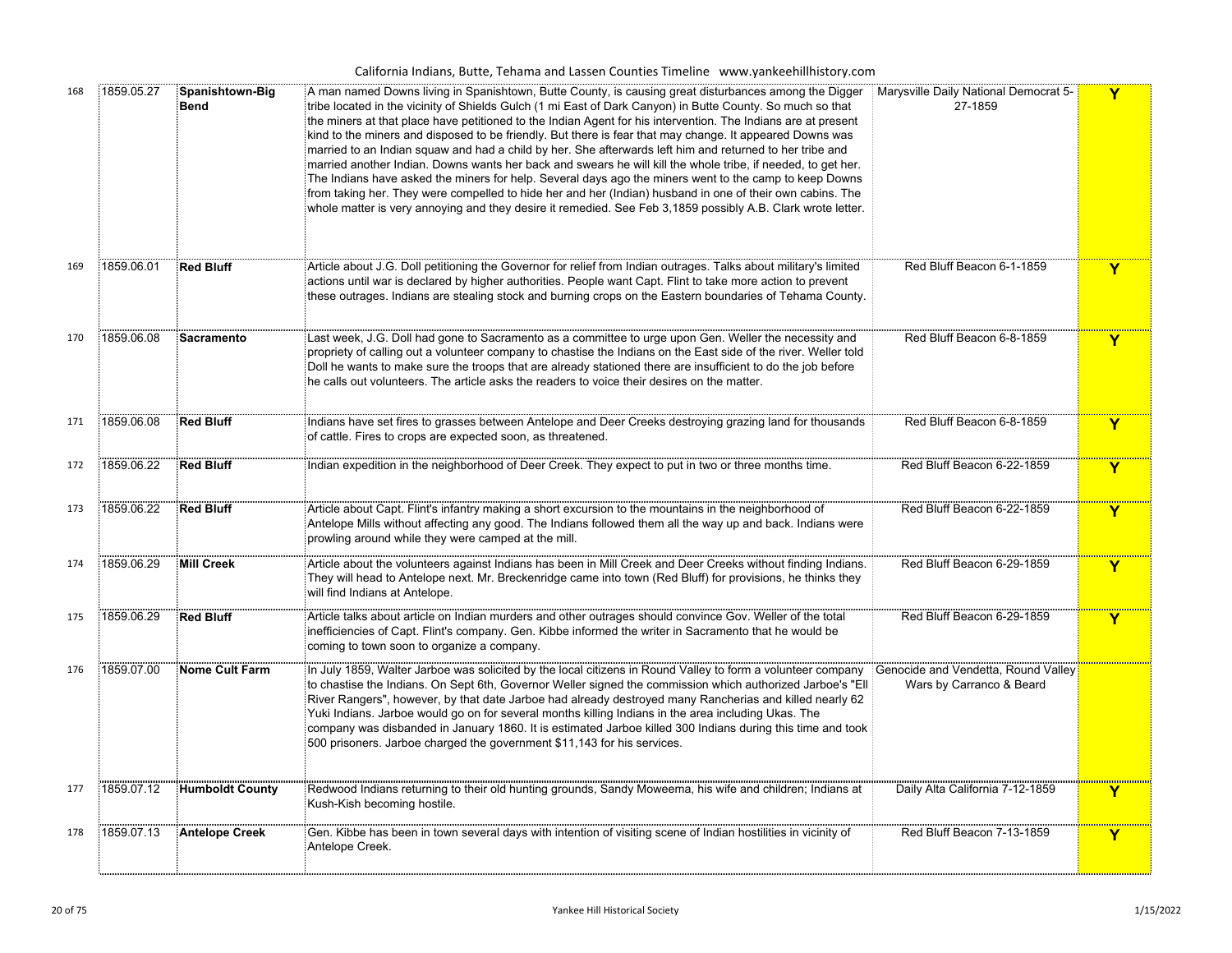| California Indians, Butte, Tehama and Lassen Counties Timeline www.yankeehillhistory.com<br>Red Bluff Beacon 7-20-1859<br>1859.07.20<br><b>Red Bluff</b><br>Article about the Indian troubles in the area, primarily talks about the Pit River Indians, a most treacherous<br>179<br>Y<br>and bloody group. Also talks about how they make their bows and arrows. |            |                      |                                                                                                                                                                                                                                                                                                                                                                                                                                                                                                                                                                                                                                                                                                                                                                                                                                                                                                                                                                                                                                                                                                                                                           |                                                                                                                              |   |  |  |
|-------------------------------------------------------------------------------------------------------------------------------------------------------------------------------------------------------------------------------------------------------------------------------------------------------------------------------------------------------------------|------------|----------------------|-----------------------------------------------------------------------------------------------------------------------------------------------------------------------------------------------------------------------------------------------------------------------------------------------------------------------------------------------------------------------------------------------------------------------------------------------------------------------------------------------------------------------------------------------------------------------------------------------------------------------------------------------------------------------------------------------------------------------------------------------------------------------------------------------------------------------------------------------------------------------------------------------------------------------------------------------------------------------------------------------------------------------------------------------------------------------------------------------------------------------------------------------------------|------------------------------------------------------------------------------------------------------------------------------|---|--|--|
|                                                                                                                                                                                                                                                                                                                                                                   |            |                      |                                                                                                                                                                                                                                                                                                                                                                                                                                                                                                                                                                                                                                                                                                                                                                                                                                                                                                                                                                                                                                                                                                                                                           |                                                                                                                              |   |  |  |
| 180                                                                                                                                                                                                                                                                                                                                                               | 1859.07.27 | Tehama               | Article about Dr. Inskeep's house being burned in Cold Spring Valley. Also Mr. Lane, partner of Mr. Patrick,<br>brought news of Patrick's murder by Indians. Gen. Kibbe went to Cold Spring Valley with Mr. Lane to look at<br>things in that section.                                                                                                                                                                                                                                                                                                                                                                                                                                                                                                                                                                                                                                                                                                                                                                                                                                                                                                    | Red Bluff Beacon 7-27-1859                                                                                                   | Y |  |  |
| 181                                                                                                                                                                                                                                                                                                                                                               | 1859.08.02 | <b>Tehama County</b> | Report by Wm. C. Kibbe, Adj. General, State of California, dated Jan. 16,1860. Report talks about past<br>actions against the Indians based on orders received Aug 2, 1859. He rounded up volunteers, consisting of<br>90 experienced mountain men and Indian fighters, in Tehama County. They went after the Indians that had<br>been causing problems by killing the rancher's stock. He split the group into three detachments. He finally<br>chased the Indians into the Hat Creek and Pit River country, which was considered by the Indians as<br>impregnable. Past attempts by the local settlers had been unsuccessful in routing out the Indians from that<br>territory. He made several attacks over several nights killing many Indians. The Indian Chief sent in 8<br>warriors stating they would accept the terms of their surrender; 450 Indians appeared in camp to be taken<br>to the reservation. In 5 weeks Kibbe's volunteers had killed 200 warriors and taken 1200 prisoners.                                                                                                                                                        | Reprints of Various Papers on<br>California Archaeology, Ethnology and<br>Indian History by University of<br>California 1973 |   |  |  |
| 182                                                                                                                                                                                                                                                                                                                                                               | 1859.08.03 | Deer Creek           | Article about John Breckenridge and his party, under paid subscription, being sent to Deer Creek. Five<br>Indians and a pale face (white) leader are now sleeping the sleep of death. The scalp of the white man was<br>taken and brought back by Mr. Breckenridge. The next day they killed 10 more Indians including one squaw<br>who tried to protect a buck. On Sunday an hour before sunset, the houses of Mr. Roundtree and Mr.<br>Anderson were set on fire by Indians. People are leaving the area. No doubt the Indians have white<br>accomplices. When they raided a rancheria last week, it contained flour, sugar, dishes and nearly all the<br>comforts usually found in cabins of white people. It is understood that there are 40 to 50 white brutes living<br>on the headwaters of Butte Creek with squaws in a state of concubinage and they uphold and protect the<br>Indians in all their depredations. The white man shot last week is unknown to anyone here; it is no doubt he<br>is one of the Butte Creek squaw men.                                                                                                              | Red Bluff Beacon 8-3-1859                                                                                                    | Y |  |  |
| 183                                                                                                                                                                                                                                                                                                                                                               | 1859.08.06 | <b>Butte County</b>  | A correspondent writing in the Butte Record of August 6, 1859 from the Forks of the Butte dated July 29,<br>1859, states: The most brutal and atrocious wholesale slaughter of Indians that has occurred in Butte<br>County for many days was perpetrated at the Indian Rancheria yesterday. The Rancheria is situated about<br>2 1/2 miles from this place. The Rancheria was attacked about daylight when an indiscriminate slaughter<br>commenced. Nine Indians were killed---five bucks, two squaws and two children, and four others were<br>wounded, two perhaps fatally. The camp was plundered of rifles and money. The perpetrators of this<br>inhuman and bloody crime are unknown. They were white men no one doubts. They say they were<br>disguised, their faces being blacked and they came from the direction of the valley. These Indians have<br>been here since the whites and are known to be peaceable. However, there were two or three bad ones<br>among them, one in particular called Malo Jo. He seems to be a particular object of revenge, having been<br>shot four or five times and his scalp taken by his bloody murderers. | Sacramento Daily Union 8-6-1859                                                                                              | Y |  |  |
| 184                                                                                                                                                                                                                                                                                                                                                               | 1859.08.10 | <b>Red Bluff</b>     | Gen. Kibbe announcement "Mountaineers Attention" for campaign against Deer Creek and Antelope<br>Indians                                                                                                                                                                                                                                                                                                                                                                                                                                                                                                                                                                                                                                                                                                                                                                                                                                                                                                                                                                                                                                                  | Red Bluff Beacon 8-10-1859                                                                                                   | Y |  |  |
| 185                                                                                                                                                                                                                                                                                                                                                               | 1859.08.10 | Tehama County        | Article complains about the murders and robberies committed by Indians and how much longer can this<br>section of the county take it. Complains about white men cohabitating with squaws and providing guns to<br>the bucks. They are advising the Indians to wipe out the unprotected citizens of the area. There is fear the<br>Indians will destroy men, women and children and burn their houses, ranches and grain.                                                                                                                                                                                                                                                                                                                                                                                                                                                                                                                                                                                                                                                                                                                                  | Red Bluff Beacon 8-10-1859                                                                                                   | Y |  |  |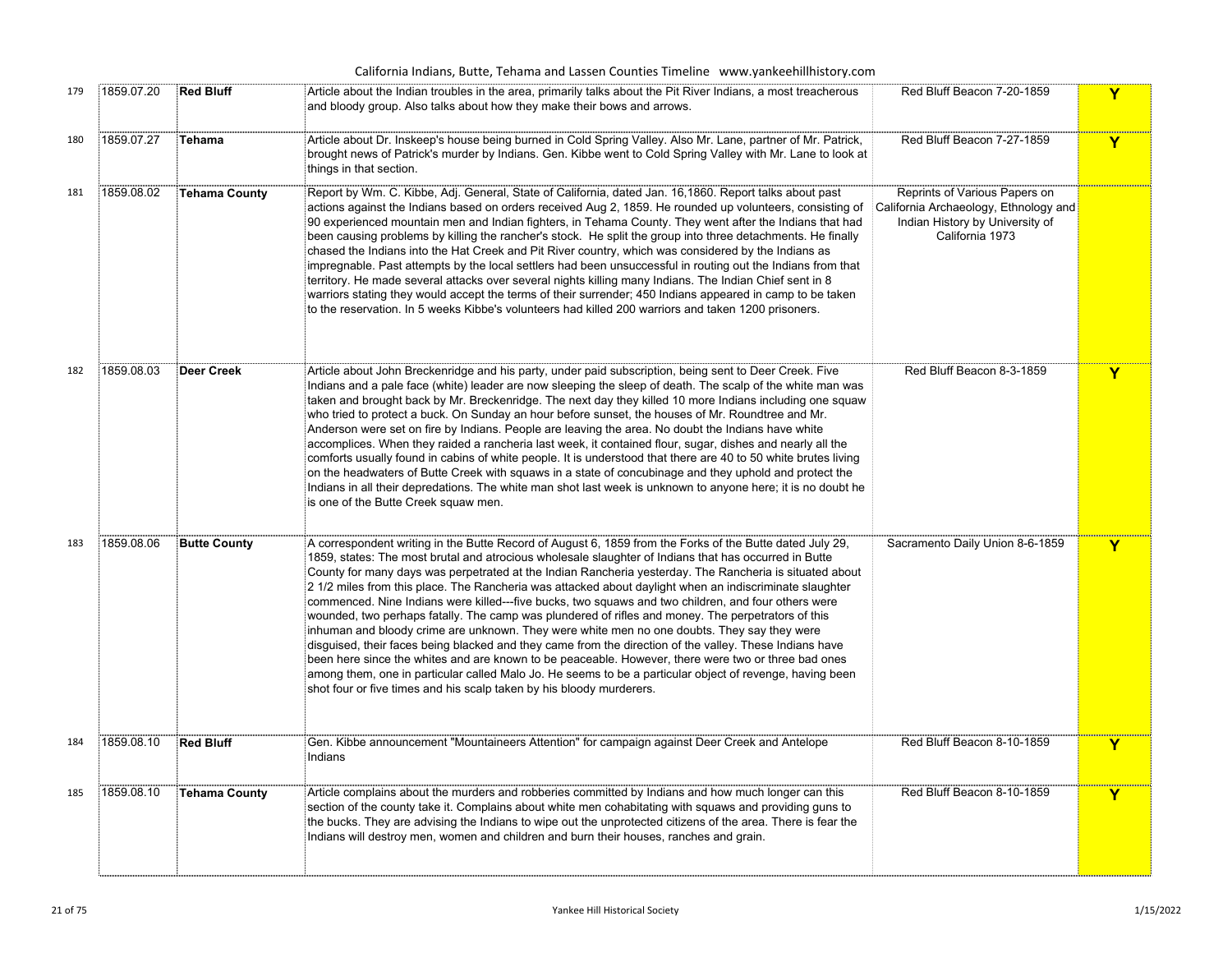| 186 | 1859.08.17 | <b>Tehama County</b>       | Article mentions Gen. Kibbe will be organizing a volunteer company to march against the hostile Indians in<br>the eastern part of the county. The following officers were elected; Capt. Wm. Burns, 1st Lt. Robert Baily,<br>2nd Lt. Mr. Van Shell, Brevet 2nd Lt. Mr. McCarty. The company will proceed immediately to the field of<br>their labors.                                                                                                                                                                                                                                                                                                                                                                                                                                                                 | Red Bluff Beacon 8-17-1859                                                                          | Y                       |
|-----|------------|----------------------------|-----------------------------------------------------------------------------------------------------------------------------------------------------------------------------------------------------------------------------------------------------------------------------------------------------------------------------------------------------------------------------------------------------------------------------------------------------------------------------------------------------------------------------------------------------------------------------------------------------------------------------------------------------------------------------------------------------------------------------------------------------------------------------------------------------------------------|-----------------------------------------------------------------------------------------------------|-------------------------|
| 187 | 1859.08.17 | <b>Tehama County</b>       | Article about the Indians at the Forks of the Butte. (Forks of the Butte was a small community of about 300<br>people at the time). Talks about the recent letter condemning the killing of Indians there, defends the<br>Breckenridge party for their actions. Suggests the letter was written on 7-29-1859 by a white man with an<br>Indian squaw. Also confirms the Breckenridge party was hired by local people to clear the area.                                                                                                                                                                                                                                                                                                                                                                                | Red Bluff Beacon 8-17-1859                                                                          | Y                       |
| 188 | 1859.08.20 | Forks of the Butte         | Article written by a correspondent of the "Express" from that place challenging the statement in the Red<br>Bluff Beacon that the Indians at the Forks of the Butte are causing all the problems in the area. There are<br>300 souls in the area and they have contact with the Indians daily and they have no problems. Mr.<br>Breckenridge was wrong when he shot a blind Indian (like a dog) being led by his squaw. There may be two<br>or three bad Indians from other tribes in the area, but the entire Indian population should not all suffer.<br>(Note: Forks of the Butte was near current day Forest Ranch).                                                                                                                                                                                              | Butte Democrat 8-20-1859                                                                            | Y                       |
| 189 | 1859.08.24 | <b>Round Valley</b>        | Notice from James McDuffie, Sup. Indian Affairs that the Government is to retain the whole of Nome Cult or<br>Round Valley as an Indian Reservation.                                                                                                                                                                                                                                                                                                                                                                                                                                                                                                                                                                                                                                                                  | Red Bluff Beacon 8-24-1859                                                                          | $\overline{\mathbf{Y}}$ |
| 190 | 1859.08.24 | <b>Round Valley</b>        | Article about trouble in the valley with Indians for the last two years. Capt Jarboe has eight men who have<br>been chasing the Indians for 10 days. They saw Indians skinning a cow and pursued them. They killed 16<br>Indians and took 9 prisoners. Article praises Jarboe for his efforts.                                                                                                                                                                                                                                                                                                                                                                                                                                                                                                                        | Red Bluff Beacon 8-24-1859                                                                          | Y                       |
| 191 | 1859.08.24 | Tehama County              | Gen. Kibbe has sent three companies into the mountains consisting of 75 men. First Lt. Bailey is headed for<br>Antelope Mills, Capt. Burns headed to the old Lassen Trail south of Mill Creek, and Lt. Van Shell and Gen.<br>Kibbe headed up to Rock Creek. From there they will go to the Forks of the Butte.                                                                                                                                                                                                                                                                                                                                                                                                                                                                                                        | Red Bluff Beacon 8-24-1859                                                                          | Y                       |
| 192 | 1859.08.31 | Tehama County              | Gen. Kibbe and a detachment of his men commanded by Capt. Byrnes succeeded in surrounding a<br>Rancheria attacked a few weeks back by Breckenridge and took every Indian in it prisoner. They started<br>immediately for the Mendocino Reservation. Among the captives were a squaw and three children of a<br>white man. His earnest solicitation for their release was granted by the General if he married the squaw,<br>which he did.                                                                                                                                                                                                                                                                                                                                                                             | Red Bluff Beacon 8-31-1859                                                                          | Y                       |
| 193 | 1859.08.31 | <b>Red Bluff</b>           | Rebuttal to the article about squaw men at the Forks of the Butte in the "Express", stating that it is<br>supposed that the "Amalgamation" (I believe this was a store at the Forks of the Butte) Clerk, Wallace, is<br>the writer of the rebuttal and he is a known squaw man. He has three children and a squaw that are<br>currently being taken by Gen. Kibbe's men to the Mendocino Reservation. If he truly wants to keep his<br>children, he should marry the squaw. Another article talks about Capt. Breckenridge killing a blind Indian<br>Chief on the headwaters at Deer Creek known as the "Doctor". Also talks about Indians being poisoned if<br>they did not join in the depredations against whites in the valley below. The poison was undoubtedly<br>provided by merchants and clerks in the area. | Red Bluff Beacon 8-31-1859                                                                          | $\mathbf Y$             |
| 194 | 1859.08.31 | Nome Lackee<br>Reservation | Agent Vincent Geiger wrote a report suggesting Nome Lackee near Fort Bragg be closed down and Nome<br>Cult Farm in Round Valley be expanded to house the Indians. See 9-1-1854                                                                                                                                                                                                                                                                                                                                                                                                                                                                                                                                                                                                                                        | Killing for Land in Early California -<br>Indian Blood at Round Valley 1856-<br>1863 by Baumgardner |                         |
| 195 | 1859.09.03 | <b>Chico</b>               | General Kibbe said he will send his soldiers, numbering 80 men, to vote in the election upon their return.<br>They would all vote the straight ticket, most are from Tehama County. It is doubtless their intention to vote<br>in all the precincts as they return. Every effort should be made so they do not vote in Butte County elections<br>as they have no residence in this county.                                                                                                                                                                                                                                                                                                                                                                                                                            | Weekly Butte Record 9-3-1859                                                                        | Y                       |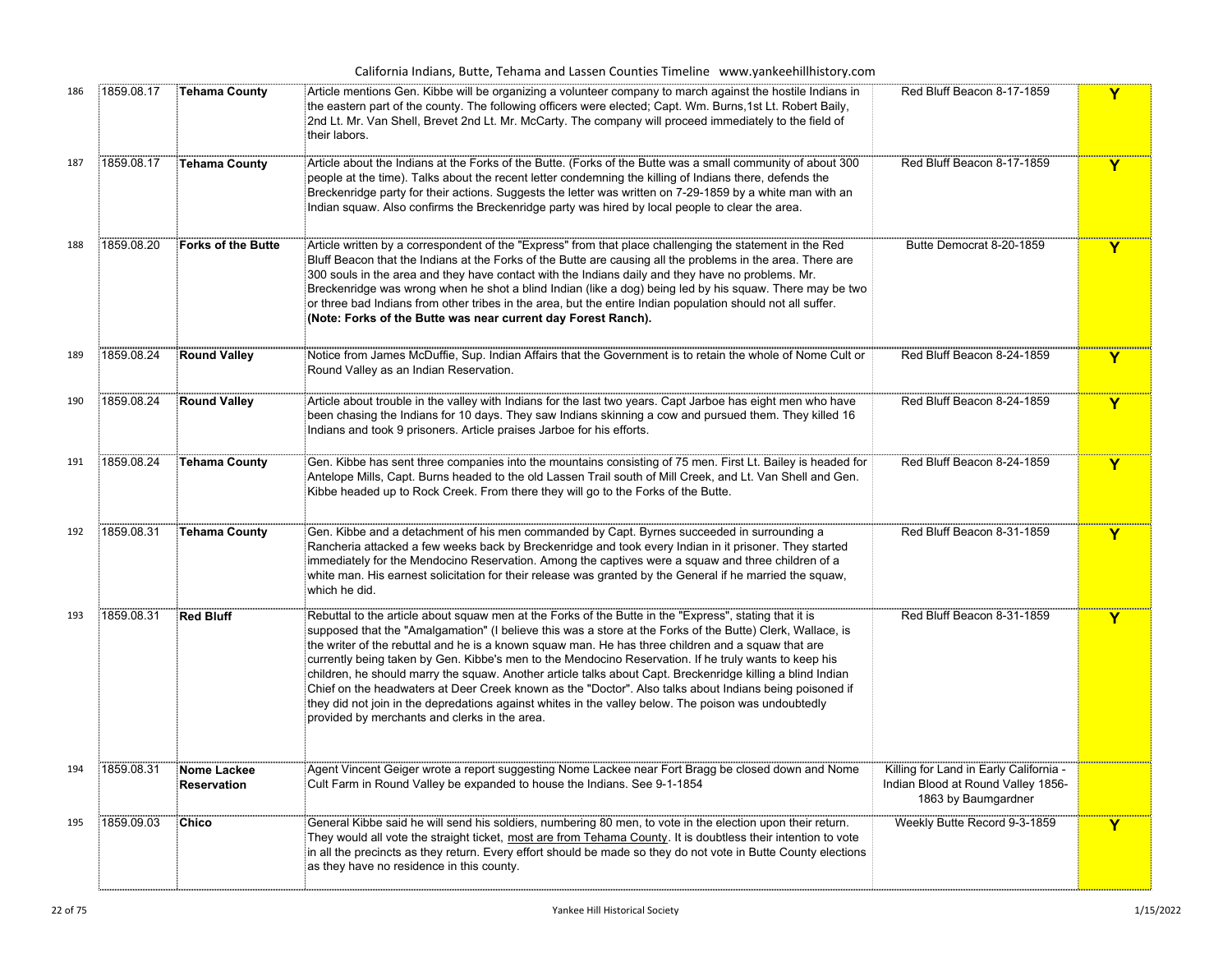| 196 | 1859.09.03 | <b>Forks of the Butte</b> | Talks about the elections in Butte County and a ball held at that place. At the end of the article, mentions<br>General Kibbe and Capt. Burns visited on Wednesday the 24th with a detachment of troops for the purpose<br>of taking the Indians in the vicinity to the reservation near Tehama and succeeded in catching 26.                                                                                                                                                                                                                                                                                                                                                                                                                                                                                                                                                                                                                                                                                                                                                                                                                                                                                                                                                                            | Weekly Butte Record 9-3-1859                                                     | Y |
|-----|------------|---------------------------|----------------------------------------------------------------------------------------------------------------------------------------------------------------------------------------------------------------------------------------------------------------------------------------------------------------------------------------------------------------------------------------------------------------------------------------------------------------------------------------------------------------------------------------------------------------------------------------------------------------------------------------------------------------------------------------------------------------------------------------------------------------------------------------------------------------------------------------------------------------------------------------------------------------------------------------------------------------------------------------------------------------------------------------------------------------------------------------------------------------------------------------------------------------------------------------------------------------------------------------------------------------------------------------------------------|----------------------------------------------------------------------------------|---|
| 197 | 1859.09.07 | Dogtown                   | Article about 10 Indian prisoners captured by John Breckenridge under Gen. Kibbe's command at Butte<br>Creek. Among the prisoners was a squaw. A miner named Cain tried to claim the squaw as his. He was<br>refused his request to have her. Cain left and returned 2 hours later with 45 men from Diamondville<br>including the Deputy Sheriff, a man named Cheesman. The group took Breckenridge, G.M. Stratton and M.<br>Amesby of Breckenridge's command as prisoners and released the Indians. Cain later married the squaw at<br>Dogtown while her buck was still alive, although he had been shot. Breckenridge stated the motive was the<br>desire by the locals to keep the squaws in the area. Note: Squaw men as they were called, were usually<br>mountain men or miners who took Indian women as concubines. In some cases, they also dealt in the<br>selling of the children after they killed the male Indian.                                                                                                                                                                                                                                                                                                                                                                           | Red Bluff Beacon 9-7-1859                                                        | Y |
| 198 | 1859.09.14 | <b>Tehama County</b>      | It is well known that the inhabitants of the Eastern part of the county (Tehama), as well as the North part of<br>Butte County, are suffering from Indian depredations. The depredations have been on the rise the last three<br>years and their audacity and adroit thefts astonished everyone. The loss of life and property occur almost<br>daily. The people have contacted Governor Weller for relief, who has contacted General Clark for help from<br>the US Government. Gen. Clark dispatched 60 soldiers under Capt. Flint of the sixth Army, who was<br>stationed at Antelope to begin raids in the area but the Indians removed to other parts. Gov. Weller<br>promptly called on General Kibbe to begin rounding up the Indians. General Kibbe enlisted a detachment<br>from Red Bluff for service. Three companies were organized to round up the Indians, one by Lt. Van Shell,<br>one by Capt. Burns, and another by Lt. Bailey. They are in hot pursuit and have captured and sent 40 or 50<br>Indians to the reservation in Mendocino County. One of the companies is now heading to Hat Creek to look<br>for the Indians who are murdering and stealing along the road to Yreka. There is great faith in these<br>companies by the Governor and the townspeople to solve the problems. | Red Bluff Beacon 9-14-1859                                                       | Y |
| 199 | 1859.09.14 | <b>Butte Creek</b>        | Letter from the citizens of Sacramento Valley about the Indian troubles. Talks about Coon Garner and John<br>Breckenridge with 27 soldiers, capturing 10 Indians near Cox's Flat, 1/2 mile from Centerville, then leaving<br>them with 4 soldiers. Talks about Oroville Deputy Sheriff showing up with forty men and releasing the<br>Indians. The soldiers, John Breckenridge, Henry Sadorus, G.M. Stratton and M. Armsby were taken by the<br>Deputy Sheriff to Diamondville, then to Chico, where they met with Gen. Kibbe. See article above dated 9-7-<br>1858                                                                                                                                                                                                                                                                                                                                                                                                                                                                                                                                                                                                                                                                                                                                      | Red Bluff Beacon 9-14-1859                                                       | Y |
| 200 | 1859.09.15 | Concow                    | S.D. Johns, Commissary Officer, as part of General Kibbe's campaign to round up all the Indians in Butte<br>and Tehama Counties and remove them to the reservation, makes a pass down the West Branch of the<br>Feather River from Butte Valley south. He gathers several hundred Kimshews, Concows and Tiger Indians<br>and takes them to the reservation. Among them were three Concow Chiefs; Tippee, who was said to be<br>daring, Moolak (Moolah) and Yumyau (Yumyan). At least six others under Kibbe's direction headed<br>campaigns in the two counties: (Jordan, Lt. Bailey near Hat Creek), (Capt. Byrnes, Lt. Van Shell near Red<br>Bluff) (Coon Garner near Centerville) and (Lt. McCarthy near Honey Lake).                                                                                                                                                                                                                                                                                                                                                                                                                                                                                                                                                                                 | "Kibbe's Campaign" by Steve<br>Schoonover Dogtown Territorial #20<br>Winter 1994 |   |
| 201 | 1859.09.17 | California                | Long article talks about the Indian tradition of the Coyote and the Eagle and the Indians and the coming of<br>the Pale Face. At this time the sentiment by the Indian was already one of mourning the passing of their<br>culture.                                                                                                                                                                                                                                                                                                                                                                                                                                                                                                                                                                                                                                                                                                                                                                                                                                                                                                                                                                                                                                                                      | Butte Democrat 9-17-1859                                                         | Y |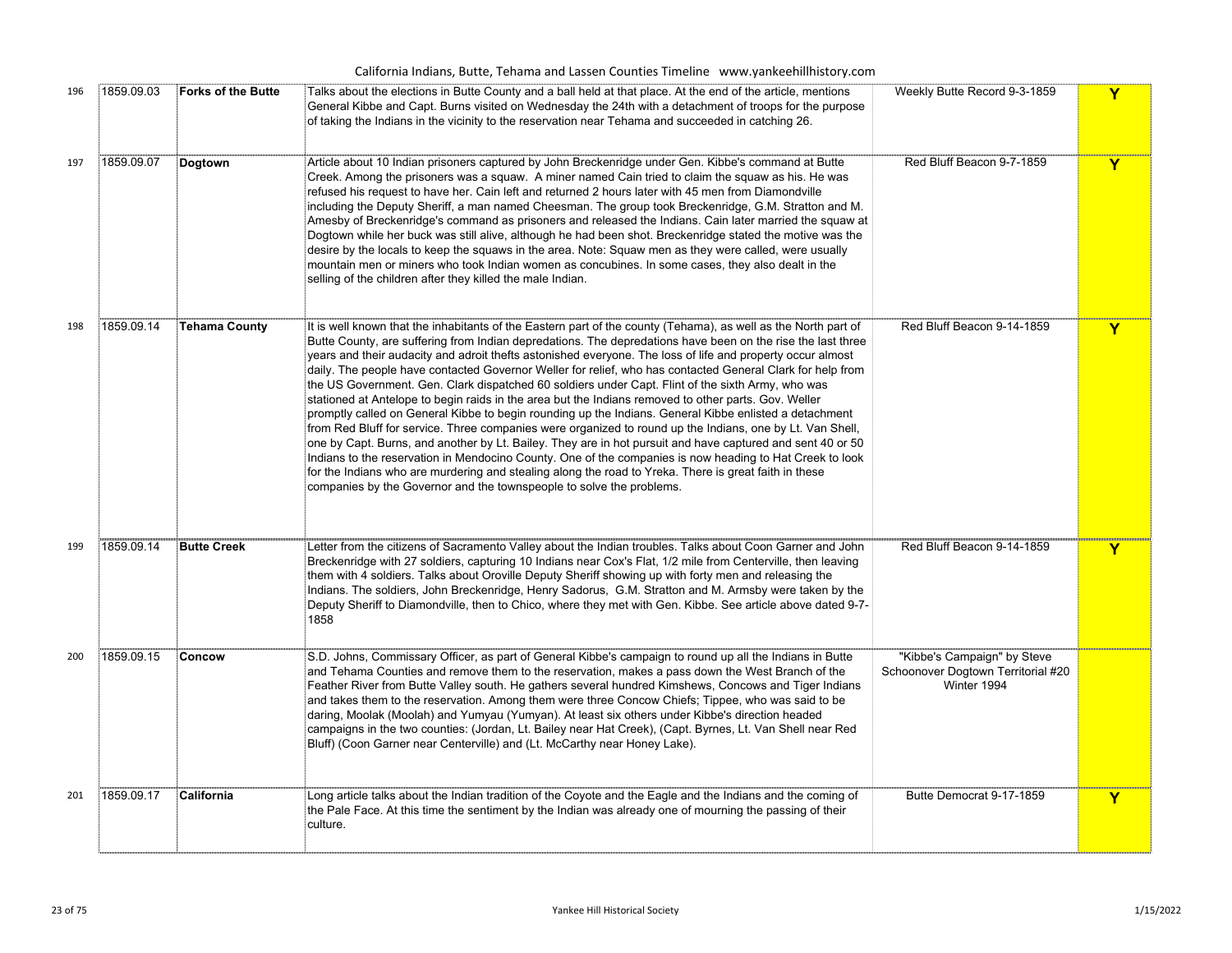|  |  |  |  | California Indians, Butte, Tehama and Lassen Counties Timeline www.yankeehillhistory.com |  |
|--|--|--|--|------------------------------------------------------------------------------------------|--|
|--|--|--|--|------------------------------------------------------------------------------------------|--|

| 202 | 1859.09.21 | Concow                | Article about Capt. Byrnes traveling to Concow Valley (around Sept 10th). He succeeded in capturing 3<br>Concow Chiefs, Tippee, Moolah and Yumyan. Tippee was said to be dangerous and daring. Yumyan, also<br>know as Wm. Pete, spoke fluent English and stated he was head Chief of all the Concow Indians. Others<br>had said he had never been hostile towards the whites. Yumyan estimated the population of Concow<br>Indians at 1,000. Yumyan was overheard saying to Capt. Byrnes "Now Captain since you got me you won't<br>have much difficulty in getting all the other Indians. They will all follow me to the reservation".                                                                                                                                                                                                                                                                                                 | Red Bluff Beacon 9-21-1859        | Y |
|-----|------------|-----------------------|------------------------------------------------------------------------------------------------------------------------------------------------------------------------------------------------------------------------------------------------------------------------------------------------------------------------------------------------------------------------------------------------------------------------------------------------------------------------------------------------------------------------------------------------------------------------------------------------------------------------------------------------------------------------------------------------------------------------------------------------------------------------------------------------------------------------------------------------------------------------------------------------------------------------------------------|-----------------------------------|---|
| 203 | 1859.09.21 | <b>Tehama County</b>  | Gen. Kibbe arrived from Hat Creek on Friday, went to Chico, returned again and headed towards<br>headquarters in Butte Creek. There are nearly 200 warriors there, fifteen or twenty are chiefs. Some can<br>speak six or seven languages (not sure if these are Indian dialects or European dialects).                                                                                                                                                                                                                                                                                                                                                                                                                                                                                                                                                                                                                                  | Red Bluff Beacon 9-21-1859        | Y |
| 204 | 1859.09.24 | Oroville              | Article in Butte Democrat referencing the 9.21 article in the Red Bluff Beacon. Surprisingly, does not<br>mention the capturing of Indians in Concow Valley.                                                                                                                                                                                                                                                                                                                                                                                                                                                                                                                                                                                                                                                                                                                                                                             | Oroville Butte Democrat 9-24-1859 | Y |
| 205 | 1859.09.24 | <b>Bangor</b>         | Article entitled "Trouble Among The Indians". States a man named Abbott who resides on the Honcut in<br>Butte County went to an Indian settlement known as Hardy's Camp to take a squaw from a buck by force<br>and started off with her. The buck decided he would not let her go so he shot her with an arrow and she<br>died. Abbot returned the next night with a gun and shot the buck in the thigh. The Indians drew their guns<br>and fired at Abbott but missed. They then gathered around Abbott and beat him, breaking his nose and<br>seriously injuring him. The affair caused an excitement in the area and considerable feeling is manifested<br>against Abbott. It appears that he was formerly what is called a squaw man. The general sentiment among<br>the people of that section is regret that Abbott was not more severely punished by the Indians. They are<br>becoming tired and disgusted with such characters. | Butte Democrat 9-24-1859          | Y |
| 206 | 1859.10.05 | <b>Red Bluff</b>      | Article about Kibbe's expedition being a success. The Concow, Kimshews and Tiger Indians plus children,<br>captured by Commissary S.D. Johns (under Capt. Byrnes' command) on the headwaters of the Feather<br>River, arrived at Tehama on Sunday, the 2nd of October.                                                                                                                                                                                                                                                                                                                                                                                                                                                                                                                                                                                                                                                                   | Red Bluff Beacon 10-5-1859        | Y |
| 207 | 1859.10.12 | <b>Nome Cult Farm</b> | Article about Lt. John Spinks passing over to Nome Cult and Mendocino Reservations last week; 92 Indians<br>taken prisoner by Capt. Byrne's' Rangers near Kimshew on the Feather River and Butte Creek. Also talks<br>about the Nevada and Feather River Indians are running away from the reservation in great numbers. S.P.<br>Storms had resigned as the Indian Agent and no one was perceived by the Indians as in charge, so they<br>left.                                                                                                                                                                                                                                                                                                                                                                                                                                                                                          | Red Bluff Beacon 10-12-1859       | Y |
| 208 | 1859.10.12 | <b>Red Bluff</b>      | Gen. Kibbe arrived on Monday from a forced travel from Pit River. He reported that Lt. Van Shell made a<br>gallant attack on a large body of Indians and gained a most significant victory. Quite a number were killed,<br>some taken prisoners, and all the rancherias were burned. The general thinks that in six weeks all the<br>Indians in the mountains east of this will be on the reservation or exterminated.                                                                                                                                                                                                                                                                                                                                                                                                                                                                                                                   | Red Bluff Beacon 10-12-1859       | Y |
| 209 | 1859.10.12 | Tule Lake             | Indian massacre at Tule Lake - Article states it was the Modoc Indians who killed several people at Tule<br>Lake.                                                                                                                                                                                                                                                                                                                                                                                                                                                                                                                                                                                                                                                                                                                                                                                                                        | Daily Alta California 10-12-1859  | Y |
| 210 | 1859.10.18 | Northern California   | The Indian War: For the last two months, the war has been going on between the people of California and<br>Indian tribes occupying the country adjacent to Pit River, the heads of Deer and Antelope Creeks, and the<br>Big Meadows on the immigrant trail from Honey Lake to Sacramento Valley. This article questions the<br>methods used and the different groups participating. One group consists of Kibbe and his volunteers and<br>another of federal Government troops.                                                                                                                                                                                                                                                                                                                                                                                                                                                          | Sacramento Daily Union 10-18-1859 | Y |
| 211 | 1859.10.19 | <b>Pit River</b>      | Gen. Kibbe killed a large number of Indians at the headwaters of the Pit River. States neither women or<br>children were killed in the latest effort. Also states that only 2 squaws and 1 child have been killed by<br>accident in the past year.                                                                                                                                                                                                                                                                                                                                                                                                                                                                                                                                                                                                                                                                                       | Red Bluff Beacon 10-19-1859       | Y |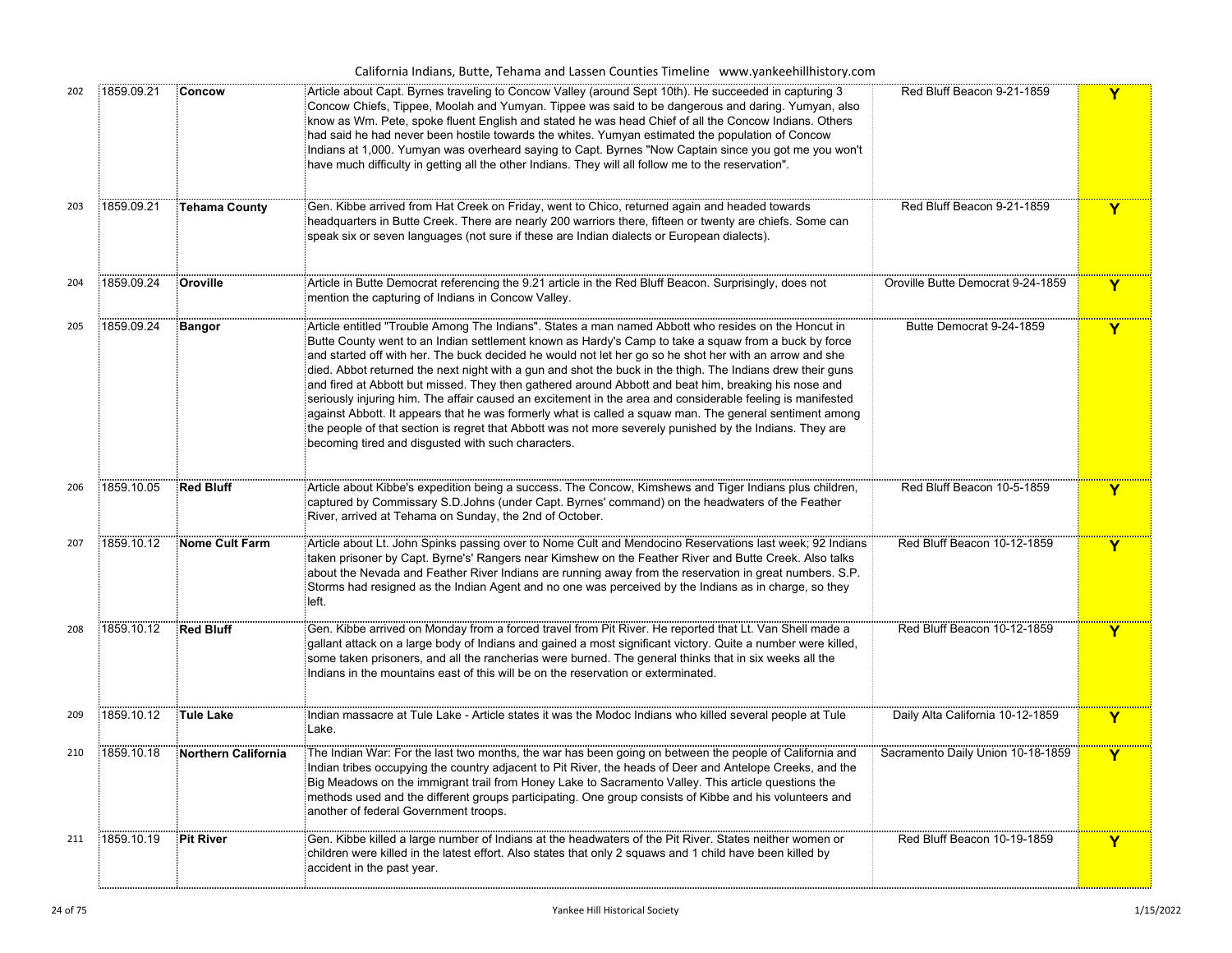| 212 | 1859.10.25 | <b>Northern California</b> | The article discusses the recent campaign against the Indians, the concerns about justification of the acts<br>by various factions and whether California will be able to recover their costs from the Federal government.                                                                                                                                                                                                                                                                                  | Sacramento Daily Union 10-25-1859 | Y            |
|-----|------------|----------------------------|-------------------------------------------------------------------------------------------------------------------------------------------------------------------------------------------------------------------------------------------------------------------------------------------------------------------------------------------------------------------------------------------------------------------------------------------------------------------------------------------------------------|-----------------------------------|--------------|
| 213 | 1859.10.26 | <b>Hat Creek</b>           | Article from Hat Creek dated 10-10-1859, about the rounding up of Indians there. Capt. Byrnes' volunteers<br>went there after finishing the round-up in Concow.                                                                                                                                                                                                                                                                                                                                             | Red Bluff Beacon 10-26-1859       | Y            |
| 214 | 1859.10.26 | Pit River                  | Letter dated 10-15-1859, discussing Capt. Langley's gang, the Pit River volunteers, and the Pit River Indian<br>slaughter.                                                                                                                                                                                                                                                                                                                                                                                  | Red Bluff Beacon 10-26-1859       | Y            |
| 215 | 1859.10.26 | <b>Pit River</b>           | Article by Gen. Kibbe in rebuttal to charges of a Pit River massacre by Gen. Kibbe a week earlier by Mr.<br>Landt. Also, a supportive statement by another unnamed individual.                                                                                                                                                                                                                                                                                                                              | Red Bluff Beacon 10-26-1859       | Y            |
| 216 | 1859.10.28 | <b>Red Bluff</b>           | Article challenges recent articles published in the Red Bluff Beacon. References several passages in the<br>paper and questions the motives of the individuals supported in the Beacon articles and their actions<br>against Northern California Indians.                                                                                                                                                                                                                                                   | Sacramento Daily Union 10-28-1859 | Y            |
| 217 | 1859.10.29 | <b>Honey Lake</b>          | Indian depredations at Honey Lake: Mr. Belden reports the Indians in the neighborhood of Honey Lake<br>Valley are getting exceedingly troublesome and running off stock.                                                                                                                                                                                                                                                                                                                                    | Butte Democrat 10-29-1859         | $\mathbf{Y}$ |
| 218 | 1859.11.02 | <b>Pit River</b>           | Article in the Red Bluff Beacon about the capture of the notorious Shaved Head. He was captured with<br>three warriors and eight squaws. Three or four squaws that lived with white men are also being sent to the<br>reservation. After their capture, three men arrived in camp with a Justice of the Peace and wanted to marry<br>their squaws but Capt. Byrnes would not allow it, so they will be taken to the reservation.                                                                            | Red Bluff Beacon 11-2-1859        | Y            |
| 219 | 1859.11.09 | <b>Tehama County</b>       | Long letter in paper about Nome Cult dated 10-16-1859. Also, letter dated 10-18-1859 defending Gen.<br>Kibbe's actions at Pit River.                                                                                                                                                                                                                                                                                                                                                                        | Red Bluff Beacon 11-9-1859        | Y            |
| 220 | 1859.11.16 | Pit River                  | Quotes article from the Sacramento Union about Pit River and Gen. Kibbe. Article supports Gen. Kibbe's<br>efforts and states he used every effort to avoid bloodshed. Also states that in three months Gen. Kibbe has<br>divided up the Indians so they cannot communicate and has rid the area of all of them from McCloud River<br>to Oroville. Writer thinks it is best to keep up the campaign until the job is complete.                                                                               | Red Bluff Beacon 11-16-1859       | Y            |
| 221 | 1859.11.19 | Oroville                   | Notice that J.M. McDuffle, Supt. of Indian Affairs, California, is coming to Oroville on Monday, December<br>5th, to inquire about depredations committed by Indians upon citizens of Butte County. All persons upon<br>whom the said depredations were committed and who hold a claim against the Government in consequence<br>thereof, will then present themselves.                                                                                                                                      | Butte Democrat 11-19-1859         | Y            |
| 222 | 1859.11.29 | <b>Honey Lake</b>          | Mr Belden reports that the Indians in that neighborhood are becoming exceedingly troublesome in running<br>off stock. Mr. Rice had 140 head stolen from him. Another party had 120 head stolen. Capt Westherby had<br>returned from the Indian hunt, he having been with the company of Shasta Volunteers. It is stated that this<br>company had taken some twelve prisoners and killed twenty-three. It is the intention of this company to<br>remain in the mountains as long as the weather will permit. | Butte Democrat 11-29-1859         | Y            |
| 223 | 1859.11.30 | <b>Tehama County</b>       | Announces the arrival of Gen. Kibbe and staff from the Pit River with 500 to 600 Indian prisoners. Gen.<br>states it is about the last of the Pit River Indians in that area. There are only about 20 Pit River Indians left<br>in the area. He will disband his troops and head back with two or three Indians to gather the last Indians left<br>in the Pit River area.                                                                                                                                   | Red Bluff Beacon 11-30-1859       | Y            |
| 224 | 1859.11.30 | <b>Tehama County</b>       | Capt. Byrnes arrived at Red Bluff with 150 Indians from the Pit River area. When Gen. Kibbe arrives with<br>Indians he captured, they will all be taken to Fort Tejon. The snow is deep on the trail to Mendocino and<br>they will be safer at Tejon.                                                                                                                                                                                                                                                       | Red Bluff Beacon 11-30-1859       | $\mathbf Y$  |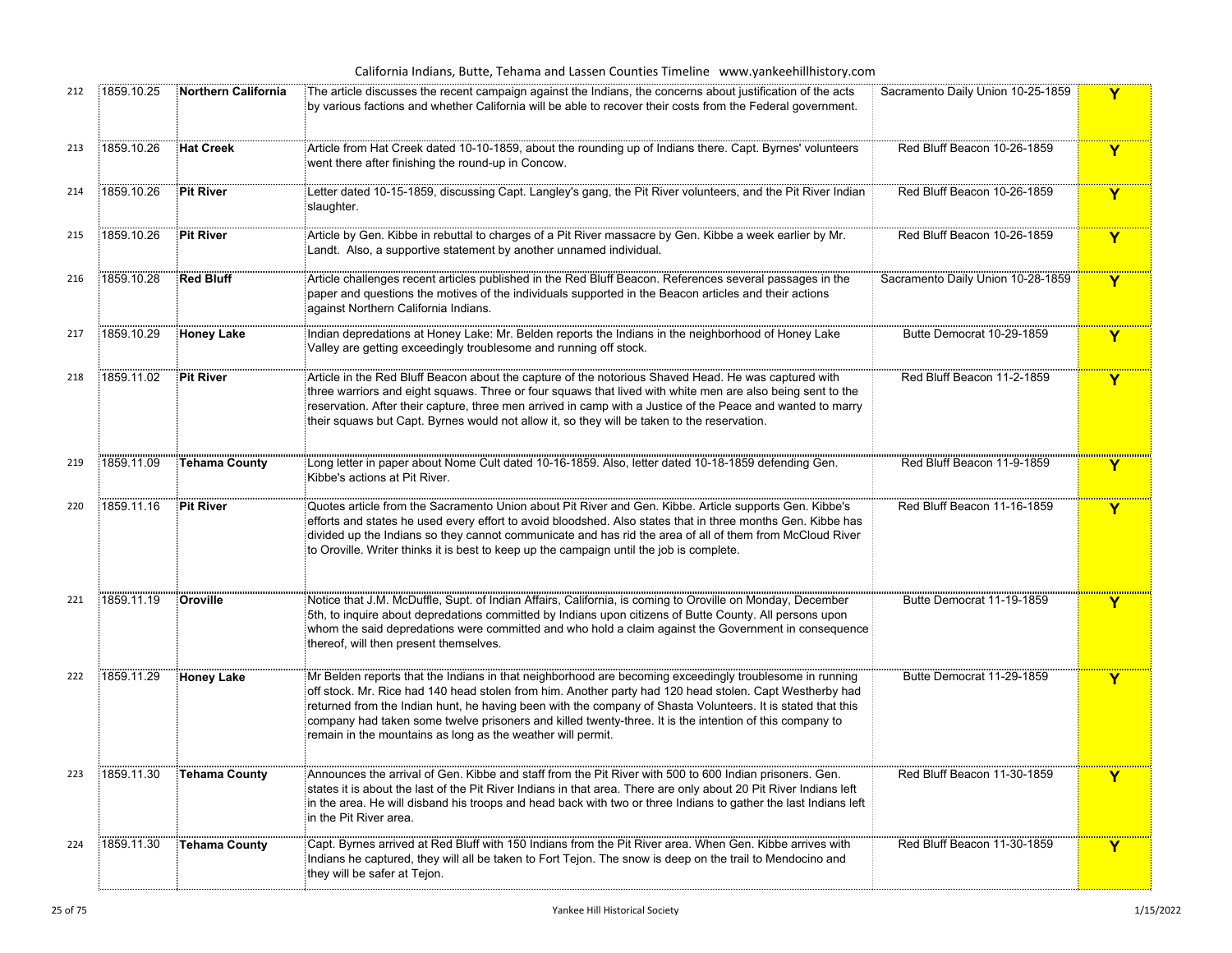|     |            |                                   | California Indians, Butte, Tehama and Lassen Counties Timeline www.yankeehillhistory.com                                                                                                                                                                                                                                                                                                                                                                                                                                                                                                                                                                                                                                                                                                                                                                                                                                                                                                                                                                                                                                                                                                                                                                                                                        |                                                                 |              |
|-----|------------|-----------------------------------|-----------------------------------------------------------------------------------------------------------------------------------------------------------------------------------------------------------------------------------------------------------------------------------------------------------------------------------------------------------------------------------------------------------------------------------------------------------------------------------------------------------------------------------------------------------------------------------------------------------------------------------------------------------------------------------------------------------------------------------------------------------------------------------------------------------------------------------------------------------------------------------------------------------------------------------------------------------------------------------------------------------------------------------------------------------------------------------------------------------------------------------------------------------------------------------------------------------------------------------------------------------------------------------------------------------------|-----------------------------------------------------------------|--------------|
| 225 | 1859.12.07 | Concow                            | Article in the Red Bluff Beacon about Gen. Kibbe expedition to round up the Indians. Talks about the group<br>being split into 3 companies headed by Capt. Byrnes, Lt. Bailey and Lt. VanShell. Each company focused<br>on a different area in Butte and Tehama Counties. Note: Capt. Byrnes had a group led by (S.D.) Johns<br>proceed to Concow to round up the Indians there and along the West Bank. See 9.21.1859                                                                                                                                                                                                                                                                                                                                                                                                                                                                                                                                                                                                                                                                                                                                                                                                                                                                                          | Red Bluff Beacon 12-7-1859                                      | Y            |
| 226 | 1859.12.07 | Tehama County                     | Second very long article describing Gen. Kibbe's Rangers campaign. Parts of the article are hard to read as<br>the copy on film is very light in spots. Talks about for the last five years there have been problems with<br>roving Indian bands. Lists 25 people killed in the last year. Claims losses from Indian destruction are<br>estimated at \$100,000 since 1856. The citizens of Tehama County have had no assistance from the<br>military. They petitioned the Governor to establish a volunteer army commanded by Gen. Kibbe, who has<br>rid the area of Indians in the last three months with a group of 80 men. Notes the capture of Shave Head,<br>an Indian Chief working out of the Hat Creek area and the Pit River area, with about 60 to 80 Indians<br>composed of members from several tribes, causing the bulk of the problem. Other local tribes were<br>sympathetic to the group and offered some assistance. In the south, 300 Indians were captured and sent to<br>the Mendocino Reservation. In the north, about 700 were captured and 200 killed. Claims only a few Indian<br>women and children were killed by accident during battles with Indians resisting capture. Goes on to state<br>the people should praise Gen. Kibbe for his swift action and economic use of resources. | Red Bluff Beacon 12-7-1859                                      | Y            |
| 227 | 1859.12.14 | <b>Red Bluff</b>                  | Article recapping the Kibbe expedition now that it was complete. Also, article about 400 Pit River Indians<br>being sent by boat from Sacramento to the Tejon Reservation in Southern California. (Note: Some felt all<br>the Indians would be less trouble if they were sent to Tejon, far away from their homeland).                                                                                                                                                                                                                                                                                                                                                                                                                                                                                                                                                                                                                                                                                                                                                                                                                                                                                                                                                                                          | Red Bluff Beacon 12-14-1859                                     | Y            |
| 228 | 1859.12.14 | <b>Red Bluff</b>                  | Article about Lt. McCarty and his detachment arriving in Oroville with 33 Indians from Shave Head's Tribe.                                                                                                                                                                                                                                                                                                                                                                                                                                                                                                                                                                                                                                                                                                                                                                                                                                                                                                                                                                                                                                                                                                                                                                                                      | Red Bluff Beacon 12-14-1859                                     | Y            |
| 229 | 1859.12.14 | <b>Round Valley</b>               | Long article about Round Valley, lots of snow. Capt. Storms is going to try and get out for more supplies.<br>The people do not like the reservation being in the valley. Mentions Capt. Jarboe with 20 men rounding up<br>Indians for the last three months. He has taken some 200 Indians to the Mendocino Reservation plus killed<br>many more. The Indians escaped from the Mendocino Reservation and returned to the area. In the area are<br>6 married ladies and 65 men, 5000 head of stock and 500 Indians. Buckskin, the old skillful Indian hunter<br>and mountaineer, has returned from a campaign 20 miles southeast killing 16 bucks.                                                                                                                                                                                                                                                                                                                                                                                                                                                                                                                                                                                                                                                              | Red Bluff Beacon 12-14-1859                                     | Y            |
| 230 | 1859.12.21 | <b>Honey Lake</b>                 | Lt. McCarty, one of the most popular and efficient officers in Gen Kibbe's command, arrived from Oroville<br>where he took the balance of Shave Head's band of Pit River Indians, which he succeeded in capturing. He<br>brought 18 men and 35 prisoners through the snow traveling 50 miles.                                                                                                                                                                                                                                                                                                                                                                                                                                                                                                                                                                                                                                                                                                                                                                                                                                                                                                                                                                                                                   | Red Bluff Beacon 12-21-1859                                     | Y            |
| 231 | 1859.12.21 | <b>Nome Cult Farm</b>             | Article about the need for a good wagon road to Nome Cult. The road would benefit the commerce of Red<br>Bluff and all those along the route. As soon as a road was built, a mail route could be established.                                                                                                                                                                                                                                                                                                                                                                                                                                                                                                                                                                                                                                                                                                                                                                                                                                                                                                                                                                                                                                                                                                   | Red Bluff Beacon 12-21-1859                                     | $\mathbf{Y}$ |
| 232 | 1860.00.00 | Chico                             | Census states 50 Indians lived on Bidwell's Rancheria at Chico. Indian labor was very important to Bidwell.<br>The Maidu Village of Mechoopda existed before Bidwell acquired the property. Later the Chico Rancheria<br>was called Bahapki by the Indians.                                                                                                                                                                                                                                                                                                                                                                                                                                                                                                                                                                                                                                                                                                                                                                                                                                                                                                                                                                                                                                                     | The Indians of Rancho Chico by Hill<br>1978                     |              |
| 233 | 1860.00.00 | <b>Nome Lackee</b><br>Reservation | Oct. 1859, a recommendation is made to remove Vincent Geiger as superintendent of the reservation.<br>There is no apparent replacement. Most of the Indians had fled. Note: Geiger was superintendent since July<br>1857, he followed E.A. Stevenson.                                                                                                                                                                                                                                                                                                                                                                                                                                                                                                                                                                                                                                                                                                                                                                                                                                                                                                                                                                                                                                                           | The Nome Lackee Indian Reservation<br>1854-1870 by Hislop       |              |
| 234 | 1860.00.00 | <b>Round Valley</b>               | Former Indian Agent, Simon Storms, estimated 600 Indians had been killed in the area over the last 3 1/2<br>years.                                                                                                                                                                                                                                                                                                                                                                                                                                                                                                                                                                                                                                                                                                                                                                                                                                                                                                                                                                                                                                                                                                                                                                                              | Genocide and Vendetta, Round Valley<br>Wars by Carranco & Beard |              |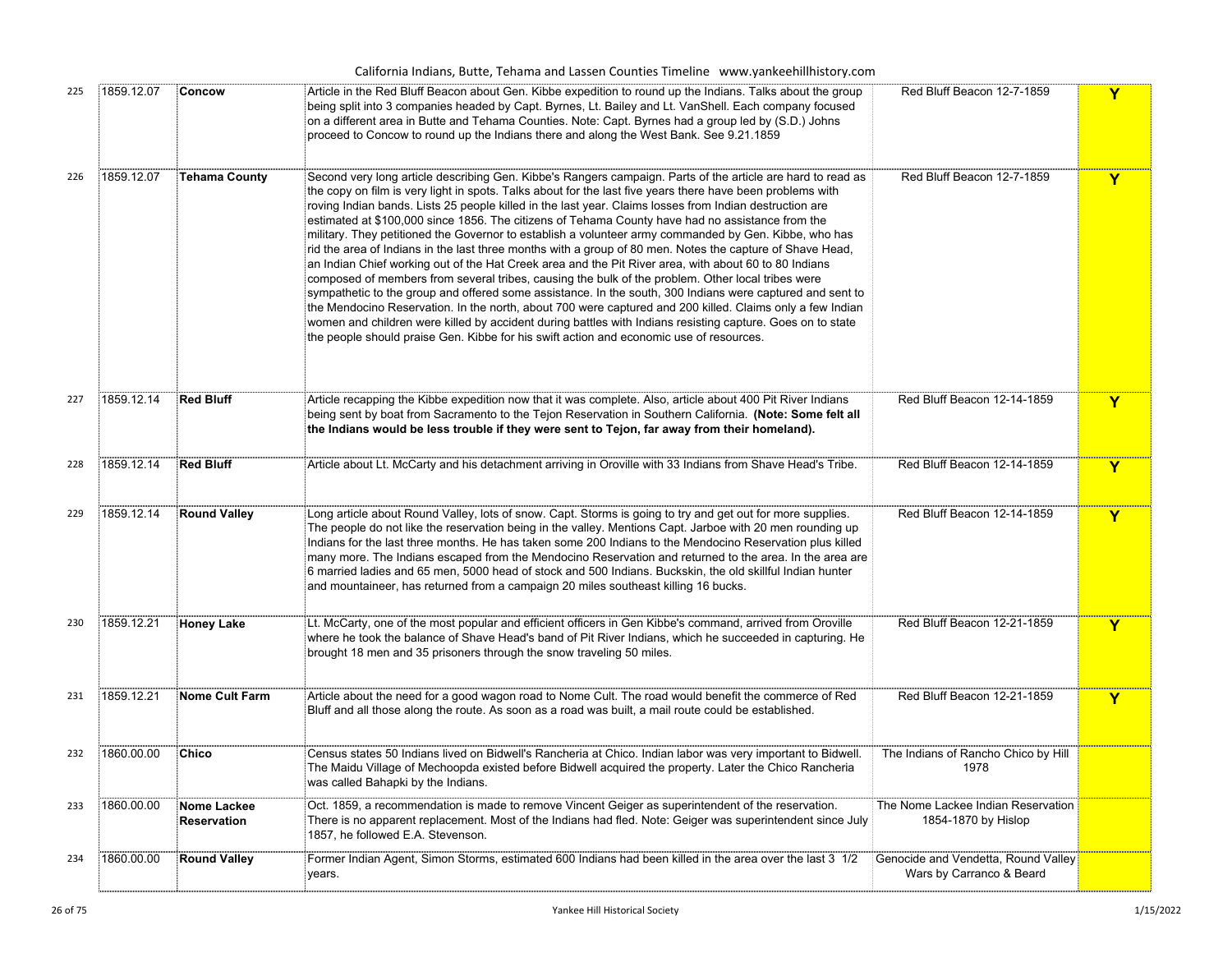| 235 | 1860.01.10 |                   | Sacramento-Red Bluff: Governor's report on the state includes section on Indian difficulties. Mentions Kibbe campaign resulting in<br>200 Indian deaths and 450 Indian surrenders who were taken to the Mendocino Reservation. Capt W.S.<br>Jarboe also organized a company of 20 men to track down Indians causing trouble on the Eel River and<br>was largely successful in that venture. No troubles have been recently reported. But warns problems will®<br>continue because of a lack of food for the Indians because their natural food supply has been killed and the<br>area is now occupied by herds of cattle which results in conflicts. Degraded whites also cause problems that<br>everyone must suffer.                                                                                                                                                                                                                                                                                                                                                                                                                                                 | Daily Alta California 1-10-1860  | Y            |
|-----|------------|-------------------|------------------------------------------------------------------------------------------------------------------------------------------------------------------------------------------------------------------------------------------------------------------------------------------------------------------------------------------------------------------------------------------------------------------------------------------------------------------------------------------------------------------------------------------------------------------------------------------------------------------------------------------------------------------------------------------------------------------------------------------------------------------------------------------------------------------------------------------------------------------------------------------------------------------------------------------------------------------------------------------------------------------------------------------------------------------------------------------------------------------------------------------------------------------------|----------------------------------|--------------|
| 236 | 1860.01.16 | <b>Sacramento</b> | Long article about the Mendocino Indians. Article commends Capt Jarboe on his recent actions. Gives<br>some history of the requests made in the past of the Governor for help. Past requests were for additional<br>men for Jarboe because of a lack of support from the Government troops in the area. Article mentions the<br>Governor felt only a small band of Indians are causing the problem and Jarboe should place his command<br>on the defensive so as to not hurt innocent Indians. Second article talks about the cost of these campaigns<br>and that they are all necessary because the Indians are starving which causes the conflicts. Writer<br>suggests they spend money to buy 1,000 head of cattle for the reservation and the problems will go away.<br>(Note: Due to pressure from local citizens the state reimbursed many of the campaigns for expenses<br>after they were completed. They were originally paid for by the local citizens, mainly ranchers.<br>Because the California reservation system was a Federal program, the state would later try and<br>recover the costs from the Federal Government. They met with minimal success.) | Sacramento Daily Union 1-16-1860 | Y            |
| 237 | 1860.01.19 | Sacramento        | Governor Downey's first message. Talks about reimbursement for \$69,468 in expenses to Tehama County<br>for Indian roundups. States the sum would bankrupt the state. Goes on to suggest selling bonds to be paid<br>back by the Central Government.                                                                                                                                                                                                                                                                                                                                                                                                                                                                                                                                                                                                                                                                                                                                                                                                                                                                                                                   | Sacramento Daily Union 1-19-1860 | $\mathbf{Y}$ |
| 238 | 1860.01.19 | <b>Humboldt</b>   | Reprint from the Humboldt Times - More Indian difficulties: Claims of citizens for services and supplies for<br>suppression of Indian hostilities. Justifies expenses made in dealing with the Indians, states they should be<br>paid.                                                                                                                                                                                                                                                                                                                                                                                                                                                                                                                                                                                                                                                                                                                                                                                                                                                                                                                                 | Sacramento Daily Union 1-19-1860 | $\mathbf Y$  |
| 239 | 1860.01.26 | <b>Pit River</b>  | Five page article about issues in the Pit River area and justification for the expenses requested from the<br>state.                                                                                                                                                                                                                                                                                                                                                                                                                                                                                                                                                                                                                                                                                                                                                                                                                                                                                                                                                                                                                                                   | Daily Alta California 1-26-1860  | $\mathbf Y$  |
| 240 | 1860.01.28 | San Francisco     | Late Indian War Pit River - Article goes into some detail about understanding the clash between the races<br>but states we are the superior power and we should exercise restraint. Questions what happened and was it<br>an abuse of power. The next several articles all debate the topic.                                                                                                                                                                                                                                                                                                                                                                                                                                                                                                                                                                                                                                                                                                                                                                                                                                                                           | Daily Alta California 1-28-1860  | $\mathbf{Y}$ |
| 241 | 1860.01.29 |                   | Pit River Massacre; card from George Lount                                                                                                                                                                                                                                                                                                                                                                                                                                                                                                                                                                                                                                                                                                                                                                                                                                                                                                                                                                                                                                                                                                                             | Daily Alta California 1-29-1860  | Y            |
| 242 | 1860.01.30 | <b>Pit River</b>  | Pit River Massacre, the other side of the story                                                                                                                                                                                                                                                                                                                                                                                                                                                                                                                                                                                                                                                                                                                                                                                                                                                                                                                                                                                                                                                                                                                        | Daily Alta California 1-30-1860  | Y            |
| 243 | 1860.01.30 | <b>Pit River</b>  | Rolf Indians - Rolf is the name of a local rancher. Article talks about the Pit River Indians and brings up<br>that some of those who were evolved in the massacre of the Rolf Indians were not part of Kibbe's<br>command. State a group of 21 people working independently had been drinking the previous night and went<br>to Rolfs place the next morning and committed the atrocities. Article goes on to suggest the killing of the<br>Indians by the group was extreme brutality.                                                                                                                                                                                                                                                                                                                                                                                                                                                                                                                                                                                                                                                                               | Sacramento Daily Union 1-30-1860 | $\mathbf Y$  |
| 244 | 1860.01.31 | <b>Pit River</b>  | A report from Round Valley Lt. Dillon, talks about different excursions he was involved with. Third article<br>from Mr. Lount talks about the Pit River massacre, the other side of the story.                                                                                                                                                                                                                                                                                                                                                                                                                                                                                                                                                                                                                                                                                                                                                                                                                                                                                                                                                                         | Daily Alta California 1-31-1860  | Y            |
| 245 | 1860.01.31 | Pit River         | Article about local Indian affairs, talks about Pit River Rangers. Pit River Rangers were an independent<br>group of local Indian fighters who committed many atrocities, states Gen. Kibbe should not be blamed.                                                                                                                                                                                                                                                                                                                                                                                                                                                                                                                                                                                                                                                                                                                                                                                                                                                                                                                                                      | Daily Alta California 1-31-1860  | Y            |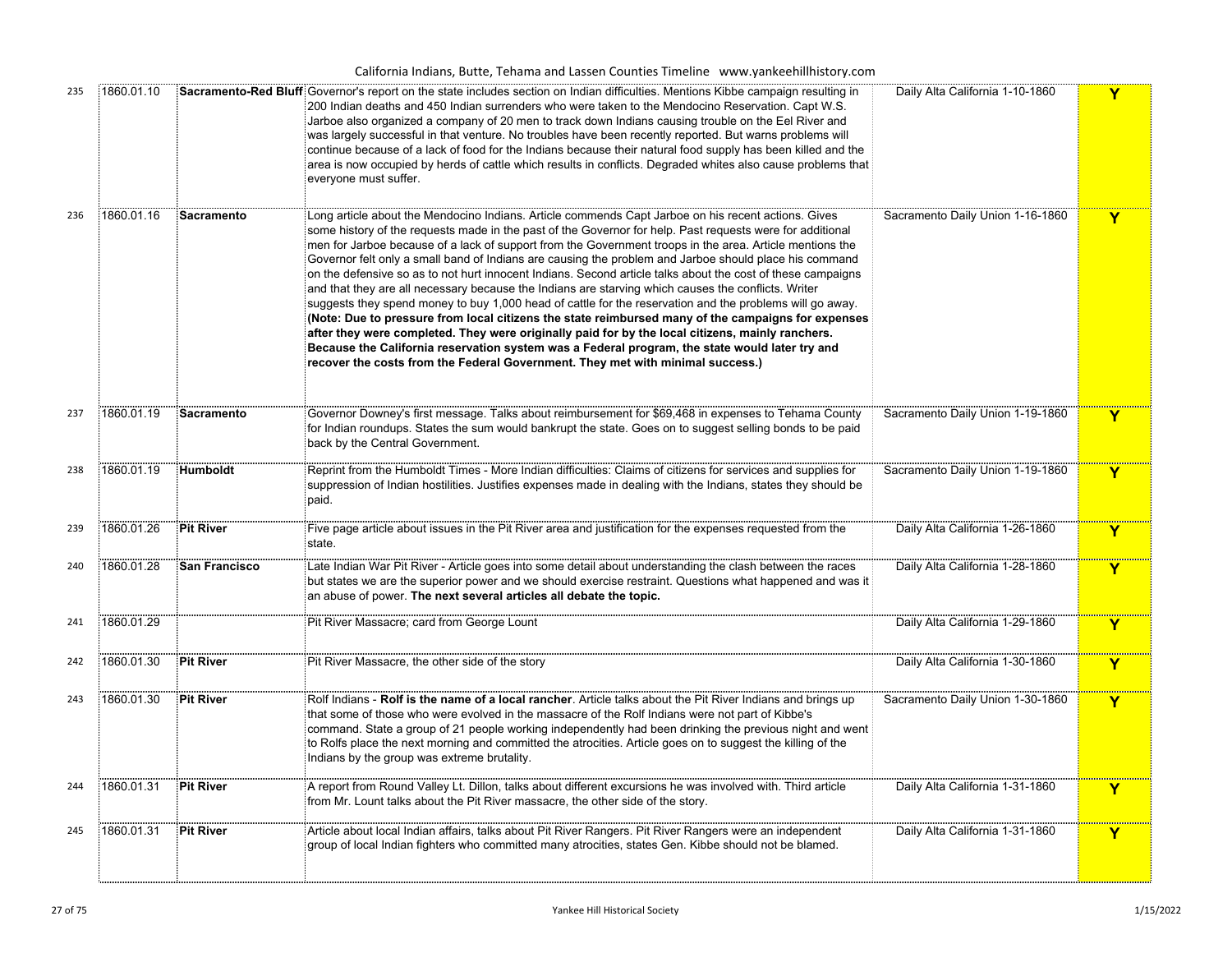| California Indians, Butte, Tehama and Lassen Counties Timeline www.yankeehillhistory.com |  |
|------------------------------------------------------------------------------------------|--|
|------------------------------------------------------------------------------------------|--|

|     |            |                           | $\frac{1}{2}$ batte, renama and eassen counties immented www.yankeemmistery.                                                                                                                                                                                                                                                                                                                                                                                                                                               |                                  |   |
|-----|------------|---------------------------|----------------------------------------------------------------------------------------------------------------------------------------------------------------------------------------------------------------------------------------------------------------------------------------------------------------------------------------------------------------------------------------------------------------------------------------------------------------------------------------------------------------------------|----------------------------------|---|
| 246 | 1860.02.02 | <b>Pit River</b>          | Reprint from San Francisco Telegram - The recent articles on the Pit River War show that George Lount<br>(the author of several articles) has a vivid imagination. General Kibbe, who the public is led to believe is<br>responsible for the atrocities was not in the area until 7-10 days later. The attack on the Indians at Rolf's<br>$\dot{\mathbb{F}}$ was by a company of men who have nothing to do with Governor Weller. The article questions the validity<br>of the financial claims by Mr. Lount.              | Sacramento Daily Union 2-2-1860  | Y |
| 247 | 1860.02.03 | Petaluma                  | Reprint from Petaluma paper - Plundering the Government and outraging the Indians. Article states the<br>recent events should result in a reevaluation of the current policies regarding Indian management.                                                                                                                                                                                                                                                                                                                | Sacramento Daily Union 2-3-1860  | Y |
| 248 | 1860.02.10 | Sacramento                | In the letter of our Sacramento correspondent will be found more additional communications, laid before the<br>.<br>[legislature by the Governor, relative to the Indian difficulties in the coast counties. The article states that Lt.<br>Dillon observed there no longer exists any danger of further Indian troubles unless they are provoked by<br>whites. There should be no further occasion for any more Indian expeditions. Article talks about whether<br>current requests for expenditures should be approved.  | Daily Alta California 2-10-1860  | Y |
| 249 | 1860.02.17 | Sacramento                | This is a 2 page article about the course of the Indian war bills through the legislature, which does not run<br>smoothly.                                                                                                                                                                                                                                                                                                                                                                                                 | Sacramento Daily Union 2-17-1860 | Y |
| 250 | 1860.02.21 | Humboldt                  | The papers in the county of Humboldt all favor the rising of a company of volunteers to chastise the Indians<br>in a section of the country in the southern portion of the county known as Bald Hills.                                                                                                                                                                                                                                                                                                                     | Sacramento Daily Union 2-21-1860 | Y |
| 251 | 1860.02.22 | <b>Red Bluff</b>          | Kibbe War Bill is discussed. In debate in California legislature. Cost of \$69,000 is well worth the effort and<br>results. States the rangers were paid \$50 per month for the four month expedition.                                                                                                                                                                                                                                                                                                                     | Red Bluff Beacon 2-22-1860       | Y |
| 252 | 1860.02.22 | <b>Round Valley</b>       | Article about two Senators, O'Farrel and Lamar, visiting Round Valley to look into charges that the Indians<br>were being exterminated. Claims the Senators found the charges false and disputes the claim by Lt. Dillon<br>that the Indians are in more danger than the whites in the valley. The people want the soldiers removed<br>from the valley as they are worthless.                                                                                                                                              | Red Bluff Beacon 2-22-1860       | Y |
| 253 | 1860.03.06 | Sacramento-Butte<br>Creek | Article about "Kibbe's Indian Troubles" written at Butte Creek for the Sacramento Daily Union. Article urges<br>the state to not pay the \$70,000 demanded by those that recently butchered the Indians in the area. If the<br>billed request is paid, it will encourage others to do the same in the future. I have been in the area 10 years<br>and know of no outrage contributed to the Indians that they have not been pushed into.                                                                                   | Sacramento Daily Union 3-6-1860  | Y |
| 254 | 1861.02.09 | <b>Round Valley</b>       | Indian Troubles - the Indians in the vicinity of Round Valley are again likely to make a winter's trouble for<br>white settlers. The whites have recently had a fight with them, killing 18 Indians. The unusual severity of<br>winter has doubtless reduced the Indians to a condition bordering on starvation. They are committing<br>serious depredations on the stock of the settlers.                                                                                                                                 | Butte Democrat 2-9-1861          | Y |
| 255 | 1861.02.23 | <b>Butte County</b>       | A battle was fought at Dry Creek on Saturday last between a band of Mountain Indians on one side and the<br>Neal's Ranch Indians on the other. After the killing of one Indian on each side and wounding of several<br>others, the mountain Indians retreated and were pursued some distance by the Neal's Ranch Indians aided<br>by some from Chico. The Valley Indians on their return to the battleground, took the body of their slain<br>enemy and cut off his arms, legs and head. Then they returned to their camp. | Weekly Butte Record 2-23-1861    | Y |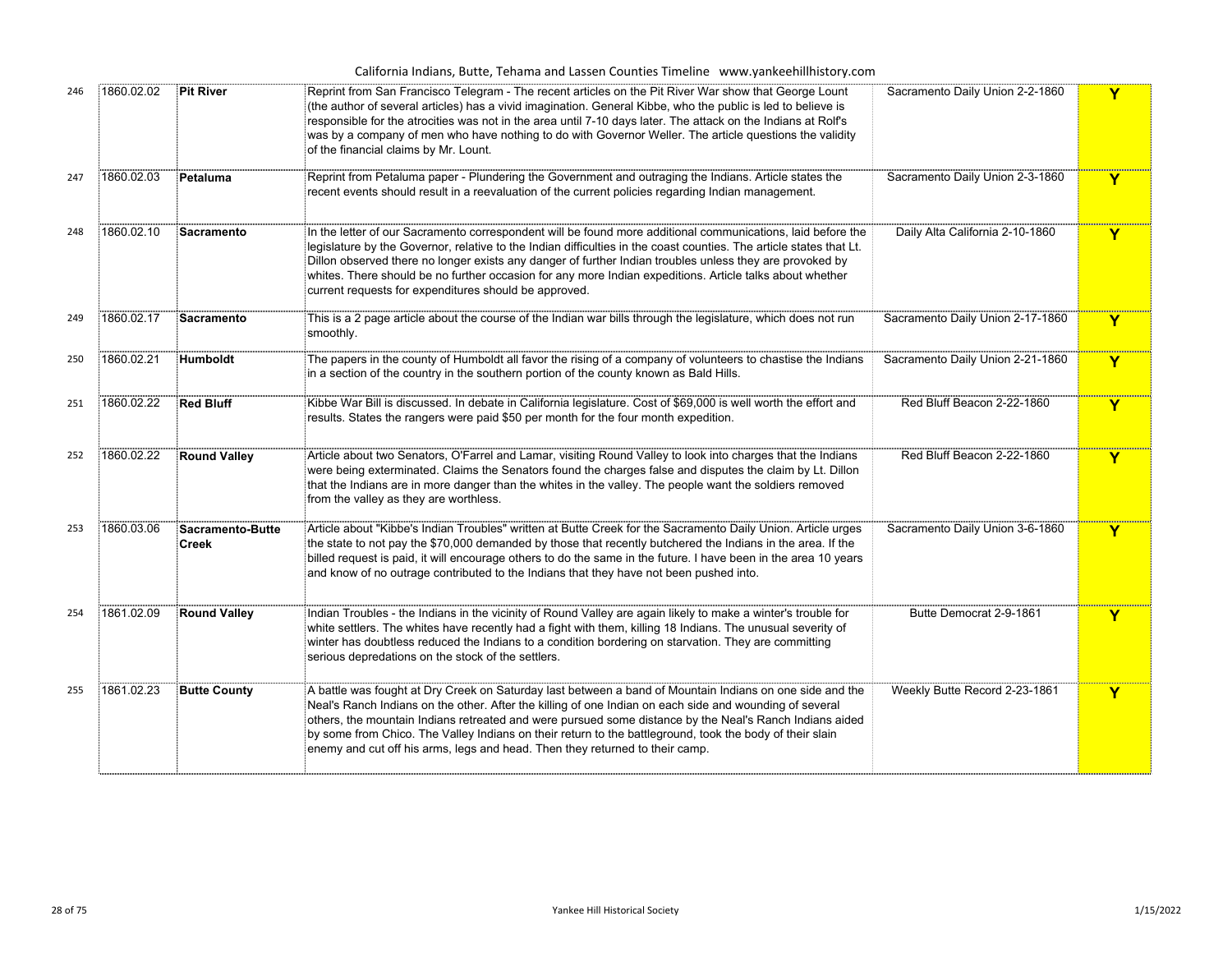| California Indians, Butte, Tehama and Lassen Counties Timeline www.yankeehillhistory.com |  |  |
|------------------------------------------------------------------------------------------|--|--|
|------------------------------------------------------------------------------------------|--|--|

| 256 | 1861.03.09 | Mendocino                         | Mendocino Herald - The Yreka tribe are those mostly within the valley and immediately adjoining the<br>mountains. They number perhaps five or six hundred; whilst the Lackees, a more warlike and unfriendly<br>class, range within a scope of country some ten or twelve miles round and number perhaps two thousand or<br>more. They have a great dread of the reservation and will not remain on it when taken there. They seem to<br>take pleasure in killing all kinds of stock whenever the opportunity arises. They are particularly fond of mule<br>meat. A few days since the slaughter, carcasses of horses and mules were found scattered in all directions<br>upon their trail and large quantities of supplies laid upon their Rancheria.                                                                                                                                                                                                                                                                                                                                            | Weekly Butte Record 3-9-1861                                            | Y           |
|-----|------------|-----------------------------------|---------------------------------------------------------------------------------------------------------------------------------------------------------------------------------------------------------------------------------------------------------------------------------------------------------------------------------------------------------------------------------------------------------------------------------------------------------------------------------------------------------------------------------------------------------------------------------------------------------------------------------------------------------------------------------------------------------------------------------------------------------------------------------------------------------------------------------------------------------------------------------------------------------------------------------------------------------------------------------------------------------------------------------------------------------------------------------------------------|-------------------------------------------------------------------------|-------------|
| 257 | 1861.03.20 | California                        | 4 page article - The bill (House of Representatives #299) for the payment of expenses incurred in the<br>suppression of Indian hostilities in the state of California, is now before the Senate. Article goes on to<br>discuss expenses related to 1854 through 1859 and there is debate in the Senate whether to pay them at<br>all.                                                                                                                                                                                                                                                                                                                                                                                                                                                                                                                                                                                                                                                                                                                                                             | Sacramento Daily Union 3-20-1861                                        | Y           |
| 258 | 1861.04.27 |                                   | Talks about the beginning of the Civil War and Fort Sumpter. The Civil War resulted in a reduction of<br>troops and money to support the California Indian reservation system.                                                                                                                                                                                                                                                                                                                                                                                                                                                                                                                                                                                                                                                                                                                                                                                                                                                                                                                    | Butte Democrat 4-27-1861                                                | $\mathbf Y$ |
| 259 | 1861.05.12 | <b>Nome Cult Farm</b>             | Letter sent to San Francisco Bulletin Newspaper from Round Valley by someone associated with the Indian<br>agency; 10 white men and 50 hand picked Indians of the Hat Creek, Pit River and Concow tribes attack 400ഉ<br>to 500 Wylackies in a battle that lasted 15 minutes; 100 Wylackies were killed. (Concow Chief Tome-Ya-<br>Nem is asked to help Captain Charles H. Bourne find and kill Wylackie Indians in a surprise attack,<br>who were stealing cattle and causing unrest in the area. At first the Chief refused, but later agreed.<br>The event became known as the Horse Canyon Massacre. A large number of Concow Indians<br>participated. Tome-Ya-Nem leads the attack. See July 1884 for the Concow Chief's version).                                                                                                                                                                                                                                                                                                                                                            | Destruction of California Indians - by<br>Robert Heizer 1974            |             |
| 260 | 1861.05.26 | Oroville                          | A reorganization of the Oroville Guard occurred May 27, 1861, when the unit enrolled as a company of<br>infantry in the First Regiment of Volunteers and tendered their services for an indefinite period to assist the<br>United States Government in the War of the Rebellion which had been declared the month previous. During<br>the Civil War, the corps used the Oroville's brick theater for an armory which provided for the safety of the<br>arms against fire and theft. The reorganization of the Guard was also particularly advantageous to the<br>citizens of Butte County as the need of military protection at that time was important due to the constant<br>uprisings and merciless raids of the Indians in that territory. The seriousness of the disturbances was<br>evident when a short time later forty men of Company F, 2nd Infantry, California volunteers were stationed<br>at Chico to assist in quelling the Indian depredations. In 1863 Captain Hunt and a number of the<br>Guardsmen made an expedition through the Concow and Oregon townships. (See 3-27-1868) | California State Militia and National<br>Guard Unit Histories (On line) |             |
| 261 | 1861.07.01 | Nome Lackee<br><b>Reservation</b> | G. M. Hanson, as Superintendent of the Northern District, filed a report on conditions at Nome Lackee<br>Reservation. No land was fenced, the buildings were in neglect and in disrepair. Reservation land was in<br>possession of whites, who had received permission to occupy from Commissioner Henley, and had<br>legitimized the process through the use of laying school warrants on the property. The same parties had<br>also managed to have indentured large numbers of Indians for a period of 10 to 15 years. He estimated it<br>would take \$20,000 to make the necessary repairs. Of the 2,000 to 3,000 Indians supposedly at the<br>reservation, he found only 200.                                                                                                                                                                                                                                                                                                                                                                                                                | The Nome Lackee Indian Reservation<br>1854-1870 by Hislop               |             |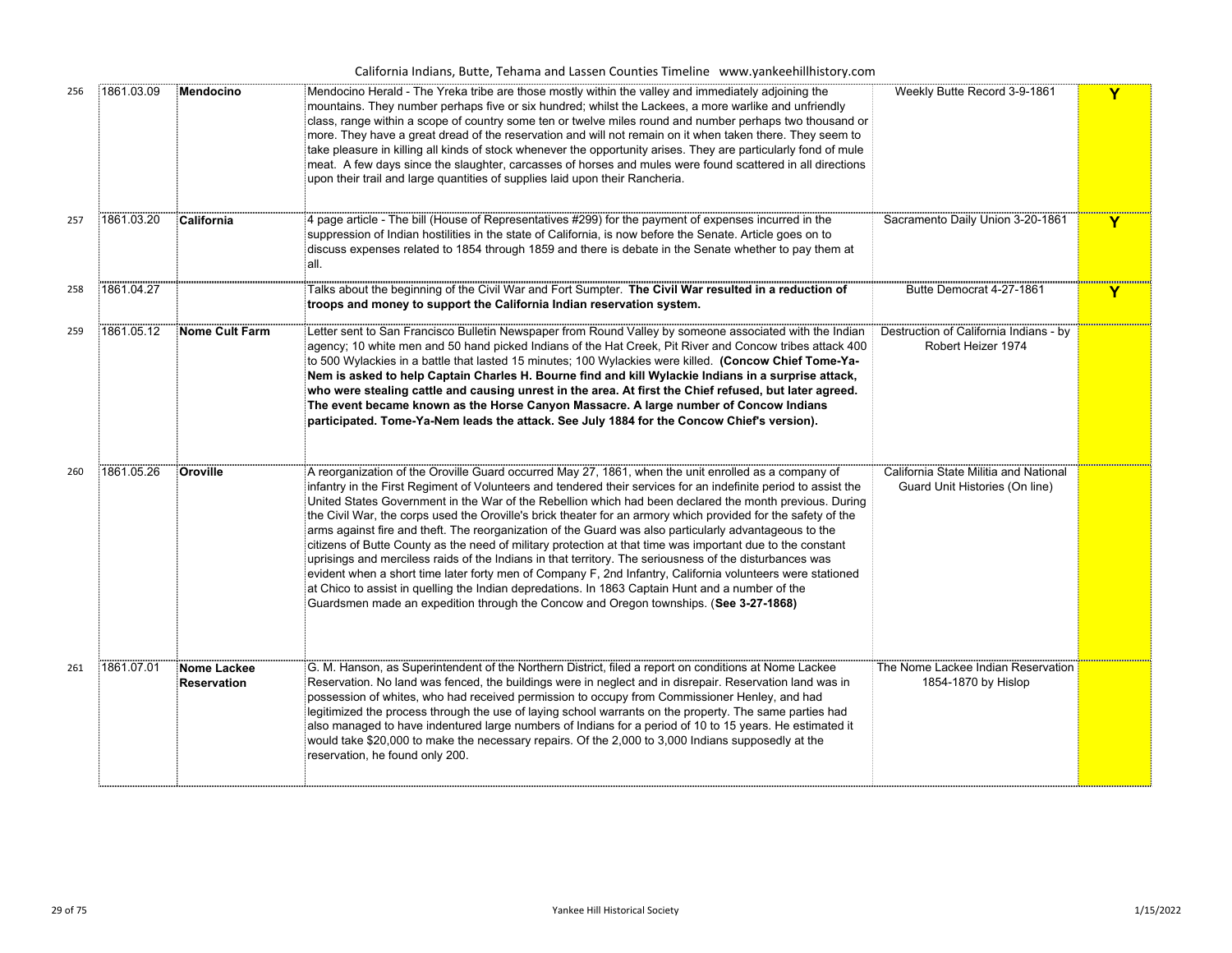| 262 | 1861.08.00 | California                        | Article in the Harpers New Monthly Magazine about the California Indians. The article talks about the<br>reservations and is sympathetic to the Indians and their poor living conditions. States the Government used<br>the California mission system as a model for the reservations becoming self sufficient. Unfortunately, Indian<br>Agents were appointed for their political connections, rather than their ability to manage a system for people<br>from another culture. Mentions how the whites killed many Indians near the reservation so they could<br>prosper. It is a very harsh review of the Government's actions and was obviously written by someone very<br>familiar with the history of the California reservation system. | Harpers New Monthly Magazine Aug<br>1861 |                         |
|-----|------------|-----------------------------------|------------------------------------------------------------------------------------------------------------------------------------------------------------------------------------------------------------------------------------------------------------------------------------------------------------------------------------------------------------------------------------------------------------------------------------------------------------------------------------------------------------------------------------------------------------------------------------------------------------------------------------------------------------------------------------------------------------------------------------------------|------------------------------------------|-------------------------|
| 263 | 1861.09.14 | <b>Rogue River</b>                | Rogue River Indians; a large group of Indians have left the reservation to return to their homeland in<br>Jackson County.                                                                                                                                                                                                                                                                                                                                                                                                                                                                                                                                                                                                                      | Butte Democrat 9-14-1861                 | Y                       |
| 264 | 1861.09.14 | <b>Butte County</b>               | A man by the name of Ball, informs us that a man by the name of McCarty was cruelly murdered by Indians<br>on the new Jelly Road leading from Battle Creek to Shingletown, twenty miles from Red Bluff. His wagon<br>was loaded with lumber.                                                                                                                                                                                                                                                                                                                                                                                                                                                                                                   | Butte Democrat 9-14-1861                 | $\mathbf Y$             |
| 265 | 1861.09.21 | <b>Butte County</b>               | McCarty, engaged in teaming, was murdered on the road between Red Bluff and Shingletown. The Indians<br>attacked him by his wagon. He was shot in the head and his body pierced by numerous arrows. His body<br>was stripped and dragged 100 yards.                                                                                                                                                                                                                                                                                                                                                                                                                                                                                            | Butte Democrat 9-21-1861                 | Y                       |
| 266 | 1861.09.25 | Yreka                             | Modoc Indians attacked the Shastas killing Oleman and 3 squaws.                                                                                                                                                                                                                                                                                                                                                                                                                                                                                                                                                                                                                                                                                | Sacramento Daily Union 9-25-1861         | Y                       |
| 267 | 1861.10.19 | <b>Humboldt County</b>            | Three men accused of selling 5 Indian children were arrested in Colusa County. Laurie Johnson, alias<br>Lewis, James Wood, and James Frank had tried to sell the children in Yuba City. It appears they had<br>already sold 4 of the lot. The children were supposedly kidnapped in Humboldt County. (Note: Research<br>shows the going price for Indian children was from \$50 to \$200 each. Indian children could be<br>indentured until age 18 for females and 21 for males if they had no means of support.)                                                                                                                                                                                                                              | Butte Democrat 10-19-1861                | Y                       |
| 268 | 1861.10.21 | <b>Round Valley</b>               | Mr. Clark, special Indian Agent, says 108 Indians were killed 8 miles from Nome Cult Farms (Round Valley<br>Reservation) for stealing horses and hogs. None of the reservation Indians were engaged in the robbery.                                                                                                                                                                                                                                                                                                                                                                                                                                                                                                                            | Butte Democrat 10-26-1861                | Y                       |
| 269 | 1861.12.27 | Nome Lackee<br>Reservation        | Nothing left at Nome Lackee except crumbled adobes and a few digger's blankets; 50 Indians still at the<br>reservation. Letter written at Rancho de las flores December 18, 1861 by a man named Hubbell. Talks<br>about the various travels mentioning Nome Lackee reservation and Indian superintendent Henley. Also<br>talks about Humboldt County.                                                                                                                                                                                                                                                                                                                                                                                          | Red Bluff Independent 12-27-1861         | $\mathbf Y$             |
| 270 | 1861.12.28 | <b>Humboldt County</b>            | Gen. Wright to send troops to Humboldt County to aid settlers with the Indians. Additional troops may be<br>needed.                                                                                                                                                                                                                                                                                                                                                                                                                                                                                                                                                                                                                            | Butte Democrat 12-28-1861                | Y                       |
| 271 | 1862.05.01 | Nome Lackee<br><b>Reservation</b> | A skirmish between whites and Indians broke out on the reservation; 1 white was killed and 17 Indians were The Nome Lackee Indian Reservation<br>killed.                                                                                                                                                                                                                                                                                                                                                                                                                                                                                                                                                                                       | 1854-1870 by Hislop                      |                         |
| 272 | 1862.05.29 | California                        | An act to redeem the bonds issued in 1857 for expenses incurred in the suppression of Indian hostilities in<br>1854, 1855, 1856. It appears United States bonds will be issued in return?                                                                                                                                                                                                                                                                                                                                                                                                                                                                                                                                                      | Sacramento Daily Union 5-29-1862         | Y                       |
| 273 | 1862.06.21 | Yreka                             | Indian known as Bull Head killed an Indian known as Charley. The deed was committed to revenge an<br>earlier Indian murder.                                                                                                                                                                                                                                                                                                                                                                                                                                                                                                                                                                                                                    | Sacramento Daily Union 6-21-1862         | $\overline{\mathbf{Y}}$ |
| 274 | 1862.06.28 | <b>Butte County</b>               | On the afternoon of the 24th, a teamster of J. L. Keefer was killed and scalped on his way from Merrill's saw<br>mill. Also three children of the Heacock (Hickok) family were captured and carried away. The horses they<br>were on were killed and the bodies of the two girls were found with the oldest girl having been pierced with<br>30 arrows. The killers are supposed to be the same Indians who committed the depredations on Butte<br>Creek.                                                                                                                                                                                                                                                                                      | Weekly Butte Record 6-28-1862            | $\overline{\mathbf{Y}}$ |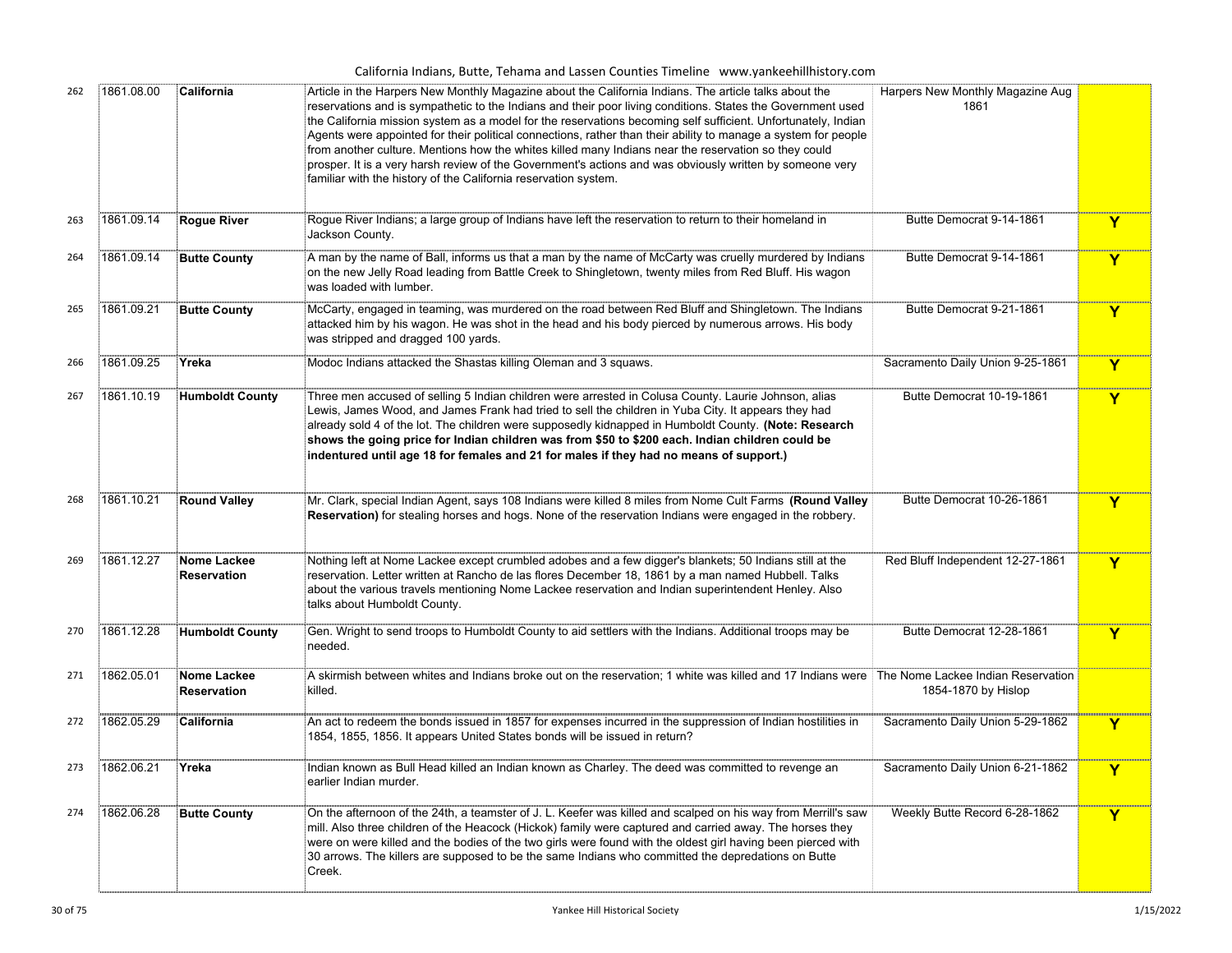|     |            |                      | California Indians, Butte, Tehama and Lassen Counties Timeline www.yankeehillhistory.com                                                                                                                                                                                                                                                                                                                                                                                                                                                                                                                                                                                                                                                                                                                                                                                                                                                                                                                                                                                   |                                                                                                                                                                                                                                   |   |
|-----|------------|----------------------|----------------------------------------------------------------------------------------------------------------------------------------------------------------------------------------------------------------------------------------------------------------------------------------------------------------------------------------------------------------------------------------------------------------------------------------------------------------------------------------------------------------------------------------------------------------------------------------------------------------------------------------------------------------------------------------------------------------------------------------------------------------------------------------------------------------------------------------------------------------------------------------------------------------------------------------------------------------------------------------------------------------------------------------------------------------------------|-----------------------------------------------------------------------------------------------------------------------------------------------------------------------------------------------------------------------------------|---|
| 275 | 1862.07.05 | <b>Rock Creek</b>    | A portion of the clothing of the Hickok boy was found by Indian hunters and the Rancheria of the Indians<br>that killed the Hickok children was also discovered. In this same issue, is the obituary of the Hickok<br>children.                                                                                                                                                                                                                                                                                                                                                                                                                                                                                                                                                                                                                                                                                                                                                                                                                                            | Butte Democrat 7-5-1862                                                                                                                                                                                                           | Y |
| 276 | 1862.08.01 | Nome Cult Farm       | 27 settlers attacked 100 Wailaki Indians that had gathered near the reservation. It was assumed they were<br>up to no good. An early morning attack was staged killing more than 20 Indians including women and<br>children. The Indian Agent, James Short, was informed of the intent to kill the Indians and made no effort to<br>stop the citizens.                                                                                                                                                                                                                                                                                                                                                                                                                                                                                                                                                                                                                                                                                                                     | Genocide and Vendetta, Round Valley<br>Wars by Carranco & Beard                                                                                                                                                                   |   |
| 277 | 1862.09.24 | Valley               | Concow Valley-Round Concow Chief Tome-Ya-Nem decides to leave the Nome Lackee Farm (Round Valley) reservation for 1<br>year because there was not enough food to feed the Concow Indians. The Chief talked with the reservation<br>Supervisor James Short and told him they were leaving the reservation to see their homeland again. Tome-<br>Ya-Nem stated "500 strong" lined up to leave. The Indians, mostly Concow and Hat Creek, started their<br>march back to their homeland (Concow Indians called it Wel-Lu-Da) near Chico in Butte County. During the<br>80 mile march near the Sacramento River, they were met by California Indian Superintendent Hanson in a<br>carriage, who wanted to know why they left the reservation. The Concow Chief said they were not going<br>back because there was no food. Because they were "good Indians" on the reservation, the Superintendent<br>allowed them to continue on. They ended up about 5 miles from Chico near present day Hamilton City<br>where they tried to find work on local ranches. See 1863 8.0 below | "Killing for Land in Early California" by<br>Frank Baumgardner 2005, Report of<br>the Commissioner of Indian Affairs<br>1862, published 1863, The Overland<br>Monthly Vol IV July 1884 interview<br>with Concow Chief Tome-Ya-Nem |   |
| 278 | 1863.00.00 | <b>Oregon City</b>   | Anna Morrison and her mother Mary Elmira Morrison arrived in Oregon City, joining the father and husband<br>Guy Morrison, who had been mining in the area since about 1850. In the late 1850s, Mary Morrison built a<br>stone wall around their property about 3ft tall with the help of an Indian named Charlie Morrison, who was<br>from a Table Mountain tribe called the Wyamis that was massacred by the Picas Indians in 1853. (The<br>Picas were a mountain tribe and very warlike; they were called the "Tigers" by the locals). Charlie was<br>informally adopted by Guy Morrison after his parents were killed. Apparently Charlie Morrison, his wife and<br>two children were among the Indians rounded up in 1863 and sent to the reservation by M.G. Wells and Mr.<br>Marquis. The two children died on the reservation, after which Charlie and his wife ran away and returned to<br>Butte County; Charlie's wife died several years later. Charlie Morrison died in December 1917 and is buried<br>in the Oregon City Cemetery.                             | Excerpted from the book "Anna<br>Morrison Reid" 1849-1921                                                                                                                                                                         |   |
| 279 | 1863.01.21 | California           | Article about the redemption of bonds issued in 1857. Writer states he purchased some of these bonds<br>several years ago at \$.50 on the dollar. States some bonds were purchased by others at \$.35 on the dollar.<br>Currently offered by the state is \$64 for a \$200 bond which is then reduced by taxes to cover other costs<br>resulting in \$.30 on the dollar six years later.                                                                                                                                                                                                                                                                                                                                                                                                                                                                                                                                                                                                                                                                                   | Sacramento Daily Union 1-21-1863                                                                                                                                                                                                  | Y |
| 280 | 1863.01.24 | <b>Round Valley</b>  | Article about Gen Wright declaring Martial Law in Round Valley. Mentions 500 Indians, mostly Concow<br>Indians leaving the reservation last fall because of a lack of food. Also mentions 22 Wylackie Indians were<br>killed 8-1-1862. Implies they were killed on the reservation after being there less than a month. Currently<br>about 1500 Indians on the reservation.                                                                                                                                                                                                                                                                                                                                                                                                                                                                                                                                                                                                                                                                                                | Daily Alta California 1-24-1863                                                                                                                                                                                                   | Y |
| 281 | 1863.02.04 | Oregon               | Oregon Indian Affairs: Talks about the Indian agents and Indian superintendent in Oregon have fallen out<br>among themselves.                                                                                                                                                                                                                                                                                                                                                                                                                                                                                                                                                                                                                                                                                                                                                                                                                                                                                                                                              | Sacramento Daily Union 2-4-1863                                                                                                                                                                                                   | Y |
| 282 | 1863.02.21 | <b>San Francisco</b> | Indian Superintendent Hanson of California has asked for \$215,000 for his own district while the estimates<br>for both districts are only about \$70,000.                                                                                                                                                                                                                                                                                                                                                                                                                                                                                                                                                                                                                                                                                                                                                                                                                                                                                                                 | Weekly Butte Record 2-21-1863                                                                                                                                                                                                     | Y |
| 283 | 1863.03.07 | Pence Ranch          | The Indians in the area are again becoming troublesome. A man named George Hayes was herding cattle<br>six miles from Pence's Ranch when he discovered Indians had broken into his cabin. Mr. Hayes headed<br>them off but was shot thru the arm and thigh. Mr. Bidwell, with 20 men, has left Chico in pursuit of the<br>Indians.                                                                                                                                                                                                                                                                                                                                                                                                                                                                                                                                                                                                                                                                                                                                         | Weekly Butte Record 3-7-1863                                                                                                                                                                                                      | Y |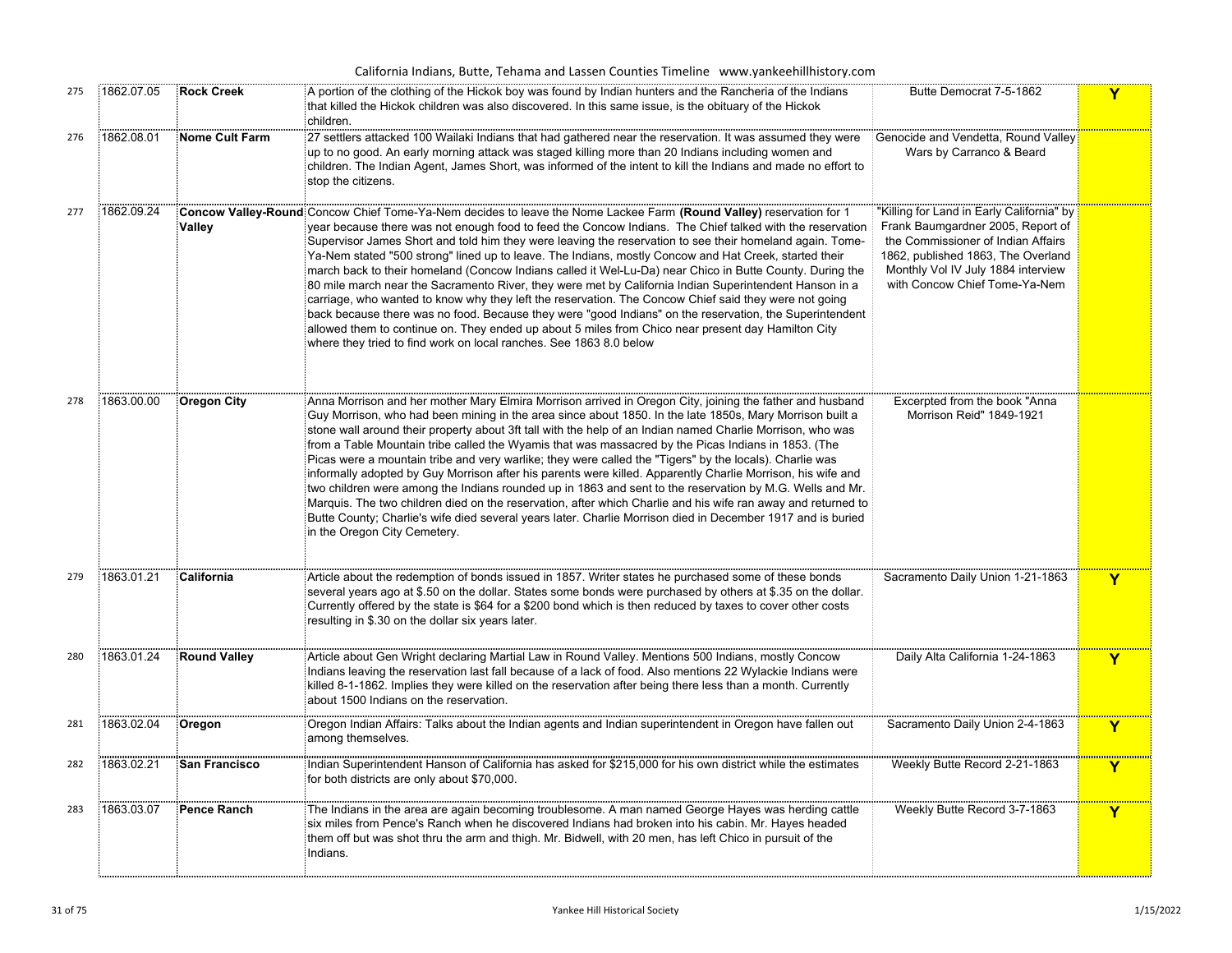|     |            |                                              | California Indians, Butte, Tehama and Lassen Counties Timeline www.yankeehillhistory.com                                                                                                                                                                                                                                                                                                                                                                                                                                                                                                                                                                                                                                                                                                        |                                                                                                                           |   |
|-----|------------|----------------------------------------------|-------------------------------------------------------------------------------------------------------------------------------------------------------------------------------------------------------------------------------------------------------------------------------------------------------------------------------------------------------------------------------------------------------------------------------------------------------------------------------------------------------------------------------------------------------------------------------------------------------------------------------------------------------------------------------------------------------------------------------------------------------------------------------------------------|---------------------------------------------------------------------------------------------------------------------------|---|
| 284 | 1863.05.01 | Chico                                        | A letter dated May 1863, indicates Bidwell had Indians working on the Chico-Humboldt Road. Another letter<br>indicates they were paid \$1.00 per day.                                                                                                                                                                                                                                                                                                                                                                                                                                                                                                                                                                                                                                           | The Indians of Rancho Chico by Hill<br>1978                                                                               |   |
| 285 | 1863.06.17 | Chico                                        | Letter by G.M. Hanson to Office of Indian Affairs in San Francisco. Talks about the number of Indians from<br>Hat Creek and Concow tribes, numbering only 350 currently at Chico. The cost for the last year to sustain<br>the Indians was less than \$2,000. The Indians were allowed to work on farms and public roads while at<br>Chico.                                                                                                                                                                                                                                                                                                                                                                                                                                                     | Report of The Commissioner of Indian<br>Affairs for 1863 page 93                                                          |   |
| 286 | 1863.06.20 | <b>Humboldt County</b>                       | Digger and Hoopa Indians spoiling for a fight, marched out in an open field and had a battle amongst<br>themselves; 12 Indians were wounded; two died later---it is hoped 2 more will die. They are getting ready for<br>another fight and want the whites to leave them alone.                                                                                                                                                                                                                                                                                                                                                                                                                                                                                                                 | Weekly Butte Record 6-20-1863                                                                                             | Y |
| 287 | 1863.07.25 | <b>Butte Creek</b>                           | Indian difficulties in the vicinity. Article mentions 5 Indians killed at Helltown (they were hung) may have<br>caused the recent problems. Indians from the area should be taken to the reservation, problems are<br>occurring too often in the area. Very briefly talks about Richard Morrison, Mrs. Blum and the three Lewis<br>children who lived near Pence's Ranch. Mentions 40 to 50 men (Oroville Guard, see May 28, 1861) are<br>tracking down the Indians. States 40 to 50 Indians came to Yankee Hill for protection. Four Indians were<br>singled out who did not belong to the tribe and were taken out to be disposed of when two escaped.                                                                                                                                        | Weekly Butte Record 7-25-1863                                                                                             | Y |
| 288 | 1863.07.25 | <b>Pence's Ranch-</b><br>Littlefield's Ranch | The Concow and perhaps other Indians shot and seriously wounded John Hayes at the forks of the Butte<br>Creek in this county. They also killed 2 or 3 domesticated squaws at same place. On the same day they<br>shot John Strommer near Jaggard's Mill a little above Dogtown. Last Monday they shot and killed Richard<br>Morrison, a miner, while at work on the West Branch about a mile from Dogtown. Last Tuesday they shot<br>Mrs. Plume near Reservoir House about 3 miles from Pence's Ranch and killed her child. Last Wednesday<br>they killed the daughter of Mr. Lewis (see 8.01 same paper for correction) on her way to school near<br>Littlefield's Ranch. At end of article one of the 3 captive children, a girl of 11, escaped from the Indians and<br>returned safely home. | Oroville Weekly Union 7-25-1863                                                                                           | Y |
| 289 | 1863.07.27 | Chico                                        | 5 Concow Indians were killed at Missouri Bend about 8 miles from Chico in open daylight. The Indians were<br>hired out as part of a crew to former Senator Isaac Allen working as part of his threshing crew. The Indians<br>wore safe conduct passes, which were issued to Indians working off the Rancheria. Despite the passes,<br>three boys, a woman and a 10 year old girl were murdered. (Note: They were apparently part of the<br>Indians that had left the reservation in Oct 1862.) Also, mentions Mr. Wells brought 60 Indians from<br>Concow Valley today.                                                                                                                                                                                                                         | John Bidwell & California by Gillis and<br>Magliari 2004, Report of the<br>Commissioner of Indian Affairs 1863<br>Page 96 |   |
| 290 | 1863.07.29 | <b>Butte County</b>                          | Indian troubles in Butte: Captain Hunt and about 30 "Guards" and Lieut. Schrader went to Pence's ranch,<br>separated into 2 parties and scoured the country above there. Between Kunkle's ranch (where Mrs. Blum<br>was murdered) and Dogtown, they killed 3 Indians. Lieut. Schrader was informed before leaving Oroville<br>that some 200 Indians had been collected in the vicinity of Chico, 150 from Concow Valley near Yankee Hill<br>and 75 from the vicinity of Oroville. He knew of but 6 Indians having been killed though more were reported.<br>The Indians committing the murders were supposed to belong to the Mill Creek tribe.                                                                                                                                                 | Marysville Daily Appeal 7-29-1863                                                                                         | Y |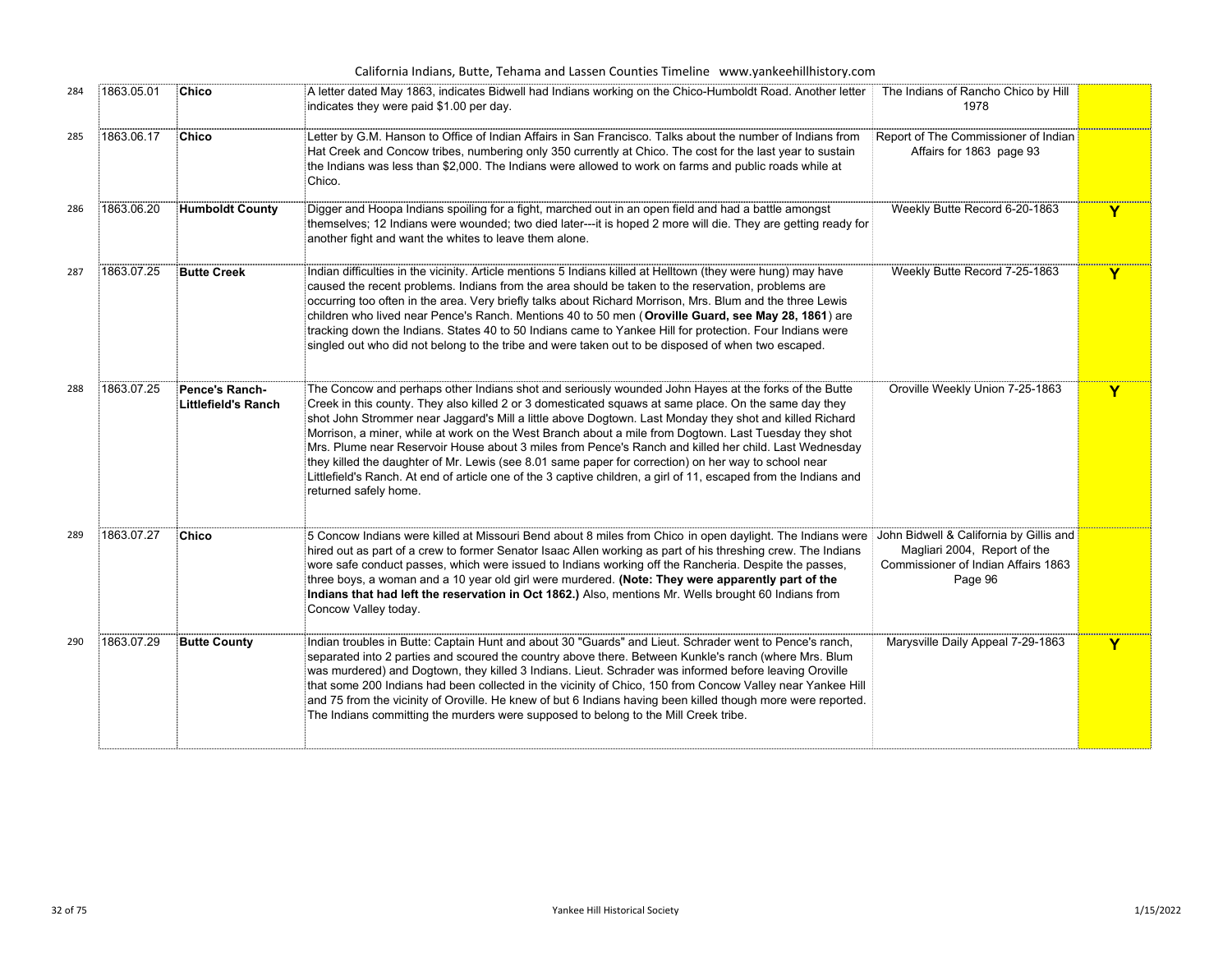|  | California Indians, Butte, Tehama and Lassen Counties Timeline www.yankeehillhistory.com |  |  |
|--|------------------------------------------------------------------------------------------|--|--|
|--|------------------------------------------------------------------------------------------|--|--|

| 291 | 1863.08.01 | <b>Pence Ranch</b>               | Meeting held regarding Indian troubles. Six resolutions were passed and printed in the paper; basically<br>stating that in 30 days the Indians still in the area will be at risk of being killed. They will guarantee the<br>safety of the Indians for 30 days while they are transported to a designated location far away. If any Indians<br>return after that date, they do so at their own risk. They want every Indian removed from the area. Mr. Wells<br>from Yankee Hill and Thomas McDanel from Cherokee are among those assigned the task of rounding up<br>the Indians in this area. Mr. Marquis from Concow, Mr. Pence from Messilla Valley, B.P. Hutchinson from<br>Cherokee Flat, and John Chapman from Cherokee Ravine, are those from the area assigned the job of<br>collecting funds to pay for the removal. | Weekly Butte Record 8-1-1863                                     |   |
|-----|------------|----------------------------------|--------------------------------------------------------------------------------------------------------------------------------------------------------------------------------------------------------------------------------------------------------------------------------------------------------------------------------------------------------------------------------------------------------------------------------------------------------------------------------------------------------------------------------------------------------------------------------------------------------------------------------------------------------------------------------------------------------------------------------------------------------------------------------------------------------------------------------|------------------------------------------------------------------|---|
| 292 | 1863.08.01 | <b>Butte County</b>              | Forty men of Company F. Second Cavalry under command of Capt. Starr have been sent into this county to<br>assist in quelling Indian disturbances. Their headquarters are in Chico.                                                                                                                                                                                                                                                                                                                                                                                                                                                                                                                                                                                                                                             | Butte Record 8-1-1863                                            | Y |
| 293 | 1863.08.01 | Pence's Ranch-<br><b>Dogtown</b> | Two children of Samuel Lewis were killed by Indians, Johnny and Jimmy Lewis, age 7 and 13 years. His<br>daughter, Thankful Lewis, escaped. Two days earlier near Dogtown, Richard Morrison was also killed by<br>Indians.                                                                                                                                                                                                                                                                                                                                                                                                                                                                                                                                                                                                      | Oroville Weekly Union 8-1-1863                                   | Y |
| 294 | 1863.08.01 | Pence's Ranch                    | Mrs. Plume shot through the thigh by an Indian near Pence's Ranch but is recovering. She ran nearly a mile<br>to Kunkle's after being shot. Also house of Mr. Thomas Know near Pence's Ranch burned last week. The<br>family fled fearing danger from the Indians.                                                                                                                                                                                                                                                                                                                                                                                                                                                                                                                                                             | Oroville Weekly Union 8-1-1863                                   | Y |
| 295 | 1863.08.01 | <b>Pence's Ranch-Chico</b>       | People held a mass meeting at Pence's Ranch and adopted measures for the speedy removal of all the<br>Indians from this county. Over one hundred and forty Indians have surrendered themselves to leave for the<br>Reservation and are at Chico.                                                                                                                                                                                                                                                                                                                                                                                                                                                                                                                                                                               | Oroville Weekly Union 8-1-1863                                   | Y |
| 296 | 1863.08.01 | Pence's Ranch                    | Body of the murdered 13-year-old son of Samuel Lewis found in Mr. Nance's field, a few miles from the spot<br>$\dot{\bar{\xi}}$ where he was captured. Thankful Lewis, age 11, showed her father and others where the Indians left him.<br>The 7-year-old son was also shot. This paper was in error in stating last week (7-25-1863) that 3 sons of Mr.<br>Lewis were killed and captured. There were 2 sons and the daughter, who escaped.                                                                                                                                                                                                                                                                                                                                                                                   | Oroville Weekly Union 8-1-1863                                   | Y |
| 297 | 1863.08.01 | <b>Butte</b>                     | Capt. Hunt and 14 Oroville Guards found Indians at a butcher shop near Hupp & Co.'s mills. They found 3<br>"red-skins", 2 men and a 14-year-old boy, were all killed. The butcher later realized that Capt. Hunt saved<br>his life as it appeared the Indian boy that he trusted intended to kill him.                                                                                                                                                                                                                                                                                                                                                                                                                                                                                                                         | Oroville Weekly Union 8-1-1863                                   | Y |
| 298 | 1863.08.00 | <b>Chico</b>                     | Letter by Augustus Starr, Captain Commanding Company F, 2nd Cavalry, about the citizens of Butte<br>County being very bitter against the Indians. Mentions the Indians causing the depredations are from Mill<br>Creek and now located at Deer Creek. Between 500 and 600 Indians need to be transported to Round<br>Valley from Chico.                                                                                                                                                                                                                                                                                                                                                                                                                                                                                        | Report of The Commissioner of Indian<br>Affairs for 1863 page 98 |   |
| 299 | 1863.08.15 | <b>Pence Ranch</b>               | Mentions meeting held on the 27th of July to discuss the removal of the Indians to Chico Landing. Another<br>meeting will be held August 28th to further discuss the matter with reports on the funds collected to finance<br>the operation.                                                                                                                                                                                                                                                                                                                                                                                                                                                                                                                                                                                   | Weekly Butte Record 8-15-1863                                    | Y |
| 300 | 1863.08.21 | Chico                            | George Hanson submitted a report about the Indians at Chico, numbering 600, he now has to bring to<br>Round Valley.                                                                                                                                                                                                                                                                                                                                                                                                                                                                                                                                                                                                                                                                                                            | Report of The Commissioner of Indian<br>Affairs for 1863 page 97 |   |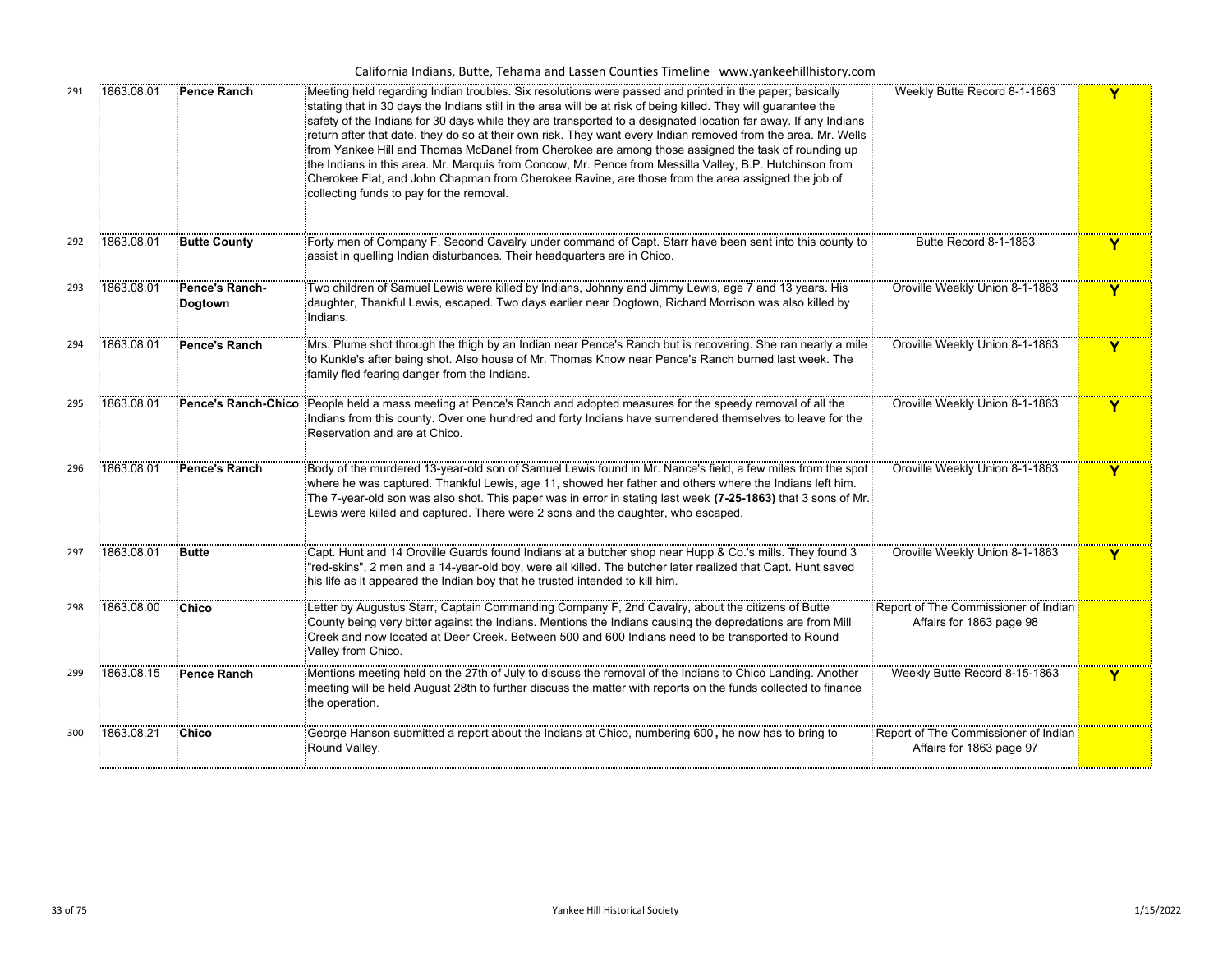| 301 | 1863.09.03 | <b>Yankee Hill</b>  | 461 Indians were rounded up and held near Chico (Note: per a report filed by Michael Wells); 220 were<br>from Yankee Hill, the largest group, and per Thomas McDanel, 53 from Cherokee. Wells made at<br>least two trips gathering up Indians, the last was made up of mahalas, children and "old, decrepit<br><b>bucks")</b> . On 9-3-1863, they were sent back to the Round Valley Reservation where they had left a year<br>earlier---many were sick with chills and starving; 150 sick and elderly Concow Indians were scattered along<br>the trail dying at a rate of 2 to 3 per day. Several sources reported the Indians were treated badly (whipped<br>or even shot) along the way, especially those slowing the progress due to sickness or their young age.<br>Included among the captives was Suwomine, the daughter of the Concow Headman and her Hawaiian<br>husband, Keaala. See July 1884 for more detail from the Concow Chief. (Note: Suwomine and Keaala<br>were later allowed to leave Round Valley after he proved he was actually Hawaiian. They had a son<br>named Hiram named after a local rancher, Hiram Black, who befriended them. They returned to the<br>destroyed Concow round house and found some food. A local white rancher, Hiram, also left some<br>food for them to survive on.) | History of Butte County 1882 & 1918,<br>The Nome Lackee Indian Reservation<br>1854-1870 by Hislop 1978, The<br>Indians of Chico Rancheria by Hill, A<br>Maidu Story by Ann H. Currie 1963,<br>See Yankee Hill Historical Society<br>web page at yankeehillhistory.com in<br>newsletters section. Concow Indians<br>part 1 and 2 and History of Big Bend. |   |
|-----|------------|---------------------|-----------------------------------------------------------------------------------------------------------------------------------------------------------------------------------------------------------------------------------------------------------------------------------------------------------------------------------------------------------------------------------------------------------------------------------------------------------------------------------------------------------------------------------------------------------------------------------------------------------------------------------------------------------------------------------------------------------------------------------------------------------------------------------------------------------------------------------------------------------------------------------------------------------------------------------------------------------------------------------------------------------------------------------------------------------------------------------------------------------------------------------------------------------------------------------------------------------------------------------------------------------------------------------------------------------------------|----------------------------------------------------------------------------------------------------------------------------------------------------------------------------------------------------------------------------------------------------------------------------------------------------------------------------------------------------------|---|
| 302 | 1863.09.04 | <b>Chico</b>        | Captain Star and 23 men led Indians from Chico to Round Valley; trip takes two weeks. On their return, his<br>report stated "In compliance with Post Orders No. 6 & 7, left Camp Bidwell, Butte, California, September 4,<br>1863, having under my command, twenty-three men and horses of Company F, Second Cavalry, California<br>Volunteers, and four hundred and sixty-one Indians, to remove to Indian reservation at Round Valley,<br>Mendocino County, California, arriving there September 18, 1863, with two hundred and seventy-seven<br>Indians. Left one hundred and fifty on east side of the mountains, they being unable to travel. Thirty-two<br>died en route and two escaped".                                                                                                                                                                                                                                                                                                                                                                                                                                                                                                                                                                                                                      |                                                                                                                                                                                                                                                                                                                                                          |   |
| 303 | 1863.09.05 | <b>Pence Ranch</b>  | Report of meeting at Pence Ranch on the 28th. A communication was received from Mr. Hanson, Indian<br>Agent, advising the removal of the Indians of the foothills and mountains without disturbing the ranch<br>Indians of the valley. A number have already been collected, many of whom are sick with a kind of bilious<br>intermittent fever. Hanson stated he will begin their removal early next week.                                                                                                                                                                                                                                                                                                                                                                                                                                                                                                                                                                                                                                                                                                                                                                                                                                                                                                           | Weekly Butte Record 9-5-1863                                                                                                                                                                                                                                                                                                                             | Y |
| 304 | 1863.09.19 | Pence Ranch         | Report by Thomas Wells of mass meeting held at Pence's Ranch on the 28th of August. Mr. Wells was<br>asked to secure help rounding up the Indians in the area by the military. He visited San Francisco and<br>obtained an interview with Col. Drum on the 10th of September. Col. Drum and Maj. Hanson, Indian Agent,<br>agreed the citizens were to round up the Indians in the area and hand them over to Major Hooker in Chico,<br>to be held as prisoners of war. Two committees headed by Capt H.B. Hunt and J.G. Moore are to raise a<br>force of 75 men each to hunt Indians and collect expenses from citizens to cover the costs. (Note: Bidwell<br>was able to keep some Indians at his reservation in Chico. Later this would lead to some whites<br>feeling they were acting as spies. Considering the treatment of the Indians by most whites, this is a<br>strong possibility). This article also appeared in the Weekly Butte Record same date.                                                                                                                                                                                                                                                                                                                                                       | Oroville Weekly Union 9-19-1863<br>The Indians of the Chico Rancheria by<br>Dorothy Hill                                                                                                                                                                                                                                                                 | Y |
| 305 | 1863.09.24 | Forbestown          | Hugh Harvey, a miner, was shot and killed while working his claim near Forbestown. It is supposed the<br>deed was done by Indians. A company of 20 men went out to corral all the Indians to be found.                                                                                                                                                                                                                                                                                                                                                                                                                                                                                                                                                                                                                                                                                                                                                                                                                                                                                                                                                                                                                                                                                                                | Weekly Butte Record 9-24-1863                                                                                                                                                                                                                                                                                                                            | Y |
| 306 | 1864.02.29 | Concow              | Letter from B.B. Brown sent to Gen. Bidwell; the folks in Concow Valley told a party I sent there yesterday<br>that there was a large crowd of Indians up, in, or about Little Nimshew, somewhere near Flea Valley, and<br>that a party was going to start in pursuit this Monday.                                                                                                                                                                                                                                                                                                                                                                                                                                                                                                                                                                                                                                                                                                                                                                                                                                                                                                                                                                                                                                    | The Indians of the Chico Rancheria by<br>Dorothy Hill.                                                                                                                                                                                                                                                                                                   |   |
| 307 | 1864.03.05 | <b>Butte County</b> | Indian Troubles - Indians returning from the reservation. The Indian agent at the reservation has sent word<br>to look out for the Indians---that they are about to return. We learned that the Indians are becoming<br>numerous again in the mountains in the vicinity of Dogtown and Nimshew.                                                                                                                                                                                                                                                                                                                                                                                                                                                                                                                                                                                                                                                                                                                                                                                                                                                                                                                                                                                                                       | Union Record 3-5-1864                                                                                                                                                                                                                                                                                                                                    | Y |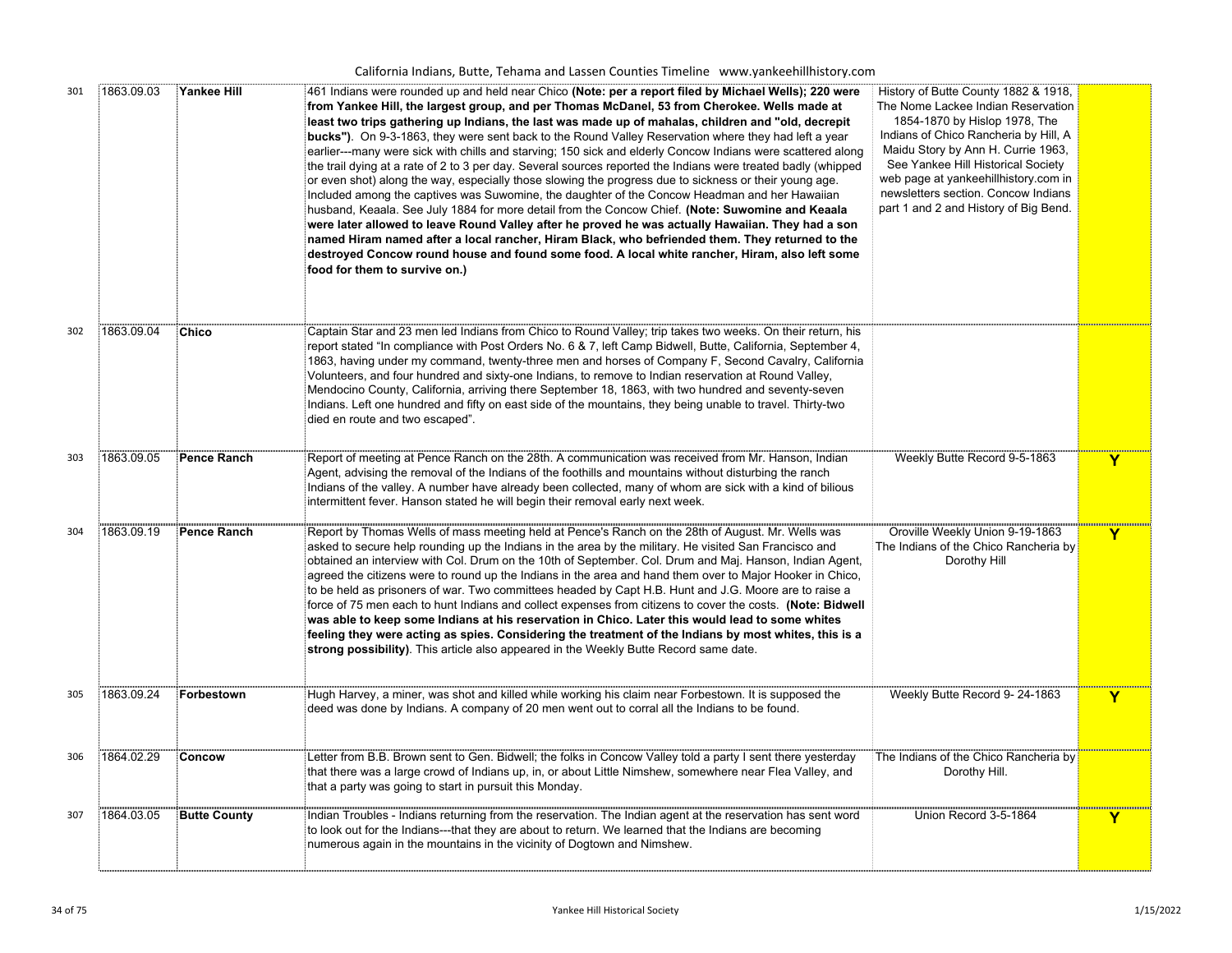|     |            |                            | California Indians, Butte, Tehama and Lassen Counties Timeline www.yankeehillhistory.com                                                                                                                                                                                                                                                                                                                                                                                                                                                                                                                                                                                     |                                                              |   |
|-----|------------|----------------------------|------------------------------------------------------------------------------------------------------------------------------------------------------------------------------------------------------------------------------------------------------------------------------------------------------------------------------------------------------------------------------------------------------------------------------------------------------------------------------------------------------------------------------------------------------------------------------------------------------------------------------------------------------------------------------|--------------------------------------------------------------|---|
| 308 | 1864.03.12 | <b>Butte County</b>        | Honorable A.C. Buffum, Sacramento. Permit me to inform your readers that I have received a petition from<br>many citizens of Butte County asking me to lay the matter before the proper men, who have power to assist<br>and protect them. I have called on the Governor and General Wright and received a promise from the latter<br>that he would order the company now stationed at Chico to protect the people against further Indian<br>depredations.                                                                                                                                                                                                                   | Union Record 3-12-1864                                       | Y |
| 309 | 1864.08.15 | Concow                     | Article about 15 troops from Chico traveling in Inskip, Dogtown, Concow and Spanishtown looking for<br>Indians, rich diggings and developments.                                                                                                                                                                                                                                                                                                                                                                                                                                                                                                                              | Sacramento Daily Union 8-15-1864                             | Y |
| 310 | 1864.09.01 | <b>Round Valley</b>        | Population at Round Valley Indian Reservation is: Concow and Yankee Hill Indians, 125 males, 200 female,<br>Pit River 100 male, 225 female, Eukas 85 males, 215 females. Total 977 Indians.                                                                                                                                                                                                                                                                                                                                                                                                                                                                                  | California Superintendency Indian<br>affairs report of 1864  |   |
| 311 | 1864.09.24 | <b>Butte Creek</b>         | At Butte Creek an Indian of the Kimshew tribe was murdered last week by a Butte Creek Indian when he<br>was recognized by the son of a man he assisted in killing several years earlier.                                                                                                                                                                                                                                                                                                                                                                                                                                                                                     | Union Record 9-24-1864                                       | Y |
| 312 | 1864.12.31 | Nome Lackee<br>Reservation | Indian reservation in Tehama County is broken up. A few Indians remain to take care of the facilities until<br>they can be moved. Indians that have jobs with the whites will be allowed to stay as they can take care of<br>themselves. Round Valley, the old Nome Cult Farm, now called Round Valley Reservation in Mendocino<br>County, has 1200 Indians of various tribes. (Note: Nome Lackee land is sold in 1870.)                                                                                                                                                                                                                                                     | Destruction of California Indians - by<br>Robert Heizer 1974 |   |
| 313 | 1865.02.11 | <b>Bloomer Hill</b>        | The Yuba and Mountain Indians had a grand ball at Bloomer Hill on Wednesday night. The brave men and<br>squaws appeared to enjoy the frolic hugely keeping a good time and laboring at the dance until the great<br>drops of sweat ran down their sun browned skin covering like rain. The music was ground out from a hollow<br>og by use of large sticks of seasoned wood. Some 24 baskets were filled with their choicest soup, each<br>basket containing about four large buckets full.                                                                                                                                                                                  | Union Record 2-11-1865                                       | Y |
| 314 | 1865.03.11 | <b>Feather River</b>       | On Saturday of last week, a large number of the Digger tribe assembled near Thresher's Ranch. The vast<br>number present indicated that all the campoodies must have been loose. The Bidwell and Neal Indians<br>came down, of whom many were riding fine horses and others, in carriages and express wagons, dressed in<br>flying colors. The Yubas and Sutters were also present in large numbers. The soups, sweetmeats, yard<br>greens such as clover, mustard, etc., were indulged in freely throughout the dance. The music was of<br>.<br><sub>E</sub> course, tasty, their fiddle being a hollow log, and the bow a large billet of wood. The dance lasted two days. | Union Record 3-11-1865                                       | Y |
| 315 | 1865.03.25 | <b>Tehama County</b>       | Mrs. Moore, aged sixty seven years, residing in the foothills on Single Creek, was shot and killed by Indians<br>early on the morning of Saturday, March 18th. Her son, William Moore, was about six hundred yards away<br>from the house getting wood. The Indians were dressed in citizen's clothes and numbered 15. They robbed<br>the house and returned that night to burn it down. Within three years in Butte and Tehama counties, no less<br>than nine or ten persons have been killed and five or six wounded by this band in connection with valley<br>Indians.                                                                                                    | Union Record 3-25-1865                                       | Y |
| 316 | 1865.06.30 | <b>Surprise Valley</b>     | Article quoting the Red Bluff Independent of June 24th about the establishment of Fort Bidwell in Surprise<br>Valley (about 20 miles from Alturas, Ca). Major Mellen informs us he intends to make such a distribution of<br>troops that the whole country lying between Northern California and Owyhee will be completely cleared of<br>Indians the present season.                                                                                                                                                                                                                                                                                                         | Quincy Union 6-30-1865                                       | Y |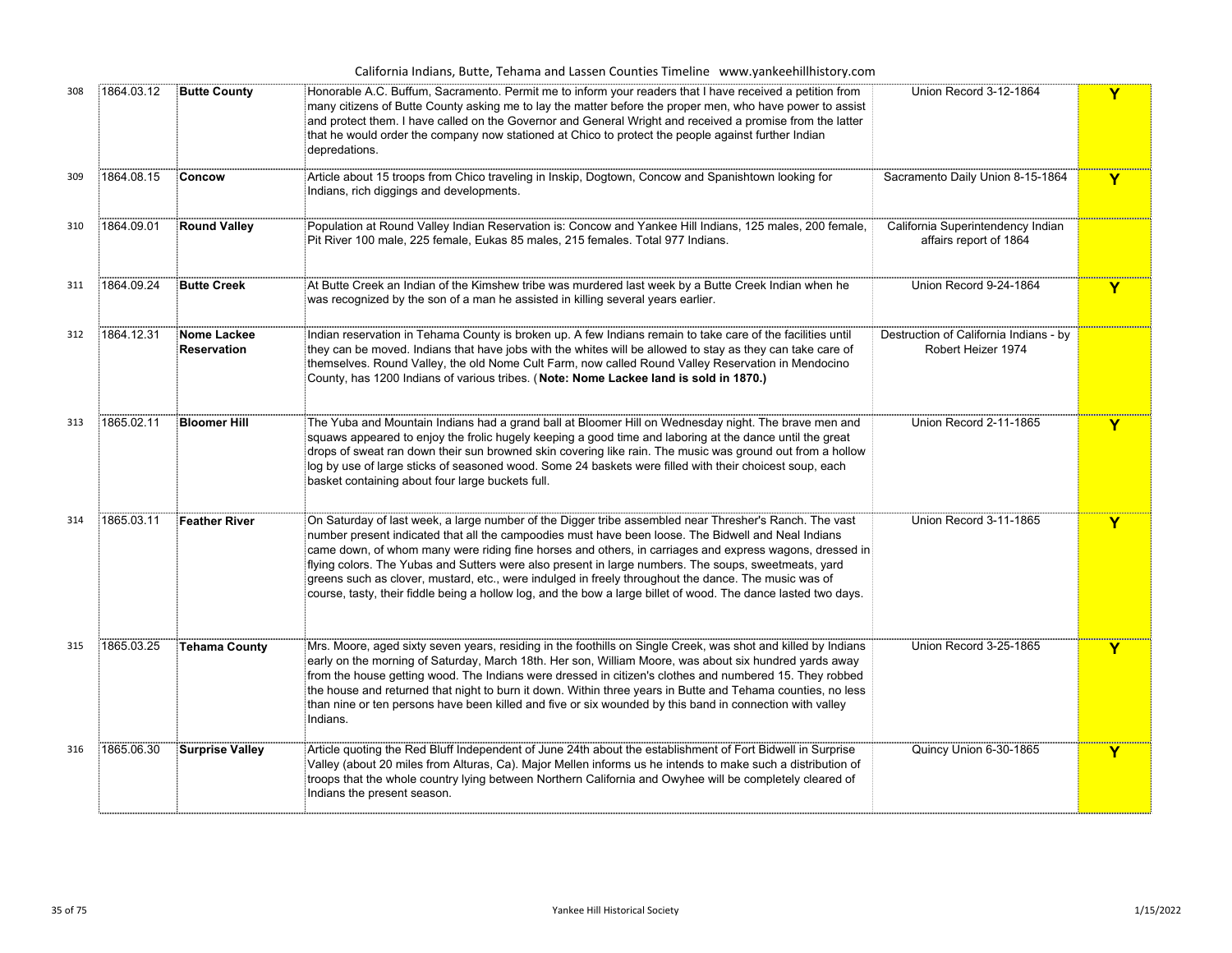| Union Record 7-29-1865<br>1865.07.29<br>On Saturday and Sunday last, the Indians composing this tribe assembled at the old Indian Graveyard on<br>Stringtown<br>317<br>Oregon Creek near Stringtown and held a grand cry meeting. There were 200 present; it was a great feast<br>and cry. The eatables prepared for the occasion were about one ton of flour baked into slap jackets and<br>several barrels of acorn soup, which was indulged in freely by the red skins and all the white visitors,<br>generously invited to participate. This tribe once considered the most powerful on the Yuba and Feather<br>Rivers, but now number in all about 200.<br>1865.08.07<br>Concow<br>Union Record 8-12-1865. Also 1850,<br>318<br>Indians visited the home of Robert Workman Mr. Workman, a miner by trade, was not home but his wife<br>and Miss Smith, her sister visiting from Australia, were there. The Indians attacked and cut the throat of<br>1870, 1880 census & Ancestry.com<br>Miss Smith, killing her. Mrs. Workman was severely beaten. A hired hand, John Banks (also known as<br>family tree, Old Days in Butte. Union<br>Scotch John), was also shot and killed. Three thousand dollars was taken from the house. Mrs. Workman<br>Record 10-7 & 10-14-1865, History of<br>revived and was able go to the residence of G.G. Marquis some 40 rods (650 ft) distant. A man was<br>Butte County 1882. Belden Archives<br>dispatched to the Porter Quartz Mill (Jordan Hill) to round up help. Fifteen men were dispatched to the<br>Plumas County Museum. See Yankee<br>Hill Historical Society web page at<br>home of Wm. Mullen (Concow Campground) to define a course of action. They went in search of the<br>Indians killing 8 of sixteen Indians involved near Mill Creek. Workman's wife, who was pregnant with their<br>yankeehillhistory.com in newsletters<br>section. Concow Indians part 1 and 2<br>first child, died 2 months later; her 3 week old daughter died 1 week after Mrs. Workman. (Note: The 1882<br>and History of Big Bend.<br>history of Butte County reports Mrs Workman died 2 years later, she actually died 2 months later. It<br>does not report she was pregnant. She was thrown on the ground and a large rock thrown on her<br>chest. She was never mutilated like the others which is why she survived. Robert Workman was an<br>Englishman born about 1820 who lived in the area across from the current Hoffman Rd on Concow<br>Road in 1865. Workman was living with James Mullen in Concow in 1870 after he sold his property.<br>His first name was mistakenly listed as Richard in the census. In 1875 he married Susan (Edwards)<br>Belden whose son founded Belden about 1910. Susan Belden was born in 1845, a widow of Charles<br>Belden and Native American with two sons. It is believed by the family that her mother was a Yankee<br>Hill Indian, which means she was from Big Bend. Robert and Susan had a son, William Workman, in<br>1876. They were in Plumas County in the 1880 census. Robert died in April 1896 at the county<br>hospital in Plumas County. William, a miner by trade, died in June 1898 at Long Bar near Oroville.<br>(see 2-24-1866)<br>1865.08.09<br>Oroville 8-8-1865 rumors that Indians made a raid on Concow Valley six miles above Yankee Hill yesterday.<br>Sacramento Daily Union 8-9-1865<br>Oroville<br>319<br>They killed a man named Scotch John and wounded Mrs. Workman. Miss Smith, sister of Mrs. Workman,<br>was first reported missing. Later she was found behind the house with her throat cut from ear to ear. The<br>house was robbed of \$2,000 gold coin, two gold watches and other valuables. As there were only three who<br>made the attack, their is a suspicion here that it was white men disguised as Indians. Concow Valley is 2<br>1/2 miles long by 1 mile wide. There are 8 to 10 families residing there.<br>1865.08.10<br>Murders at Concow probably committed by Indians from Mill Creek east of Tehama. They are making their<br>Sacramento Daily Union 8-10-1865<br>Concow<br>320<br>annual raid in this country. This year they have come down the ridge between the West Branch and North<br>Fork of the Feather River, being further south than heretofore. Joseph Miller of Frenchtown left here<br>yesterday. He drove some beef cattle and when near home was shot at by two Indians and slightly<br>wounded. A party of five Indians burned the house of Neil Sutherland, situated between the west Branch<br>and the North Fork of the Feather River, on the road to Frenchtown, about sixteen miles from Oroville.<br>Residents from that section attending the Union Convention have returned home provided with ammunition.<br>1865.08.19<br>321<br>Concow<br>Nine Mill Creek Indians (Yahi tribe) were killed and several others injured who were responsible for the<br>Union Record 8-19-1865<br>Concow killings. A dress and several other articles were found with the Indians. |  | California Indians, Butte, Tehama and Lassen Counties Timeline www.yankeehillhistory.com |   |
|-------------------------------------------------------------------------------------------------------------------------------------------------------------------------------------------------------------------------------------------------------------------------------------------------------------------------------------------------------------------------------------------------------------------------------------------------------------------------------------------------------------------------------------------------------------------------------------------------------------------------------------------------------------------------------------------------------------------------------------------------------------------------------------------------------------------------------------------------------------------------------------------------------------------------------------------------------------------------------------------------------------------------------------------------------------------------------------------------------------------------------------------------------------------------------------------------------------------------------------------------------------------------------------------------------------------------------------------------------------------------------------------------------------------------------------------------------------------------------------------------------------------------------------------------------------------------------------------------------------------------------------------------------------------------------------------------------------------------------------------------------------------------------------------------------------------------------------------------------------------------------------------------------------------------------------------------------------------------------------------------------------------------------------------------------------------------------------------------------------------------------------------------------------------------------------------------------------------------------------------------------------------------------------------------------------------------------------------------------------------------------------------------------------------------------------------------------------------------------------------------------------------------------------------------------------------------------------------------------------------------------------------------------------------------------------------------------------------------------------------------------------------------------------------------------------------------------------------------------------------------------------------------------------------------------------------------------------------------------------------------------------------------------------------------------------------------------------------------------------------------------------------------------------------------------------------------------------------------------------------------------------------------------------------------------------------------------------------------------------------------------------------------------------------------------------------------------------------------------------------------------------------------------------------------------------------------------------------------------------------------------------------------------------------------------------------------------------------------------------------------------------------------------------------------------------------------------------------------------------------------------------------------------------------------------------------------------------------------------------------------------------------------------------------------------------------------------------------------------------------------------------------------------------------------------------------------------------------------------------------------------------------------------------------------------------------------------------------------------------------------------------------------------------------------------------------------------------------------------------------------------------------------------------------------------------------------------------------------------------------------------------------------------------------------------------------------------------------------------------------------------------------------------------------------------------------------------------------------------------------------------------------------------------------------------------------------------------------------------------------------------------------------------------|--|------------------------------------------------------------------------------------------|---|
|                                                                                                                                                                                                                                                                                                                                                                                                                                                                                                                                                                                                                                                                                                                                                                                                                                                                                                                                                                                                                                                                                                                                                                                                                                                                                                                                                                                                                                                                                                                                                                                                                                                                                                                                                                                                                                                                                                                                                                                                                                                                                                                                                                                                                                                                                                                                                                                                                                                                                                                                                                                                                                                                                                                                                                                                                                                                                                                                                                                                                                                                                                                                                                                                                                                                                                                                                                                                                                                                                                                                                                                                                                                                                                                                                                                                                                                                                                                                                                                                                                                                                                                                                                                                                                                                                                                                                                                                                                                                                                                                                                                                                                                                                                                                                                                                                                                                                                                                                                                                                                     |  |                                                                                          | Y |
|                                                                                                                                                                                                                                                                                                                                                                                                                                                                                                                                                                                                                                                                                                                                                                                                                                                                                                                                                                                                                                                                                                                                                                                                                                                                                                                                                                                                                                                                                                                                                                                                                                                                                                                                                                                                                                                                                                                                                                                                                                                                                                                                                                                                                                                                                                                                                                                                                                                                                                                                                                                                                                                                                                                                                                                                                                                                                                                                                                                                                                                                                                                                                                                                                                                                                                                                                                                                                                                                                                                                                                                                                                                                                                                                                                                                                                                                                                                                                                                                                                                                                                                                                                                                                                                                                                                                                                                                                                                                                                                                                                                                                                                                                                                                                                                                                                                                                                                                                                                                                                     |  |                                                                                          | Y |
|                                                                                                                                                                                                                                                                                                                                                                                                                                                                                                                                                                                                                                                                                                                                                                                                                                                                                                                                                                                                                                                                                                                                                                                                                                                                                                                                                                                                                                                                                                                                                                                                                                                                                                                                                                                                                                                                                                                                                                                                                                                                                                                                                                                                                                                                                                                                                                                                                                                                                                                                                                                                                                                                                                                                                                                                                                                                                                                                                                                                                                                                                                                                                                                                                                                                                                                                                                                                                                                                                                                                                                                                                                                                                                                                                                                                                                                                                                                                                                                                                                                                                                                                                                                                                                                                                                                                                                                                                                                                                                                                                                                                                                                                                                                                                                                                                                                                                                                                                                                                                                     |  |                                                                                          | Y |
|                                                                                                                                                                                                                                                                                                                                                                                                                                                                                                                                                                                                                                                                                                                                                                                                                                                                                                                                                                                                                                                                                                                                                                                                                                                                                                                                                                                                                                                                                                                                                                                                                                                                                                                                                                                                                                                                                                                                                                                                                                                                                                                                                                                                                                                                                                                                                                                                                                                                                                                                                                                                                                                                                                                                                                                                                                                                                                                                                                                                                                                                                                                                                                                                                                                                                                                                                                                                                                                                                                                                                                                                                                                                                                                                                                                                                                                                                                                                                                                                                                                                                                                                                                                                                                                                                                                                                                                                                                                                                                                                                                                                                                                                                                                                                                                                                                                                                                                                                                                                                                     |  |                                                                                          | Y |
|                                                                                                                                                                                                                                                                                                                                                                                                                                                                                                                                                                                                                                                                                                                                                                                                                                                                                                                                                                                                                                                                                                                                                                                                                                                                                                                                                                                                                                                                                                                                                                                                                                                                                                                                                                                                                                                                                                                                                                                                                                                                                                                                                                                                                                                                                                                                                                                                                                                                                                                                                                                                                                                                                                                                                                                                                                                                                                                                                                                                                                                                                                                                                                                                                                                                                                                                                                                                                                                                                                                                                                                                                                                                                                                                                                                                                                                                                                                                                                                                                                                                                                                                                                                                                                                                                                                                                                                                                                                                                                                                                                                                                                                                                                                                                                                                                                                                                                                                                                                                                                     |  |                                                                                          | Y |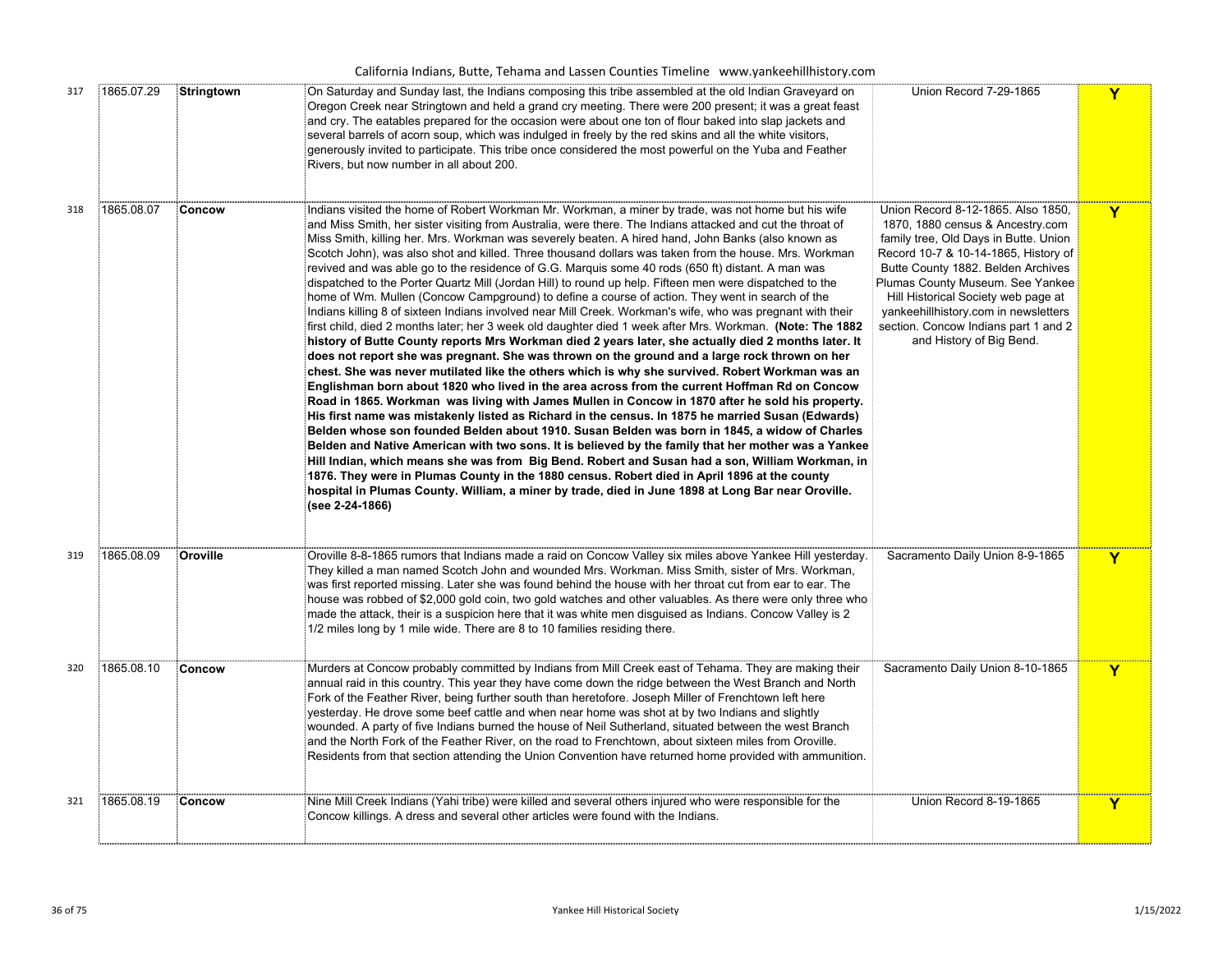|     |            |                        | California Indians, Butte, Tehama and Lassen Counties Timeline www.yankeehillhistory.com                                                                                                                                                                                                                                                                                                                                                                                                                                                                                                                                                                                                                                                                                                                                                 |                                                          |              |
|-----|------------|------------------------|------------------------------------------------------------------------------------------------------------------------------------------------------------------------------------------------------------------------------------------------------------------------------------------------------------------------------------------------------------------------------------------------------------------------------------------------------------------------------------------------------------------------------------------------------------------------------------------------------------------------------------------------------------------------------------------------------------------------------------------------------------------------------------------------------------------------------------------|----------------------------------------------------------|--------------|
| 322 | 1865.08.20 | Concow                 | Long report on the search and killing of the Indians responsible for the Concow killings. A group of 25<br>Indians was attacked, at least five were killed and left there. A half dozen more seriously injured and would<br>surely die, the rest were injured. Artifacts were found from earlier robberies in the area. Also, meeting at<br>Spanishtown to discuss the Indian issue. (By this time Spanishtown was a section of Yankee Hill. The<br>name was a holdover used by some local inhabitants)                                                                                                                                                                                                                                                                                                                                  | Union Record 8-20-1865                                   | Y            |
| 323 | 1865.08.20 | Spanishtown            | Large meeting at Spanishtown on Saturday last, adopted the following resolutions. (1) Resolved that this<br>meeting will guarantee protection to no Indian after the 1st day of September next, and those living with<br>squaws must govern themselves accordingly; provided that no peaceable Indian be disturbed until after the<br>1st of September. (2) That this meeting appoint a Captain and entrust him to raise sufficient men for<br>protection. (3) We appoint a committee of five as a committee of observation, whose duty shall be to report<br>to the Captain all matters pertaining to the general protection of the community in regard to Indians. (4) That<br>a committee of three be appointed to consult with the Indians of this community, to leave as soon as<br>possible and certainly by the 1st of September. | Union Record 8-20-1865                                   | Y            |
| 324 | 1865.09.02 | Concow                 | The Indian hunt for the Indians responsible for the Concow outrages was probably the most successful ever<br>made in this state, 12 of 16 Indians were killed.                                                                                                                                                                                                                                                                                                                                                                                                                                                                                                                                                                                                                                                                           | Union Record 9-2-1865                                    | Y            |
| 325 | 1865.09.02 | Oregon                 | Treaty with the Snake Indians                                                                                                                                                                                                                                                                                                                                                                                                                                                                                                                                                                                                                                                                                                                                                                                                            | Sacramento Daily Union 9-2-1865                          | Y            |
| 326 | 1865.09.15 | <b>Round Valley</b>    | Indian population at Round Valley includes; 240 Concow, Pit River 320, Wylackies 80, Ukies 300. Total<br>940.                                                                                                                                                                                                                                                                                                                                                                                                                                                                                                                                                                                                                                                                                                                            | Report of the commissioner of Indian<br>Affairs for 1865 |              |
| 327 | 1865.09.23 | Concow                 | The Indian Raid - A Mahalia, who had escaped to Big Meadows, stated that there were but 5 Indians who<br>committed the murders, robberies and caused destruction of the property at Concow Valley. They made the<br>trip from Mill Creek in five days. The stolen property, money, watches and jewelry, were buried in the<br>ground floor of the cave at the time they were attacked by the party of whites in pursuit. Several of the<br>Indians returned two days later and dug up the treasure and carried it off. It is also stated that the party<br>(later attacked) contained 16 bucks, 8 of whom were killed. The Mahalia states she was in tall grass but a<br>short distance from the slaughter scene and witnessed the whole affair, after which she made her escape.                                                        | Union Record 9-23-1865                                   | Y            |
| 328 | 1865.09.23 | Concow                 | Families leaving Concow, except for one, because of recent Indian attacks. (Note: It appears this did not<br>actually happen en masse as tensions died down)                                                                                                                                                                                                                                                                                                                                                                                                                                                                                                                                                                                                                                                                             | Union Record 9-23-1865                                   | Y            |
| 329 | 1865.09.30 | Concow                 | Information obtained from Indian mahala, murders at Concow committed by 5 Indians.                                                                                                                                                                                                                                                                                                                                                                                                                                                                                                                                                                                                                                                                                                                                                       | Quincy Union 9-30-1865                                   | Y            |
| 330 | 1865.10.01 | <b>Oregon Township</b> | 10 PM Oct. 1, 1865, wife of Robert Workman died. She had an infant child born 1 week earlier. The loss of<br>her sister, Miss Rosanna Smith, in the Indian massacre at Concow Valley on the 7th of August last, and her<br>own escape caused such mental anguish and were to blame. (Note: Per cemetery records she is buried<br>in an unmarked grave in the Oroville Cemetery in the Catholic section on Feather River Blvd. There<br>Is also a reference to her child being buried there, but there is some confusion as to where. I<br>suspect the child is buried with the mother since they died 1 week apart)                                                                                                                                                                                                                      | Oroville Union Record 10-7-1865                          | $\mathbf{Y}$ |
| 331 | 1865.10.14 | Concow                 | Daughter of Robert Workman died, age 3 weeks, morning of Oct 5th.                                                                                                                                                                                                                                                                                                                                                                                                                                                                                                                                                                                                                                                                                                                                                                        | Oroville Union Record 10-14-1865                         | Y            |
| 332 | 1865.11.25 | <b>Butte County</b>    | Joe Ballew killed about 15 miles from Humboldt River by Indians. He was a resident of Dogtown. He was<br>attacked near Cedar Station on Nov.7th.                                                                                                                                                                                                                                                                                                                                                                                                                                                                                                                                                                                                                                                                                         | Oroville Union Record 11-25-1865                         | Y            |
|     |            |                        |                                                                                                                                                                                                                                                                                                                                                                                                                                                                                                                                                                                                                                                                                                                                                                                                                                          |                                                          |              |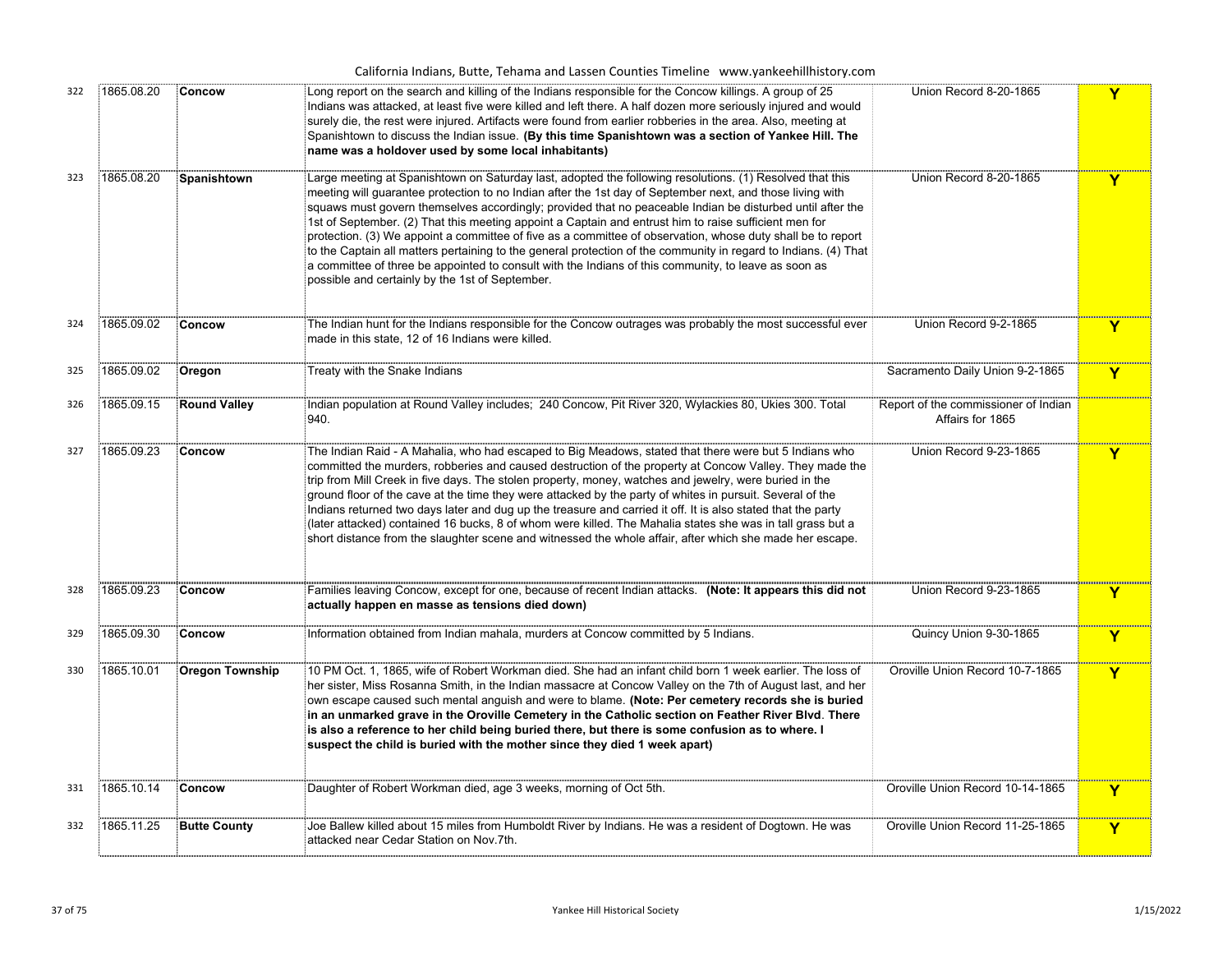| California Indians, Butte, Tehama and Lassen Counties Timeline www.yankeehillhistory.com |  |  |  |  |  |  |  |  |  |
|------------------------------------------------------------------------------------------|--|--|--|--|--|--|--|--|--|
|------------------------------------------------------------------------------------------|--|--|--|--|--|--|--|--|--|

| 333 | 1866.02.24 | <b>Clear Creek</b>        | Article about 5 Indians killed near Deer Creek between Cherokee and Wicks Ranch. Two believed to be<br>responsible for the Workman murders last year (Dog skin and his son, Oregon City Charley), an Indian from<br>Berry Creek, and another from Cherokee, were also killed. The squaw of Oregon Charley was shot in the<br>face but not fatally wounded. A large party later carried off the dead. We have good authority for the<br>statement that Indians go to and from the Nome Lackee Reservation. (I think they mean Round Valley aka<br>Nome Cult Farm) and mixing with Indians who remain in the County. It is said the Concow Indians taken to<br>the reservation for a second time two or three years ago, are now nearly all back here and mixed through<br>the different tribes who remain on the south side of the river. Article goes on and speculates about future<br>Indian problems (which is interesting). (Note: I could find no evidence of serious problems between<br>whites and Indians in Butte County after this time. Probably because Big Foot, a Mill Creek Indian<br>-7-12 with a band of about 60 followers, had been killed earlier. Similar to Shave Head in 1859<br>1859), he was responsible for many of the raids in Plumas, Butte and Lassen County. | Union Record 2-24-1866                                   | Y |
|-----|------------|---------------------------|---------------------------------------------------------------------------------------------------------------------------------------------------------------------------------------------------------------------------------------------------------------------------------------------------------------------------------------------------------------------------------------------------------------------------------------------------------------------------------------------------------------------------------------------------------------------------------------------------------------------------------------------------------------------------------------------------------------------------------------------------------------------------------------------------------------------------------------------------------------------------------------------------------------------------------------------------------------------------------------------------------------------------------------------------------------------------------------------------------------------------------------------------------------------------------------------------------------------------------------------------------------------------------------------|----------------------------------------------------------|---|
| 334 | 1866.08.10 | <b>Round Valley</b>       | Population at Round Valley Indian Reservation is: Concow Indians, 96 men, 110 women, 34 boys, 16 girls.<br>Pit River 73 men, 76 women, 18 boys, 29 girls, Eel River 10 men, 12 women, 4 boys, 0 girls, Nylackee and<br>Trinity River 124 men, 187 women, 34 boys, 16 girls, Yuca 83 men, 103 women, 26 boys, 30 girls. Total<br>1063 Indians.                                                                                                                                                                                                                                                                                                                                                                                                                                                                                                                                                                                                                                                                                                                                                                                                                                                                                                                                               | Report of the Commissioner of Indian<br>Affairs for 1866 |   |
| 335 | 1867.08.20 | <b>Round Valley</b>       | Population at Round Valley Indian Reservation is: Concow Indians, 90 men, 108 women, 18 boys, 20 girls. [Report of the Commissioner of Indian<br>Pit River 81 men, 78 women, 19 boys, 20 girls, Nylackee and Trinity River 96 men, 114 women, 21 boys, 14<br>girls, Yuca 104 men, 116 women, 20 boys, 29 girls. Total 948 Indians.                                                                                                                                                                                                                                                                                                                                                                                                                                                                                                                                                                                                                                                                                                                                                                                                                                                                                                                                                          | Affairs for 1867                                         |   |
| 336 | 1867.10.12 | <b>Grass Valley</b>       | John Rollin Ridge died at Grass Valley, Nevada county. Editor of the Grass Valley National, author of<br>several popular works and numerous poems. Claimed to be the rightful chief of the Cherokee nation. Author<br>of The Life and Adventures of Joaquin Murieta, the Celebrated California Bandit (1854), one of the first<br>novels ever written by an American Indian. (Note: This is a very rare book as many were destroyed in a<br>San Francisco fire. There are reprints available. Joaquin Murieta, a Mexican bandit, like George<br>Washington, slept everywhere. In 1853, it is surmised there were probably at least 5 people claiming<br>to be Joaquin during this time creating havoc in California. Their antics were reported in many local<br>papers throughout the state. Most articles do not state a last name. William Mullen of Concow Valley<br>says his father saw Joaquin. The book does create an intriguing story that has lasted over 150<br>years.)                                                                                                                                                                                                                                                                                                          | Weekly Butte Record 10-12-1867                           | Y |
| 337 | 1867.10.19 | California                | Article about how a woman found her lost children in an Indian camp by singing a hymn.                                                                                                                                                                                                                                                                                                                                                                                                                                                                                                                                                                                                                                                                                                                                                                                                                                                                                                                                                                                                                                                                                                                                                                                                      | Weekly Butte Record 10-19-1867                           | Y |
| 338 | 1867.11.16 | Surprise Valley           | The Susanville Sagebrush of November 2nd says: The latest advices from Surprise Valley represent the<br>Indians as being very troublesome in that quarter. They have made several raids into the valley, stealing<br>stock and grain, and would seem to be laying in a supply for winter. These are the same Indians General<br>Crook had the fight with.                                                                                                                                                                                                                                                                                                                                                                                                                                                                                                                                                                                                                                                                                                                                                                                                                                                                                                                                   | Oroville Butte Record 11-16-1867                         | Y |
| 339 | 1868.01.21 | Frenchtown-Yankee<br>Hill | John Adams Clark was born at Frenchtown. His mother was Kitty Yo-he-ma (Little Flower), daughter of<br>Chief Bucchi, who ruled the Concow tribe during the gold rush. In 1901, John Clark married Arila Petteys<br>at Yankee Hill. (In 1901, he married Arilee Rashe).                                                                                                                                                                                                                                                                                                                                                                                                                                                                                                                                                                                                                                                                                                                                                                                                                                                                                                                                                                                                                      | Memories by Mary Ellen Brown 1994                        |   |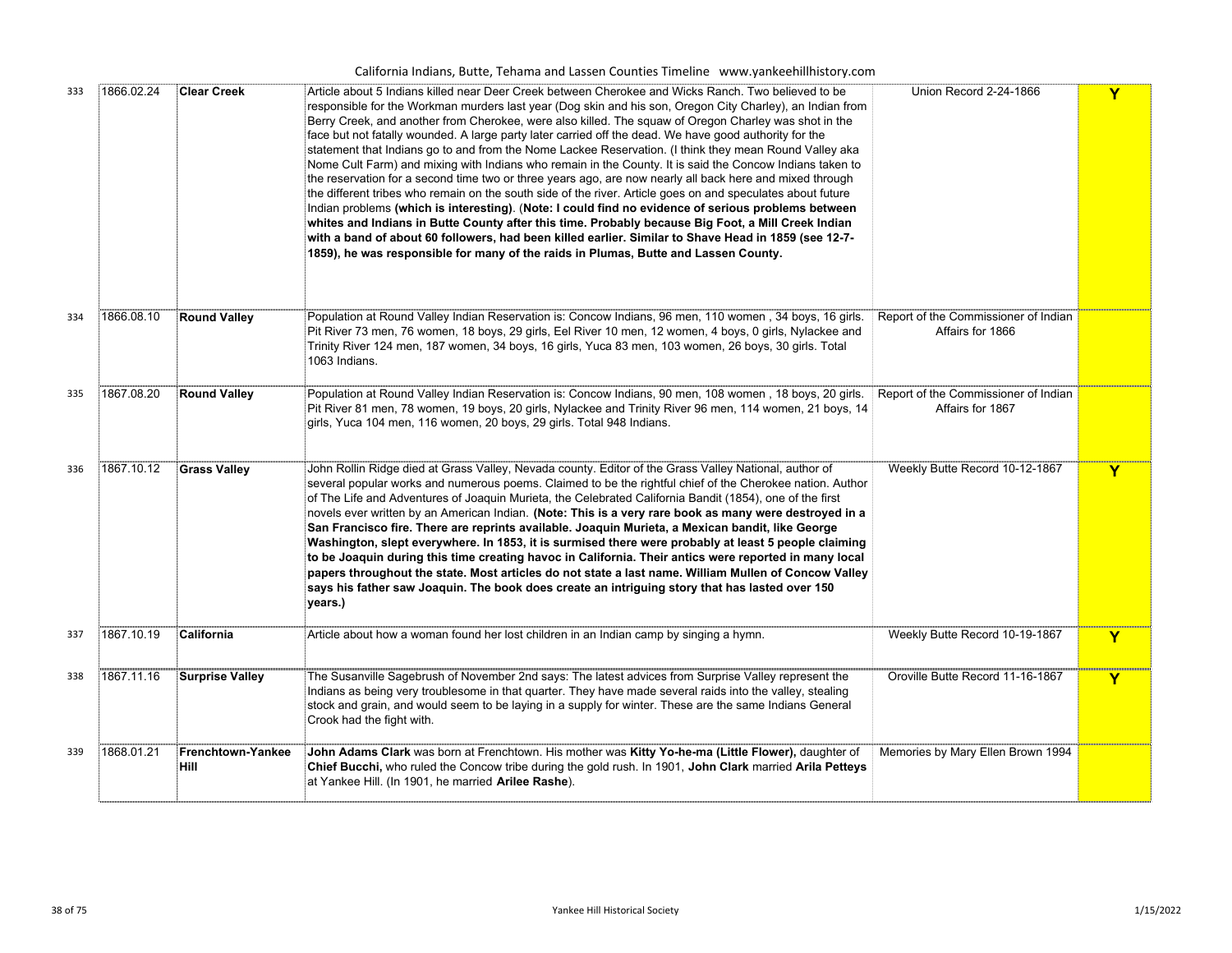|  |  |  |  | California Indians, Butte, Tehama and Lassen Counties Timeline www.yankeehillhistory.com |
|--|--|--|--|------------------------------------------------------------------------------------------|
|--|--|--|--|------------------------------------------------------------------------------------------|

| 340 | 1868.03.27 | Oroville                                         | Despite the eventful and useful existence of this company during the earlier years of the unit's<br>reorganization, Captain Downer, in a letter dated March 27, 1868, requested an early disbandment of the<br>company. Lack of interest on the part of members in attending drills and other military activities were the<br>reasons advanced by him for this act. In accordance with the Captain's wishes, the Oroville Guard was<br>discontinued and mustered out of service by Brigadier General J. C. Roley, May 23, 1868. The arms and<br>accoutrements were reported in good condition and were accepted by the State.                                                                                                                                                     | California State Militia and National<br>Guard Unit Histories (On line) |             |
|-----|------------|--------------------------------------------------|-----------------------------------------------------------------------------------------------------------------------------------------------------------------------------------------------------------------------------------------------------------------------------------------------------------------------------------------------------------------------------------------------------------------------------------------------------------------------------------------------------------------------------------------------------------------------------------------------------------------------------------------------------------------------------------------------------------------------------------------------------------------------------------|-------------------------------------------------------------------------|-------------|
| 341 | 1868.06.13 | <b>Thompsons Flat-</b><br><b>Buffalo Springs</b> | Letter from John C. Shepherd of Beckwourth Valley to Joseph Lee of Thompson's Flat states a man by the<br>name of Bronson and his wife and daughter were recently killed by the Indians near Buffalo Springs. Letter<br>also states Dave Patterson, formerly of Oroville, had been killed by the Indians. Total annihilation of the<br>Indians is requested from the military authorities.                                                                                                                                                                                                                                                                                                                                                                                        | Weekly Butte Record 6-13-1868                                           | $\mathbf Y$ |
| 342 | 1869.03.01 | Mendocino<br><b>Reservation</b>                  | The reservation is shut down and the land is sold.                                                                                                                                                                                                                                                                                                                                                                                                                                                                                                                                                                                                                                                                                                                                | Genocide and Vendetta, Round Valley<br>Wars by Carranco & Beard         |             |
| 343 | 1870.05.14 | <b>Butte County</b>                              | Obituary for Capt. H. A. Good (Hi Good) recently killed by Indians on Deer Creek. A pioneer Indian fighter,<br>his body was riddled with bullets and his head smashed to jelly. He is known for his arrest of robbers of the<br>Magalia Wood's Stage several years ago. (Note: Hi Good participated in tracking down the Indians who<br>killed the Robert Workman family in Concow. Hated by the Indians for his brutality, he was killed by<br>his longtime Indian companion, Ned. See 8-7-1865)                                                                                                                                                                                                                                                                                 | Weekly Butte Record 5-14-1870                                           | Y           |
| 344 | 1870.06.04 | Oroville                                         | On Saturday last an Indian boy named Pete shot and killed another Indian boy known as Jim on the bar<br>below Chinatown They were walking together on the bar when one of them began to run and the other<br>fired at him and he fell He was buried by the county but afterwards taken up and carried by his tribe to<br>MooretownIt is stated that he had killed a brother of Pete three to four months agoPete was arrested<br>and lodged in jail. He sets about his defense in good style, and proposes to prove Jim was advancing with a<br>revolver and grasped him about the throat when he fired.                                                                                                                                                                          | Butte Record 6-4-1870                                                   | $\mathbf Y$ |
| 345 | 1871.00.00 | California                                       | Stephen Powers spends 2 years among the California Indians and tries to identify the various tribes. A<br>series of articles appear in the Overland Monthly written by Powers. In his later book, he mentions General<br>Bidwell's assessment that the Concow are the largest tribe in the area. Powers doesn't disagree but has<br>some comments on that statement. He did visit the Feather River area including Concow Valley. He<br>compares the dialect of the Concow Indians and Chico Indians with the Indians of Auburn and Lathrop. He<br>publishes a chart showing the similarity in pronunciation of numbers between the Concow, Yuba, Nishinam<br>and Wapumni Indians. In 1877, he publishes "The Tribes of California". He changes the tribes spelling to<br>KonKau. | Tribes of California by Stephen<br>Powers edited by Robert Heizer 1976  |             |
| 346 | 1871.00.00 | <b>Round Valley</b><br><b>Reservation</b>        | Round Valley Reservation (former Nome Lackee Farm)---793 Indians are on the reservation.                                                                                                                                                                                                                                                                                                                                                                                                                                                                                                                                                                                                                                                                                          | Genocide and Vendetta, Round Valley<br>Wars by Carranco & Beard         |             |
| 347 | 1872.05.01 | <b>Round Valley</b><br><b>Reservation</b>        | 685 Indians moved onto the reservation from Northern California, Lake County area.                                                                                                                                                                                                                                                                                                                                                                                                                                                                                                                                                                                                                                                                                                | Genocide and Vendetta, Round Valley<br>Wars by Carranco & Beard         |             |
| 348 | 1872.06.01 | <b>Round Valley</b><br><b>Reservation</b>        | John L. Burchard, a Minister in the Methodist Episcopal Church, becomes Indian Agent at Round Valley,<br>California. Concow Chief appears to have taken his last name; see 1930.                                                                                                                                                                                                                                                                                                                                                                                                                                                                                                                                                                                                  | Genocide and Vendetta, Round Valley<br>Wars by Carranco & Beard         |             |
| 349 | 1872.06.07 | County                                           | Butte County-Tehama 4 page article by Dan Delaney on Hi Good the "Indian Hunter" and history of his life. Note: Hi Good was a<br>very controversial figure in the history of the relationship of the settlers and the Indians. See Obituary 5-14-<br>1870                                                                                                                                                                                                                                                                                                                                                                                                                                                                                                                         | Northern Enterprise 6-7-1872                                            | Y           |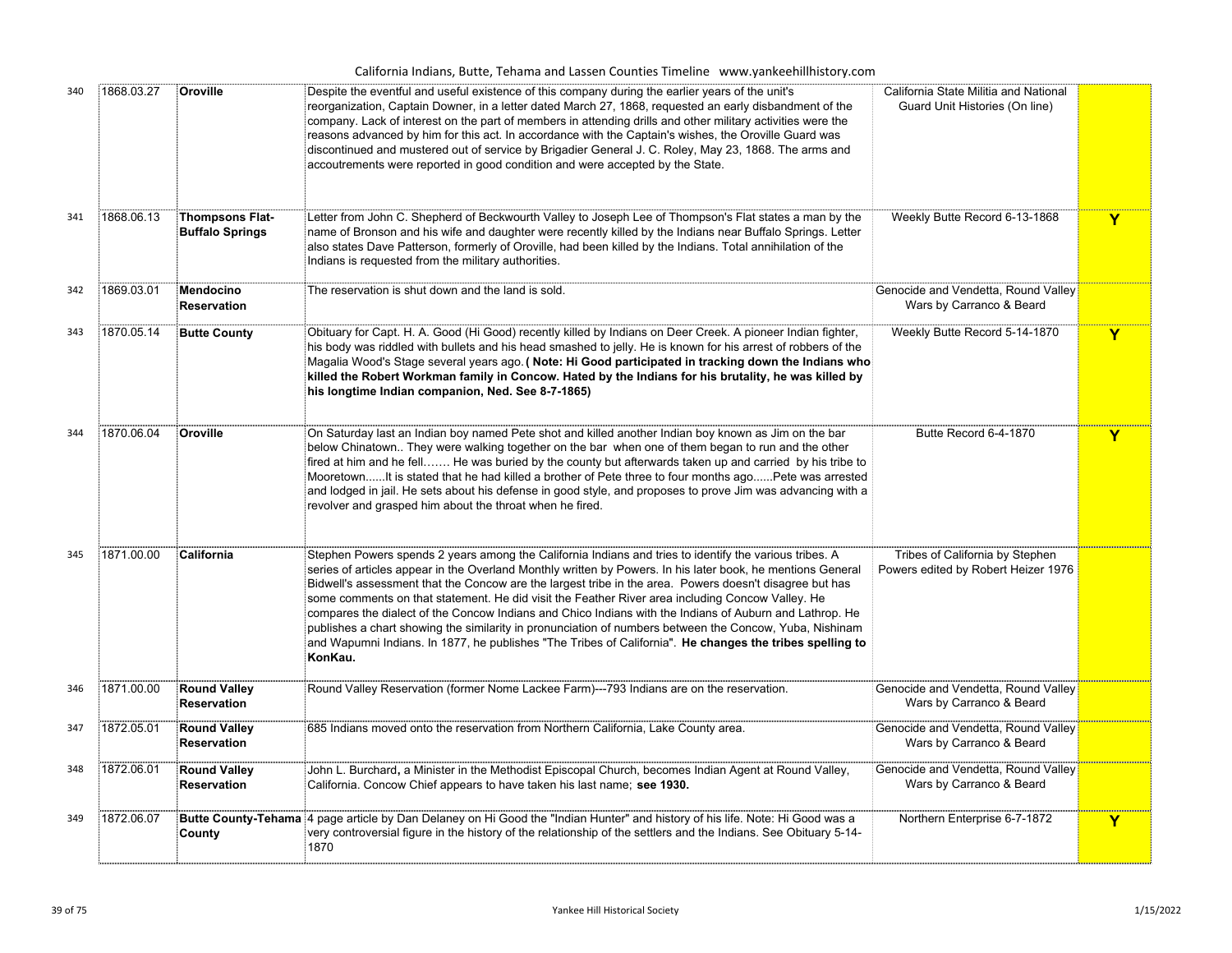| 350 | 1872.12.02 | <b>Klamath Reservation</b>                | Klamath Reservation: Fight with Modoc Indians, fifteen Indians and three whites killed and a number<br>wounded.                                                                                                                                                                                                                                                                                                                                                                                                                                                                                      | Sacramento Daily Union 12-2-1872                                | Y |
|-----|------------|-------------------------------------------|------------------------------------------------------------------------------------------------------------------------------------------------------------------------------------------------------------------------------------------------------------------------------------------------------------------------------------------------------------------------------------------------------------------------------------------------------------------------------------------------------------------------------------------------------------------------------------------------------|-----------------------------------------------------------------|---|
| 351 | 1872.12.19 | Tule Lake                                 | Modocs: Indians resentful and desperate; Captain Jack says he can whip a thousand soldiers in his present<br>position. The Indians will make peace only on condition that they be left undisturbed on Lost River; 3 pages                                                                                                                                                                                                                                                                                                                                                                            | Daily Alta California 12-19-1872                                | Y |
| 352 | 1872.12.20 | Yreka                                     | Modocs: No attack yet upon the Indians. Concentration of troops at Linkville. A reconnaissance within a<br>mile of Captain Jack's position. Contempt of the volunteers for the apathy of the regular troops. Proposition<br>to surround Captain Jack and starve him out. A snow storm counted on as an ally.                                                                                                                                                                                                                                                                                         | Daily Alta California 12-20-1872                                | Y |
| 353 | 1872.12.25 | <b>California-Northern</b>                | Modoc War and thieving Indian agents - Article states that General Crook in order to gain peace promised<br>the Indians they could roam free if they maintained the peace with the settlers. After the Crook left the area<br>the local Indian agents drove the Indians onto reservations that are poorly managed and the Indians are<br>taken advantage of.                                                                                                                                                                                                                                         | Daily Alta California 12-25-1872                                | Y |
| 354 | 1872.12.27 | <b>California-Northern</b>                | Yreka - Modoc War: Several quotes from different sources about a supply train attacked, two soldiers killed<br>and scalped. Trying to raise a volunteer force to combat the Indians. Modoc Indians being reinforced by<br>renegades from other tribes, mentions the Pitt River Indians.                                                                                                                                                                                                                                                                                                              | Daily Alta California 12-27-1872                                | Y |
| 355 | 1873.01.06 | <b>California-Northern</b>                | The Modoc shame: Mistreatment of the Indians by the whites. Talks about government failures in California<br>and Oregon.                                                                                                                                                                                                                                                                                                                                                                                                                                                                             | Daily Alta California 1-6-1873                                  | Y |
| 356 | 1873.01.11 | <b>California-Northern</b>                | Justice and Fair Play - The Modoc treatment by the Government has not been fair. Talks about tribes that<br>are no longer recognized.                                                                                                                                                                                                                                                                                                                                                                                                                                                                | Sacramento Daily Union 1-11-1873                                | Y |
| 357 | 1873.01.20 | <b>Round Valley</b><br><b>Reservation</b> | Bill introduced to sell off 20,000 acres of Round Valley prime land to private individuals for \$1.25 per acre.<br>This left only 5,000 acres of inferior land in the north end of the valley in the Government's possession for<br>the reservation. Later that year, the federal government claimed another 90,000 acres in the Northern<br>section to expand the reservation to 102,118 total acres. The intent was to make the reservation self<br>sufficient by using the land to grow crops that would feed the entire reservation. Funds were never<br>appropriated for the planting of crops. | Genocide and Vendetta, Round Valley<br>Wars by Carranco & Beard |   |
| 358 | 1873.02.17 | <b>California-Northern</b>                | Modoc Commission instructions - The commission is in no way to direct the actions of the military in the<br>area. They may advise the military of their wishes only.                                                                                                                                                                                                                                                                                                                                                                                                                                 | Daily Alta California 2-17-1873                                 | Y |
| 359 | 1873.03.25 | <b>California-Northern</b>                | Report that the Modocs are going to leave the lava bed and commence burning ranches, arrival of Peace<br><b>Commissioner Thomas.</b>                                                                                                                                                                                                                                                                                                                                                                                                                                                                 | Sacramento Daily Union 3-25-1873                                | Y |
| 360 | 1873.04.30 | <b>California-Northern</b>                | Slaughter, Modoc ambush, 70 men marched into a Modoc ambush, 19 soldiers killed including Col. Wright<br>and 23 wounded. The troops were surrounded on three sides by 50 to 100 Indians when they were<br>ambushed at the lava beds. Article gives a brief history of those killed. 5 page article.                                                                                                                                                                                                                                                                                                  | Daily Alta California 4-30-1873                                 | Y |
| 361 | 1873.05.24 | <b>California-Northern</b>                | Modoc war possibly ended. There was a disagreement among the Modoc Indians and they split up. The hot<br>springs portion did not want to fight any longer. They feared they would all be slaughtered. Capt. Jack and<br>his men moved on without them.                                                                                                                                                                                                                                                                                                                                               | Sacramento Daily Union 5-24-1873                                | Y |
| 362 | 1873.05.24 | <b>California-Northern</b>                | Surrender of a portion of the Modoc army - 63 men, women and children, including 12 warriors surrendered.                                                                                                                                                                                                                                                                                                                                                                                                                                                                                            | Sacramento Daily Union 5-24-1873                                | Y |
| 363 | 1873.05.27 | <b>California-Northern</b>                | Indians of the Tule River reservation - An attempt was made to move the Indians from the reservation to a<br>new location. Many of the Indians were devoting themselves to agriculture and it is felt it would be a mistake<br>to move them.                                                                                                                                                                                                                                                                                                                                                         | Sacramento Daily Union 5-27-1873                                | Y |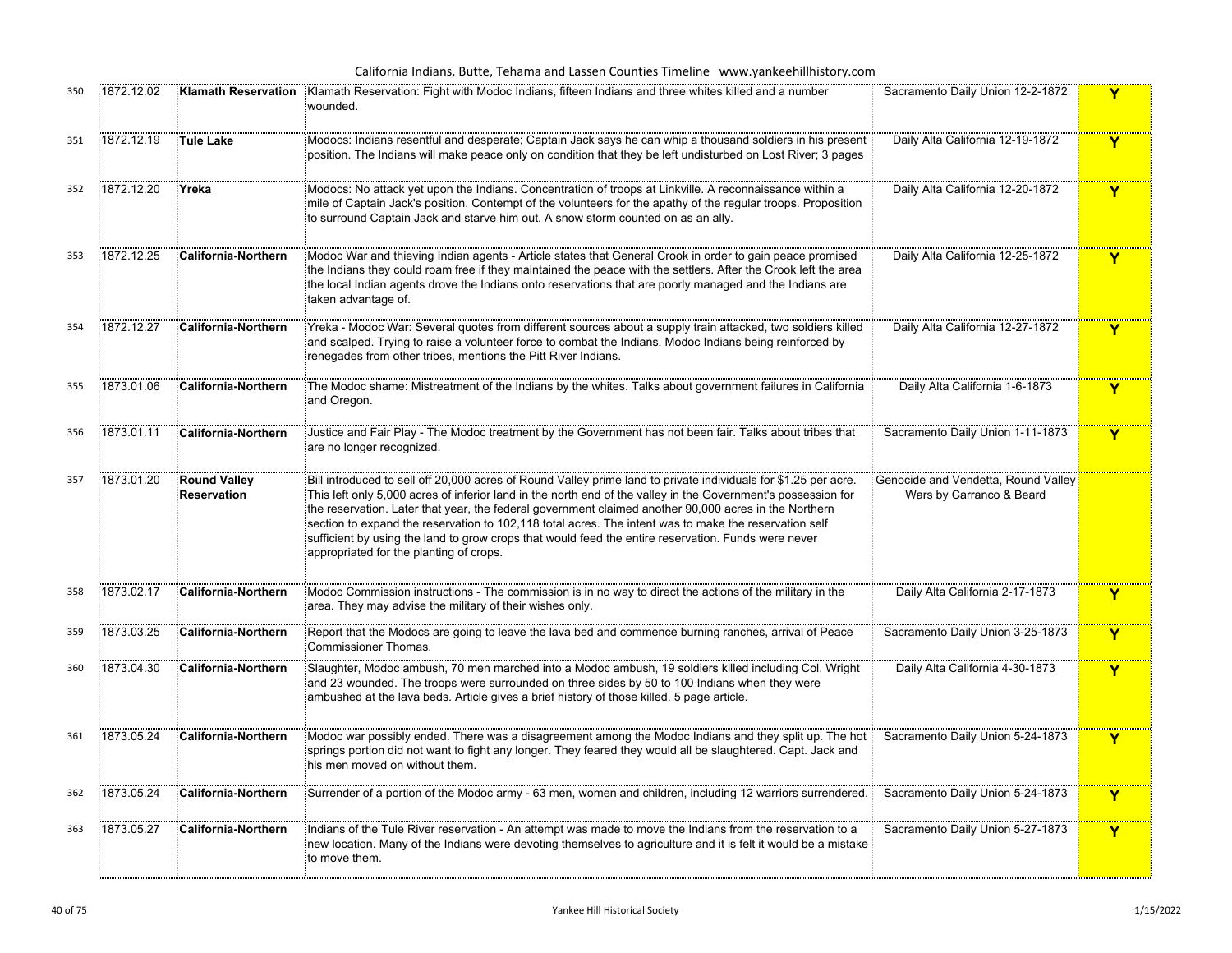| 364 | 1873.05.29 | <b>California-Northern</b>                | Fairchilds Ranch - Preparations for the pursuit of Captain Jack. 150 Oregon volunteers are going after<br>Captain Jack and they are looking for blood.                                                                                                                                                                                                                                | Daily Alta California 5-29-1873                                                                                                   | Y            |
|-----|------------|-------------------------------------------|---------------------------------------------------------------------------------------------------------------------------------------------------------------------------------------------------------------------------------------------------------------------------------------------------------------------------------------------------------------------------------------|-----------------------------------------------------------------------------------------------------------------------------------|--------------|
| 365 | 1873.06.03 | California-Northern                       | Ecaptain Jack's genealogy - It is believed that Captain Jack is the son of Captain Jack Chambers, a native<br>and well known citizen of the western part of this county. Although white, Captain Jack Chambers fell in with<br>the Modoc and possessed many of the characteristics of the Indians. He married an Indian bride, the<br>daughter of their chief.                        | Sacramento Daily Union 6-3-1873                                                                                                   | Y            |
| 366 | 1873.06.03 | <b>California-Northern</b>                | Captain Jack surrenders - A large portion of Captain Jack's band surrendered. Captain Jack was captured<br>soon afterward.                                                                                                                                                                                                                                                            | Daily Alta California 6-3-1873                                                                                                    | $\mathbf{Y}$ |
| 367 | 1873.06.10 | <b>California-Northern</b>                | Massacre of Modoc prisoners - 17 Modoc Indian prisoners were being transported by two men assigned by<br>the military via a wagon to Camp Boyle. Two men approached the wagon with guns and started shooting,<br>killing several women and children before they were scared off by the dust from someone approaching. It is<br>suspected the murderers were part of the Oregon Guard. | Sacramento Daily Union 6-10-1873                                                                                                  | Y            |
| 368 | 1873.06.12 | <b>California-Northern</b>                | Modoc and their friends - Article arguing that Captain Jack should be helped in his defense by the Peace<br>Commission because of how the Indians were treated.                                                                                                                                                                                                                       | Sacramento Daily Union 6-12-1873                                                                                                  | Y            |
| 369 | 1873.07.10 | <b>California-Northern</b>                | Trial of Captain Jack and other Modoc - Trial begins at Fort Klamath in Oregon.                                                                                                                                                                                                                                                                                                       | Sacramento Daily Union 7-10-1873                                                                                                  | Y            |
| 370 | 1873.09.12 | <b>Round Valley</b>                       | Population at Round Valley Indian Reservation is: Concow Indians, 69 male, 90 female. Pit River 32 male,<br>46 female, Yuca (UKI) 96 male, 114 female. Wylackie 17 male, 16 female, Little Lake 64 male, 88 female,<br>Red Wood 40 male, 61 female, Potter Valley 178 male, 201 female. Total 1112 Indians.                                                                           | Report of the Commissioner of Indian<br>Affairs for 1873                                                                          |              |
| 371 | 1873.10.03 | California-Northern                       | Lecture on the Modoc troubles by Hon. A. Meacham - The judge sentenced Captain Jack and his friends to<br>death for the murders they committed and states they deserve it. But he also expresses his sympathy for<br>the Indians treatment. We built our towns on their home and we broke the treaty with Captain Jack.                                                               | Daily Alta California 10-3-1873                                                                                                   | Y            |
| 372 | 1873.10.03 | <b>California-Northern</b>                | Two Modoc prisoners who were to be hanged are pardoned by the President. It is decided they were<br>planners in the attack but did not participate. Their names were Sioux and Barncho.                                                                                                                                                                                               | Daily Alta California 10-3-1873                                                                                                   | Y            |
| 373 | 1873.10.04 | <b>California-Northern</b>                | Execution of the Modoc, four of the murderers hung.- Fort Klamath, Captain Jack and Chief Schonchin<br>gave speeches to the court the day before the execution. Both claimed it was others in the tribe that<br>committed the murders. They were peaceful and did not want war. They also stated they accepted their<br>fate. The hanging was witnessed by a very large crowd.        | Daily Alta California 10-4-1873                                                                                                   | $\mathbf Y$  |
| 374 | 1873.10.04 | Chico                                     | A reservation Indian known as Sam was murdered supposedly by two Indians belonging to the Chico farm<br>known as Hawley and Boots. General Bidwell first observed the three Indians near the toolhouse. Evidence<br>$\frac{1}{3}$ seemed to show that he was killed in the garden within a short distance of Bidwell's office.                                                        | Weekly Butte Record 10-4-1873                                                                                                     | $\mathbf Y$  |
| 375 | 1874.00.00 | <b>Round Valley</b>                       | Lt. A.G. Tassen, a topographical officer assigned to Camp Wright in Round Valley to survey the Eel River<br>country. (Note:Tassen would later publish an article about the Concow Indians in 1884 and the<br>Chronicles of Camp Wright in 1887 in the Overland Monthly published in San Francisco.)                                                                                   | Genocide and Vendetta, Round Valley<br>Wars by Carranco & Beard, Tome-ya-<br>nem's story by Richard Burrill<br>(preliminary copy) |              |
| 376 | 1874.01.22 | <b>Round Valley</b>                       | Article about the bill that passed to sell some land at Round Valley while acquiring a large tract from the<br>current settlers. Viewed by author as unnecessary for such a small group of Indians. (See 1-20-1873<br>above)                                                                                                                                                          | Daily Alta California 1-22-1874                                                                                                   | Y            |
| 377 | 1875.00.00 | <b>Round Valley</b><br><b>Reservation</b> | John Burchard reports 985 Indians on the Round Valley Reservation had become Christians. Two schools<br>were in operation with two teachers.                                                                                                                                                                                                                                          | Genocide and Vendetta, Round Valley<br>Wars by Carranco & Beard                                                                   |              |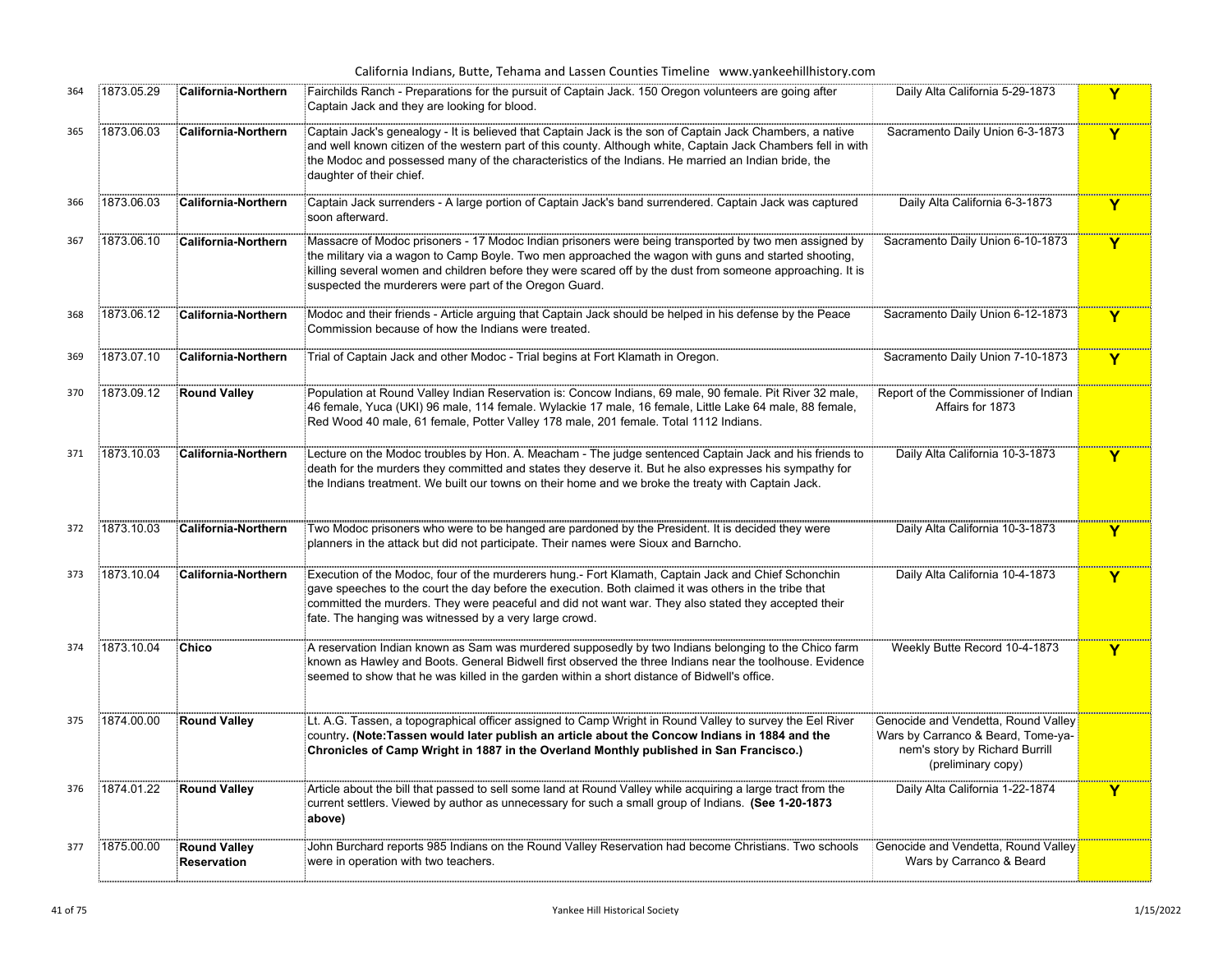|     |            |                                           | California Indians, Butte, Tehama and Lassen Counties Timeline www.yankeehillhistory.com                                                                                                                                                                                                                                                                                                                                                                                                                                                                                                                                                                                                                                                                                                                                                                                                                                  |                                                                 |              |
|-----|------------|-------------------------------------------|---------------------------------------------------------------------------------------------------------------------------------------------------------------------------------------------------------------------------------------------------------------------------------------------------------------------------------------------------------------------------------------------------------------------------------------------------------------------------------------------------------------------------------------------------------------------------------------------------------------------------------------------------------------------------------------------------------------------------------------------------------------------------------------------------------------------------------------------------------------------------------------------------------------------------|-----------------------------------------------------------------|--------------|
| 378 | 1875.05.15 |                                           | ExcerptedAn Eastern paper says the Indians in this country are never known to smile, therefore they<br>are grave Diggers. Just give one of the old Digger braves a bottle of "tarantula juice", and see if he don't<br>$smile$                                                                                                                                                                                                                                                                                                                                                                                                                                                                                                                                                                                                                                                                                            | Plumas National 5-15-1875                                       | Y            |
| 379 | 1875.08.27 | <b>Butte County</b>                       | Article states the population of Butte County is now estimated at 20,000. As many of the large ranches are<br>being broken off into 100 acre farms, the population will only increase again next year.                                                                                                                                                                                                                                                                                                                                                                                                                                                                                                                                                                                                                                                                                                                    | Butte Record 8-27-1875                                          | Y            |
| 380 | 1877.10.01 | <b>Round Valley</b><br><b>Reservation</b> | John Burchard, Indian Agent, was replaced by Henry Shelden.                                                                                                                                                                                                                                                                                                                                                                                                                                                                                                                                                                                                                                                                                                                                                                                                                                                               | Genocide and Vendetta, Round Valley<br>Wars by Carranco & Beard |              |
| 381 | 1878.06.13 | Cedarville, Modoc<br>County               | Residents of Cedarville, Modoc County, asking for arms as it was believed the Indians of that section were<br>about to go on the warpath. Governor Irwin immediately telegraphed to Washington for an order directing<br>Col. McAllister at Benicia to deliver to him 250 stand of arms.                                                                                                                                                                                                                                                                                                                                                                                                                                                                                                                                                                                                                                  | Weekly Butte Record 6-13-1878                                   | $\mathbf Y$  |
| 382 | 1878.07.06 | Chico                                     | Concern is expressed about the possibility of the Indians returning to the Chico area. Lassen County is<br>having issues and the fear is the Indians will soon return to this area. If the situation gets worse, the Chico<br>and Red Bluff Guard will surely be pressed into service again; mentions the number of old Indian fighters<br>who would take up the cause again if needed.                                                                                                                                                                                                                                                                                                                                                                                                                                                                                                                                   | Weekly Butte Record 7-6-1878                                    | $\mathbf Y$  |
| 383 | 1879.02.01 | <b>Round Valley</b><br>Reservation        | Number of Indians on the Round Valley Reservation was reported as 575. The Indians had not received any Genocide and Vendetta, Round Valley<br>clothing in the last 2 years.                                                                                                                                                                                                                                                                                                                                                                                                                                                                                                                                                                                                                                                                                                                                              | Wars by Carranco & Beard                                        |              |
| 384 | 1879.04.18 | <b>Yankee Hill</b>                        | Article about Yankee Jim, a Kanaka (Hawaiian) who was brought to California in 1844 by General Sutter,<br>stabbing his squaw in the right breast because she would not stay home. She died from the wound and Jim<br>turned himself in to the authorities.                                                                                                                                                                                                                                                                                                                                                                                                                                                                                                                                                                                                                                                                | Weekly Mercury 4-18-1879                                        | $\mathbf Y$  |
| 385 | 1879.07.11 | Oroville                                  | A Cherokee Indian became so patriotic on the 4th that his untutored mind yearned for excitement. He got 2<br>Digger squaws to fighting and both resembled half-butchered hogs.                                                                                                                                                                                                                                                                                                                                                                                                                                                                                                                                                                                                                                                                                                                                            | Weekly Mercury 7-11-1879                                        | $\mathbf{Y}$ |
| 386 | 1879.07.12 | Yankee Hill                               | Sheriff Sprague of Butte County was on his way to San Quentin with a prisoner names James Kahala.<br>Kahala is a Kanaka about 45 years old and came to California in 1844 with General Sutter. He stabbed his<br>wife at Yankee Hill in a drunken fit killing her instantly.                                                                                                                                                                                                                                                                                                                                                                                                                                                                                                                                                                                                                                              | Weekly Sacramento Bee 7-12-1879                                 | Y            |
| 387 | 1879.07.25 | North Fork of the<br><b>Feather River</b> | James Reynolds and Joe McCarthy, two miners working on the Middle Fork of the Feather River, last<br>Thursday found in a cavity in the interior of a tree, a piece of parchment 8 x 14 inches, both sides of which<br>were covered with hieroglyphics and "1542", which was assumed to be a date. They sold the parchment for<br>\$50 to F. M. Castronjo of Madrid, Spain. He interpreted the Spanish letters and explained that they gave a<br>history of the wanderings of three men, deserters from the command of Hernando DeSoto. At the time of<br>the writing, they were the sole survivors of a party of 13, who ran away from the expedition on November<br>24, 1539. The letter was written and put in the knothole of the oak on the 29th day of August 1542. The<br>party was discouraged and dying. The document was sent to the National Historical Society of Spain. See<br>also Press Democrat 1-15-1950. | Weekly Mercury 7-25-1879                                        | Y            |
| 388 | 1879.09.27 | <b>Big Bar</b>                            | Killed by a grizzly: An Indian by the name of Tom of Big Bar disappeared while hunting; his mangled body<br>was discovered with his Henry rifle by his side. Near the remains was the corpse of a grizzly cub. It is<br>thought he shot and killed the cub and was attacked by the she bear before he had time to reload.                                                                                                                                                                                                                                                                                                                                                                                                                                                                                                                                                                                                 | Weekly Mercury 9-27-1879                                        | Y            |
| 389 | 1879.11.22 | Chico                                     | iDrunken Indian by the name of "Lo" arrested for being drunk and wanting to fight. Officers trying to find out<br>where he got his whiskey as "selling strong drink to the Indians is the meanest occupation a man can be<br>engaged in."                                                                                                                                                                                                                                                                                                                                                                                                                                                                                                                                                                                                                                                                                 | Weekly Butte Record 11-22-1879                                  | $\mathbf Y$  |
| 390 | 1881.03.25 | <b>Berry Creek</b>                        | Wash-Kipee died at a camp near Berry Creek; 26-year-old Indian.                                                                                                                                                                                                                                                                                                                                                                                                                                                                                                                                                                                                                                                                                                                                                                                                                                                           | Weekly Mercury 3-25-1881                                        | Y            |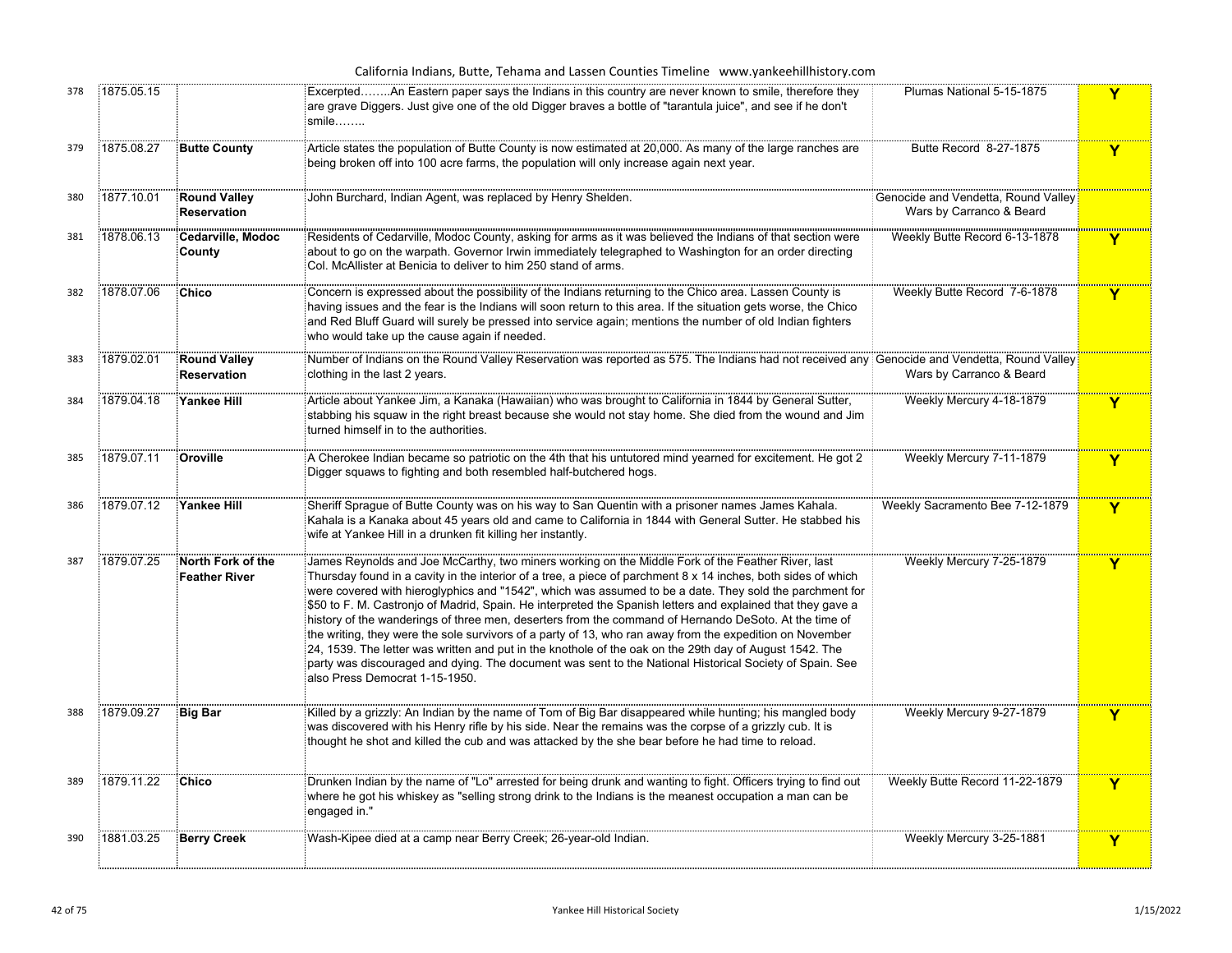|     |            |                                           | California Indians, Butte, Tehama and Lassen Counties Timeline www.yankeehillhistory.com                                                                                                                                                                                                                                                          |                                                                 |   |
|-----|------------|-------------------------------------------|---------------------------------------------------------------------------------------------------------------------------------------------------------------------------------------------------------------------------------------------------------------------------------------------------------------------------------------------------|-----------------------------------------------------------------|---|
| 391 | 1881.11.26 | Chico                                     | Captain Dick, chief of the Digger Indians, announces a grand wedding. The bride is the belle of the<br>rancheria. Invitations to the Indians north of Chico were issued. Every squaw has been promised a new red<br>calico dress and red handkerchief.                                                                                            | Weekly Butte Record 11-26-1881                                  |   |
| 392 | 1882.05.27 | <b>Chico</b>                              | Article about Indian Sally having her shoes shined at Malbone's stand. She offered to pay with a kiss but<br>instead payed him \$.25. She is a local character who works for several families for food or old clothing.                                                                                                                           | Weekly Butte Record 5-27-1882                                   | Y |
| 393 | 1882.06.24 | <b>Chico</b>                              | Article talks about Indians drinking in Chico. They procure their whiskey from the Chinese. The officers have<br>been having trouble arresting the Chinese of late. Ho Lung You was arrested for selling firewater in this<br>case and will be prosecuted to the fullest.                                                                         | Weekly Butte Record 6-24-1882                                   | v |
| 394 | 1882.07.29 | Chico                                     | Article about a brawl at Chico Rancheria. Chico and Redding Rancherias had a football game that broke out<br>in a brawl. Captain Jack, Chief of the Chico Warriors, restored order.                                                                                                                                                               | Weekly Butte Record 7-29-1882                                   | Y |
| 395 | 1883.02.03 | <b>Rancho Chico</b>                       | How the Indians elect their great medicine man: Two applicants take their places in the "sweat house" and<br>commence dancing. The Indians jump and kick until a person would think they would jerk their limbs off.<br>The man who can stand this work the longest is the best man and is elected.                                               | Weekly Butte Record 2-3-1883                                    | Y |
| 396 | 1884.00.00 | <b>Round Valley</b><br><b>Reservation</b> | Special committee on Indian affairs visits the reservation. Only 5,000 to 6,000 acres of the 102,000 acres<br>was inhabited by Indians. The rest of the property was occupied by white squatters.                                                                                                                                                 | Genocide and Vendetta, Round Valley<br>Wars by Carranco & Beard |   |
| 397 | 1884.06.14 | <b>Chico</b>                              | The Redding and Rancho Chico Digger Indians played baseball in Chico. The Indians are good ball players,<br>strong and active and thoroughly understand the game.                                                                                                                                                                                 | Weekly Butte Record 6-14-1884                                   |   |
| 398 | 1884.06.28 | <b>Chico</b>                              | A progressive people: How the Digger Indians appear in public, their musical training. Digger Indians living<br>on Rancho Chico have been educated to our ways of living, having been taught to work and instructed in<br>the use of machinery and as a result, are among the most industrious laborers on General Bidwell's vast<br>possessions. | Weekly Butte Record 6-28-1884                                   | Y |
|     |            |                                           |                                                                                                                                                                                                                                                                                                                                                   |                                                                 |   |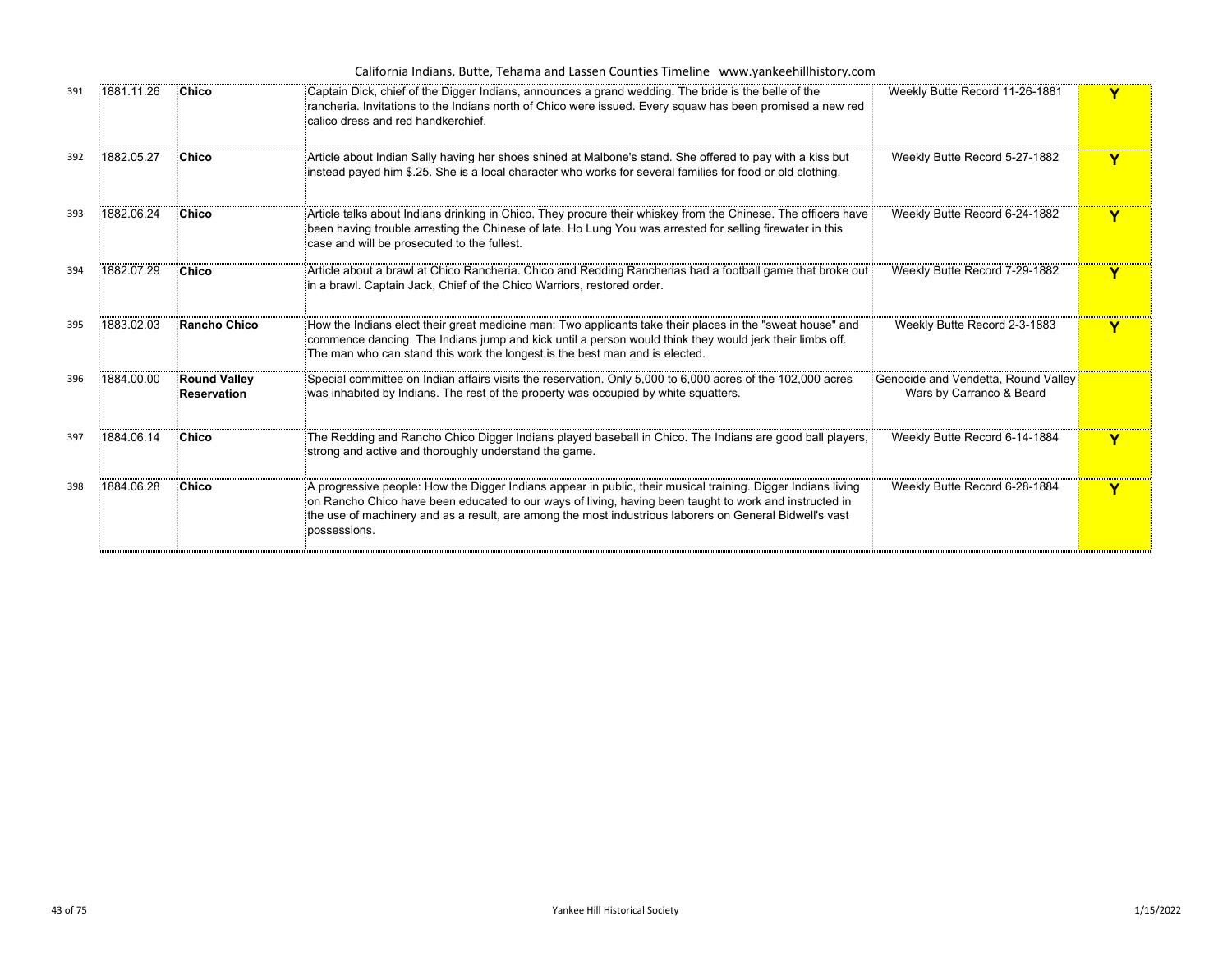California Indians, Butte, Tehama and Lassen Counties Timeline www.yankeehillhistory.com

| 399 | 1884.07.01 | <b>Concow-Yankee Hill</b>                 | Long interesting article appears in the Overland Monthly about the Con Cow Indians and their history. The<br>article quotes Tome-Ya-Nem, Chief of the Con Cows. Tome-Ya-Nem was the son of the previous Chief. He<br>was directed by his father to assume his father's name (about 1864). (So there are two Chiefs named<br>Tome-Ya-Nem). Article also mentions a group of Indians from Yankee Hill known as the Che-es-sees. Their<br>Chief was Uh-le-ma, the tribe numbered fully 400 Indians. The article further states this tribe was not sent to<br>the reservation when the earlier Con Cow Indians were rounded up in 1859. (Note: Very interesting<br>article. Michael Wells reported 220 Indians from Yankee Hill were rounded up and sent to the<br>reservation in 1863. Actually, they voluntarily went to Chico to join the other Indians heading to<br>Round Valley. Tome-Ya-Nem stated the number in the Yankee Hill tribe at Big Bend at around 400,<br>which implies over 100 Con Cow Indians from Big Bend did not go to the reservation but probably<br>moved higher into the surrounding hills near Yankee Hill. My research indicates the Che-es-sees<br>were probably all living at Big Bend and that is why they had a close relationship with Wells at<br>Yankee Hill. There was only one road into Big Bend. These Indians were not rounded up in 1859. I<br>also believe John Clark read this article in the Overland Monthly which was mentioned in the<br>Oroville papers at the time it was published and that it was the basis for his contribution to the 1918<br>History of Butte County about the Con Cow Indians. Burchard was the Indian agent in charge of the<br>reservation at one time. He was also a minister. It is interesting to note that the Clark family bible<br>also mentions that name as Yo-He-Ma's father's English name. Was the first Tome-Ya Nem, Yo-he -<br>ma's father and did he take the white name Burchard? It was a common practice at the time for<br>Indians with close ties to white families to assume the name of a white family. Burchard was a<br>farmer in Butte County at Hamilton in 1860, before he was Indian Agent at Round Valley in 1875, so<br>he shared a history of this area with Tome-Ya-Nem. I was told by the Clark family children, Yo-He-<br>Ma's children, that they were told by Yo-He-Ma that her father and mother were killed within a year<br>after arriving at the reservation while picking berries). Larry Mauch, Yankee Hill Historical Society | Overland Monthly Vol 4 #2, July 1884<br>and Research By Yankee Hill<br>Historical Society with Clark family<br>members, See Yankee Hill Historical<br>Society web page at<br>yankeehillhistory.com in newsletters<br>section. Concow Indians part 1 and 2<br>and History of Big Bend. | Y           |
|-----|------------|-------------------------------------------|------------------------------------------------------------------------------------------------------------------------------------------------------------------------------------------------------------------------------------------------------------------------------------------------------------------------------------------------------------------------------------------------------------------------------------------------------------------------------------------------------------------------------------------------------------------------------------------------------------------------------------------------------------------------------------------------------------------------------------------------------------------------------------------------------------------------------------------------------------------------------------------------------------------------------------------------------------------------------------------------------------------------------------------------------------------------------------------------------------------------------------------------------------------------------------------------------------------------------------------------------------------------------------------------------------------------------------------------------------------------------------------------------------------------------------------------------------------------------------------------------------------------------------------------------------------------------------------------------------------------------------------------------------------------------------------------------------------------------------------------------------------------------------------------------------------------------------------------------------------------------------------------------------------------------------------------------------------------------------------------------------------------------------------------------------------------------------------------------------------------------------------------------------------------------------------------------------------------------------------------------------------------------------------------------------------------------------------------------------------------------------------------------------------------------------------------------------------------------------------------------------------------------------------------|---------------------------------------------------------------------------------------------------------------------------------------------------------------------------------------------------------------------------------------------------------------------------------------|-------------|
| 400 | 1884.07.12 | Concow-Yankee Hill                        | Brief mention of the July 1884 Overland Monthly article in the Oroville paper about Concow Indians. Does<br>not mention the article was provided by the Chief of the Konkows, Tome-Ya-Nem. Does not talk about the<br>Che-es-sees. It mentions Michael Wells from Yankee Hill as being a defender of the Indians against<br>the whites who wanted to exterminate them.                                                                                                                                                                                                                                                                                                                                                                                                                                                                                                                                                                                                                                                                                                                                                                                                                                                                                                                                                                                                                                                                                                                                                                                                                                                                                                                                                                                                                                                                                                                                                                                                                                                                                                                                                                                                                                                                                                                                                                                                                                                                                                                                                                         | Weekly Butte Record 7-12-1884                                                                                                                                                                                                                                                         | Y           |
| 401 | 1884.07.26 | <b>Chico</b>                              | A number of Indians came down from Shasta county bringing with them lots of whiskey. They divided the<br>fire water with the Chico Indians and all got gloriously drunk and commenced fighting. Three Indians were<br>locked up in the city prison.                                                                                                                                                                                                                                                                                                                                                                                                                                                                                                                                                                                                                                                                                                                                                                                                                                                                                                                                                                                                                                                                                                                                                                                                                                                                                                                                                                                                                                                                                                                                                                                                                                                                                                                                                                                                                                                                                                                                                                                                                                                                                                                                                                                                                                                                                            | Weekly Butte Record 7-26-1884                                                                                                                                                                                                                                                         | Y           |
| 402 | 1884.12.11 | Oroville                                  | Dr. Jenkins amputated an Indian's arm at the infirmary hospital. The Indian was from Yankee Hill and<br>injured his arm while hunting.                                                                                                                                                                                                                                                                                                                                                                                                                                                                                                                                                                                                                                                                                                                                                                                                                                                                                                                                                                                                                                                                                                                                                                                                                                                                                                                                                                                                                                                                                                                                                                                                                                                                                                                                                                                                                                                                                                                                                                                                                                                                                                                                                                                                                                                                                                                                                                                                         | Weekly Mercury 12-11-1884                                                                                                                                                                                                                                                             | $\mathbf Y$ |
| 403 | 1885.00.00 | <b>Round Valley</b><br><b>Reservation</b> | 1885 census states 139 Concow (note spelling, Concow, this continued thru 1910) were on the reservation.<br>In 1886 there were 133 Concow on the reservation.                                                                                                                                                                                                                                                                                                                                                                                                                                                                                                                                                                                                                                                                                                                                                                                                                                                                                                                                                                                                                                                                                                                                                                                                                                                                                                                                                                                                                                                                                                                                                                                                                                                                                                                                                                                                                                                                                                                                                                                                                                                                                                                                                                                                                                                                                                                                                                                  | 1885 Round Valley Census                                                                                                                                                                                                                                                              |             |
| 404 | 1885.04.29 | <b>Butte County</b>                       | Abner Randall, the Indian who died in the hospital a few days ago, was supposed to have been at least a<br>hundred years old if not more. He lived for years in the vicinity of Bidwell Bar, was an intelligent man and a<br>good citizen.                                                                                                                                                                                                                                                                                                                                                                                                                                                                                                                                                                                                                                                                                                                                                                                                                                                                                                                                                                                                                                                                                                                                                                                                                                                                                                                                                                                                                                                                                                                                                                                                                                                                                                                                                                                                                                                                                                                                                                                                                                                                                                                                                                                                                                                                                                     | Daily Mercury 4-29-1885                                                                                                                                                                                                                                                               | $\mathbf Y$ |
| 405 | 1887.10.01 | <b>Round Valley</b><br><b>Reservation</b> | Attorney General authorizes force to remove squatters from reservation. Earlier that year Congress passed<br>the Dawes Severalty Act, which provided for allotment of reservation land to individual Indians. Males<br>received 10 acres, females received 5 acres. It would be another 12 years before the allotments were<br>finalized; 152 Konkow descendants were given land, 74 females and 78 males representing 47 families; 70<br>of these were alive during the 1863 march from Chico to Round Valley. Walter Clark was listed as having<br>land in the mountains, his wife Flora was given 5 acres.                                                                                                                                                                                                                                                                                                                                                                                                                                                                                                                                                                                                                                                                                                                                                                                                                                                                                                                                                                                                                                                                                                                                                                                                                                                                                                                                                                                                                                                                                                                                                                                                                                                                                                                                                                                                                                                                                                                                  | Genocide and Vendetta, Round Valley<br>Wars by Carranco & Beard / Allotment<br>register 1894 Concow Indians                                                                                                                                                                           |             |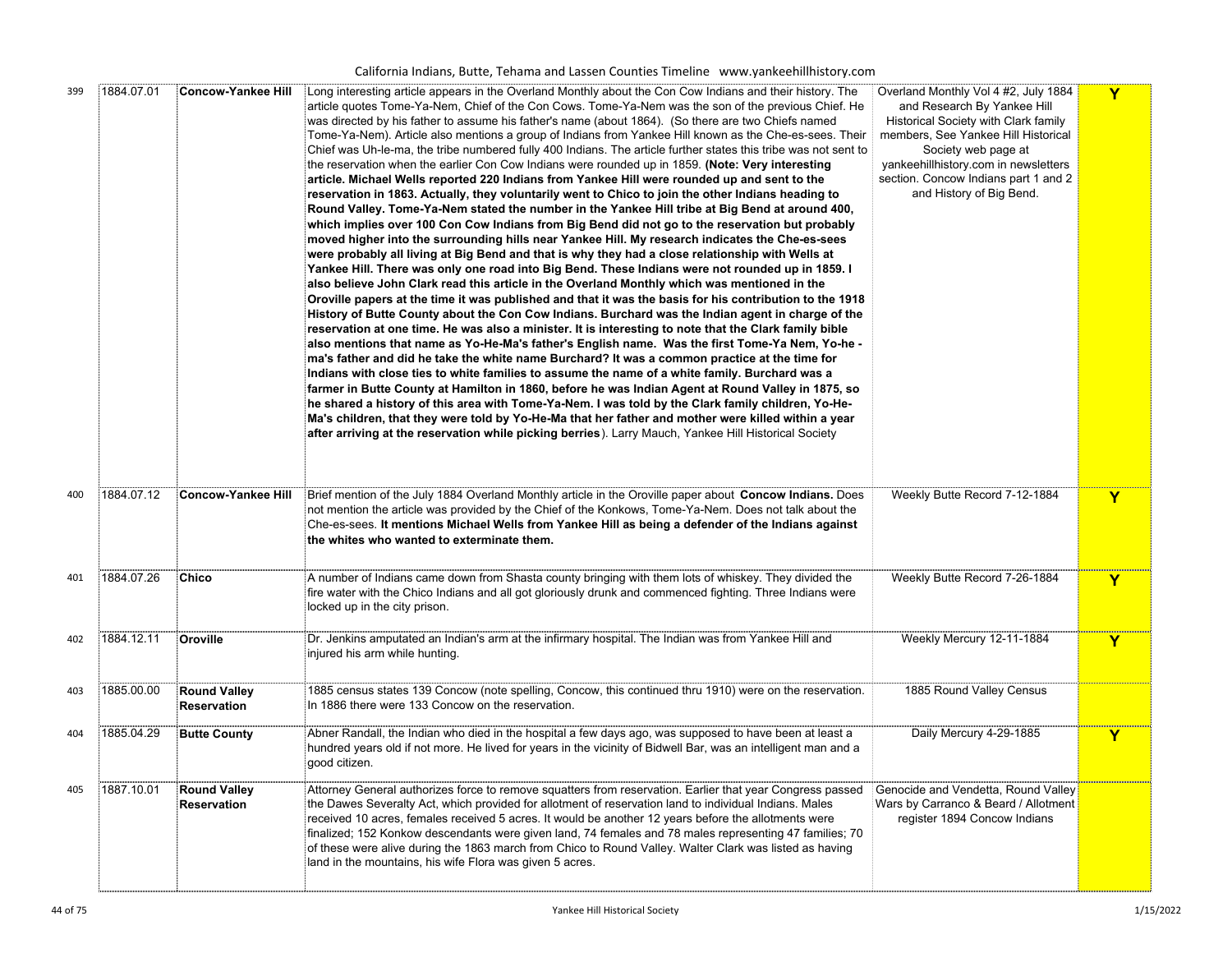|     |            |                                           | California Indians, Butte, Tehama and Lassen Counties Timeline www.yankeehillhistory.com                                                                                                                                                                                                                                                                                                  |                                                             |             |
|-----|------------|-------------------------------------------|-------------------------------------------------------------------------------------------------------------------------------------------------------------------------------------------------------------------------------------------------------------------------------------------------------------------------------------------------------------------------------------------|-------------------------------------------------------------|-------------|
| 406 | 1888.08.18 | <b>Round Valley</b>                       | Long article about the spirit the Concow call He-lo-ki (the devil). The Concow call He-lo-ki to avenge their<br>anger towards another person. They dance to He-lo-ki when their medicine man cannot help a sick member<br>of the tribe. He-lo-ki is very much a part of their tradition. Also talks about a yearly burnt offering to the<br>dead. Article written by Jean Claude Carlyle. | San Francisco Daily Alta 8-18-1888                          | Y           |
| 407 | 1890 09.27 | Oroville                                  | Digger Indian skeletons exhumed near Oroville while excavating the road being built to the Golden Feather<br>mine. Major Frank McLaughlin preserved one of the skulls intact which he is thinking of having silver<br>mounted and presenting it to Dr. Lewis Burwell for a drinking cup to sip his favorite punches out of.                                                               | Daily Mercury 9-27-1890                                     | Y           |
| 408 | 1891.01.10 | <b>American Valley</b>                    | Mrs. Serrana Dorithy died January 8 in American Valley, age 61 years, 4 months and 4 days. Born Sept 7,<br>1829. Leaves husband Samuel Dorithy and 2 children.                                                                                                                                                                                                                            | Plumas National Bulletin 1-10-1891                          | Y           |
| 409 | 1891.08.06 | Oroville                                  | Complete text: Married at Oroville, August 31, 1891 by Justice Leonard, William Pinkstown (Pinkston) and<br>Miss Elizabeth Leggett, both of Big Bend.                                                                                                                                                                                                                                     | Oroville Register 8-6-1891                                  | N           |
| 410 | 1892.00.00 | <b>Round Valley</b><br><b>Reservation</b> | Round Valley Indian Reservation holdings decreased to 46,650 acres. The government removed the<br>squatters that still occupied the reduced land holdings.                                                                                                                                                                                                                                | "We Were All Immigrant Workers<br>Here", William Bauer 2009 |             |
| 411 | 1892.01.29 | Pentz                                     | Cap F.M.Williams dies. Headed a company of citizens to go after band of Indians who had been committing<br>depredations in the area. Native of Missouri, age 64. Remains taken to his ranch on Clear Creek near<br>Pentz.                                                                                                                                                                 | Chico Daily Enterprise 1-29-1892                            | Y           |
| 412 | 1892.10.06 | Gridley                                   | Bertha Clemens (an Indian child), crushed to death while riding a freight train, age 6 years.                                                                                                                                                                                                                                                                                             | Biggs Argus 10-6-1892                                       | Y           |
| 413 | 1893.11.09 | <b>Cherokee</b>                           | Complete text: On Friday last Mrs. Mary Coalgatte (Colgate) who lived near here died. She was of Indian<br>birth, born at Cherokee in this county, and aged 57 years.                                                                                                                                                                                                                     | Oroville Register 11-9-1893                                 | Y           |
| 414 | 1895.00.00 | Konkow                                    | John Clark, son of Yo-he-ma, founded the Clark Placer Mine near Konkow, which he mined for 12 years<br>earning \$38,000.                                                                                                                                                                                                                                                                  | Konkow Valley Band of Maidu web<br>Page                     |             |
| 415 | 1895.03.07 | <b>Cherokee</b>                           | Mary Scott, Indian, died while crossing the North Fork in a boat.                                                                                                                                                                                                                                                                                                                         | Oroville Register 3-7-1895                                  | Y           |
| 416 | 1895.03.22 | <b>Chico</b>                              | Edward Mahuka, an Indian buried at the Indian burying ground in Chico. Came to California in 1839. Burial<br>in the Mechoopda Rancheria Indian Cemetery in Chico.                                                                                                                                                                                                                         | Chico Enterprise 3-22-1895                                  | Y           |
| 417 | 1895.06.20 | Chico                                     | Ah Toy, the heathen Chinese of Chico with his smile so childlike and bland, was caught some days ago<br>selling liquor to one of the aborigines. Judge Gray thought best to impose a three year sentence in hopes of<br>effectively breaking up the practice among Chinese of furnishing liquor to the Indians.                                                                           | Oroville Register 6-20-1895                                 | Y           |
| 418 | 1895.07.04 |                                           | Pompey, chief of Mooretown and Cascade Indians died.                                                                                                                                                                                                                                                                                                                                      | Oroville Register 7-4-1895                                  | Y           |
| 419 | 1895.09.07 | Chico                                     | Halala, a Rancheria Indian, killed by the California express about 125 yards above the Rancheria crossing,<br>evidently drunk.                                                                                                                                                                                                                                                            | Weekly Chronicle Record 9-7-1895                            | Y           |
| 420 | 1895.11.07 | <b>Yuba County</b>                        | Bill Tom the Indian killed by Harry Lorraine, a Swede. Bill Tom was the leading witness in the Waller trial.<br>Tom was killed by a stray bullet fired by Lorraine.                                                                                                                                                                                                                       | Oroville Daily Register 11-7-1895                           | $\mathbf Y$ |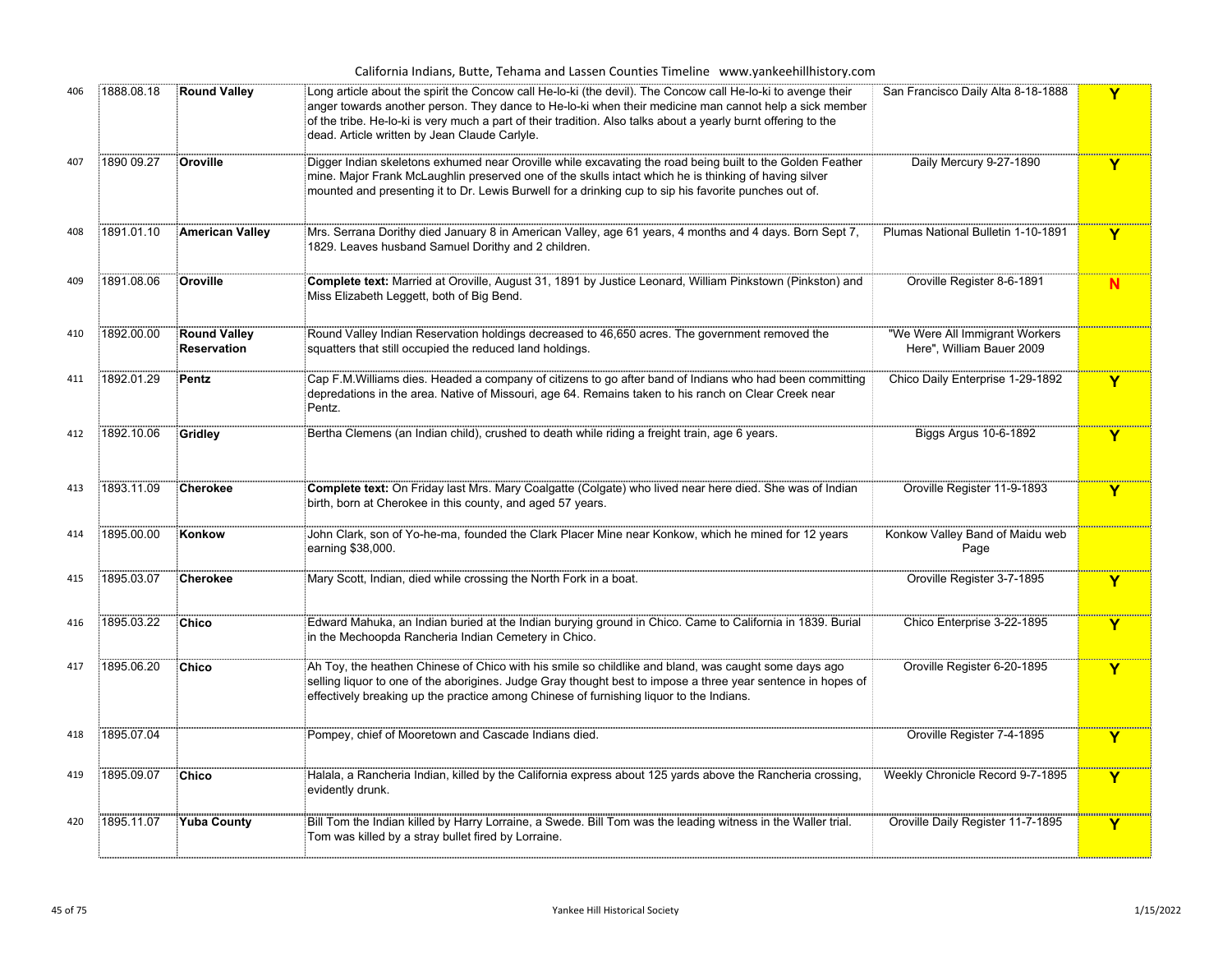|     |            |                         | California Indians, Butte, Tehama and Lassen Counties Timeline www.yankeehillhistory.com                                                                                                                                                                                                                                                                                                                                                                                                                                                                                                                                                                                                                           |                                                                 |   |
|-----|------------|-------------------------|--------------------------------------------------------------------------------------------------------------------------------------------------------------------------------------------------------------------------------------------------------------------------------------------------------------------------------------------------------------------------------------------------------------------------------------------------------------------------------------------------------------------------------------------------------------------------------------------------------------------------------------------------------------------------------------------------------------------|-----------------------------------------------------------------|---|
| 421 | 1896.04.01 | Weaverville             | Walter Clark (Bo-ko-lou-ti), son of Yo-He-Ma (Kitty) Clark, testifies in the murder trial of Jack Littlefield at<br>Round Valley. Walter was one of the strongest witnesses for the prosecution. Walter had returned to Round<br>Valley to lay claim to land that was being awarded the Indians.                                                                                                                                                                                                                                                                                                                                                                                                                   | Genocide and Vendetta, Round Valley<br>Wars by Carranco & Beard |   |
| 422 | 1896.04.24 | Chico                   | Nopanny, daughter of Chief Luckyan, wife of Billy Preacher died at Indian Village.                                                                                                                                                                                                                                                                                                                                                                                                                                                                                                                                                                                                                                 | Chico Enterprise 4-24-1896                                      | Y |
| 423 | 1896.10.01 | Concow                  | Two young Indian boys shot in the face at Concow. Deputy Constable Williams brought down from Concow<br>a man named C. M. Laney. Laney had been herding goats for a party at Concow and often carried a<br>shotgun with him during the day. When he was coming home Monday evening, he saw 2 Indian boys fishing<br>in the creek or ditch. It is reported that Laney, without provocation, fired at the 2 boys, one being about 14<br>and the other only 10. The eldest boy was struck in the eye and blinded and will probably die from the<br>wound. The other boy was also shot in the face but his wounds were not as serious. H. F. Bader and J. H.<br>Anderson went from Cherokee to Concow to arrest Laney. | Oroville Register 10-1-1896                                     | Y |
| 424 | 1896.12.17 | Marysville              | Complete text: Married in Marysville December 10, Oliver C. Josephson and Katie K. Clark, S. Garber,<br>.J.P., performed the ceremony. Katie was the daughter of Yo-He-Ma, the daughter of a Concow Chief.                                                                                                                                                                                                                                                                                                                                                                                                                                                                                                         | Oroville Register 12-17-1896                                    | N |
| 425 | 1897.09.03 | Yankee Hill             | Death of half-breed Indian, who was a partner in a mining claim. He took a stick of giant powder and blew<br>off the top of his head, age 63.                                                                                                                                                                                                                                                                                                                                                                                                                                                                                                                                                                      | Oroville Daily Register 9-3-1897                                | Y |
| 426 | 1897.09.30 | Castella                | A full blooded Indian woman, Mrs. Hone was run over Saturday afternoon at Castella.                                                                                                                                                                                                                                                                                                                                                                                                                                                                                                                                                                                                                                | Chico Record 9-30-1897                                          | Y |
| 427 | 1897.10.01 |                         | EDick Toley's body (Indian) better known as "Scarface Dick", was found east of Browns Valley with a bullet<br>hole 3 inches above his navel.                                                                                                                                                                                                                                                                                                                                                                                                                                                                                                                                                                       | Oroville Mercury 10-1-1897                                      | Y |
| 428 | 1898.07.26 | Oroville                | Complete text: Born at Oroville, July 24 to the wife of Oliver Josephson, a son. Oliver was Katie Clark's<br>husband.                                                                                                                                                                                                                                                                                                                                                                                                                                                                                                                                                                                              | Oroville Mercury 7-26-1898                                      | N |
| 429 | 1898.10.06 | <b>Butterfly Valley</b> | Complete text: Born at Butterfly Valley near Quincy, Sept. 26, 1898 to Mr. and Mrs. A. Beavers, a<br>daughter. Bryan Beavers' sister, Doris.                                                                                                                                                                                                                                                                                                                                                                                                                                                                                                                                                                       | Feather River Bulletin 10-6-1898                                | N |
| 430 | 1899.05.11 | <b>North Fork</b>       | Editor of the paper thanks many folks in the North Fork area including David Gramps and Fred Johnson.                                                                                                                                                                                                                                                                                                                                                                                                                                                                                                                                                                                                              | Feather River Bulletin 5-11-1899                                | Y |
| 431 | 1899.05.16 | Rancho Chico            | Captain John, a very old Indian of the Bidwell Rancho, died on Monday. Buried at the Indian Village at<br>Rancho Chico (Mechoopda Rancheria Cemetery).                                                                                                                                                                                                                                                                                                                                                                                                                                                                                                                                                             | Chico Record 5-16-1899                                          | Y |
| 432 | 1899.11.01 | <b>Berry Creek</b>      | Big Injun Burning: The annual Indian burning took place at Berry Creek and met at their old burying ground<br>on old Bloomer Hill. Nearly all of the white people of the neighborhood were present.                                                                                                                                                                                                                                                                                                                                                                                                                                                                                                                | Oroville Mercury 11-1-1899                                      | Y |
| 433 | 1900.03.19 |                         | Steve Thompson and John Richards, the Indian murderers of Indian Billy Simpson, both plead guilty and<br>both received life sentence in San Quentin.                                                                                                                                                                                                                                                                                                                                                                                                                                                                                                                                                               | Oroville Mercury 3-19-1900                                      | Y |
| 434 | 1900.08.09 | <b>Butte County</b>     | Indian children of this county are taking advantage of the education that can be obtained in our common<br>schools: At Chino Mills school, about one half of the children are either full or part Indian blood. There are 6<br>or 7 in Mooretown School.                                                                                                                                                                                                                                                                                                                                                                                                                                                           | Weekly Oroville Register 8-9-1900                               | Y |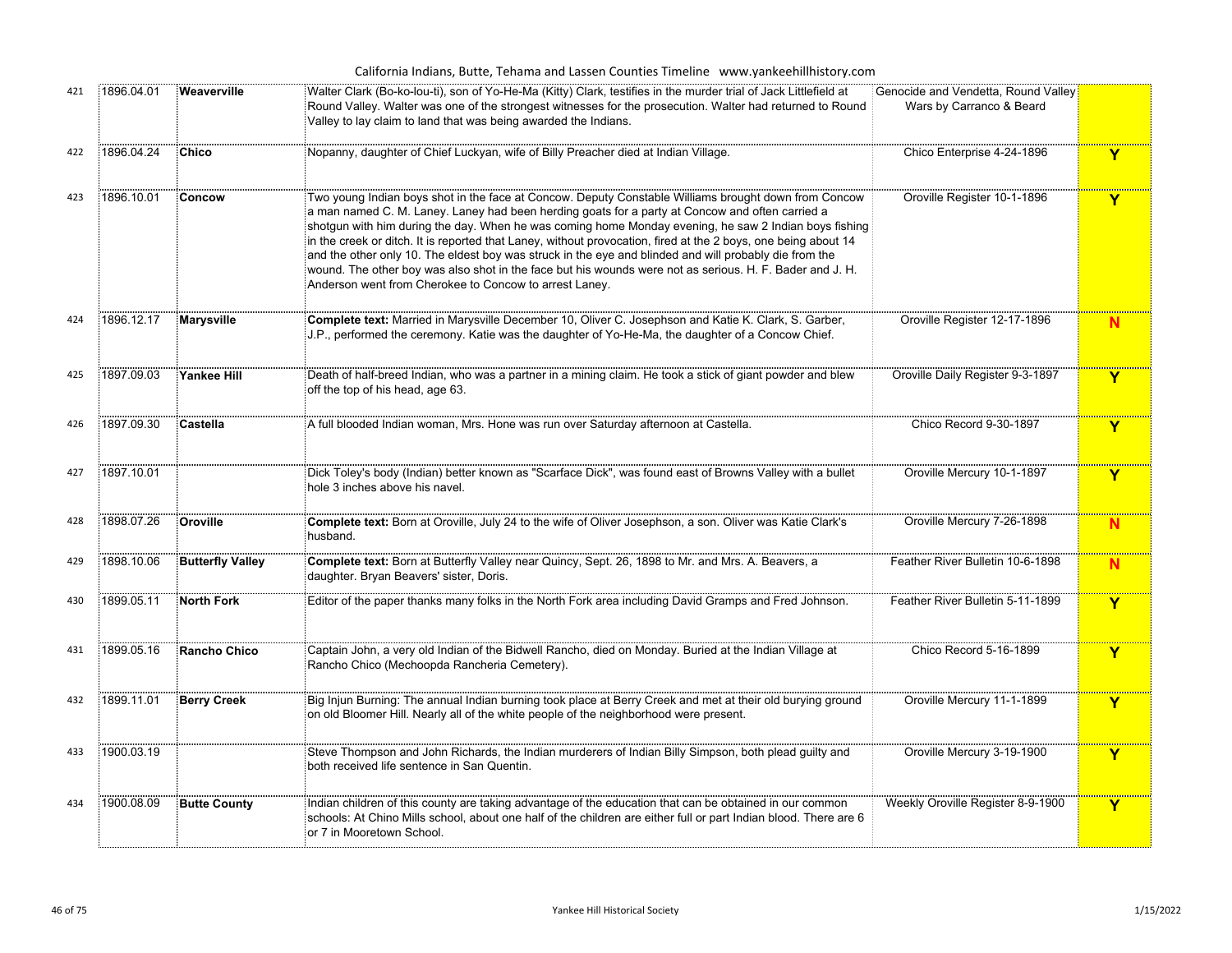|     |            |                     | California Indians, Butte, Tehama and Lassen Counties Timeline www.yankeehillhistory.com                                                                                                                                                                                                                                                                                                                                                                                                                                                                                                                                                                                        |                                  |              |
|-----|------------|---------------------|---------------------------------------------------------------------------------------------------------------------------------------------------------------------------------------------------------------------------------------------------------------------------------------------------------------------------------------------------------------------------------------------------------------------------------------------------------------------------------------------------------------------------------------------------------------------------------------------------------------------------------------------------------------------------------|----------------------------------|--------------|
| 435 | 1901.03.04 | <b>Cherokee</b>     | Richard (Dick) Johnson, a half breed Indian, stabbed three other Indians, Joe Brown, Billy Parker and<br>Indian Waldo, at Brown's house located between Cherokee and Yankee Hill on Yankee Hill Road. The fight<br>ccurred while they were playing the Indian grass game. All three of the Indians ultimately died, see<br>Obituary file. There was a lengthy trial that lasted until May 1901 in which Johnson was acquitted because<br>of a hung jury, 11 people agreed with the charges and 1 person did not. Also see 8-17-1904 incident with<br>Johnson at the Wells Hotel in Yankee Hill.                                                                                 | Oroville Mercury 3-4-1901        | Y            |
| 436 | 1901.04.20 | Chico               | Indian Pow wow at Chico; Indians from Colusa, Butte, Lake and Glenn counties of a thousand are gathered<br>at the rancheria above Colusa for a grand pow wow, which will last for 10 days. In a large sweathouse built<br>of mud and thatch and shaped like a bee hive, the Indians crowd for their dances. A fire in the center lights<br>the place and the only openings are a small one in the roof for the smoke to escape and the holes at which<br>the braves and the squaws crawl in. No representatives from the Pit, Shasta and Modoc Indians of Northern<br>California were sent to the potlach as they hold themselves aloof from the Indians of the lower counties. | Oroville Mercury 4-20-1901       | Y            |
| 437 | 1901.05.30 | <b>Swede's Flat</b> | Oldest Indian resident in the county, believed to be 100, Chas Sivils worked for Charley Sivils and took his<br>name. This was when Mr. Sivils came to California and worked at Yankee Flat. He was married ten times<br>and all his children and grandchildren have passed away; Mr. Jas. Nelson of Rackerby is his nearest living<br>็relative; Chas was a brother to Mr. Nelson's grandfather. His remains were buried at Swede's Flat where he<br>lived nearly his entire life. Mr. Nelson said Chas worked for the late John Bidwell at Bidwell Bar when gold ْ<br>was first discovered there.                                                                             | Oroville Register 5-30-1901      | Y            |
| 438 | 1901.07.08 | Magalia             | .<br>[George Moore, a half breed Indian, and James Stevens, a full blood, met on a trail near Magalia. Moore is a<br>ٍأَcripple with only one leg and was headed for home on a lonely trail leading to Flea Valley of about 4 miles.<br>Stevens pulled Moore from his horse and attacked him. Moore stabbed Stevens with a knife and Stevens<br>disappeared after. Constable Rowe of Chico brought Stevens in the next day.                                                                                                                                                                                                                                                     | Oroville Mercury 7-8-1901        | Y            |
| 439 | 1901.08.22 | <b>French Creek</b> | Complete text: Bryan Beavers born at French Creek, Butte County, Cal., June 3, 1901, to Mr. and Mrs.<br>Allsey Beavers, a son.                                                                                                                                                                                                                                                                                                                                                                                                                                                                                                                                                  | Feather River Bulletin 8-22-1901 | N            |
| 440 | 1902.01.10 | <b>Oakland</b>      | Rev. John Luther Burchard was killed by a transit car on his way to church on Telegraph Avenue in<br>Oakland, age 78. Born in Delaware and was ordained a minister of the Methodist Church at age 19. Leaves<br>3 children: Dr. L. S. Burchard, Mrs. C. H. Twombly and D. W. Burchard. He was an instructor of the Indians<br>of Potter Valley and Lake County and was Indian Agent at Round Valley for several years.                                                                                                                                                                                                                                                          | Ukian Republican Press 1-10-1902 | $\mathbf{Y}$ |
| 441 | 1902.06.26 | <b>Biggs</b>        | Found the body of John Brown (Indian) lying in a dry slough between Biggs and Chardon; age 53. Remains<br>to be taken to Bloomer Hill for burial.                                                                                                                                                                                                                                                                                                                                                                                                                                                                                                                               | Oroville Mercury 6-26-1902       | Y            |
| 442 | 1902.06.26 |                     | A native Indian woman, Mrs. Emma Jackson died after sustaining a rupture from lifting a tub of water. Born<br>at an Indian rancheria on the Feather River near the old Hamilton Ferry, age 62. Married to Peter Jackson<br>in 1860 in Cherokee.                                                                                                                                                                                                                                                                                                                                                                                                                                 | Chico Daily Record 6-26-1902     | Y            |
| 443 | 1902.07.10 | Oroville            | Mrs. Ella (Ellen Josephson) Dowell died in Oroville, age 36.                                                                                                                                                                                                                                                                                                                                                                                                                                                                                                                                                                                                                    | Oroville Register 7-10-1902      | Y            |
| 444 | 1902.11.06 | <b>Bloomer Hill</b> | Indian burning at Bloomer Hill: One of the annual customs of the Digger Indians is to have an annual<br>burning, which is a sacred rite and takes place at one of the old burying grounds. The Bloomer Hill burial<br>ground is one of the oldest in this region and is used by the Indians for this purpose.                                                                                                                                                                                                                                                                                                                                                                   | Oroville Register 11-6-1902      | Y            |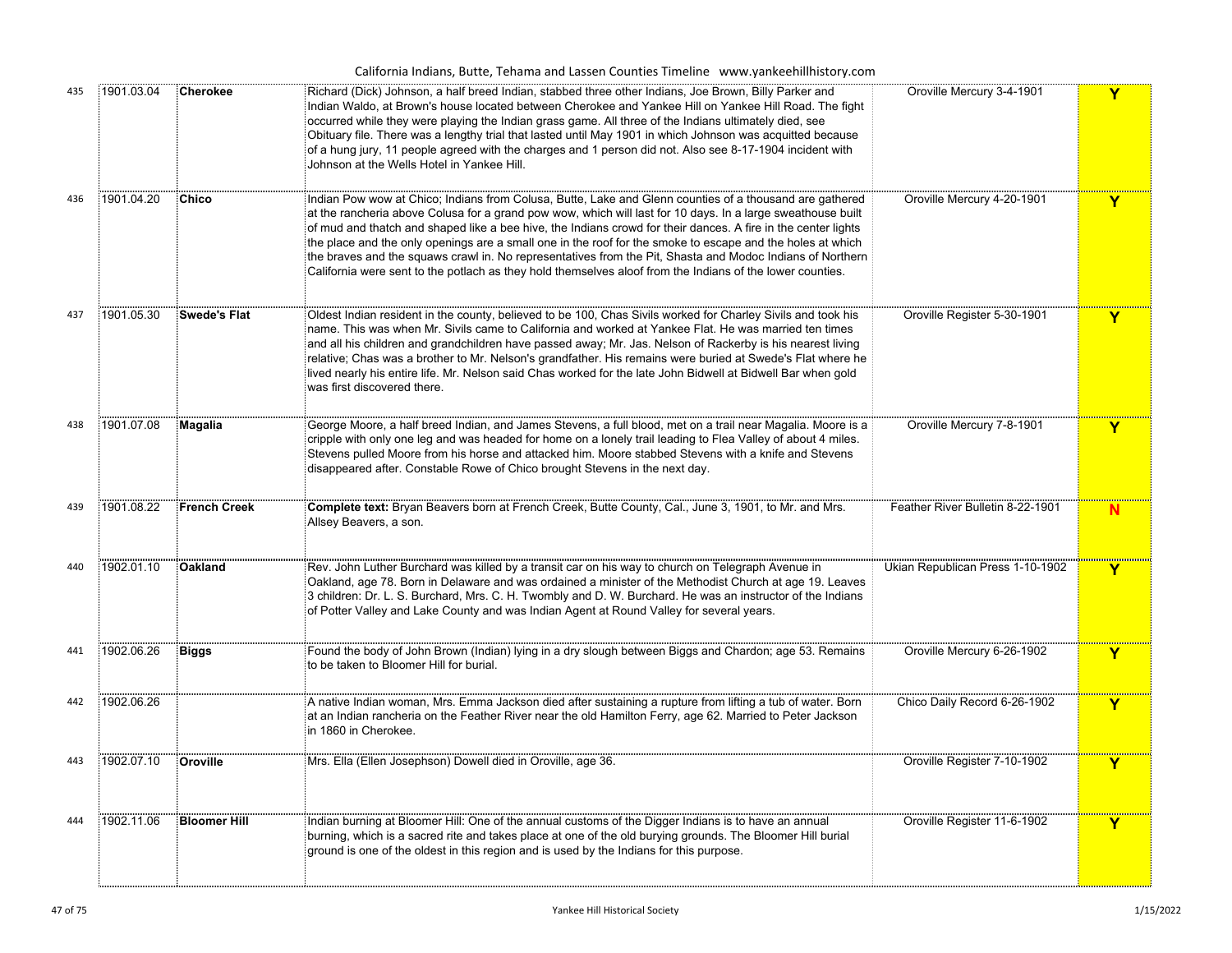|     |            |                         | California Indians, Butte, Tehama and Lassen Counties Timeline www.yankeehillhistory.com                                                                                                                                                                                                                                                                                                                                                                                                                                                                                                                                                                                                                                                                        |                                    |             |
|-----|------------|-------------------------|-----------------------------------------------------------------------------------------------------------------------------------------------------------------------------------------------------------------------------------------------------------------------------------------------------------------------------------------------------------------------------------------------------------------------------------------------------------------------------------------------------------------------------------------------------------------------------------------------------------------------------------------------------------------------------------------------------------------------------------------------------------------|------------------------------------|-------------|
| 445 | 1903.08.22 | Cherokee                | Eddie Williams, an Indian boy, died of poisoning after eating candy found in a tree left by campers in the<br>neighborhood of Cherokee. Grandson of Oregon Charley.                                                                                                                                                                                                                                                                                                                                                                                                                                                                                                                                                                                             | Gridley Herald 8-22-1903           | Y           |
| 446 | 1903.10.08 | <b>French Creek</b>     | Miss Brown, Indian, found dead on French Creek, used to live near Cherokee. Interment at Bidwell Bar<br>cemetery.                                                                                                                                                                                                                                                                                                                                                                                                                                                                                                                                                                                                                                               | Oroville Register 10-8-1903        | Y           |
| 447 | 1904.01.31 | California              | David Lincoln, member of the Concow tribe, Round Valley Reservation was recently arrested for shooting a<br>deer on the Indian reservation at Round Valley; he was released as it was decided that Indians living on<br>Government reservations need not obey state code.                                                                                                                                                                                                                                                                                                                                                                                                                                                                                       | San Francisco Chronicle 1-31-1904  | Y           |
| 448 | 1904.02.06 | Konkow                  | Wm. Mullen relays brief history of Indian troubles in Butte County in the Spring of 1852. Mullen was mining<br>at Stringtown. The Yubas, located just South of the Middle Fork of the river and the Picas, located just north<br>of the river in the Spring of 1852, were fighting each other. One of the Yubas was injured and the fighting<br>stopped. Later that Spring, a white man was killed at his cabin near Stringtown by a Picas. The Yuba Chief<br>was captured with his wives and a papoose. The Chief was let go and his wives and baby held captives until<br>the murderer was turned over to the people of Stringtown. The Yuba Chief turned in the supposed Picas<br>Indian and he was hanged. The Yuba Chief's family was then released.       | Oroville Daily Register 2-6-1904   | Y           |
| 449 | 1904.02.08 | <b>Butte County</b>     | Follow up article about Indian troubles; also describes Indian dress. The author claims the Indians near the<br>North and West side of the Feather River were called Lillipies, including the Indians near Oroville, on the<br>Bidwell Ranch and near the Sam Neal Ranch on Butte Creek. These, and the Yeats Indians near Gridley,<br>along with the Yuba Indians, all assembled together for dances and games. These Indians didn't get along<br>with the Mooretown Ridge Indians and were always more or less trouble.                                                                                                                                                                                                                                       | Oroville Daily Register 2-8-1904   | Y           |
| 450 | 1904.07.21 | <b>Butte County</b>     | Annual report of the school superintendent for the year ending July 1, 1904. Number of white children over<br>5 but not over 17 years of age, 2298 boys, 2292 girls-for a total of 4590. Negro children, 8 boys, 5 girls-for a<br>total of 13. Indian children, 32 boys, 31 girls- for a total of 63. Native born Mongolians, 9 boys, 2 girls- for a<br>total of 11. Number that did not attend school-879. Number of children under 5 years, white 1538, Negro 3,<br>Indian 31, Mongolian 7-for a total of 1579. Number of teachers 108, 16 male, 92 female. Number of<br>teachers holding high school certificate-3. Number holding grammar school certificate-104. Number of<br>primary schools 17, number of grammar schools 53. SEE ARTICLE FOR MORE STATS | Oroville Daily Register 7-21-1904  | Y           |
| 451 | 1904.07.21 | <b>Butterfly Valley</b> | Mrs. James G. Maxwell died on the 15th. Born at Hannibal, Missouri, age 64 years, 5 months, and 16 days.<br>Bryan Beaver's grandmother.                                                                                                                                                                                                                                                                                                                                                                                                                                                                                                                                                                                                                         | Plumas National Bulletin 7-21-1904 | Y           |
| 452 | 1904.08.17 | Yankee Hill             | Dick Johnson threatens to kill his wife. It is feared he will carry out his threat; a warrant is issued for his<br>arrest. Johnson, a couple of years ago had murdered three Indians at Cherokee with his knife. He was set<br>free at that time. He threatened Mrs. Johnson last evening at their home. Mrs. Johnson was staying at the<br>Yankee Hill Hotel under the protection of Mrs. Wells waiting for the sheriff to arrive. It is assumed Johnson<br>is at the family home about 1 1/2 miles from the Wells home.                                                                                                                                                                                                                                       | Oroville Daily Register 8-17-1904  | Y           |
| 453 | 1904.08.29 | Mooretown               | James Pratt of Mooretown, while suffering from the DTs, got lost after running out of the house. When<br>found, he had wandered into an Indian camp and had been there for about 4 hours. He was placed on a<br>horse and taken back to his home and was then nursed back to health. George Bean, one of the men<br>looking for Pratt, said when he reached the Indian camp, he was given a little fruit.                                                                                                                                                                                                                                                                                                                                                       | Oroville Daily Register 8-29-1904  | Y           |
| 454 | 1905.03.01 | Willits                 | Charley Wright, a well known Indian chief, about 110 years old, died near Willits.                                                                                                                                                                                                                                                                                                                                                                                                                                                                                                                                                                                                                                                                              | Oroville Daily Register 3-1-1905   | $\mathbf Y$ |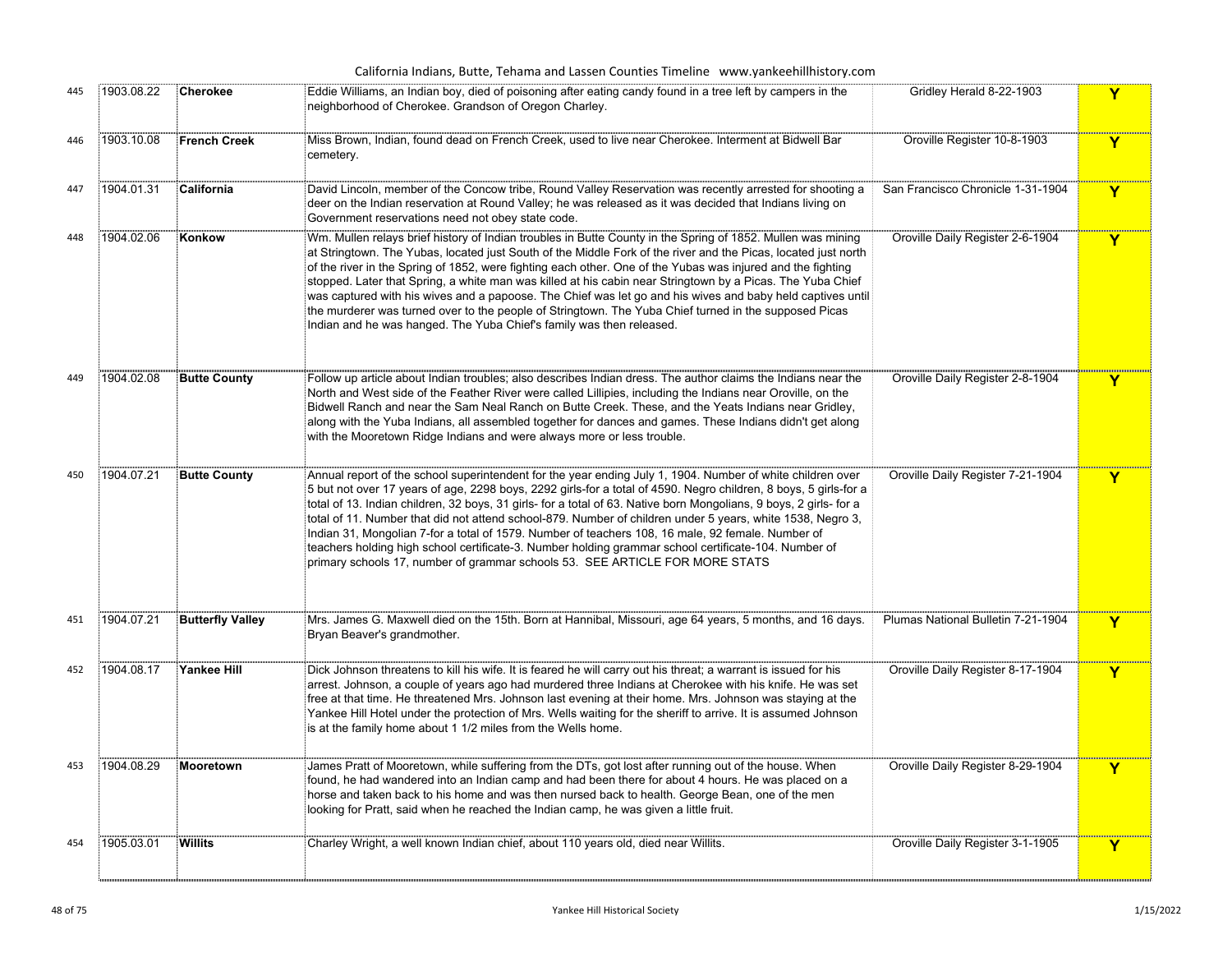|  | California Indians, Butte, Tehama and Lassen Counties Timeline www.yankeehillhistory.com |  |  |  |  |  |  |  |  |
|--|------------------------------------------------------------------------------------------|--|--|--|--|--|--|--|--|
|--|------------------------------------------------------------------------------------------|--|--|--|--|--|--|--|--|

| 455 | 1905.05.01 | <b>Butte County</b> | Roland Dixon wrote "The Huntington California Expedition The Northern Maidu" published by the American<br>Museum of Natural History in 1905. In that document, he states the Maidu as of 1905, are spread out, back<br>in their native territory with the exception of the small group from the KonKow Valley (Note Spelling) and<br>surrounding area that are still on the reservation. He also estimates the entire Maidu population at 4,000<br>before the contact with whites. He notes a cave at Table Mountain was the best source for flint in the area. | "The Huntington California Expedition<br>The Northern Maidu" written by<br>Roland Dixon, published by the<br>American Museum of Natural History<br>in 1905 |   |
|-----|------------|---------------------|-----------------------------------------------------------------------------------------------------------------------------------------------------------------------------------------------------------------------------------------------------------------------------------------------------------------------------------------------------------------------------------------------------------------------------------------------------------------------------------------------------------------------------------------------------------------|------------------------------------------------------------------------------------------------------------------------------------------------------------|---|
| 456 | 1905.09.07 | Rancho Chico        | Mrs. James (Jennis) Nuckles (Nuckolls) died at the Indian Village in Chico.                                                                                                                                                                                                                                                                                                                                                                                                                                                                                     | Chico Daily Record 9-7-1905                                                                                                                                | Y |
| 457 | 1905.11.07 | Pentz               | James Davis, an Indian, died at Pentz at age 34. Remains sent to Chico for burial.                                                                                                                                                                                                                                                                                                                                                                                                                                                                              | Oroville Daily Register 11-7-1905                                                                                                                          | Y |
| 458 | 1906.06.25 | Mooretown           | Lizzie Doe, an Indian woman of Mooretown, was charged with drunkenness and disturbing the peace.                                                                                                                                                                                                                                                                                                                                                                                                                                                                | Oroville Daily Register 6-25-1906                                                                                                                          | Y |
| 459 | 1906.11.01 | Chico               | Lafonso, Chieftain of the Bidwell Rancho, was found dead in his bed by his wife. He was about 70 years old.<br>As Chieftain of the local Indians, he always advised friendliness with the white people. Buried at Mechoopda<br>Rancheria Indian Cemetery in Chico. Also see Sacramento Evening Bee 11-1-1906.                                                                                                                                                                                                                                                   | Oroville Daily Register 11-1-1906                                                                                                                          | Y |
| 460 | 1907.01.04 | Deer Creek Canyon   | l. N. Speegle stumbled upon an old Indian cave while in Deer Creek Canyon. He found bear skins and furs<br>and a lot of old coins.                                                                                                                                                                                                                                                                                                                                                                                                                              | Oroville Daily Register 1-4-1907                                                                                                                           | Y |
| 461 | 1907.02.01 | Chico               | After the death of the headman, Holi Lafonso, at the Chico Rancheria, the round house was torn down and<br>never rebuilt. Tearing down the round house was a common custom; usually the new Chief had another<br>round house built.                                                                                                                                                                                                                                                                                                                             | Resistance to Rescue: The Indians of<br>Bahapki and Mrs. Annie E. K. Bidwell<br>by Jacobs 1997 University of<br>Nebraska                                   |   |
| 462 | 1907.05.02 | Rancho Chico        | Mrs. Nellie Conway, wife of William Conway, died at Rancho Chico Indian village. She was treasurer of the<br>Mechoopda W.C.T.U.                                                                                                                                                                                                                                                                                                                                                                                                                                 | Chico Record 5-2-1907                                                                                                                                      | Y |
| 463 | 1907.09.03 |                     | A Butte dredger uncovered skulls and various bones belonging to human skeletons determined to be from<br>an Indian graveyard.                                                                                                                                                                                                                                                                                                                                                                                                                                   | Oroville Daily Register 9-3-1907                                                                                                                           | Y |
| 464 | 1907.12.24 | Chico               | Maggie Lafonso of the Rancho Chico Indian village and Joseph Charles Miller of the Indian tribe at Grand<br>Island, Colusa County, were married with Christian ceremonials. Maggie is the daughter of the late Chief<br>Lafonso, the last leader of the Rancho Chico Mechoopda Indians. Annie Bidwell was present at the<br>ceremony.                                                                                                                                                                                                                           | Chico Record 12-24-1907                                                                                                                                    | Y |
| 465 | 1908.00.00 | Lassen              | Small group of five Yahi Indians (also called Mill Creek Indians) are found in hiding near Dear Creek in the<br>area of Sulphur Creek. They had been in hiding for 20 years.                                                                                                                                                                                                                                                                                                                                                                                    | The Last Wild Tribe in California by<br>F.T. Waterman, Popular Science<br>Monthly, March 1915                                                              |   |
| 466 | 1908.02.18 | Chico               | Indian Stella Rogers, daughter of Dick Rogers otherwise known as "China Dick", was arrested for disturbing<br>the peace. She was a student at Greenville Indian school.                                                                                                                                                                                                                                                                                                                                                                                         | Chico Record 2-18-1908                                                                                                                                     | Y |
| 467 | 1908.06.16 | <b>Butte Creek</b>  | How Chico came to have its village of Indians by Pres. Longley "Bard of Butte". This sketch is about the<br>tribe of Indians that came to make their home at Bidwell Rancho written by Pres. Longley. He talks about<br>the Slamshew tribe of Indians living on Butte Creek in 1852.                                                                                                                                                                                                                                                                            | Oroville Daily Register 6-16-1908                                                                                                                          | Y |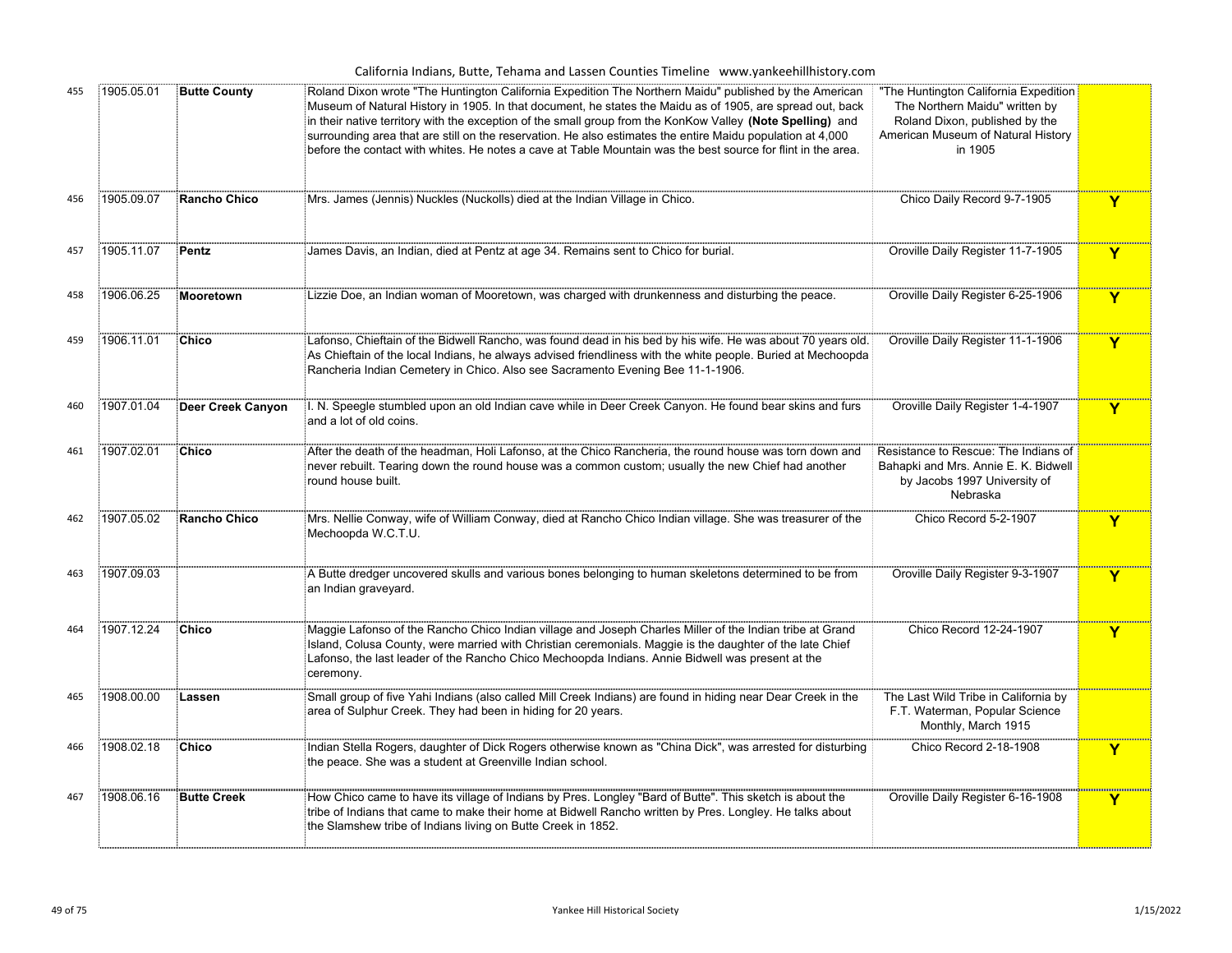|     |            |                     | California Indians, Butte, Tehama and Lassen Counties Timeline www.yankeehillhistory.com                                                                                                                                                                                                                                                                                                                                                                                                                                                                                                                                                                                                                     |                                                                                                                   |              |
|-----|------------|---------------------|--------------------------------------------------------------------------------------------------------------------------------------------------------------------------------------------------------------------------------------------------------------------------------------------------------------------------------------------------------------------------------------------------------------------------------------------------------------------------------------------------------------------------------------------------------------------------------------------------------------------------------------------------------------------------------------------------------------|-------------------------------------------------------------------------------------------------------------------|--------------|
| 468 | 1908.06.26 | Chico               | A probable feature for the fourth of July parade in Chico will be the marching of a band of Indian fighters,<br>now gray haired, old men, who, in the sixties shouldered their muzzle loaders and mixed with the Indians on<br>Mill Creek. Article gives names of those still alive, Robert Anderson, Richard Gore, Thomas Gore, William<br>Van Ness, Jack Reed, Squire McIntyre, Sim Moak, J Moak, H Curtis, John Curtis, Thomas Knox, W. Knox<br>and B McKee. Article mentions two raids that resulted in about 20 Indian deaths. Talks about Robert<br>Workman family deaths at Concow and Charles Hicox daughter's death at Rock Creek as well as Lewis <sup>?</sup><br>children's death at Clear Creek. | Oroville Daily Review 6-26-1908                                                                                   | Y            |
| 469 | 1908.07.02 | <b>Butte County</b> | Sim Moak, an old Indian fighter of Butte County, is exhibiting an old muzzle-loading pistol which was one of<br>the earliest manufactured in this country. Moak claims he took this gun from an Indian who was dressed in<br>a plug hat and white shirt during the sixties in the Indian troubles at that time.                                                                                                                                                                                                                                                                                                                                                                                              | Chico Record 7-2-1908                                                                                             | Y            |
| 470 | 1908.07.28 | Chico               | Lady Sally, an old Indian woman of the Indian village died over age 100. She came to the Indian village<br>about 25 years ago from Princeton, Colusa county. Survived by a son Frank Henry. The funeral took place<br>in the cemetery nearby the Indian village.                                                                                                                                                                                                                                                                                                                                                                                                                                             | Chico Record 7-28-1908                                                                                            | Y            |
| 471 | 1908.08.13 | Enterprise          | George Martin, a full-blooded Indian, takes a shot at his brother and misses him but nearly hits his wife.                                                                                                                                                                                                                                                                                                                                                                                                                                                                                                                                                                                                   | Oroville Mercury Register 8-13-1908                                                                               | Y            |
| 472 | 1908.11.11 | Deer Creek          | Aborigines attired only in skins of wild animals are found by Chico hunters in Deer Creek Canyon. The<br>claims were made by I. M. Speegle, Jacob Moak and others. William J. Conway of the Bidwell Ranch states<br>that the Indians of the Deer Creek district are a remnant of the tribe that was subdued in the last Great fight<br>with Government troops in 1853. Up to a year ago, there was a chief named Krogdo of nearly 100 years of<br>age.                                                                                                                                                                                                                                                       | Oroville Daily Register 11-11-1908                                                                                | $\mathbf{Y}$ |
| 473 | 1908.11.20 | <b>Rancho Chico</b> | One of the oldest Indians at the Indian Village, Jim Lannon died, age about 80 years old.                                                                                                                                                                                                                                                                                                                                                                                                                                                                                                                                                                                                                    | Chico Record 11-20-1908                                                                                           | Y            |
| 474 | 1908.12.15 | <b>Butte County</b> | Two old Indian fighters of Butte County who had not seen each other for two score years, met on the street.<br>R. A. Anderson and Frank Curtis were together in the fight with Indians on Mill Creek in the early days.                                                                                                                                                                                                                                                                                                                                                                                                                                                                                      | Chico Record 12-15-1908                                                                                           | Y            |
| 475 | 1909.00.00 | <b>Chico</b>        | Sheriff R. A. Anderson published "Fighting the Mill Creeks", a book about tracking the Mill Creek Indians<br>after the Robert Workman murders in Konkow. Mentions Sim Moak and Hi Good as part of the group.                                                                                                                                                                                                                                                                                                                                                                                                                                                                                                 | Fighting the Mill Creeks by R.A.<br>Anderson, The Chico Record Press,<br>1909                                     |              |
| 476 | 1909.01.00 | Konkow-Yankee Hill  | F. B. Washington talks about KonKay of Konkows Maidu stock, who lived back of Chico; they were taller<br>than the Nomlaki Indians and in certain ways resembled the Hawaiians in their appearance.                                                                                                                                                                                                                                                                                                                                                                                                                                                                                                           | Notes on The Northern Wintun<br>Indians, article in the Journal of<br>American Folklore Vol XXII, Jan Mar<br>1909 |              |
| 477 | 1909.01.08 | Yankee Hill         | Lucy Morrovich, an aged Indian woman and resident of Yankee Hill, was buried at Yankee Hill Cemetery                                                                                                                                                                                                                                                                                                                                                                                                                                                                                                                                                                                                         | Oroville Daily Register 1-8-1909                                                                                  |              |
| 478 | 1909.06.30 | <b>Red Bluff</b>    | Polly Slack, a well-known Indian woman, died in Red Bluff today. Remains to be buried in the Indian<br>Cemetery in Chico.                                                                                                                                                                                                                                                                                                                                                                                                                                                                                                                                                                                    | Oroville Daily Register 6-30-1909                                                                                 | Y            |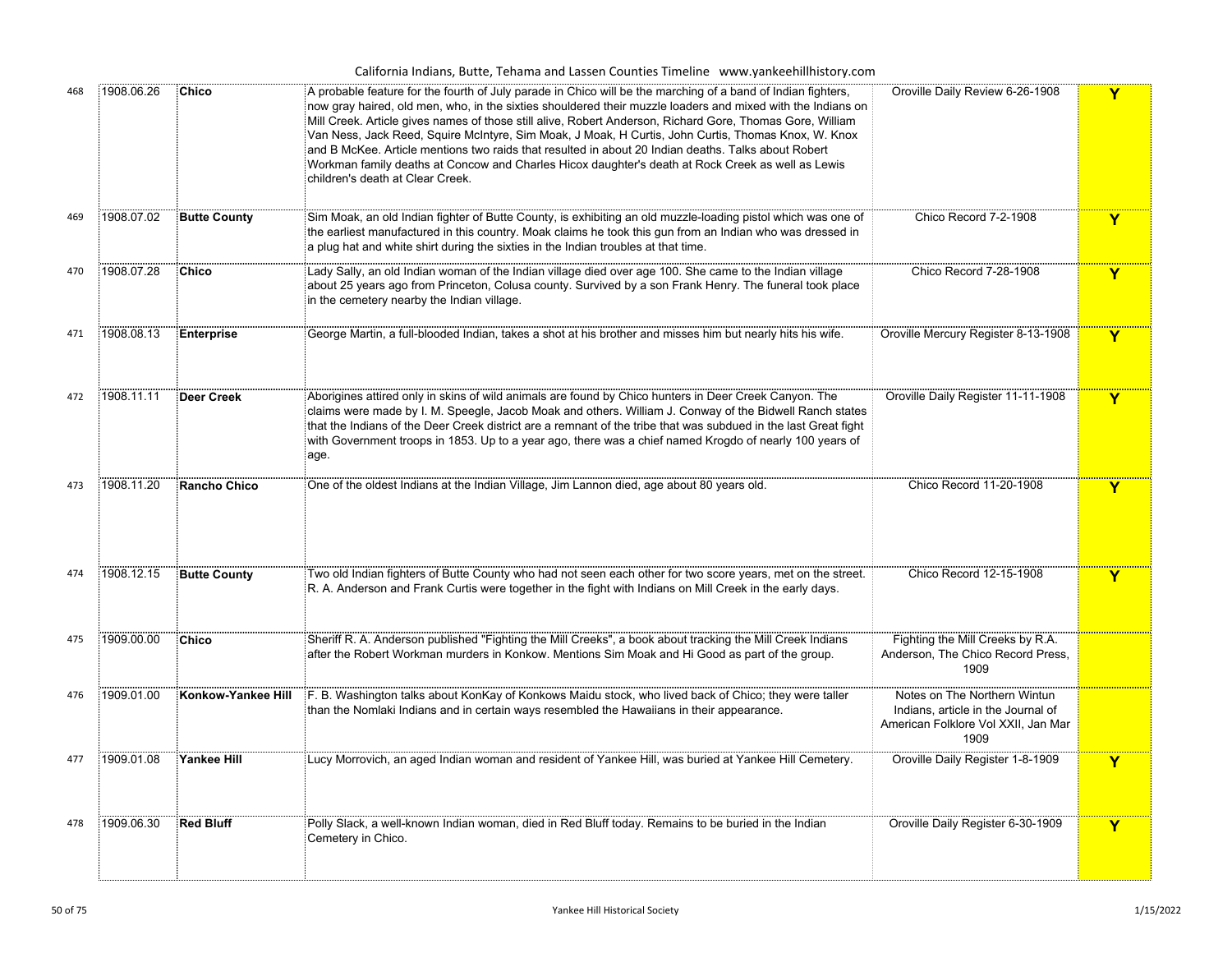|     |            |                                    | California Indians, Butte, Tehama and Lassen Counties Timeline www.yankeehillhistory.com                                                                                                                                                                                                                                    |                                                                                               |   |
|-----|------------|------------------------------------|-----------------------------------------------------------------------------------------------------------------------------------------------------------------------------------------------------------------------------------------------------------------------------------------------------------------------------|-----------------------------------------------------------------------------------------------|---|
| 479 | 1909.08.10 | <b>Chico</b>                       | Complete text: Aged Indian Dies (special to the Register): Chico, August 9; Thomas Frank, an Indian aged<br>90 years, died at the Indian Village today.                                                                                                                                                                     | Oroville Daily Register 8-10-1909                                                             | N |
| 480 | 1909.11.06 | Rancho Chico                       | Maggie LaFonso Mitchell (Indian name is So-will-len-no), died at age 25. Daughter of Chief Lafonso of the<br>Mechoopda Indian Village. A street was named for her by Annie Bidwell. Also see findagrave 11-6-1909.<br>Burial in Mechoopda Indian Cemetery in Chico.                                                         | Chico Record 11-9-1909                                                                        | Y |
| 481 | 1910.00.00 | <b>Round Valley</b><br>Reservation | The census for Round Valley lists 100 Nongatl Indians, 200 Wailaki, 100 Yuki, 1200 Pomo 1,100 Maidu<br>Indians.                                                                                                                                                                                                             | Genocide and Vendetta, Round Valley<br>Wars by Carranco & Beard                               |   |
| 482 | 1910.02.14 | <b>Bald Rock</b>                   | Mrs. Alice John, an Indian, died from exposure in the mountains in Bald Rock country. The Indians at "Bill's<br>Camp", a rancheria in the wilds of Bald Rock country, were going to bury her with tribal rites.                                                                                                             | Oroville Daily Register 2-14-1910                                                             | Y |
| 483 | 1910.04.14 | Northern California                | Northern California enumerators have the task of the present census to obtain complete information relative<br>to the Indians and special forms have been prepared. The questions have to do with the tribal relations of<br>the Indians, the degree of mixture with white blood if any exists and education of the Indian. | Oroville Daily Register 4-14-1910                                                             | Y |
| 484 | 1910.04.29 | <b>Rancho Chico</b>                | Soconna, the oldest Indian woman in this section of the state, died at the Rancheria near Chico. She was<br>called Molly by the white people and was more than 100 years old.                                                                                                                                               | Gridley Herald 4-29-1910                                                                      | Y |
| 485 | 1910.20.35 | Rancho Chico                       | Mrs. Sewatha Kerr, an Indian, age 40, died at the Indian Village due to consumption. Burial in the<br>Mechoopda Rancheria Indian Cemetery, Chico.                                                                                                                                                                           | Chico Record 10-25-1910                                                                       | Y |
| 486 | 1911.01.07 | Chico                              | C. N. LaFonso, an Indian born and brought up on the famous Bidwell ranch near Chico, is believed to have<br>a tenor voice that will become world famous. LaFonso, age 22, attracted the attention of Mrs. John Bidwell<br>and it is probable he will given a musical education by the most competent instructors.           | Oroville Daily Register 1-7-1911                                                              | Y |
| 487 | 1911.05.28 | San Francisco                      | Elmer LaFonso appearing in vaudeville with many Red Men melodies in San Francisco. Elmer is a full<br>blooded Mechoopda Indian. He owes his vocal training to Mrs. Annie Bidwell of Chico.                                                                                                                                  | The San Francisco Call 5-28-1911                                                              | Y |
| 488 | 1911.07.12 | Rancho Chico                       | Jesse Slack, 2-year-old son of John Slack, an Indian at the Chico Rancheria, was buried in the Indian<br>Cemetery.                                                                                                                                                                                                          | Chico Record 7-12-1911                                                                        | Y |
| 489 | 1911.08.00 | Oroville                           | Ishi, the last of the Yahi tribe, is discovered in a slaughter house 4 miles from Oroville. He is taken to<br>Oroville and housed in the jail while they figure out what to do with him. He showed interest in his new<br>acquaintances and distain for other Indian tribes.                                                | The Last Wild Tribe in California by<br>F.T. Waterman, Popular Science<br>Monthly, March 1915 |   |
| 490 | 1911.08.29 | <b>Butte County</b>                | Hundreds crowd prison to get glimpse of Ishi; wild Indian smiles and smokes while many gifts of fruit, candy<br>and tobacco are given him.                                                                                                                                                                                  | Oroville Mercury 8-29-1911                                                                    | Y |
| 491 | 1911.08.29 | Oroville                           | Aboriginal Indian, the last of the Deer Creeks, captured near Oroville. He was driven to slaughter house by<br>starvation, last surviving member of proud tribe of warriors is found, still untouched by civilization that had<br>destroyed his people.                                                                     | Oroville Daily Register 8-29-1911                                                             | Y |
| 492 | 1911.08.29 | Chinatown                          | Charles Gramps, the Indian arrested in Chinatown on Sunday night by officer Miller, was sentenced to<br>serve 40 days in jail or pay a fine of \$40.                                                                                                                                                                        | Oroville Daily Register 8-29-1911                                                             | Y |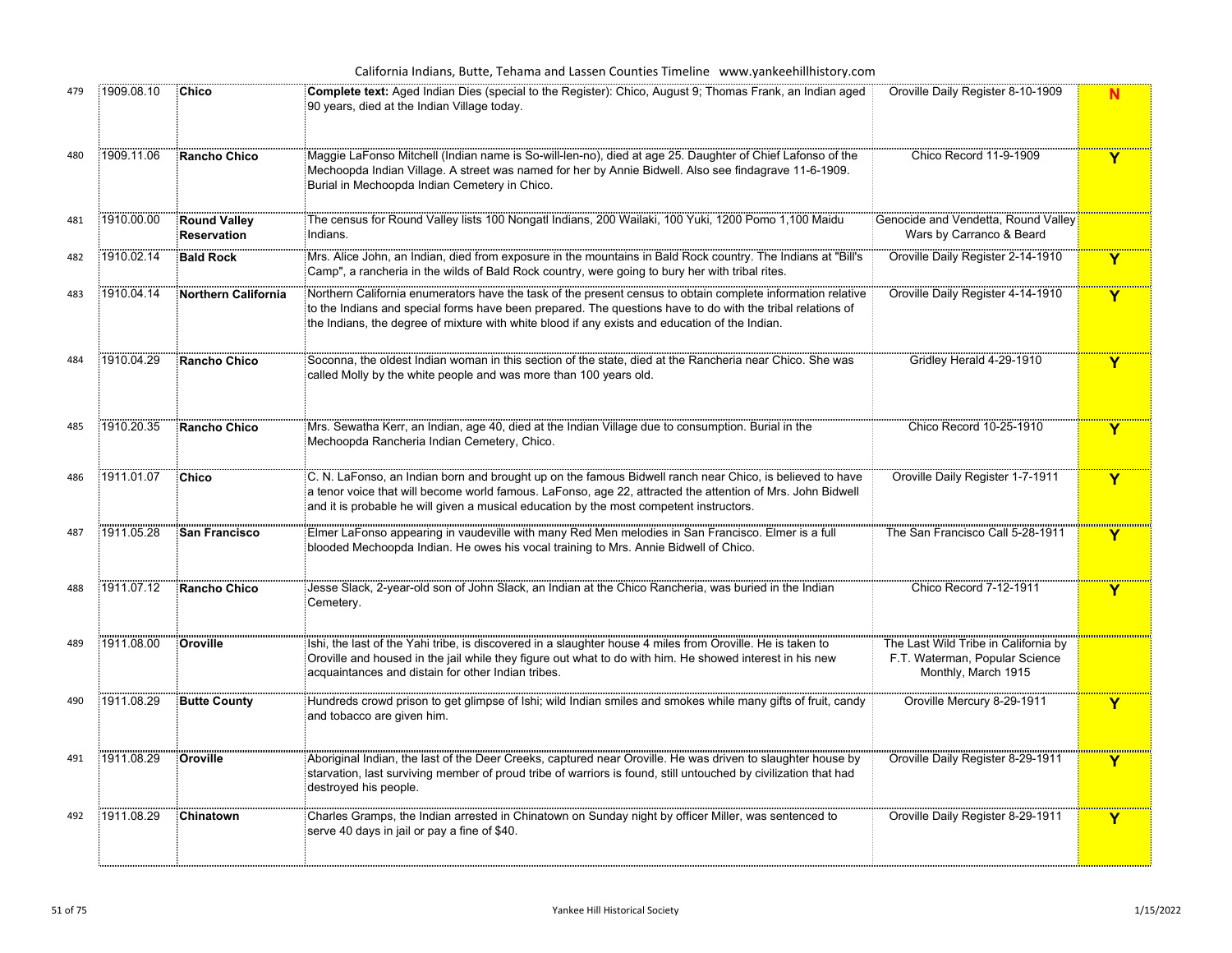|     |            |                     | California Indians, Butte, Tehama and Lassen Counties Timeline www.yankeehillhistory.com                                                                                                                             |                                    |              |
|-----|------------|---------------------|----------------------------------------------------------------------------------------------------------------------------------------------------------------------------------------------------------------------|------------------------------------|--------------|
| 493 | 1911.08.31 | Oroville            | Mystery clings to captive Indian aborigine; Indians view tribesman but are completely mystified, captive<br>happy and appreciates humor of situation.                                                                | Oroville Daily Register 8-31-1911  | Y            |
| 494 | 1911.09.01 | Oroville            | Professor Waterman of University of California starts teaching the queer prisoner. (Ishi)                                                                                                                            | Oroville Mercury 9-1-1911          | Y            |
| 495 | 1911.09.02 | Oroville            | Indian has picture taken. Professor Waterman receives word that the interpreter Sam Batwe or "Indian<br>Sam" was afraid to venture unaccompanied to Oroville.                                                        | Oroville Mercury 9-2-1911          | Y            |
| 496 | 1911.09.02 | Oroville            | Wonder of aborigine grows as knowledge concerning him increases; await coming of Northern Yana to<br>obtain from him full tale of his wanderings and tribe.                                                          | Oroville Daily Register 9-2-1911   | Y            |
| 497 | 1911.09.04 | Oroville            | Queer Indian talks with educated one; strange man refuses to tell of his past to Redding Indian although he<br>knows Yana tongue.                                                                                    | Oroville Mercury 9-4-1911          | Y            |
| 498 | 1911.09.04 | Oroville            | President and Senate to make treaty with aborigine; introduced to telephone and other wonders of paleface<br>civilization.                                                                                           | Oroville Daily Register 9-4-1911   | Y            |
| 499 | 1911.09.07 | Oroville            | Aborigine will be taken on sight seeing tour. (Ishi)                                                                                                                                                                 | Oroville Daily Register 9-7-1911   | $\mathbf{Y}$ |
| 500 | 1911.09.23 | Oroville            | shi states that he has no woman but when asked, said he would like a woman "any kind".                                                                                                                               | Oroville Daily Register 9-23-1911  | Y            |
| 501 | 1911.09.26 | <b>Rancho Chico</b> | Mrs. Ellen "Sumimi", last of Mrs. Bidwell's Mission School students, died at the Indian Village. Burial in<br>Mechoopda Indian Cemetery.                                                                             | Chico Record 9-26-1911             | Y            |
| 502 | 1911.10.17 | Oroville            | Ishi is captivated by blonde with big hat.                                                                                                                                                                           | Oroville Daily Register 10-17-1911 | Y            |
| 503 | 1911.10.21 | Mooretown           | 5 page article about a crazed Indian, Edward Williams, a half-breed Indian, who shot and killed Miss Inez<br>Brooks, 17, and Mrs. Lillie Ann Mullings, 40, both of Mooretown.                                        | Oroville Mercury 10-21-1911        | Y            |
| 504 | 1911.10.23 | Oroville            | Ishi's arrows amuse crowd; does not like hand shaking.                                                                                                                                                               | Oroville Daily Register 10-23-1911 | Y            |
| 505 | 1911.11.15 | Oroville            | St. Louis woman is ready to wed aborigine; first formal proposal of marriage is received by Ishi.                                                                                                                    | Oroville Daily Register 11-15-1911 | Y            |
| 506 | 1912.01.19 | Oroville            | Elmer LaFonso, famous tenor and a full blooded Indian reared in the Mechoopda Indian Rancheria on the<br>Bidwell Ranch, will perform at Gardella Theatre. He is the son of Chieftain LaFonso, the last of his tribe. | Oroville Mercury 1-19-1912         | Y            |
| 507 | 1912.01.19 | Oroville            | Ishi tells why he came to Oroville; driven by great loneliness, finally dared to enter white man's camp.                                                                                                             | Oroville Mercury 1-19-1912         | Y            |
|     | 1912.01.22 | Oroville            | Edward S. Williams to have hearing in Butte on murder charge. On October 26, 1911 in a small cottage at<br>Mooretown, he killed his sweetheart Miss Brooks and Mrs. John Mullings and shot William Mullings.         | Sacramento Union 1-22-1912         |              |
| 509 | 1912.02.06 | San Francisco       | Vaudeville men seek to secure Ishi.                                                                                                                                                                                  | Oroville Daily Register 2-6-1912   | Y            |
| 510 | 1912.02.09 |                     | Vaudeville stage barred to Ishi; any attempt to exploit the aborigine will result in arrests.                                                                                                                        | Oroville Daily Register 2-9-1912   | Y            |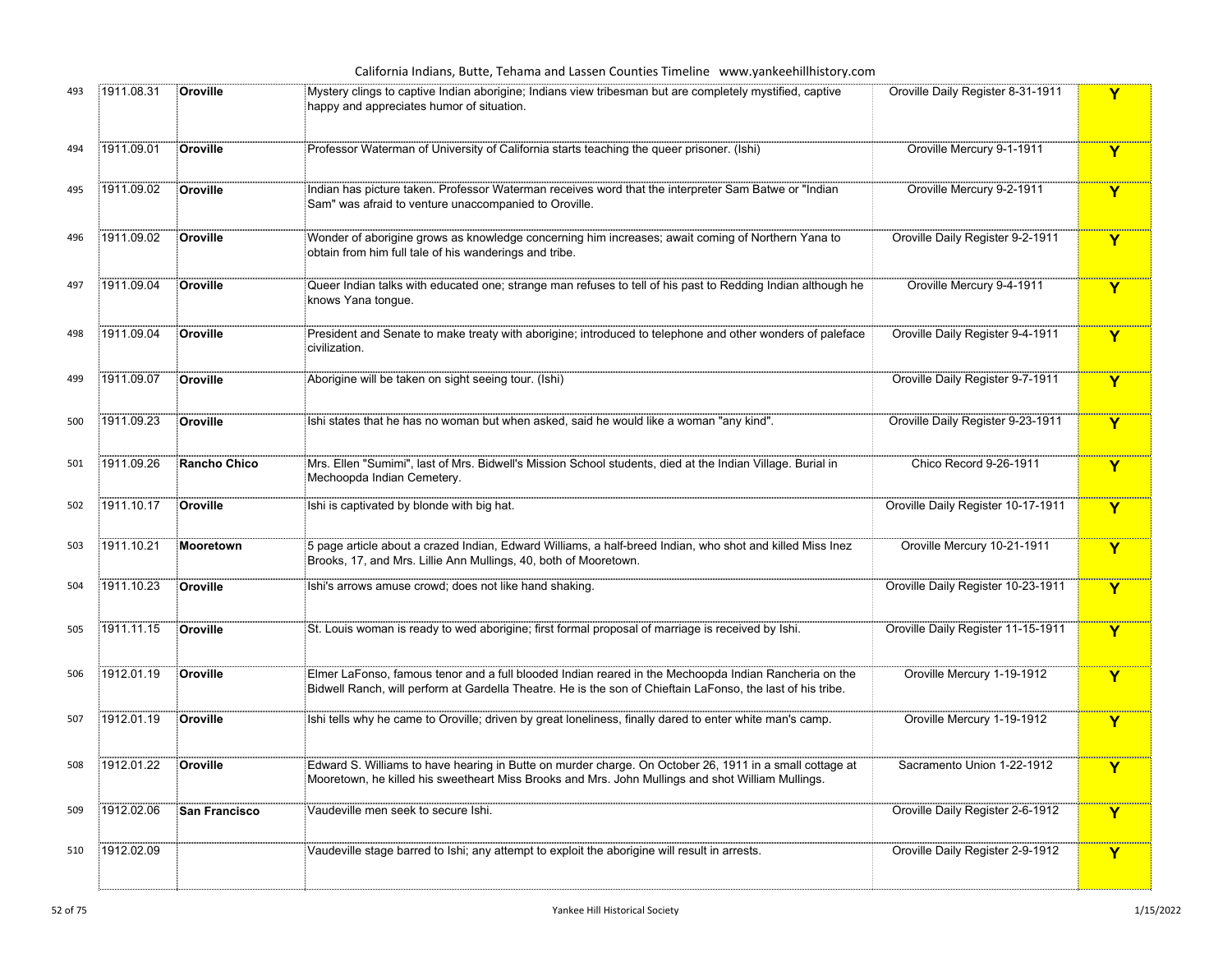| 511 | 1912.03.14 | Oroville             | William Preacher, a full-blooded Mechoopda Indian from the Bidwell rancheria, and Rosa Davis, a half-<br>breed Indian maiden of 38 summers, were married by the chief of the Mechoopda Indians, James Conway<br>as interpreter.                                                                                                            | Plumas National Bulletin 3-14-1912  | Y                       |
|-----|------------|----------------------|--------------------------------------------------------------------------------------------------------------------------------------------------------------------------------------------------------------------------------------------------------------------------------------------------------------------------------------------|-------------------------------------|-------------------------|
| 512 | 1912.05.19 | <b>Oakland</b>       | Daniel Webster Burchard, son of Rev. John L. Burchard, and a well-known attorney, died May 16 at age 54.<br>Attorney at Covelo in 1880. Interment at Mountain View cemetery.                                                                                                                                                               | San Francisco Call 5-19-1912        | Y                       |
| 513 | 1912.06.25 | <b>Shasta County</b> | Shasta County has produced an Ishi, an aborigine from Sweden, a cave dweller who lives in dirt, shuns<br>humankind and mucks the railway tracks for food thrown from the diners. Known as the second Ishi or<br>Ernest Johnson.                                                                                                            | Oroville Mercury 6-25-1912          | $\mathbf Y$             |
| 514 | 1912.11.12 | <b>San Francisco</b> | A series of lectures on "Dress and Adornment" given by E. W. Gifford, assistant curator at the museum at<br>the Affiliated Colleges continued yesterday. He stated "Among the savages it is the men and not the women<br>who adorn themselves profusely." Ishi appeared in full dress suit and adorned himself with nose and lip<br>rings. | Oroville Daily Register 11-12-1912  | $\mathbf{Y}$            |
| 515 | 1912.11.25 | Mooretown            | Edward Williams, the Giant half-breed murderer of his sweetheart, Inez Brooks, and of Mrs. John Mullings<br>at Mooretown over a year ago to be hanged tomorrow.                                                                                                                                                                            | Oroville Daily Register 11-25-1912  | Y                       |
| 516 | 1912.11.30 | Mooretown            | Ed Williams marched to the gallows without a quiver of a muscle and stood awaiting his doom. He is the<br>tallest prisoner ever executed at San Quentin.                                                                                                                                                                                   | Oroville Daily Register 11-30-1912  | Y                       |
| 517 | 1912.12.26 | Belden               | Robert Belden and wife have a new baby boy. Other happenings from Belden. Susan Belden's son                                                                                                                                                                                                                                               | Plumas National Bulletin 12-26-1912 | $\mathbf{Y}$            |
| 518 | 1913.02.07 | Tehama               | Aboriginal relatives of Ishi are discovered by hunters.                                                                                                                                                                                                                                                                                    | Oroville Daily Register 2-7-1913    | Y                       |
| 519 | 1913.02.17 | <b>Butte County</b>  | Three page detailed account of the killing of Hi Good, Indian fighter, by Sim Moak. Sim Moak participated<br>with Hi Good in several raids of the Mill Creek Indians. He later wrote his own book on the events that took<br>place.                                                                                                        | Oroville Register 2-17-1913         | Y                       |
| 520 | 1913.03.20 | <b>Butte County</b>  | Three page account of murder of the Lewis children in 1863 and depredations of the Mill Creek Indians. Sim<br>Moak, a member of the party in pursuit of the murderous Indians, relates the story of 50 years ago and his<br>version is verified by Mrs. Thankful Carson, who is the surviving Lewis child.                                 | Oroville Daily Register 3-20-1913   | Y                       |
| 521 | 1913.04.25 | <b>Feather River</b> | Frank Martin, an Indian, was found dead by his wife after a mining accident. He was a resident of Enterprise [<br>all his life. Burial in the Indian burial ground at Oregon Creek (Butte County).                                                                                                                                         | Oroville Mercury Register 4-25-1913 | $\overline{\mathbf{Y}}$ |
| 522 | 1913.07.18 | <b>Big Meadows</b>   | Robert Silvers, 14-year-old son of Pablo Sylver, a resident of the Indian Village on Bidwell Rancho, died at<br>Big Meadows. He was born at the Rancheria and lived there all his life.                                                                                                                                                    | Chico Record 7-18-1913              | $\mathbf Y$             |
| 523 | 1913.09.18 | <b>Bald Rock</b>     | Minear also known as "Old Punk", and who is the second oldest member of the Bald Rock Indians, nearly<br>starved to death after being abandoned at Sulphur Springs.                                                                                                                                                                        | Oroville Mercury 9-18-1913          | $\mathbf Y$             |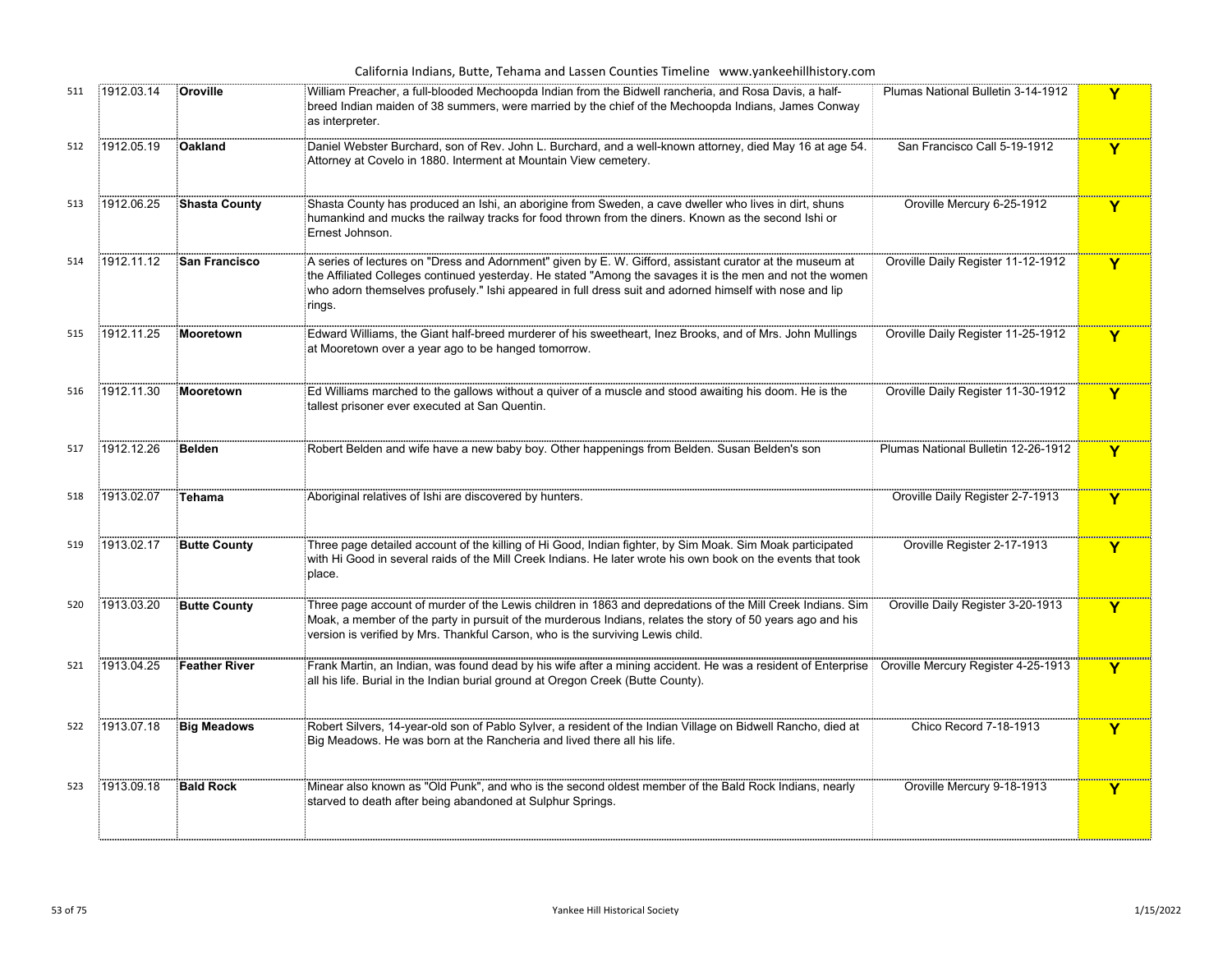California Indians, Butte, Tehama and Lassen Counties Timeline www.yankeehillhistory.com

| 524 | 1913.10.13 | <b>Enterprise</b>   | Indian burning attended by many. This will probably be the last burning owing to the lack of interest.                                                                                                                                                                                                                                                                                                                                                                | Oroville Daily Register 10-13-1913 | Y                       |
|-----|------------|---------------------|-----------------------------------------------------------------------------------------------------------------------------------------------------------------------------------------------------------------------------------------------------------------------------------------------------------------------------------------------------------------------------------------------------------------------------------------------------------------------|------------------------------------|-------------------------|
| 525 | 1914.04.07 | Chico               | Ethel Rodgers (Rogers), 15 years old, died at the home of her sister, Mrs. L. P. Nuckolls. Interment in the<br>Bidwell Cemetery (Mechoopda Indian Cemetery).                                                                                                                                                                                                                                                                                                          | Chico Record 4-7-1914              | $\overline{\mathbf{Y}}$ |
| 526 | 1914.04.23 | <b>Butte County</b> | It is believed there is a straggling band of Ishi's tribesmen wandering up and down Mill Creek and within 35<br>miles of the town of Vina. Jacob Moak, who drove cattle in the Deer Creek region in the early days, has just<br>returned from a six week visit to his old haunts. He brought back many Indian relics and a story that a party<br>of stockmen he was with discovered unmistakable evidence of the presence of more of the Mill Creek<br>Indians.       | Oroville Mercury 4-23-1914         | $\mathbf Y$             |
| 527 | 1914.07.11 | Chico               | Fred Williams found a stone earring while fishing; it is a stone earring made evidently by the Indians years<br>and years ago.                                                                                                                                                                                                                                                                                                                                        | Oroville Daily Register 7-11-1914  | Y                       |
| 528 | 1914.07.16 | Chico               | Aaron Wilsey, 13-year-old Indian youth was arrested yesterday on assault with a deadly weapon charge; he<br>was later freed as it was found he committed the act on behalf of his mother, Mrs. William Conway, who<br>was being beaten by the irate father.                                                                                                                                                                                                           | Oroville Daily Register 7-16-1914  | $\mathbf Y$             |
| 529 | 1914.09.08 | Rancho Chico        | Mrs. Tom Franks (Lucy), one of the oldest residents of the Chico Rancheria, died at her home. Interment in<br>the Indian Village cemetery (Mechoopda Indian Cemetery). Funeral notice Chico Record 9-8-1914.                                                                                                                                                                                                                                                          | Chico Record 9-6-1914              | Y                       |
| 530 | 1914.11.18 | Colusa              | William Henry, 12-year-old Indian, died of typhoid fever. Buried in the Rancheria Cemetery (Mechoopda<br>Indian Cemetery).                                                                                                                                                                                                                                                                                                                                            | Chico Record 11-18-1914            | $\overline{\mathbf{Y}}$ |
| 531 | 1915.02.10 | Rancho Chico        | Anita Sylver (Silvers), 13 years old Indian girl, was burned to death when her father Pablo's home burned at<br>the Rancheria. Remains buried in the Indian cemetery at the Rancheria (Mechoopda Indian Cemetery).                                                                                                                                                                                                                                                    | Chico Record 2-10-1915             | $\mathbf Y$             |
| 532 | 1915.04.20 | Chico               | Harry Walters was arrested for giving a bottle of port wine to Mike Jefferson, better known as Indian Mike,<br>an Indian of the Chico Rancheria.                                                                                                                                                                                                                                                                                                                      | Chico Record 4-20-1915             | Y                       |
| 533 | 1915.07.06 | Indian village      | "Old Barber", a resident of the Indian Village on Sacramento Avenue, was given a large supply of liquor.                                                                                                                                                                                                                                                                                                                                                              | Chico Daily Enterprise 7-6-1915    | $\mathbf Y$             |
| 534 | 1915.08.01 |                     | The infant son of Mr. and Mrs. Dick Nicholls will be buried in the Indian cemetery at the Rancheria<br>(Mechoopda Indian Cemetery).                                                                                                                                                                                                                                                                                                                                   | Chico Record 8-1-1915              | $\mathbf Y$             |
| 535 | 1915.08.24 | Rancho Chico        | Jesse Slack, an Indian of the Chico Rancheria, died at age 27. Interment in the Rancheria cemetery<br>(Mechoopda Indian Cemetery).                                                                                                                                                                                                                                                                                                                                    | Chico Record 8-24-1915             | $\overline{\mathbf{Y}}$ |
| 536 | 1915.10.26 | Oroville            | Professor Waterman of University of California made 400 phonograph records of the language and oral<br>expressions of Ishi.                                                                                                                                                                                                                                                                                                                                           | Oroville Daily Register 10-26-1915 | Y                       |
| 537 | 1915.11.23 | <b>Big Bar</b>      | Richard Grant died this morning at Swayne from pneumonia; from a well known Indian family of the Big Bar<br>district. Age 24 years and 5 months. Born near Swayne and lived there all of his life. Leaves a mother and<br>father, Mr. and Mrs. Jeff Grant, and one brother, George Grant. He had been ill two years as the result of<br>an injury sustained while working in a mine; he then worked a donkey engine for the Swayne Lumber Co.<br>Funeral at Big Bend. | Oroville Daily Register 11-23-1915 | $\overline{\mathbf{Y}}$ |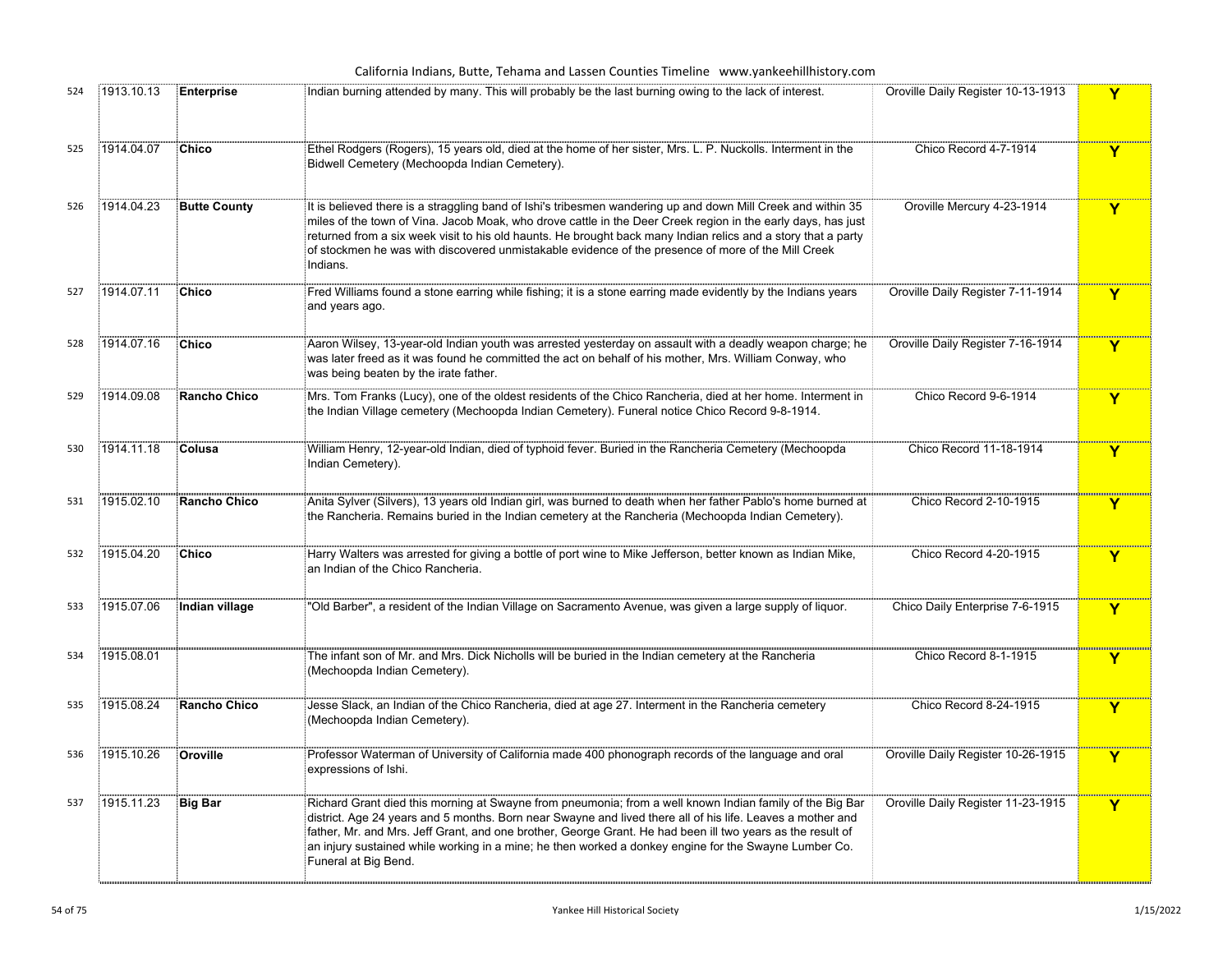|     |            |                                 | California Indians, Butte, Tehama and Lassen Counties Timeline www.yankeehillhistory.com                                                                                                                                                                                                                                                                                                                                                                                                       |                                    |              |
|-----|------------|---------------------------------|------------------------------------------------------------------------------------------------------------------------------------------------------------------------------------------------------------------------------------------------------------------------------------------------------------------------------------------------------------------------------------------------------------------------------------------------------------------------------------------------|------------------------------------|--------------|
| 538 | 1915.12.12 |                                 | Complete text: A final decree was granted Edith Beavers from James A. Beavers. The plaintiff was given<br>custody of the four minor children. W. E. Duncan represented the plaintiff.                                                                                                                                                                                                                                                                                                          | Chico Record 12-12-1915            | N            |
| 539 | 1916.01.12 | <b>Chico</b>                    | Bud Bains, an Indian residing at the Rancheria, was ordered by the sheriff to leave the county. It is said that<br>several residents of the Indian village are continually creating disturbances and making the lives of the<br>other Indians miserable.                                                                                                                                                                                                                                       | Chico Record 1-12-1916             | Y            |
| 540 | 1916.02.16 | <b>Enterprise-</b><br>Mooretown | Buying New Homes For Indians - E.L. Terrell special Indian Agent for the Government, has been spending<br>several days here in the mountain regions in the vicinity of Enterprise and Mooretown. The Government<br>through its special agents, is locating the Indians who are located on land other than that owned by the<br>Government. In cases where it is found advisable the Government is purchasing the land for the Indians. In<br>many instances the land is owned by the railroad. | Chico Daily Enterprise 2-16-1916   | Y            |
| 541 | 1916.02.16 | <b>Northern California</b>      | University of California Anthropology Dept has received from T. T. Waterman to J. McC. Stilson an arrow<br>head carved from amber colored glass by Ishi, last of the Mill Creek Indians. Also included was a booklet by<br>Waterman, "The Last Wild Tribe of California".                                                                                                                                                                                                                      | Chico Record 2-16-1916             | Y            |
| 542 | 1916.03.01 | Haselbusch                      | Canal workers dig up 18 Indian skeletons at Haselbusch. Note: Haselbusch was a former settlement in<br>Butte County located 4 miles northeast of Biggs on the Northern Electric Railroad.                                                                                                                                                                                                                                                                                                      | Oroville Mercury 3-1-1916          | Y            |
| 543 | 1916.03.04 | Oroville                        | Lloyd Weaver and Doris Beavers to wed this evening.                                                                                                                                                                                                                                                                                                                                                                                                                                            | Daily Mercury 3-4-1916             | Y            |
| 544 | 1916.03.27 | Oroville                        | Ishi died: Last of the Deer Creek Indians, death due to white plague; age between 55 and 60 years old.<br>Remains to be cremated.                                                                                                                                                                                                                                                                                                                                                              | Oroville Daily Register 3-27-1916  | $\mathbf{Y}$ |
| 545 | 1916.04.24 | Chico                           | Dalbert Sparks, Indian, found dead on railroad track near Chico.                                                                                                                                                                                                                                                                                                                                                                                                                               | Oroville Daily Register 4-24-1916  | Y            |
| 546 | 1916.09.23 | <b>Rancho Chico</b>             | Thomas Cado, a blind Indian and 77 years old, stumbled into a bonfire.                                                                                                                                                                                                                                                                                                                                                                                                                         | Gridley Herald 9-23-1916           | Y            |
| 547 | 1916.10.12 |                                 | Enterprise/Greenville The McCauley Indian children will soon be sent to the Government Indian School at Greenville to be given<br>an education. There are 2 boys and 1 girl.                                                                                                                                                                                                                                                                                                                   | Oroville Daily Register 10-12-1916 | Y            |
| 548 | 1916.10.16 | Swayne                          | Jim Bearse, Indian Chieftain, age over 100, dwelt here long before the white man came to valley, died at<br>Swayne. His ancestors are buried in a remote Indian burial ground in Concow Valley. It is probable that the<br>interment will be in an Indian burial ground near Big Bar as burial in Concow would necessitate carrying the<br>remains for miles over the mountains.                                                                                                               | Oroville Daily Register 10-16-1916 | Y            |
| 549 | 1916.10.27 | <b>Rancho Chico</b>             | Caido Sparks, a Mechoopda Indian of Rancho Chico, died at about age 70. Burial at Indian Village<br>(Mechoopda Indian Cemetery).                                                                                                                                                                                                                                                                                                                                                               | Chico Record 10-27-1916            | v            |
| 550 | 1916.11.22 | <b>Nord</b>                     | Margaret Bain, 14-year-old Indian girl, died of tuberculosis. Former resident of Bidwell Rancheria.                                                                                                                                                                                                                                                                                                                                                                                            | Chico Record 11-22-1916            | Y            |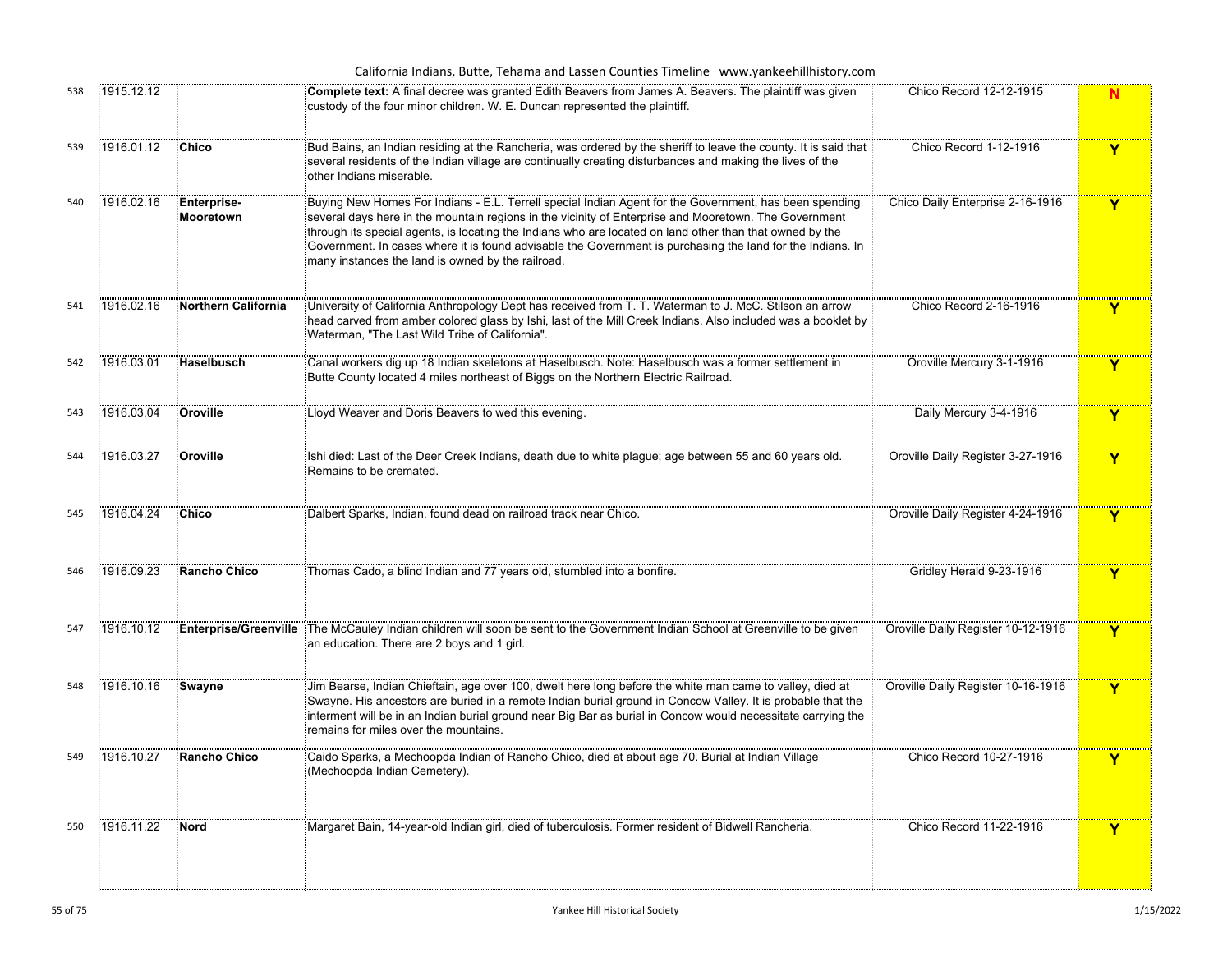| California Indians, Butte, Tehama and Lassen Counties Timeline www.yankeehillhistory.com |  |  |  |  |  |  |  |  |
|------------------------------------------------------------------------------------------|--|--|--|--|--|--|--|--|
|------------------------------------------------------------------------------------------|--|--|--|--|--|--|--|--|

|     |            |                                         | <u>Uma mulum, Butte, Tending and Eassen Counties Timeline - www.yankeeministory.com</u>                                                                                                                                                                                                                                                                                                                                                                                                                                                                                                             |                                   |             |
|-----|------------|-----------------------------------------|-----------------------------------------------------------------------------------------------------------------------------------------------------------------------------------------------------------------------------------------------------------------------------------------------------------------------------------------------------------------------------------------------------------------------------------------------------------------------------------------------------------------------------------------------------------------------------------------------------|-----------------------------------|-------------|
| 551 | 1916.12.27 | <b>American Valley</b>                  | James Grandley Maxwell died on the 24th at the home of his daughter, Mrs. J. F. (Birdie) Luman in<br>American Valley, age 84 years, 11 months, and 25 days. Born in Wheeling, West Virginia in 1831. Was a<br>miner but later disposed of his mine known as Indian Hill. Later did farming and moved to what is known as<br>the Maxwell ranch near Keddie. Had 14 children with Mary Jane Underwood. Funeral at Quincy. Also see<br>Plumas National Bulletin 12-28-1916. Bryan Beaver's grandfather                                                                                                 | Plumas Independent 12-27-1916     | Y           |
| 552 | 1917.01.08 | Concow/Clear<br><b>Creek/Rock Creek</b> | Jake and Sim Moak, well-known residents of Chico and in the early days members of the volunteers who<br>fought the Mill Creek Indians circulated a petition in Oroville asking that a bill be introduced providing a<br>pension to compensate them for their efforts to protect the early settlers from the Indian raids.                                                                                                                                                                                                                                                                           | Oroville Daily Register 1-8-1917  | Y           |
| 553 | 1917.01.13 | <b>Butte County</b>                     | Jacob Moak prepares a statement of crimes by Mill Creek Indians committed in 1864.                                                                                                                                                                                                                                                                                                                                                                                                                                                                                                                  | Oroville Daily Register 1-13-1917 | Y           |
| 554 | 1917.03.28 | Thermalito                              | U. M. DeLong of Pentz states that an epidemic of measles was responsible for the recent finding of heaped<br>up bodies unearthed by a Natomas dredger. He goes on to state that there were 2000 Indians at the Indian<br>Rancheria below Thermalito. In 1856 an epidemic of measles swept through the rancheria.                                                                                                                                                                                                                                                                                    | Chico Daily Enterprise 3-28-1917  | Y           |
| 555 | 1917.07.28 | Chico                                   | Luther Clements, son of George Clements, an Indian resident of the Bidwell Rancheria, joined an Army<br>band and was selected leader. He went to France with the band.                                                                                                                                                                                                                                                                                                                                                                                                                              | Oroville Daily Register 7-28-1917 | Y           |
| 556 | 1917.12.29 | Oroville                                | Indian Charlie dies: One of the well-known Indian citizens of Oregon House, Charles Morrison died 12-28-<br>1917. His parents were massacred in an Indian raid when he was a small boy. He was adopted and raised<br>by the late Guy Morrison, whose daughter, Anna Morrison Reed, the authoress, has frequently written of<br>him. He was raised as a white man and adopted their ways. He asked to be buried in the Oregon City<br>cemetery among the pioneer friends of his youth. He was a well-known character in the district and was<br>universally loved and respected by all who knew him. | Oroville Daily Mercury 12-29-1917 | Y           |
| 557 | 1918.01.16 |                                         | Lorraine Nye, 46-year-old Indian, died from influenza at the Rooney hop ranch. Survived by husband<br>George Nye. Open air funeral services at the Rancheria.                                                                                                                                                                                                                                                                                                                                                                                                                                       | Chico Record 1-16-1918            | Y           |
| 558 | 1918.01.17 | Chico                                   | John Richards, 37-year-old half-breed Indian, jumps 60 feet to the ground and died from his injuries. He<br>was born on the Chico Rancheria. Buried in Mechoopda Indian Cemetery.                                                                                                                                                                                                                                                                                                                                                                                                                   | Chico Record 1-17-1918            | $\mathbf Y$ |
| 559 | 1918.03.05 | Deer Creek Canyon                       | George Buswell came across signs of the second Ishi while in Deer Creek Canyon.                                                                                                                                                                                                                                                                                                                                                                                                                                                                                                                     | Chico Enterprise 3-5-1918         | Y           |
| 560 | 1918.03.20 | <b>Belden</b>                           | Susan Belden, one of the oldest lady inhabitants of Belden, was buried up on the side of a mountain today<br>in the first real casket to enter the village. She was postmaster and storekeeper of Belden. Half breed<br>Indian woman. Native of Plumas County and had spent 50 years of her life in the town of Belden, age 80 at<br>death. Survived by two sons, Charles and Robert, who manage the Belden hotel and store, respectively.<br>See also Oroville Daily Register 2-16-1918.                                                                                                           | Plumas Independent 3-20-1918      | Y           |
| 561 | 1918.05.29 | <b>Belden</b>                           | Harry Beatty, an 18-year-old Indian, nearly succeeded in killing Mrs. C. C. Galling, the Belden<br>schoolmistress. He was trying to kill his brother.                                                                                                                                                                                                                                                                                                                                                                                                                                               | Oroville Daily Register 5-29-1918 | Y           |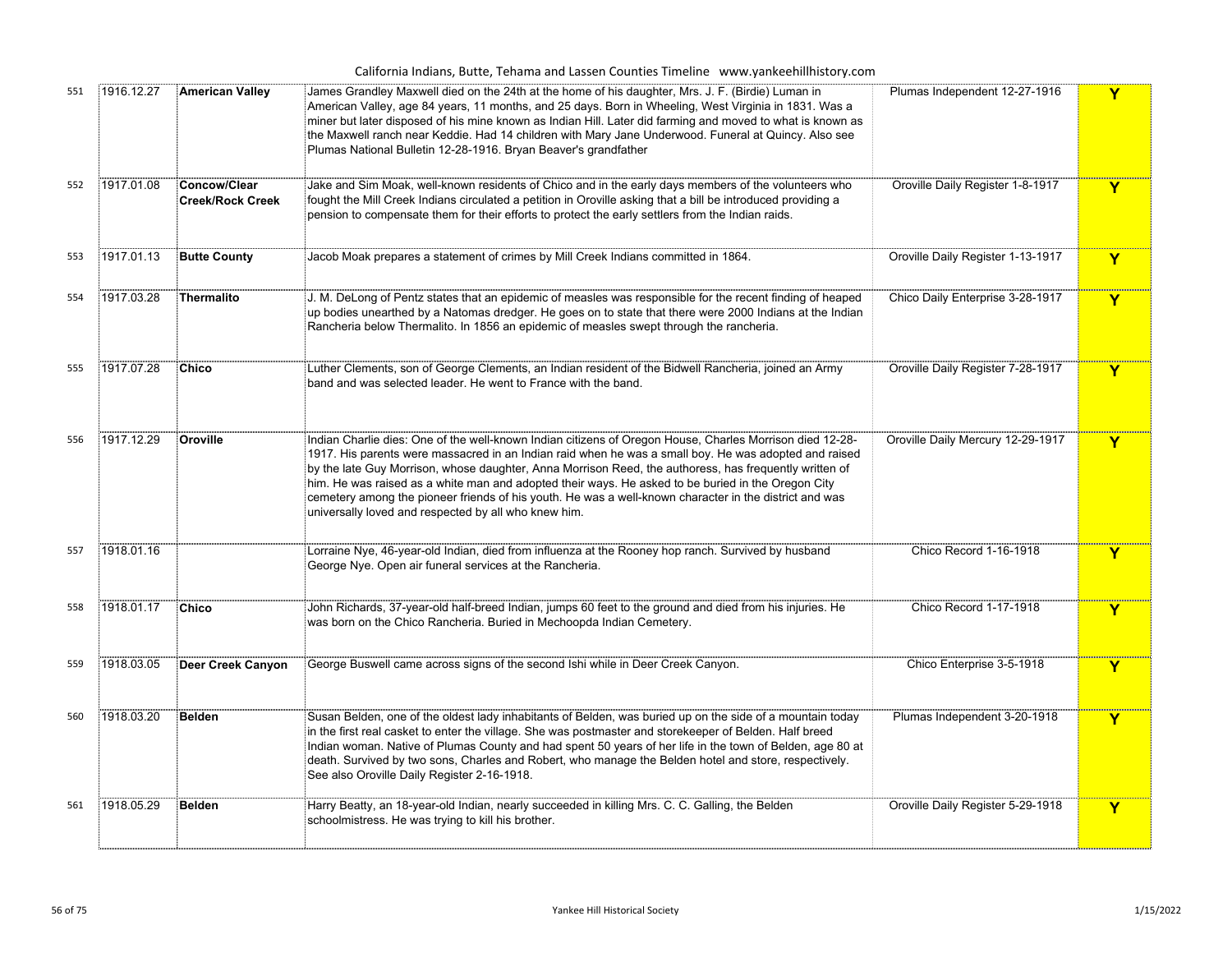|     |            |                     | California Indians, Butte, Tehama and Lassen Counties Timeline www.yankeehillhistory.com                                                                                                                                                                                                                                                                                                            |                                    |   |
|-----|------------|---------------------|-----------------------------------------------------------------------------------------------------------------------------------------------------------------------------------------------------------------------------------------------------------------------------------------------------------------------------------------------------------------------------------------------------|------------------------------------|---|
| 562 | 1918.11.25 | <b>French Creek</b> | Mrs. Edith Jensen was badly hurt at French Creek when she was thrown from a horse. Alfred Beavers<br>rushed to Oroville to get a jitney driver who went with the boy to French Creek and brought Mrs. Jensen to<br>Oroville in his car. The boy is the son of Mrs. Jensen and went on foot over 3 miles from French Creek to<br>the railroad in 35 minutes in order to catch the train to Oroville. | Oroville Daily Register 11-25-1918 | Y |
| 563 | 1918.11.28 | <b>Rancho Chico</b> | Old John Barber, over 90 years old and a member of the Mechoopda tribe, died. The funeral took place in<br>the Rancheria and he is buried in the Rancheria cemetery (Mechoopda Indian Cemetery).                                                                                                                                                                                                    | Chico Record 11-28-1918            | Y |
| 564 | 1918.12.25 | <b>Rancho Chico</b> | Local Indian Lamma Young, died at age 80. Buried in Mechoopda Indian Cemetery in Chico. Survived by<br>one son, Ernie.                                                                                                                                                                                                                                                                              | Chico Record 12-25-1918            | Y |
| 565 | 1919.07.21 | <b>Belden</b>       | Kate Jones, one of the oldest Indians of the Digger tribe died at her home near Belden where she has<br>resided since the coming of white men into the river section. Sister of Jim Lee, she was 80 years old.                                                                                                                                                                                      | Oroville Daily Register 7-21-1919  | Y |
| 566 | 1919.10.21 | Chico               | Mrs. Belle (Isabelle) Conway died at her home in Chico at age 47. Interment in the Rancheria Cemetery.                                                                                                                                                                                                                                                                                              | Chico Record 10-21-1919            | Y |
| 567 | 1920.07.27 | <b>Chester</b>      | Rob Roy, a Big Meadows Indian, age over 90 years, dropped dead at his camp near Chester. He was with<br>the white posse led by Robert Anderson of Chico after Mill Creek Indians which killed the notorious "Big<br>Foot", chief of the Mill Creeks.                                                                                                                                                | Oroville Daily Register 7-27-1920  | Y |
| 568 | 1920.10.19 | Redding             | Peconon, a full blooded Digger Indian, walked from Lassen county to this city and on his arrival enlisted in<br>the United States army to learn automobile repairing.                                                                                                                                                                                                                               | Oroville Daily Mercury 10-19-1920  | Y |
| 569 | 1920.10.27 | Chico               | Burney Wilson, who played alongside Jim Thorpe, famous Indian athlete, has been selected as coach for<br>the Chico Normal School football team. Wilson is a full blooded Indian and played left end four consecutive<br>vears at Carlisle.                                                                                                                                                          | The Sacramento Bee 10-27-1920      | Y |
| 570 | 1920.12.04 | <b>Chico</b>        | Former cook of General Bidwell passes away. Billy Preacher, a member of the Bidwell Indians and formerly<br>a cook for General John Bidwell, died at his home at the Indian village in Sacramento Avenue.                                                                                                                                                                                           | Oroville Mercury 12-4-1920         | Y |
| 571 | 1921.03.14 | Redding             | Indians alleged to have buried one of tribe alive. Chief Grant and other Indians of the Hat Creek tribe were<br>here today in connection with the alleged burying alive of William Taylor, one of their number. Taylor,<br>supposedly dead of smallpox, returned to life before being placed in the grave, according to witnesses.                                                                  | Oroville Daily Register 3-14-1921  | Y |
| 572 | 1921.04.02 | Greenville          | Work of aiding Indians starts. Fred C. Morgan for the Interior Dept arrived this week and will work with the<br>Greenville, Hoopa, Ft. Bidwell and Round Valley Indian Agents in getting Indian affairs permanently settled.                                                                                                                                                                        | Oroville Daily Register 4-2-1921   | Y |
| 573 | 1921.04.12 | <b>Sacramento</b>   | Fight for Indian recognition started: John Leggo, who says he was chief of the Chippewa tribe of Minnesota<br>but married and is a member of the Pit River tribe of California, is fighting for government recognition of<br>15,000 Indians of Northern California who are without land of their own.                                                                                               | Oroville Daily Register 4-12-1921  | Y |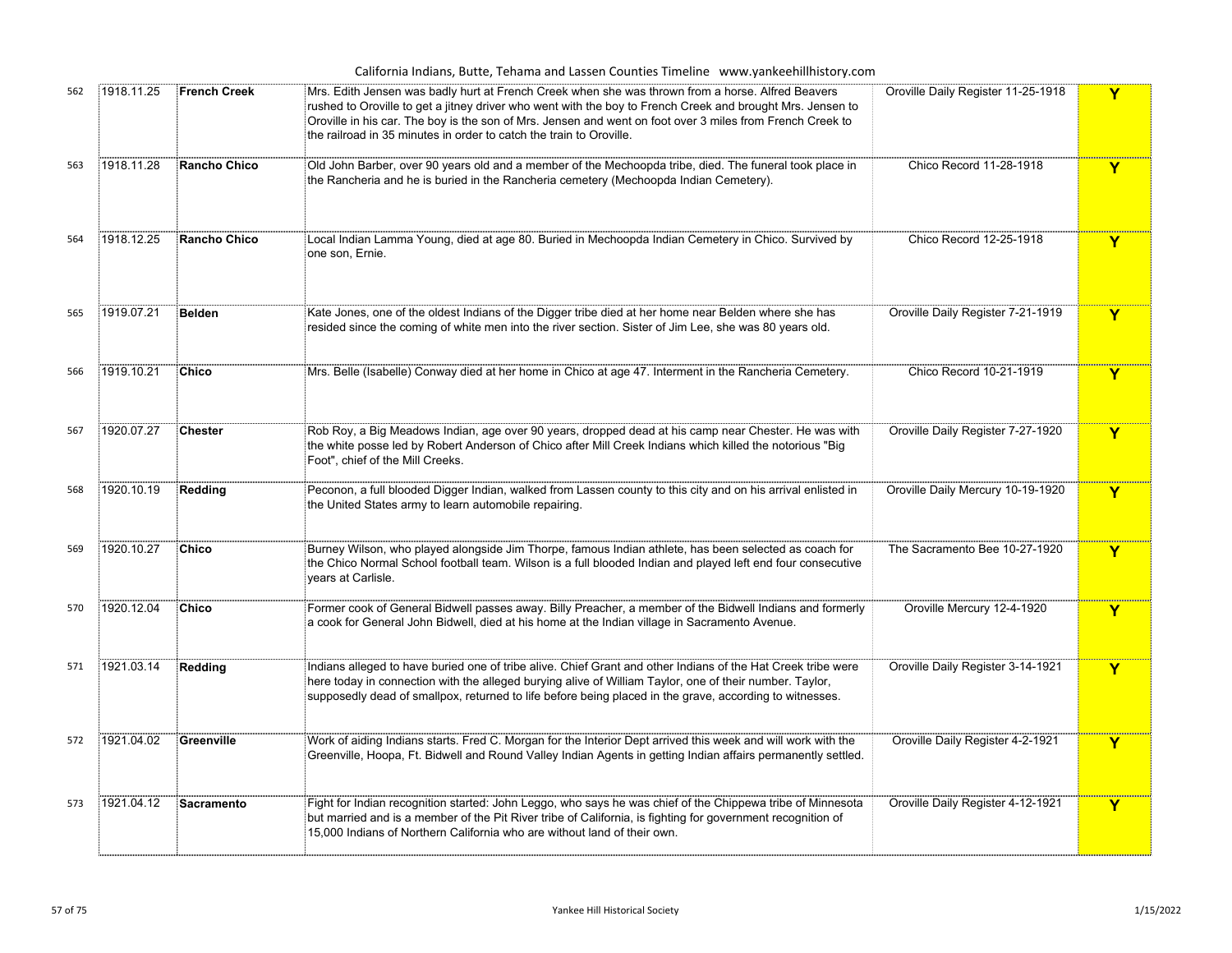|     |            |                     | California Indians, Butte, Tehama and Lassen Counties Timeline www.yankeehillhistory.com                                                                                                                                                                                                                                                                                          |                                    |             |
|-----|------------|---------------------|-----------------------------------------------------------------------------------------------------------------------------------------------------------------------------------------------------------------------------------------------------------------------------------------------------------------------------------------------------------------------------------|------------------------------------|-------------|
| 574 | 1921.05.03 | Chico               | Wild Indian is reported at Deer Creek by a lumber company employee.                                                                                                                                                                                                                                                                                                               | Oroville Daily Register 5-3-1921   | Y           |
| 575 | 1921.07.28 | Chico               | Indian skulls found in Butte Creek Canyon.                                                                                                                                                                                                                                                                                                                                        | Oroville Daily Register 7-28-1921  | Y           |
| 576 | 1921.08.19 | <b>Chico</b>        | Plans are underway for opening an Indian outdoor camp near Chico, which is hoped will eventually lead to<br>the establishment of a home for Indian boys of Northern California.                                                                                                                                                                                                   | Oroville Daily Register 8-19-1921  | Y           |
| 577 | 1921.09.28 | Chico               | John Azbill, a 14-year-old Indian boy, confessed that he stole three diamond rings worth approximately<br>\$300.                                                                                                                                                                                                                                                                  | Oroville Daily Register 9-28-1921  | Y           |
| 578 | 1921.10.05 | Westwood/Almanor    | Indian story to be filmed at Lake Almanor. Indians from the Greenville Indian Agency will take part in<br>several realistic massacres and bloody battles.                                                                                                                                                                                                                         | Oroville Daily Register 10-5-1921  | Y           |
| 579 | 1921.10.25 | Pulga               | John Gramps, a young Indian lad of Pulga, flags train with coat and saves wreck.                                                                                                                                                                                                                                                                                                  | Oroville Daily Register 10-25-1921 | Y           |
| 580 | 1921.10.25 | <b>Bald Rock</b>    | Foothill Indians including tribe members from Cherokee, Bald Rock and Mooretown gathered at Bald Rock<br>for annual burning.                                                                                                                                                                                                                                                      | Oroville Daily Register 10-25-1921 | Y           |
| 581 | 1921.10.31 | Lumpkin             | Oroville residents went to Lumpkin to witness the burning held by the Indians in honor of the dead.                                                                                                                                                                                                                                                                               | Oroville Daily Register 10-31-1921 | Y           |
| 582 | 1921.11.02 | <b>Enterprise</b>   | Indian burning followed by two days of festivities.                                                                                                                                                                                                                                                                                                                               | Oroville Daily Register 11-2-1921  | Y           |
| 583 | 1922.01.26 | <b>Chico</b>        | Boy Scouts hear of Deer Creek Indians at their regular meeting. Ranger Cyrus G. Eaves of Lassen National<br>Forest and Scoutmaster John Hubbard plan to lead a patrol of the Scouts to the canyons of Mill and Deer<br>Creeks to see if they cannot find some traces of Mill Creek Indians, positively the last of the wild races of<br>Indians in the United States.             | Oroville Daily Register 1-26-1922  | Y           |
| 584 | 1922.02.03 | Chico               | Chico Indians prefer tallow candles to electric lights in their Rancheria church. Unauthorized electricians<br>installed electric wires in the church. Per W. J. Conway, President of the California Association of Indians in<br>District 2, said the Indians were not able to afford the \$250 it would cost. At one time the congregation was<br>as high as 100 but now is 15. | Chico Record 2-3-1922              | Y           |
| 585 | 1922.03.11 | <b>Butte County</b> | Indian relic of stone age in Butte County is displayed in the window of the Farm Bureau. The relic is an<br>Indian stone plow found in an old Indian camp up the Feather River and owned by C. L. Duhem.                                                                                                                                                                          | Oroville Daily Register 3-11-1922  | $\mathbf Y$ |
| 586 | 1922.03.20 | <b>Bald Rock</b>    | Bald Rock Kittie, one of the oldest Indian women of this district, died at her home at Bald Rock. She was at<br>least 100 years old. Her son, Elick John, found her after returning from the burial ceremony of Billy Day,<br>Bald Rock Indian Chief. She is survived by another son Dick John and two grandsons, Frank Mullen and<br>Lew Wagner of Mooretown.                    | Oroville Mercury 3-20-1922         | Y           |
| 587 | 1922.03.20 | <b>Brush Creek</b>  | Mrs. Cleo Smith died from pneumonia at age 45. Wife of Hood Smith. Buried in Bald Rock Indian Cemetery.                                                                                                                                                                                                                                                                           | Oroville Daily Register 3-20-1922  | Y           |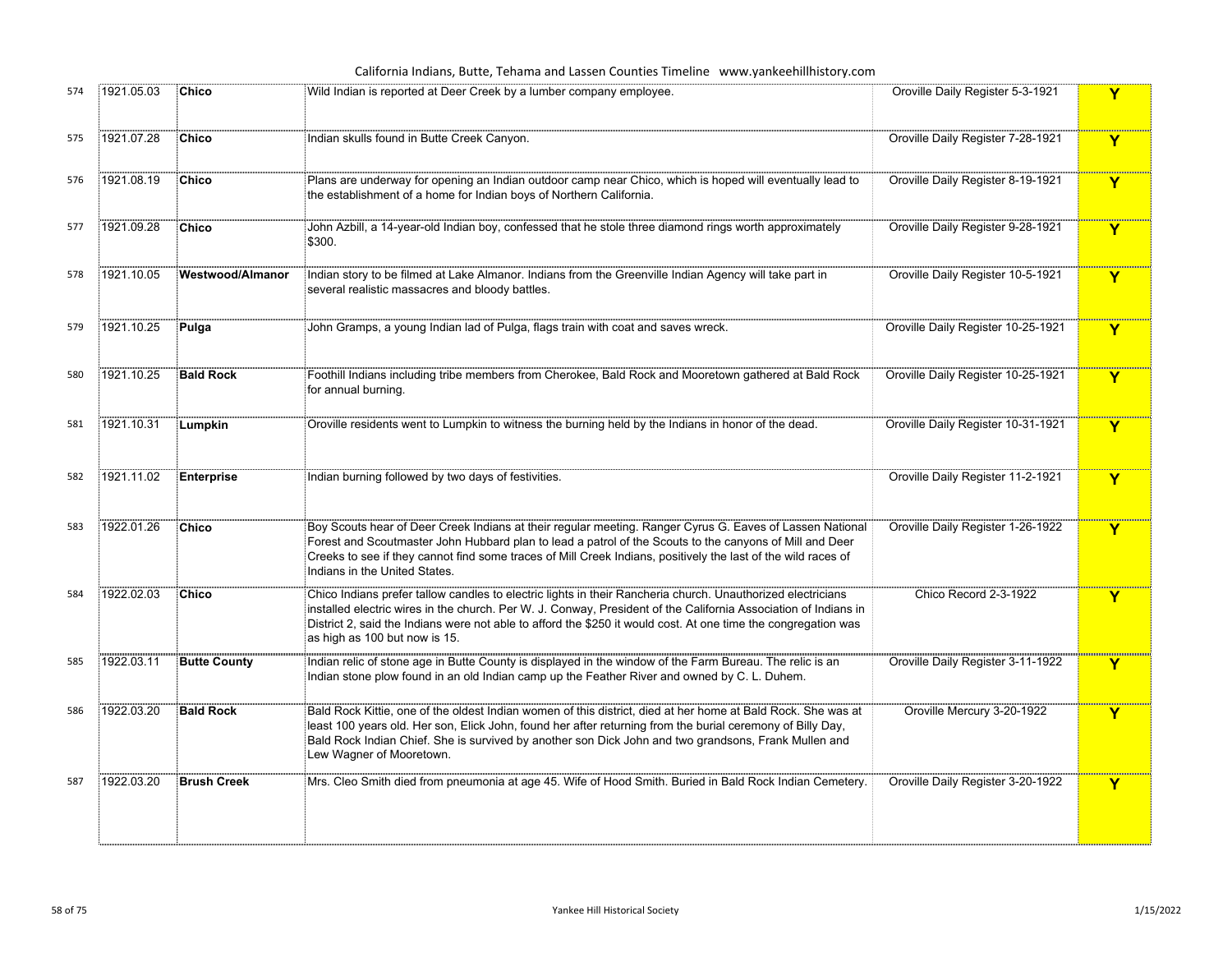## California Indians, Butte, Tehama and Lassen Counties Timeline www.yankeehillhistory.com

| 588 | 1922.04.22 | Orland              | Jim Brown: Formerly a member of the Concow Tribe of Indians in Butte County and recently recognized<br>leader of the Grindstone Indians, died near Orland, age 95. Survived by wife, Ann Brown.                                                                                                                                                                                                                                                                                                                                                                                               | Oroville Daily Register 4-22-1922                                                                      | Y           |
|-----|------------|---------------------|-----------------------------------------------------------------------------------------------------------------------------------------------------------------------------------------------------------------------------------------------------------------------------------------------------------------------------------------------------------------------------------------------------------------------------------------------------------------------------------------------------------------------------------------------------------------------------------------------|--------------------------------------------------------------------------------------------------------|-------------|
| 589 | 1922.05.05 | <b>Butte County</b> | Dixie Johnson, famous Indian trailer, is now following the track of the murderer who slew C. C. Conroy,<br>prominent Butte County cattleman.                                                                                                                                                                                                                                                                                                                                                                                                                                                  | Oroville Daily Register 5-5-1922                                                                       | Y           |
| 590 | 1922.07.25 | Oroville            | Harold Beavers of Chico weds Miss Doris Dorithy of Portola.                                                                                                                                                                                                                                                                                                                                                                                                                                                                                                                                   | Oroville Mercury 7-25-1922                                                                             | Y           |
| 591 | 1922.10.09 | Oroville            | Ad for Relief Corps to assemble at IOOF headquarters for funeral services of Ebenezer Martin. Husband of<br>Anna Tamyomie Martin.                                                                                                                                                                                                                                                                                                                                                                                                                                                             | Oroville Daily Register 10-9-1922                                                                      | Y           |
| 592 | 1922.10.12 | Sloat               | Harry Gramps had his leg badly broken while working with the donkey engine.                                                                                                                                                                                                                                                                                                                                                                                                                                                                                                                   | Feather River Bulletin 10-12-1922                                                                      | Y           |
| 593 | 1922.12.28 | Belden              | Jim Lee, Indian residing at Belden, died in his home Sunday night. His exact age unknown but believed he<br>was rapidly approaching the century mark. Susan Belden's father. Survived by one son, Jim Lee, Jr., and<br>two daughters, both married.                                                                                                                                                                                                                                                                                                                                           | Plumas National Bulletin 12-28-1922                                                                    | Y           |
| 594 | 1923.00.00 | Chico               | Sim Moak publishes a book called "The Last of The Mill Creeks and Early Life in Northern California". Talks<br>about being a part of the company that chased the Indians who killed the Robert Workman family in<br>Concow. Mentions Hi Good and that he had at one time 40 scalps hanging from a tree in front of his house<br>on Deer Creek. Hi Good was killed in 1870 by his Indian companion, Ned. Note: It appears Hi Good was<br>primarily interested in getting involved with chasing down Indians when there was a white person murdered;<br>this would justify taking no prisoners. | The Last of The Mill Creeks and Early<br>Life in Northern California by Sim<br>Moak, Chico, California |             |
| 595 | 1923.07.03 | <b>Berry Creek</b>  | Palefaces were invited to Berry Creek four day Indian conference in which more than 150 Indians at Chief<br>Harry Flynn's place.                                                                                                                                                                                                                                                                                                                                                                                                                                                              | Oroville Daily Register 7-3-1923                                                                       | Y           |
| 596 | 1923.07.29 | Chico               | Jack Frango, Indian, helped build the Bidwell mansion and was Bidwell's stockman; was present when the<br>treaties with the Indians of this district was signed in the early 50s. He was between 90 and 100 years of<br>age. In his early life, he was head stockman on the Sam Neil ranch at Durham. Later he came to Chico<br>when General Bidwell arrived and was a rider on the range. He is the last member of the Indian Masonic<br>lodge. Interment in the cemetery at the Indian village.                                                                                             | Chico Record 7-29-1923                                                                                 | Y           |
| 597 | 1924.07.23 | Poe                 | A spark from a locomotive or a lighted cigarette burned approximately 100 acres bordering the Western<br>Pacific Railroad right of way at Poe between Belden and Pulga. The Gramps home southeast of Pulga<br>caught fire but was saved.                                                                                                                                                                                                                                                                                                                                                      | Feather River Bulletin 7-3-1924                                                                        | $\mathbf Y$ |
| 598 | 1923.11.21 | Chico               | Mrs. Martha Delgado (Silver) died at age 32. Survived by husband, son, father and mother and brother.<br>Funeral services from the Indian Village church. Buried in Mechoopda Indian Cemetery.                                                                                                                                                                                                                                                                                                                                                                                                | Chico Record 11-21-1923                                                                                | Y           |
| 599 | 1925.00.00 | California          | A.L. Kroeber publishes a set of papers on the California Indians. In the case of the Maidu Indians, his work<br>builds on the work of Stephen Powers done in 1871, Dr. Waterman and others associated with the<br>University of California, as well as articles published by the Federal Government. The papers were later<br>published as "Handbook of The California Indians". Kroeber had worked in 1911 with Ishi, the last of the<br>Yahi Indians found near Oroville.                                                                                                                   | Handbook of The Indians of<br>California, Kroeber 1976                                                 |             |
| 600 | 1925.04.28 | <b>Oregon City</b>  | Susan (Susie) Morrison died at 101 years old; Oregon City resident; wife of the late Charles Morrison; last<br>of a tribe of Digger Indians. Burial in Cherokee Cemetery. Survived by a son, Dave Morrison of Scotch Flat.<br>Also Chico Record 4-29-1925.                                                                                                                                                                                                                                                                                                                                    | Oroville Daily Register 4-28-1925                                                                      | Y           |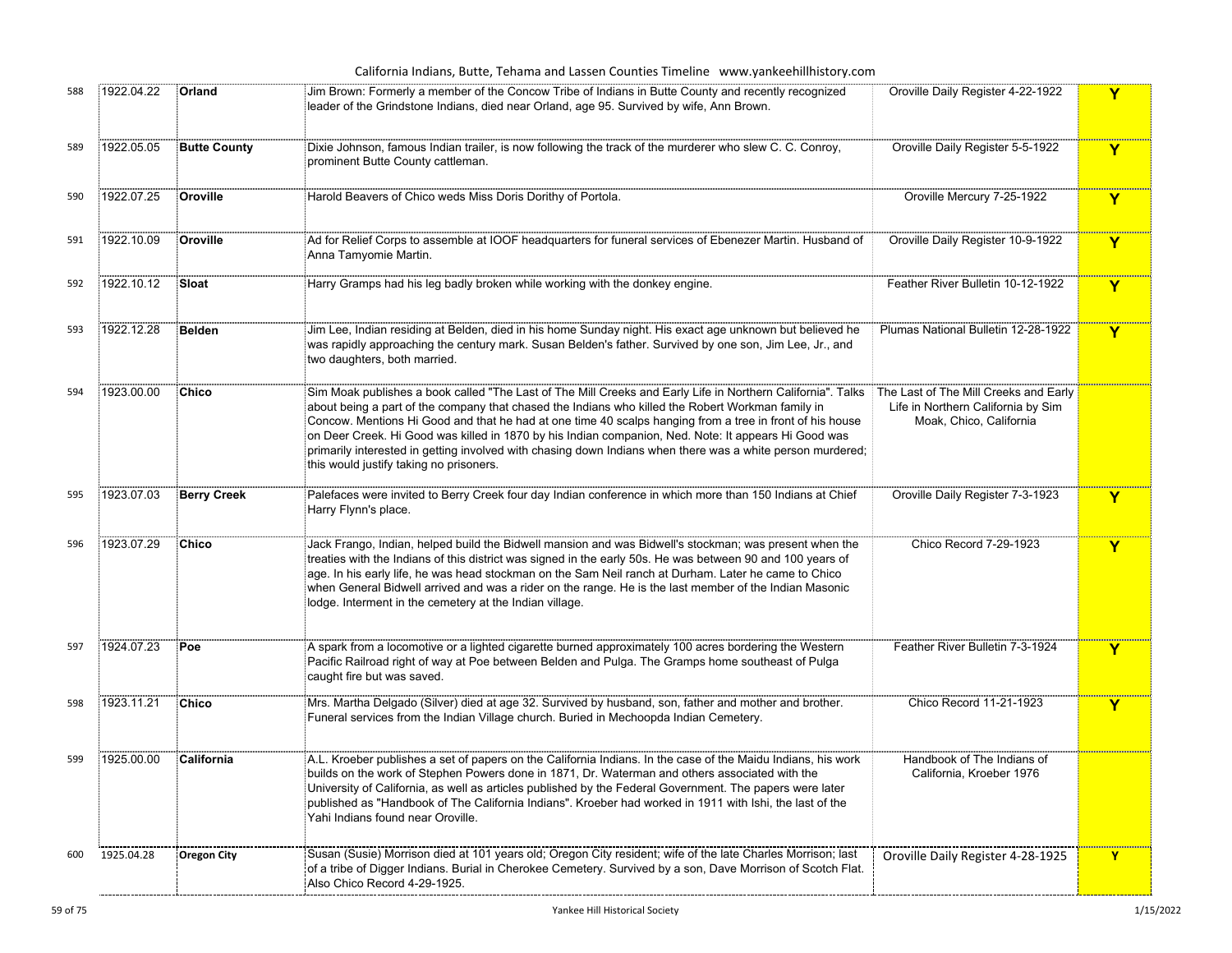|     |            |                                           | California Indians, Butte, Tehama and Lassen Counties Timeline www.yankeehillhistory.com                                                                                                                                                                                                                                                                                        |                                     |              |
|-----|------------|-------------------------------------------|---------------------------------------------------------------------------------------------------------------------------------------------------------------------------------------------------------------------------------------------------------------------------------------------------------------------------------------------------------------------------------|-------------------------------------|--------------|
| 601 | 1925.08.07 | California                                | Statewide organization of California Indians is the subject of discussion of a meeting of Indians of Chico and<br>vicinity. "Indians of Prehistoric Time" will be discussed by W. J. Conway of the local lodge of Indian Masons.<br>Albert G. Gillis of Shasta County and W. C. Clark of Yankee Hill (mining engineer), will address the second<br>session of the meeting.      | Sacramento Bee 8-7-1925             | Y            |
| 602 | 1925.10.25 | <b>San Francisco</b>                      | Benjamin Wilder, Karok Indian, was elected President and W. C. Clark, Concow mining engineer, was<br>named secretary when delegates from nine Indian tribes of Northern California met in San Francisco.                                                                                                                                                                        | Oroville Daily Register 10-25-1925  | Y            |
| 603 | 1925.12.19 | <b>Butte County</b>                       | Butte County Indians formed an auxiliary to the Indian Board of Co-operation naming Charles Belden,<br>President; Mrs. Andrew Smith, Secretary; and Mrs. T. Walch, Treasurer. W. C. Clark of Yankee Hill<br>assisted in the organizing.                                                                                                                                         | Sacramento Bee 12-19-1925           | Y            |
| 604 | 1926.01.22 | <b>Enterprise</b>                         | Nancy Martin, 80-year-old Indian woman of Enterprise is dead. She was a member of the Lumpkin Tribe.<br>Buried at the Oregon Creek Cemetery.                                                                                                                                                                                                                                    | Oroville Daily Register 1-22-1926   | Y            |
| 605 | 1926.08.27 | <b>Round Valley</b><br><b>Reservation</b> | Walter S. Clark died suddenly at Round Valley Reservation; born in Cherokee 67 years ago but has been in<br>Round Valley most of his life. He died while preparing to pick hops; wife Flora Clark. Also see Oroville Daily<br>Register 8-24-1926                                                                                                                                | Round Valley News 8-27-1926         | Y            |
| 606 | 1926.12.14 | Oroville                                  | W. C. Clark of Yankee Hill travels to Washington D.C. as a representative of the Indian Board of Co-<br>Operation to present the claims of the California Indians.                                                                                                                                                                                                              | Sacramento Bee 12-14-1926           | Y            |
| 607 | 1927.08.25 | <b>Grass Valley</b>                       | Deedie Bernice Beavers died at Grass Valley after an emergency operation. Native of Quincy and lived in<br>Grass Valley for six years. Survived by 3 sons: Alfred, Bryan and Harold. Born at Butterfly Valley on March<br>20, 1874; age 53 years, 4 months and 29 days. Daughter of the late James G. and Mrs. Maxwell, pioneers<br>of Plumas. Interment at Greenwood cemetery. | Plumas Independent 8-25-1927        | Y            |
| 608 | 1928.01.05 | Pulga                                     | Alec and Roy Johnson, Corbet Gramps, William Wright and Dan Johnson report good quality fur catches of<br>Iynx, mink, raccoon, skunk and coyote.                                                                                                                                                                                                                                | Feather River Bulletin 1-5-1928     | Y            |
| 609 | 1928.01.16 | Enterprise                                | Fuattie Martin, age 7, daughter of Mr. and Mrs. George Martin, died from pneumonia. Funeral at the<br>graveside at Oregon Creek Cemetery.                                                                                                                                                                                                                                       | Oroville Mercury Register 1-16-1928 | $\mathbf{Y}$ |
| 610 | 1928.02.15 | <b>Enterprise</b>                         | Mervyn Spencer Martin, 3-year-old son of Mr. and Mrs. George Martin, died in Oroville. Burial at Oregon®<br>Creek Cemetery.                                                                                                                                                                                                                                                     | Oroville Mercury Register 2-15-1928 | $\mathbf{Y}$ |
| 611 | 1928.02.17 | Enterprise/Bidwell<br>Bar                 | George Maxson Mix, age 59 and native of Bidwell Bar, died in Oroville. Burial at Oregon Creek Cemetery.                                                                                                                                                                                                                                                                         | Oroville Mercury Register 2-17-1928 | $\mathbf Y$  |
| 612 | 1928.04.31 | <b>Butte County</b>                       | Death of Myron G. Berdan, who was an early pioneer and Indian fighter and homesteaded property on the<br>Humboldt Road and conducted a hotel for 40 years. The place became known as Berdan's. It had its own<br>post office and was a small resort.                                                                                                                            | 4-31-1928                           | Y            |
| 613 | 1928.10.11 | Indian Valley                             | Chico Jim, an old Indian whose age is said to be near the century mark, was found dead in his cabin@<br>Sunday.                                                                                                                                                                                                                                                                 | Plumas Independent 10-11-1928       | Y            |
| 614 | 1928.12.07 | <b>Chico</b>                              | ames Calvin Nuckolls, Chico Indian, age 55, died at Castle in Shasta County. Interment in the Rancheria‡<br>cemetery. He lived in Chico on Bidwell Ranch during the life of General John Bidwell. Survived by his wife<br>and three sons.                                                                                                                                       | The Sacramento Bee 12-7-1928        | Y            |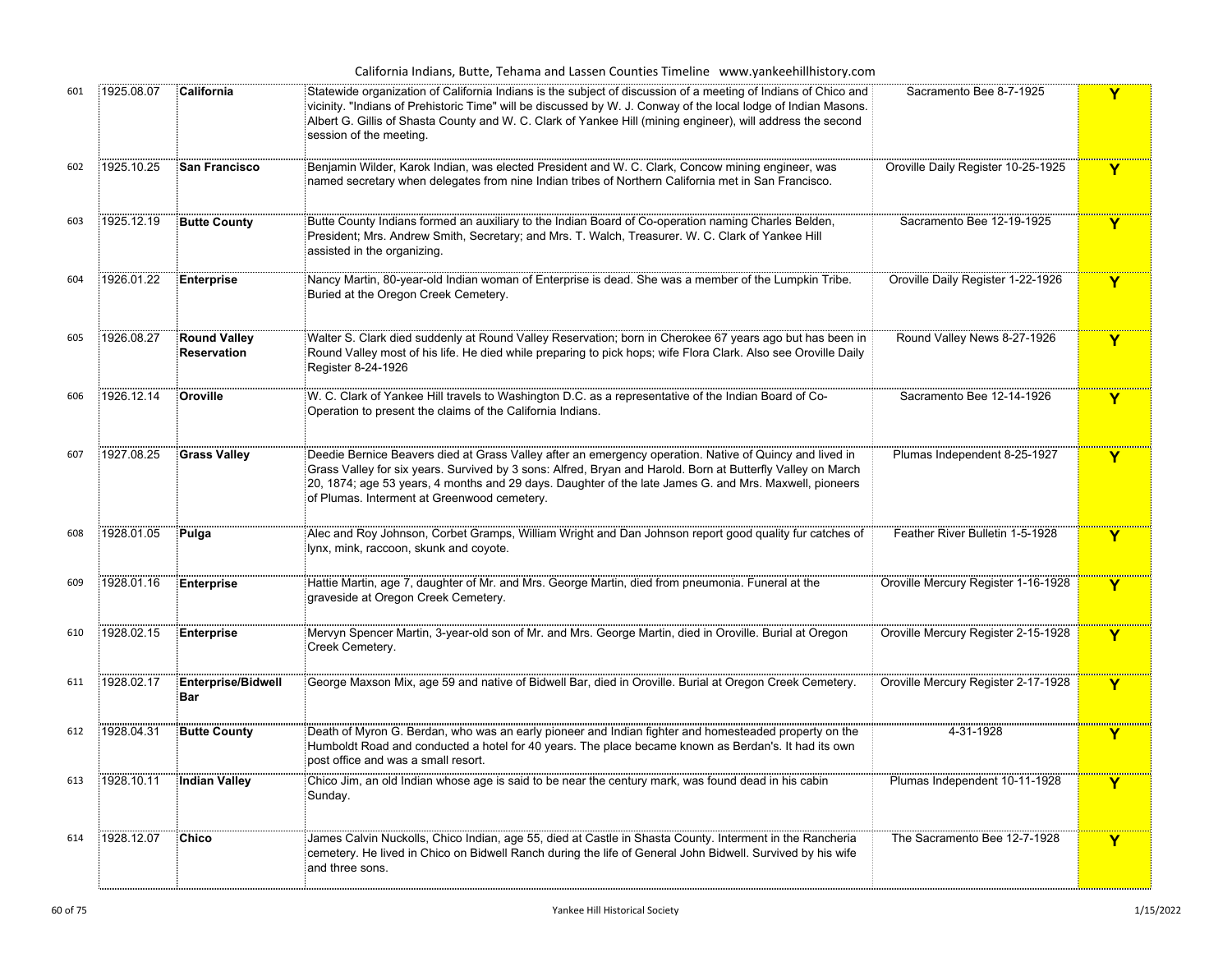|     |            |                    | California Indians, Butte, Tehama and Lassen Counties Timeline www.yankeehillhistory.com                                                                                                                                                                                                                                                                                                                                                                                                                                                                                                                                                                                                                                                                                                                                                                                                                                                                     |                                          |              |
|-----|------------|--------------------|--------------------------------------------------------------------------------------------------------------------------------------------------------------------------------------------------------------------------------------------------------------------------------------------------------------------------------------------------------------------------------------------------------------------------------------------------------------------------------------------------------------------------------------------------------------------------------------------------------------------------------------------------------------------------------------------------------------------------------------------------------------------------------------------------------------------------------------------------------------------------------------------------------------------------------------------------------------|------------------------------------------|--------------|
| 615 | 1929.00.00 | <b>Yankee Hill</b> | John Clark, son of Yo-he-ma, writes a letter with a brief family history. States Yohema's father was Chief Bu-<br>Chee. Yo-He-Ma was the youngest of 3 daughters. See Feb 1859                                                                                                                                                                                                                                                                                                                                                                                                                                                                                                                                                                                                                                                                                                                                                                               | Photo copy of letter in file             | Y            |
| 616 | 1929.05.18 | Pulga              | John and Walter Gramps, Pulga Indians, were found not guilty on three counts of possession of deer meat<br>and tracking of four deer in closed season.                                                                                                                                                                                                                                                                                                                                                                                                                                                                                                                                                                                                                                                                                                                                                                                                       | Marysville Appeal Democrat 5-18-<br>1929 | $\mathbf{Y}$ |
| 617 | 1929.06.06 | Pulga              | Fishing at Pulga and Mayaro has been good during the past week. Corbett Gramps continues to be the best<br>fisherman in Pulga having caught the limit twice last week with one fish weighing 6 pounds.                                                                                                                                                                                                                                                                                                                                                                                                                                                                                                                                                                                                                                                                                                                                                       | Oroville Mercury 6-6-1929                | $\mathbf Y$  |
| 618 | 1929.06.07 | Oroville           | Mystery death of Dempsey Roy, an Indian, was cleared when his aunt, Mrs. Emma Roy, admitted that he<br>killed himself by hanging.                                                                                                                                                                                                                                                                                                                                                                                                                                                                                                                                                                                                                                                                                                                                                                                                                            | Oroville Daily Register 6-7-1929         | Y            |
| 619 | 1929.06.15 |                    | Gilbert Smith, age 22, was killed by a falling log at Camp 16 of the Yosemite Lumber Company near Merced   Oroville Mercury Register 6-15-1929<br>Falls. Survived by father Hood Smith, a sister, and four brothers. He was born in the Mountain House<br>district, Butte County. Burial at Bald Rock Cemetery.                                                                                                                                                                                                                                                                                                                                                                                                                                                                                                                                                                                                                                              |                                          | Y            |
| 620 | 1929.07.11 |                    | Earn N. Nuckolls died February 9 and left an estate of not more than \$2,000. Buried at Bald Rock<br>Cemetery.                                                                                                                                                                                                                                                                                                                                                                                                                                                                                                                                                                                                                                                                                                                                                                                                                                               | Oroville Mercury Register 7-11-1929      | $\mathbf Y$  |
| 621 | 1929.09.05 | Pulga              | Evidence found of old civilization in Canyon section; deposits of jade and hieroglyphics.                                                                                                                                                                                                                                                                                                                                                                                                                                                                                                                                                                                                                                                                                                                                                                                                                                                                    | Oroville Mercury 9-5-1929                | $\mathbf Y$  |
| 622 | 1929.11.09 | <b>Flea Valley</b> | Dan Johnson, Indian, was held in the county jail as a suspect of having set the Flea Valley forest fire; the<br>fire burned more than 15,000 acres.                                                                                                                                                                                                                                                                                                                                                                                                                                                                                                                                                                                                                                                                                                                                                                                                          | Woodland Daily Democrat 11-9-1929        | Y            |
| 623 | 1929.11.14 | <b>Flea Valley</b> | Dan Johnson, Indian and son of Dixie Johnson, was released from jail due to insufficient evidence against<br>him for setting the Flea Valley forest fire, which burned 20,000 acres.                                                                                                                                                                                                                                                                                                                                                                                                                                                                                                                                                                                                                                                                                                                                                                         | Woodland Daily Democrat 11-14-1929       | $\mathbf{Y}$ |
| 624 | 1929.12.05 | <b>Oregon City</b> | Peter Edwards, Bucks Ranch Indian, died last night at Oregon City, age 71, pneumonia.                                                                                                                                                                                                                                                                                                                                                                                                                                                                                                                                                                                                                                                                                                                                                                                                                                                                        | Feather River Bulletin 12-5-1929         | Y            |
| 625 | 1929.12.07 | Oroville           | Article about Indian enrollment at Oroville Dec 16-17 per the California Indian Blood enrollment act of<br>Congress of May 18, 1928, in regards to a possible settlement in a suit against the Government.                                                                                                                                                                                                                                                                                                                                                                                                                                                                                                                                                                                                                                                                                                                                                   | Oroville Mercury 12-7-1929               | Y            |
| 626 | 1930.00.00 | Yankee Hill        | Katie Clark Josephson, Yo-he-ma's daughter, writes a brief family history. She stated Yo-he-Ma's father<br>was named Bercha, white name Joe Burchard. Yo-He-Ma's parents were killed shortly after arriving while<br>picking berries in the woods. Also states brothers were killed, beaten to death, near Yankee Hill just before<br>the family was taken to Round Valley. Yo-He-Ma's two sisters were named Oie-Muck-Na and Ha-teet-na.<br>Also, an aunt who married a white man was killed near the West Branch while her husband was in Magalia.<br>Also states Alfred Burr Clark hid Yo-He-Ma and her son Walter Clark (born 7 Aug 1860) in the house<br>where they watched her family being taken away from an upstairs window. She never saw her family again.<br>Katie Clark Josephson was given the Indian name Ha-teet-na by her mother Yo-he-ma after her Aunt. (see<br>1896) (Note: The Clark's second child was William Clark born 29 Mar1863.) | Photo copy of letter in file             | Y            |
| 627 | 1930.04.03 | Etna               | Charley Ruffy, oldest California Indian, was found dead with head crushed; said to be 115 years old.                                                                                                                                                                                                                                                                                                                                                                                                                                                                                                                                                                                                                                                                                                                                                                                                                                                         | Plumas National Bulletin 4-3-1930        | Y            |
| 628 | 1930.05.29 | Chester            | Jennie Meadows, an Indian woman, age about 107, died in Chester. Services conducted yesterday at the<br>Indian burial grounds.                                                                                                                                                                                                                                                                                                                                                                                                                                                                                                                                                                                                                                                                                                                                                                                                                               | Plumas Independent 5-29-1930             | $\mathbf Y$  |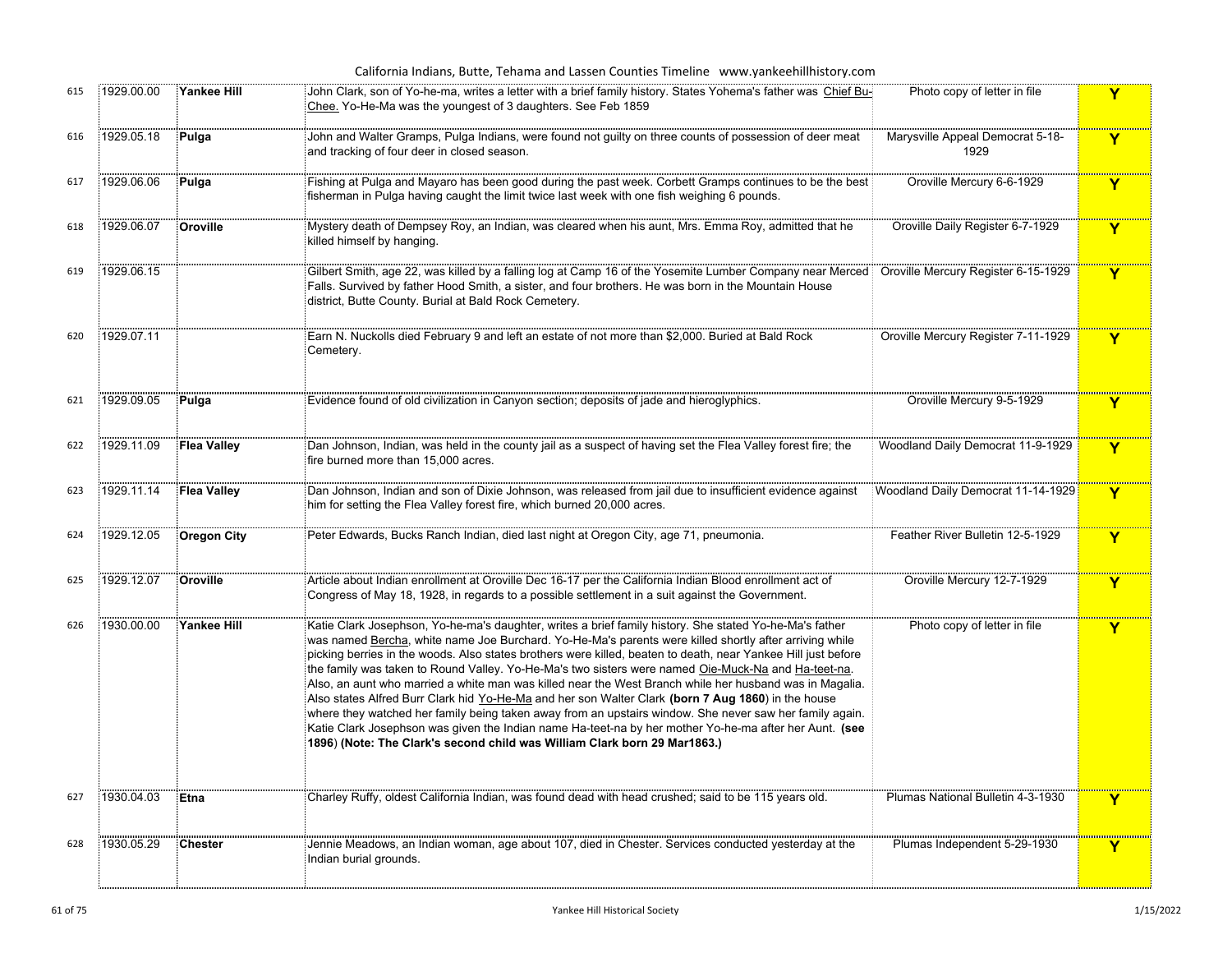|     |            |                           | California Indians, Butte, Tehama and Lassen Counties Timeline www.yankeehillhistory.com                                                                                                                                                                                                                                                                                                                                                                                                                                                                                                                    |                                          |                         |
|-----|------------|---------------------------|-------------------------------------------------------------------------------------------------------------------------------------------------------------------------------------------------------------------------------------------------------------------------------------------------------------------------------------------------------------------------------------------------------------------------------------------------------------------------------------------------------------------------------------------------------------------------------------------------------------|------------------------------------------|-------------------------|
| 629 | 1930.07.16 | <b>Enterprise</b>         | Agnes Mix was born at Oregon Creek and attended the Enterprise School. Died from a lingering illness and Norville Mercury Register 7-16-1930<br>buried at Oregon Creek cemetery.                                                                                                                                                                                                                                                                                                                                                                                                                            |                                          | Y                       |
| 630 | 1930.11.20 | Chico                     | A Superior court judge ruled that an Indian tribal law marriage did not entitle Margaret Nuckolls to her share ┊Oroville Mercury Register 11-20-1930<br>of the estate of Earl N. Nuckolls, Indian veteran of the World War.                                                                                                                                                                                                                                                                                                                                                                                 |                                          | $\overline{\mathbf{Y}}$ |
| 631 | 1930.12.22 | Yankee Hill               | Evelyn Hendricks, Yankee Hill correspondent for the Oroville Mercury Register gives a true description of<br>an Indian funeral held several years ago in Yankee Hill.                                                                                                                                                                                                                                                                                                                                                                                                                                       | Oroville Mercury Register 12-22-1930     | $\mathbf Y$             |
| 632 | 1930.12.27 | Chico                     | John Azbill, a Chico Indian, gets 1-15 years for burglary.                                                                                                                                                                                                                                                                                                                                                                                                                                                                                                                                                  | <b>Oroville Mercury Register</b>         | Y                       |
| 633 | 1931.01.16 | Concow/Yankee Hill        | John A. Clark, commander of the local Spanish American War Veterans, is a direct descendant of Indian<br>Chief Buchi of Concow. His mother was Yo-he-ma, daughter of Chief Buchi who ruled the Concow tribe at<br>time of the Gold Rush. John was born in Frenchtown. He served during the wary in Company G, 8th<br>Infantry. He also served with Company I of Oroville doing Mexican border patrol duty. He was the first<br>president of the Yankee Hill Improvement Club. After mining for nearly a half century, he devoted his time to<br>30 acres of walnut trees on his 100 acre Yankee Hill ranch. | Oroville Mercury Register 1-16-1931      | Y                       |
| 634 | 1931.02.20 | Concow                    | Evelyn Hendricks, Oroville Mercury Register correspondent, tells the legend of the Concow Indians.                                                                                                                                                                                                                                                                                                                                                                                                                                                                                                          | Oroville Mercury Register 2-20-1931      | Y                       |
| 635 | 1931.02.25 | <b>Bartees Bar/Concow</b> | Evelyn Hendricks talks about the hieroglyphics found on the north fork of the Feather River.                                                                                                                                                                                                                                                                                                                                                                                                                                                                                                                | Oroville Mercury Register 2-25-1931      | $\overline{\mathbf{Y}}$ |
| 636 | 1931.03.16 | <b>Rock Creek</b>         | Evelyn Hendricks talks about the legends of the Concow tribe of Indians and Big Rock Creek.                                                                                                                                                                                                                                                                                                                                                                                                                                                                                                                 | Oroville Mercury Register 3-16-1931      | $\mathbf Y$             |
| 637 | 1931.05.15 | <b>Chico</b>              | William J. Conway, Indian medicine man, has been charged with practicing medicine without a legal license,<br>as a result of an investigation which followed the death of Mrs. Mary Marzolla.                                                                                                                                                                                                                                                                                                                                                                                                               | Marysville Appeal Democrat 5-15-<br>1931 | Y                       |
| 638 | 1931.06.04 | <b>Berry Creek</b>        | D. Henry Muntie, an aged Indian of Berry Creek section, was found dead.                                                                                                                                                                                                                                                                                                                                                                                                                                                                                                                                     | Plumas Independent 6-4-1931              | Y                       |
| 639 | 1931.06.05 | Quincy                    | Dick Harry, Indian chief of Bald Rock Canyon, died in Quincy and about 78 years old. He was buried at the<br>old Indian burial grounds near Bald Rock.                                                                                                                                                                                                                                                                                                                                                                                                                                                      | Oroville Mercury Register 6-5-1931       | $\mathbf Y$             |
| 640 | 1931.08.27 | <b>Chico</b>              | William J. Conway, Indian "doctor" was fined \$200 for violating the state medical practice act. This is the<br>fourth time that Conway has been arrested and convicted on charges of violating the state medical practice<br>act.                                                                                                                                                                                                                                                                                                                                                                          | Oroville Mercury Register 8-27-1931      | $\mathbf{Y}$            |
| 641 | 1931.10.15 | <b>Chico</b>              | Harry Dobson, a laborer of Corning, had been treated by William J. Conway, Indian herbalist. He suddenly<br>collapsed in Conway's office and eventually died.                                                                                                                                                                                                                                                                                                                                                                                                                                               | The Sacramento Bee 10-15-1931            | Y                       |
| 642 | 1931.11.25 | Chico                     | William J. Conway's request to issue stock in his Arrowhead Remedies Company was denied by the State<br>due to practicing medicine without a license.                                                                                                                                                                                                                                                                                                                                                                                                                                                       | Oroville Mercury Register 11-25-1931     | Y                       |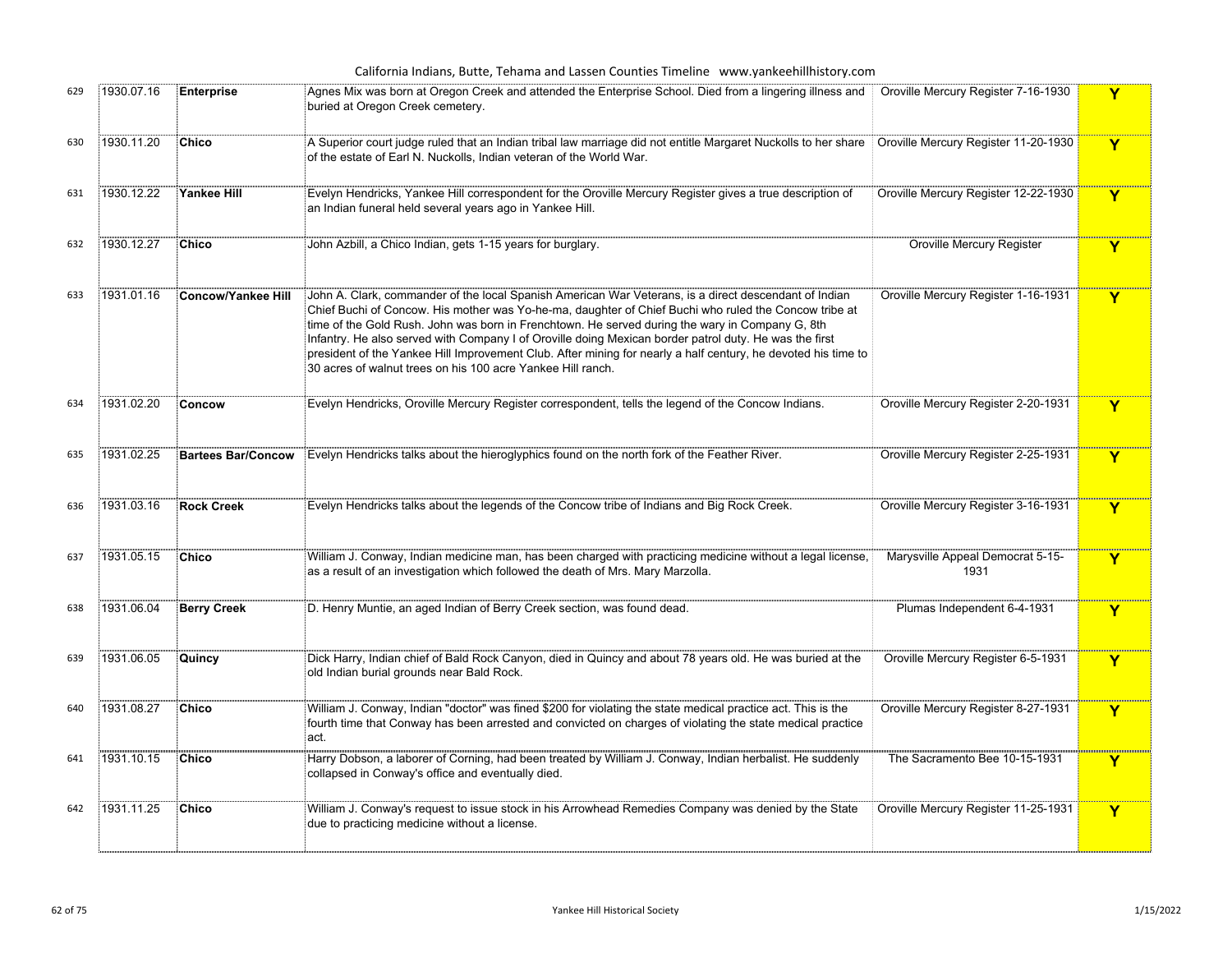## California Indians, Butte, Tehama and Lassen Counties Timeline www.yankeehillhistory.com

| 643 | 1931.12.03 | <b>Cherokee/Dry Creek</b> | Mrs. Arenia Thankful Lewis Carson recalls when she was captured by the Mill Creek Indians in 1863.                                                                                                                                                                                                                                                                                                                                                                                                                             | The Sacramento Bee 12-3-1931         | Y           |
|-----|------------|---------------------------|--------------------------------------------------------------------------------------------------------------------------------------------------------------------------------------------------------------------------------------------------------------------------------------------------------------------------------------------------------------------------------------------------------------------------------------------------------------------------------------------------------------------------------|--------------------------------------|-------------|
| 644 | 1931.12.03 | Greenville                | Mary Jack, age 82, and one of the few remaining pioneer Indian women of this valley, died at the Tom<br>Epperson home on the 12th ult. of cerebral hemorrhage.                                                                                                                                                                                                                                                                                                                                                                 | Plumas Independent 12-3-1931         | Y           |
| 645 | 1931.12.10 | <b>Walker mine</b>        | Captain Bill Baker, Indian medicine man, died at Walker mine, reputed to be 100 years old. Funeral held at<br>Taylorsville.                                                                                                                                                                                                                                                                                                                                                                                                    | Plumas Independent 12-10-1931        | Y           |
| 646 | 1932.01.07 | Cherokee                  | Article by Mildred Churchman who wrote that Cherokee Indians were the first to find gold. She also wrote<br>that the settlement was named for the Indians and in their language, Cherokee means Upland Fields.                                                                                                                                                                                                                                                                                                                 | Plumas Independent 1-7-1932          | Y           |
| 647 | 1932.02.25 |                           | Frank Foreman, an Indian, age 74, died at the old Becraft place Sunday.                                                                                                                                                                                                                                                                                                                                                                                                                                                        | Plumas Independent 2-25-1932         | Y           |
| 648 | 1932.03.11 | <b>Washington DC</b>      | Two California Indians went to Washington DC to speed up claims against the Federal Government. The<br>20,000 Indians of the state are suing for \$12,800,000, which they claim is due for usurpation of lands in<br>1852 and other violations of treaties with the Federal Government.                                                                                                                                                                                                                                        | The Press Democrat 3-11-1932         | Y           |
| 649 | 1932.03.16 | Isaiah                    | William W. Reece, age 101, of Isaiah claims to be the oldest voter in Butte County and possibly in the state.<br>He registered to vote for the first time when a precinct was established this year in Isaiah.                                                                                                                                                                                                                                                                                                                 | Oroville Mercury Register 3-16-1932  | Y           |
| 650 | 1932.04.04 | <b>Rancho Chico</b>       | William J. Conway, Chico Indian medicine man, died at his home in the Indian Village in Chico. He was an<br>herbalist and claimed to effect cures by prescribing ancient herbs of his tribe. He was a member of the<br>Mechoopda tribe and was 70 years old when he died. He was a ward of the late Annie Bidwell. He is<br>survived by three sons. Interment in the Indian Cemetery in Chico (Mechoopda Indian Cemetery). Funeral<br>notice Oroville Mercury Register 4-11-1932. Also see Chico Record 4-5-1932 and 4-7-1932. | The Sacramento Bee 4-4-1932          | Y           |
| 651 | 1932 04.20 | <b>Bald Rock</b>          | Dick Scott, died at the home of Henry Flynn at Bald Rock. His body was buried with Indian rites at the<br>burying ground on Bloomer Hill; age 83. Survived by two sons, Roy and Leland Scott.                                                                                                                                                                                                                                                                                                                                  | Oroville Mercury Register 4-20-1932  | Y           |
| 652 | 1932.05.10 | Oroville                  | Mrs. Ruth Taylor, age 24, and infant son died at her home. Funeral services were held in the Indian Village<br>cemetery in Chico.                                                                                                                                                                                                                                                                                                                                                                                              | Oroville Mercury Register 5-10-1932  | Y           |
| 653 | 1932.05.13 | Oregon                    | A prized keepsake of M. W. Wells is a lock of hair cut by his father, the late M. H. Wells, when he feared<br>massacre at the hands of the Indians while employed at a trading post on the Rogue River in Oregon<br>territory. M. H. Wells placed the hair in a letter dated December 17, 1854 addressed to his mother but the<br>letter was never mailed.                                                                                                                                                                     | Oroville Mercury Register 5-13-1932  | Y           |
| 654 | 1932.09.10 | Rancho Chico              | Mary Azbill, resident of the Chico Rancheria, died at Enloe Hospital, age 68. Her home in the Indian Village<br>was the first erected for the Indians by Annie Bidwell.                                                                                                                                                                                                                                                                                                                                                        | Oroville Mercury Register 9-10-1932  | Y           |
| 655 | 1932.09.13 | Pulga                     | Charles Gramps, 32, a half-breed Indian, is in the infirmary suffering from a knife wound said to have been<br>inflicted by Albert Gramps, 19, also a half-breed, at Pulga. Charles was brought down from Pulga by Ben<br>Schmidt and Ed Pinkston. Also see Oroville Mercury Register 9-14-1932                                                                                                                                                                                                                                | Sacramento Bee 9-13-1942             | Y           |
| 656 | 1932.10.17 | <b>Concow/Bald Rock</b>   | Concow Indians hold burning for dead in Bald Rock written by George Wangelin. Also see Oroville Mercury<br>Register 10-24-1932.                                                                                                                                                                                                                                                                                                                                                                                                | Oroville Mercury Register 10-17-1932 | $\mathbf Y$ |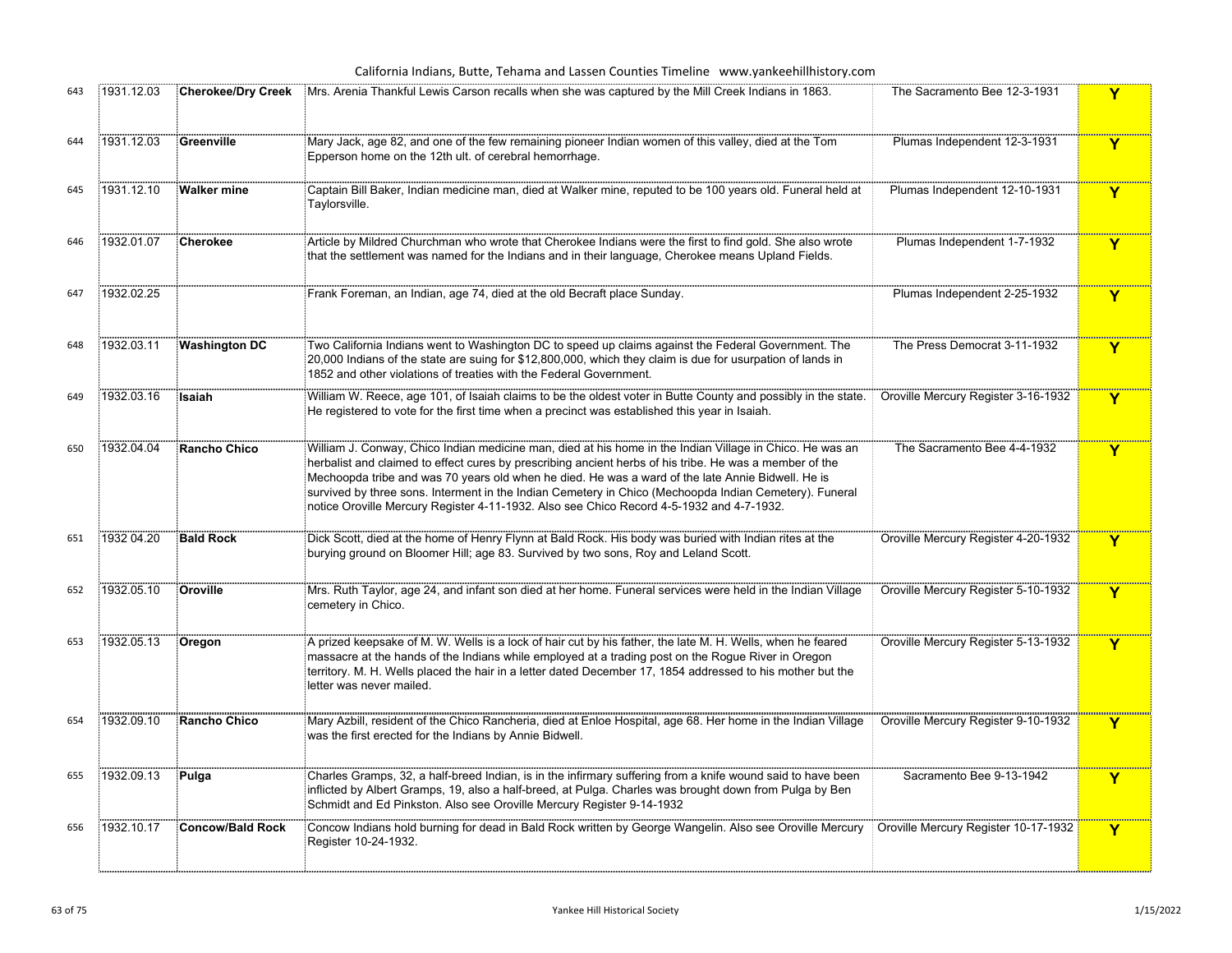|  |  |  | California Indians, Butte, Tehama and Lassen Counties Timeline www.yankeehillhistory.com |  |
|--|--|--|------------------------------------------------------------------------------------------|--|
|--|--|--|------------------------------------------------------------------------------------------|--|

| 657 | 1932.11.18 | Enterprise                              | A second Indian burning was held in Enterprise under the direction of George Martin, his wife and their son-<br>in-law, Lew Wagner, for the departed members of the Martin family. It was held at the Indian burial ground.                                                                                                                                                                                                                                                                                                                                                                                                                                                                                                    | Oroville Mercury Register 11-18-1932 | Y |
|-----|------------|-----------------------------------------|--------------------------------------------------------------------------------------------------------------------------------------------------------------------------------------------------------------------------------------------------------------------------------------------------------------------------------------------------------------------------------------------------------------------------------------------------------------------------------------------------------------------------------------------------------------------------------------------------------------------------------------------------------------------------------------------------------------------------------|--------------------------------------|---|
| 658 | 1934.01.29 | <b>Chico</b>                            | There is a dispute between the members of the family of W. J. Conway, Chico Indian "doctor", over the<br>profitable Arrowhead Indian Herbs Company business now in the hands of his sons.                                                                                                                                                                                                                                                                                                                                                                                                                                                                                                                                      | Oroville Mercury Register 1-29-1934  | Y |
| 659 | 1934.06.16 | Pulga/Yankee<br><b>Hill/Oregon City</b> | Carl Tharraldson of Oregon City discovered what is believed to be an Indian war club in an area thought to<br>at one time be an Indian Rancheria. The location is north of Bolt Point between Yankee Hill and Pulga.<br>Tharraldson is employed as a watchman on the Feather River highway project.                                                                                                                                                                                                                                                                                                                                                                                                                            | Oroville Mercury Register 6-16-1934  | Y |
| 660 | 1934.07.09 | Concow/Yankee Hill                      | Evelyn Hendricks interviews Mrs. Evelyn Lunt, postmaster of Yankee Hill. Her collection of Indian relics<br>includes 37 baskets of the Concow tribe and mortar and pestles. Miss Hendricks includes a poem "An Ode<br>to a Vanished Race".                                                                                                                                                                                                                                                                                                                                                                                                                                                                                     | Oroville Mercury Register 7-9-1934   | Y |
| 661 | 1934.07.14 | Isaiah                                  | William "Doxy" Reece, Butte Indian, age 104, died in Oroville. He was buried at the Indian Cemetery at<br>Dogwood by his tribes people. He is said to be the oldest resident of Butte County and Indian who resided<br>in Isaiah. Also see The Sacramento Bee 7-14-1934.                                                                                                                                                                                                                                                                                                                                                                                                                                                       | Oroville Mercury Register 7-14-1934  | Y |
| 662 | 1935.01.08 | Chico                                   | Indian Village Fate to be Set - What disposition is made of the Chico Indian Village will depend on a ruling<br>by Judge Harry Deirup. An argument that the property was held in trust in accordance with the wishes of the<br>late Annie Bidwell and should go to some trustees was made by attorney Liking. The executor of the estate<br>Wells Fargo Union Bank and Trust Company does not dispute the Indian's right to the village. However, the<br>attorneys said they believe the bank should get some return for their thousands of dollars paid out in taxes<br>on the property. A compromise was suggested by the executors that the state pay \$4,000 for the village and<br>43 acres lying south of the Rancheria. | Oroville Mercury 1-8-1935            | Y |
| 663 | 1935.07.24 | Oakland                                 | Katie Clark Ramsey, estranged wife of Leo Ramsey, was injured in a car accident on San Pablo Avenue<br>and was in critical condition.                                                                                                                                                                                                                                                                                                                                                                                                                                                                                                                                                                                          | Oakland Tribune 7-24-1935            | Y |
| 664 | 1935.12.27 | Rancho Chico                            | One of the last of the Bidwell Indians, died at his home at the Indian Village, believed to be over 80 years.<br>He was the oldest existing member of the Mechoopda tribe. Worked for General Bidwell and Mrs. Bidwell.<br>Interment in the Indian Cemetery.                                                                                                                                                                                                                                                                                                                                                                                                                                                                   | Oroville Mercury Register 12-27-1935 | Y |
| 665 | 1936.01.25 | Enterprise                              | Emma Parker, an Enterprise Indian, died at age 106. She married at age 15 and was the mother of six<br>daughters and five sons. Burial at Oregon Creek Cemetery.                                                                                                                                                                                                                                                                                                                                                                                                                                                                                                                                                               | Oroville Mercury Register 1-25-1936  | Y |
| 666 | 1936.04.30 | Greenville                              | The recently organized orchestra of Greenville includes Bryan Beavers leading on his Hawaiian guitar.                                                                                                                                                                                                                                                                                                                                                                                                                                                                                                                                                                                                                          | Indian Valley Record 4-30-1936       | Y |
| 667 | 1936.05.13 | <b>Chico</b>                            | Arrowhead Indian Herbs Company ad, Dewey and Jodie Conway                                                                                                                                                                                                                                                                                                                                                                                                                                                                                                                                                                                                                                                                      | The Chico Enterprise 5-13-1936       | Y |
| 668 | 1936.10.10 | Mono County                             | Judge Roy Tracy guilty of selling rum to Indians                                                                                                                                                                                                                                                                                                                                                                                                                                                                                                                                                                                                                                                                               | Oroville Mercury 10-10-1936          | Y |
| 669 | 1936.12.17 | Concow/Oroville                         | Kitty Williams, 106, has decided to ask the Great White Father for old age aid. The last of the Concow<br>Indian tribe, she has outlived two husbands and walks five miles twice a week.                                                                                                                                                                                                                                                                                                                                                                                                                                                                                                                                       | Woodland Daily Democrat 12-17-1936   | Y |
| 670 | 1937.01.01 | Chico                                   | Dan Martin, Indian trapper, was killed when he was struck by a Northbound Southern Pacific train. The<br>accident happened just south of the Diamond Match Co. plant on Crouch ditch, near the Indian's camp.                                                                                                                                                                                                                                                                                                                                                                                                                                                                                                                  | Oroville Mercury Register 1-2-1937   | Y |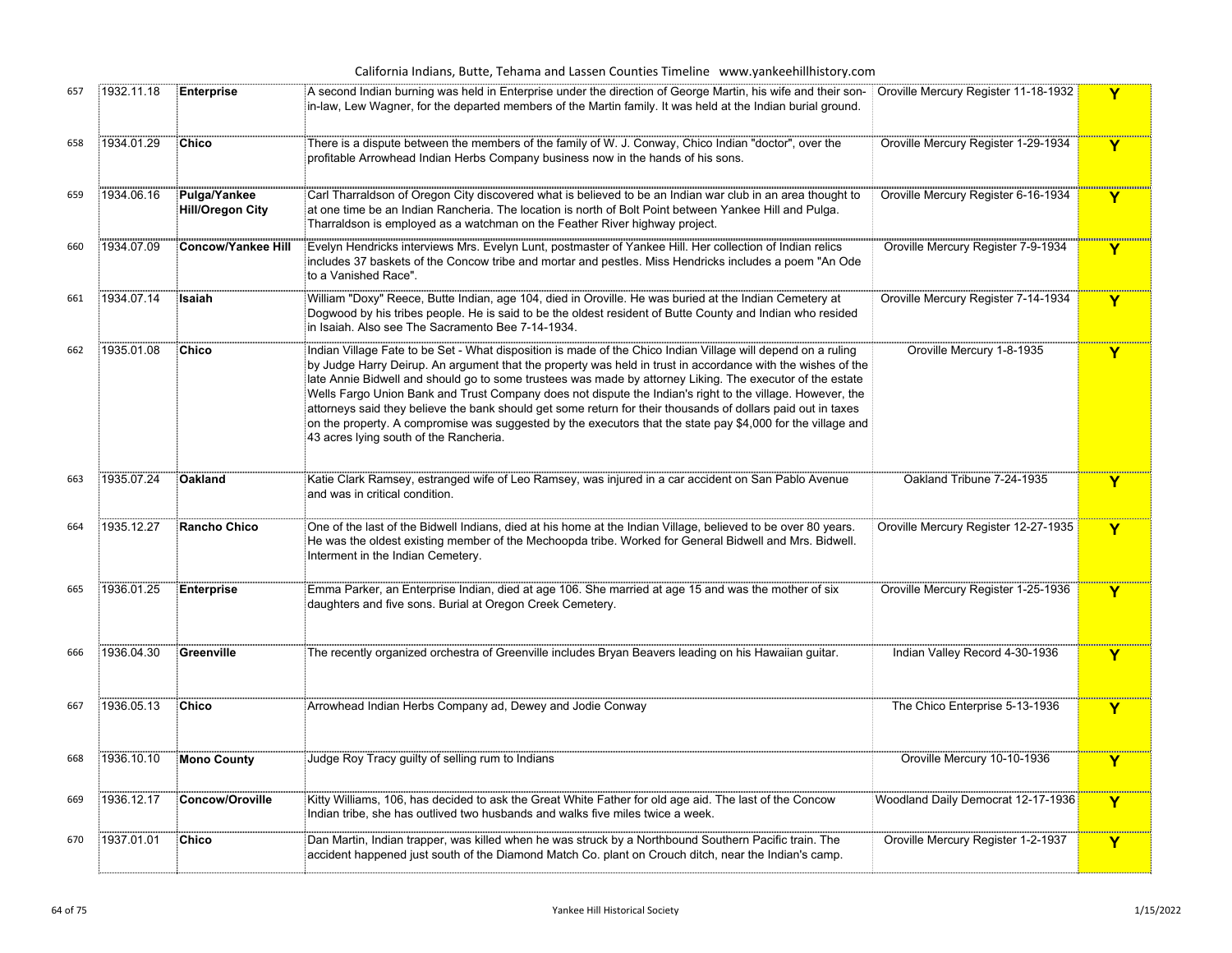|  |  |  | California Indians, Butte, Tehama and Lassen Counties Timeline www.yankeehillhistory.com |
|--|--|--|------------------------------------------------------------------------------------------|
|--|--|--|------------------------------------------------------------------------------------------|

| 671 | 1937.01.04 | <b>Enterprise</b>    | George Martin of Enterprise, an Indian age 58, was killed when he stepped in front of an auto; this was the<br>first auto accident in 1937. He was born in Enterprise and lived there all his life. He leaves a wife and seven<br>children. More than 100 attended his funeral. Burial at Oregon Creek Cemetery. Also see The Sacramento<br>Bee 1-4-1937 and funeral notice Oroville Mercury Register 1-6-1937.                                                              | Oroville Mercury Register 1-4-1937   | Y                       |
|-----|------------|----------------------|------------------------------------------------------------------------------------------------------------------------------------------------------------------------------------------------------------------------------------------------------------------------------------------------------------------------------------------------------------------------------------------------------------------------------------------------------------------------------|--------------------------------------|-------------------------|
| 672 | 1937.01.18 | Concow               | Article about Fred Johnson, Concow Chief at Pulga, Indian name Ponne Carne (also known as Old Man<br>Smoke). Born around 1850, Fred assumed the role of Chief after his uncle Frank Johnson died. He was a<br>child when round up of Indians occurred years ago; remembers a fight but he did not participate, he was too<br>young (probably 1859 round up). See 1859 Sept 15th                                                                                              | Oroville Mercury 1-18-1937           | Y                       |
| 673 | 1937.03.10 | Concow               | Article about bills introduced in the senate to allow Indians to sue for up to \$1.25 per acre of land taken from<br>them based on treaties that were not honored. Concow Chief, Fred Johnson known as Old Smoke, relayed<br>the news to the local paper.                                                                                                                                                                                                                    | Oroville Mercury Register 3-10-1937  | $\mathbf Y$             |
| 674 | 1937.03.20 | <b>Chico</b>         | Music and songs of the Maidu tribe have been recorded for posterity by Miss Frances Dinsmore, field<br>worker for the Southwestern Museum of Los Angeles. Mrs. Amanda Wilson and Pablo Sylvers are two of<br>the tribe's oldest survivors and helped with the research.                                                                                                                                                                                                      | Oroville Mercury Register 3-20-1937  | Y                       |
| 675 | 1937.04.05 | <b>Brush Creek</b>   | George Martin, Indian age 17, son of Mr. and Mrs. Jack Martin of Brush Creek, died in Oroville. Burial at<br>Bald Rock Cemetery.                                                                                                                                                                                                                                                                                                                                             | Oroville Mercury Register 4-5-1937   | Y                       |
| 676 | 1937.08.13 | Concow               | Evelyn Hendricks writes column about old Indian legends centering around Bartees Bar; Concow Indians<br>worshipped Sun God who helped them with herbs and with fishing.                                                                                                                                                                                                                                                                                                      | Oroville Mercury Register 8-13-1937  | Y                       |
| 677 | 1937.08.13 | Mayaro               | Gene Phelps of Mayaro Lodge attributes the discovery of a mineral spring on his property to an aged<br>Indian. Doxy (William W.) Reece, who was born and raised in the Indian village that was formerly located<br>where the lodge now stands, asked about the "medicine water" referring to the spring of his childhood.                                                                                                                                                    | Oroville Mercury Register 8-13-1937  | Y                       |
| 678 | 1938.05.20 | Oroville             | An Indian runner and a plane pilot carried the mail to commemorate air mail week. Swift Feather (real name<br>Billy Epperson), a 19-year-old Quincy Indian, took the mail pouch from the hands of J. E. Byrne, Oroville<br>postmaster, Nearly 75 people stood on the steps of the Oroville post office to watch Swift Feather start his<br>run.                                                                                                                              | Oroville Mercury Register 5-20-1938  | $\overline{\mathbf{Y}}$ |
| 679 | 1938.08.09 | <b>Rock Creek</b>    | Inscribed rocks covered with signs pecked by Indians into the stones left smooth in the path of a glacier<br>have been discovered in the Feather River Canyon near the head of Rock Creek by Eugene Phelps of<br>Mayaro and two others. Indians of the Kimshew and Concow branches of the Maidus now living in the area,<br>said they have no traditions in their tribes telling of the writing of the inscriptions and they have only seen<br>and heard of them a year ago. | Oroville Mercury Register 8-9-1938   | Y                       |
| 680 | 1938.12.05 | <b>San Francisco</b> | Fred Johnson, one-armed chief of the Concow Indian tribe, came to San Francisco to attend a convention<br>of Indians. The Indians of California Inc. had postponed the convention. Also see Oakland Tribune 12-5-<br>1938.                                                                                                                                                                                                                                                   | Oroville Mercury Register 12-5-1938  | Y                       |
| 681 | 1938.12.06 | <b>San Francisco</b> | Fred Johnson, 79-year-old Concow Indian awoke in one of the best suites in the Sir Frances Drake hotel.<br>The city's convention and tourist bureau heard about the cancelled meeting and escorted him to night clubs.                                                                                                                                                                                                                                                       | Oroville Mercury Register 12-6-1938  | Y                       |
| 682 | 1938.12.10 | San Francisco        | Fred Johnson won't be going to Indians of California Inc. convention on the 19th. This trip to San Francisco<br>was the first he had made in 15 years. He was born at Belden in 1857 and had no schooling. He said in<br>1921 there were 20,000 Indians in California and today there are only four left in the Concow tribe.                                                                                                                                                | Oroville Mercury Register 12-10-1938 | Y                       |
|     |            |                      |                                                                                                                                                                                                                                                                                                                                                                                                                                                                              |                                      |                         |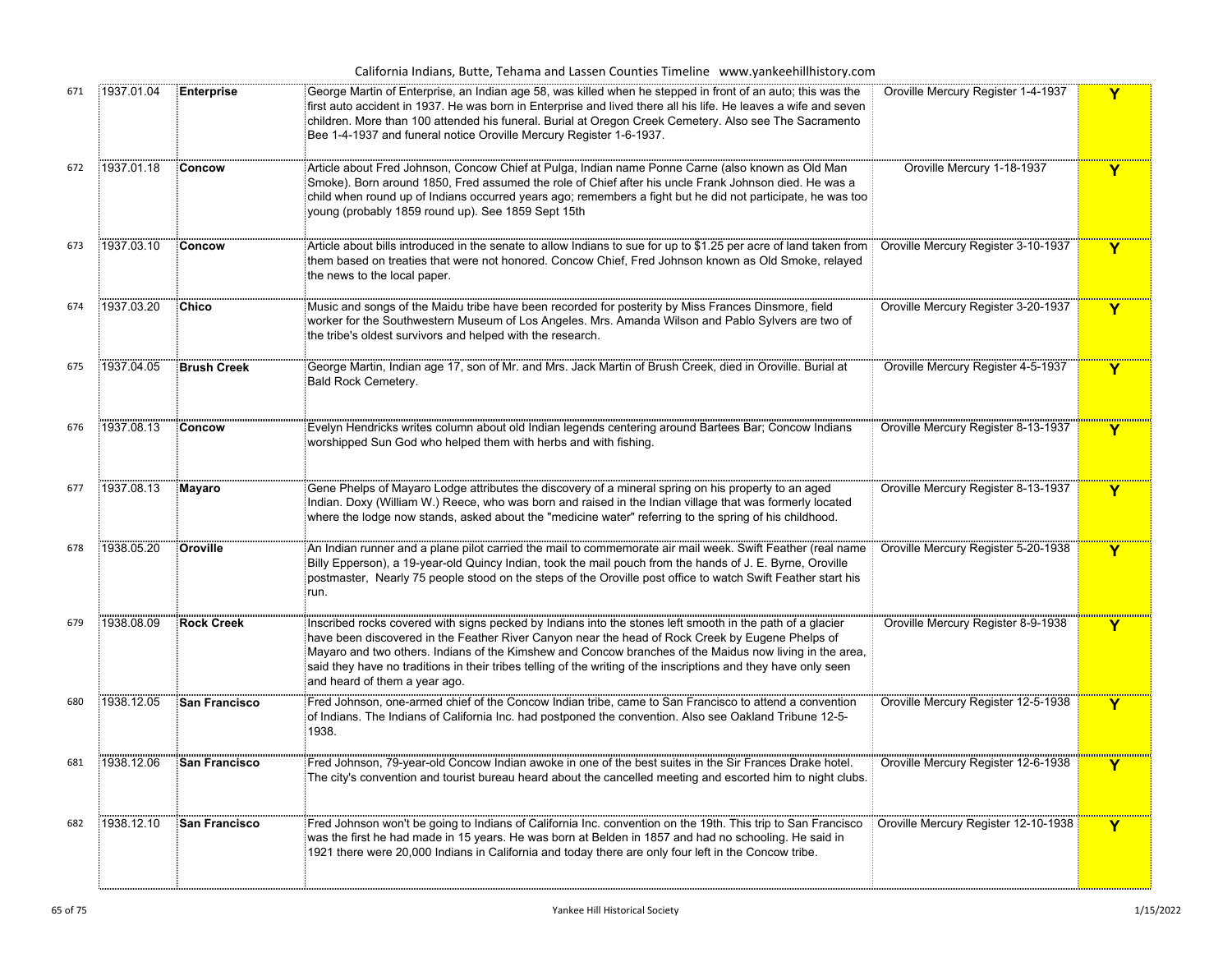California Indians, Butte, Tehama and Lassen Counties Timeline www.yankeehillhistory.com

| 683 | 1939.05.22 | <b>Feather Falls</b> | Billy Hogan, 107-year-old Indian, died at Feather Falls. Burial by Indian rites at Mooretown Cemetery.                                                                                                                                                                                                                                                                                                 | Oroville Mercury Register 5-22-1939 | Y                       |
|-----|------------|----------------------|--------------------------------------------------------------------------------------------------------------------------------------------------------------------------------------------------------------------------------------------------------------------------------------------------------------------------------------------------------------------------------------------------------|-------------------------------------|-------------------------|
| 684 | 1940.01.12 | Chico                | A Clovis justice court found Dewey Conway, Indian medicine man from Chico, not guilty of practicing<br>medicine without a state license. Conway said he intended to continue selling medicine made from herbs<br>contained in a formula he said was given him by his father and grandfather, Indian medicine men.                                                                                      | Chico Record 1-12-1940              | Y                       |
| 685 | 1940.09.05 | Belden               | A skull found is believed to be part of an Indian burial ground. The discovery was made by Charlie Gramps<br>of Pulga while working on the highway repair work for the State Department.                                                                                                                                                                                                               | Plumas Independent 9-5-1940         | Y                       |
| 686 | 1941.04.26 | <b>Rock Creek</b>    | Three page article recounting the massacre by Indians of the Hickock children July 5, 1862.                                                                                                                                                                                                                                                                                                            | Sacramento Bee 4-26-1941            | Y                       |
| 687 | 1941.12.18 | Enterprise           | Complete text: MIX: In Oroville, Butte County, December 14, 1941, Frank Mix, husband of Mrs. Kate Mix of<br>Enterprise; a native of Enterprise, age 69. Interment was in the Oregon Creek Cemetery, Enterprise.                                                                                                                                                                                        | The Sacramento Bee 12-18-1941       | $\overline{\mathbf{Y}}$ |
| 688 | 1944.03.02 | Rancho Chico         | Mrs. Elvira Nuckolls, age 57, died at Enloe from burns suffered when her home at the Indian Village in<br>Chico burned. Survived by husband Eli Nuckolls, her mother Mrs. Susan Clements, and her brothers Bud<br>and Molin Bain of Chico. Burial at Bald Rock Indian Cemetery.                                                                                                                        | The Sacramento Bee 3-2-1944         | $\mathbf Y$             |
| 689 | 1945.03.27 | Chico                | Burney Wilson, Chico Indian, died in Manzanar at age 49. He was a first lieutenant in the infantry in World<br>War I; he also served in the Indian service for 27 years in Tacoma, Washington. Buried in Mechoopda<br>Rancheria Indian Cemetery in Chico, CA.                                                                                                                                          | The Sacramento Bee 3-27-1945        | Y                       |
| 690 | 1949.06.09 | Paradise             | Obituary for Dixie Johnson, a full blood Konkow Indian; he was 80 years old. Dixie was noted for his help<br>in tracking criminals (in 1915) on the loose in the woods. He made his living as a miner. His wife and son<br>lived in Pulga.                                                                                                                                                             | Oroville Mercury Register 6-9-1949  | Y                       |
| 691 | 1946.02.04 | <b>Chico</b>         | Amanda Wilson, Chico Mechoopda and protégé of Mrs. Annie Bidwell, was buried in the cemetery in the<br>Indian Rancheria. She was the last surviving person who spoke the Mechoopda language and died at<br>nearly 100 years old. She was previously married to Chief LaFonso, tribal head of the Mechoopdas. She<br>later married Santa Wilson, Bidwell's coachman.                                    | The Sacramento Bee 2-4-1946         | $\mathbf Y$             |
| 692 | 1948.03.17 | Modesto              | Suicide of Douglas Wilson, a 29-year-old American Indian and a Navy veteran, was deemed a "delayed<br>casualty" of World War II. He leaves a wife, two sons and his father.                                                                                                                                                                                                                            | The Sacramento Bee 3-17-1948        | Y                       |
| 693 | 1950.01.15 | Covelo               | 18 page article talks about the pioneers of Covelo, mule trains, oldest church, Nome Cult Station,<br>Reservation school, pioneer families. Mentions Round Valley Indian culture and talks about the first white<br>man came to the area long before the Gold Rush. He had long blonde hair and arrived on a white horse and<br>appears to have been of Spanish descent. See Weekly Mercury 7-25-1879. | Press Democrat 1-15-1950            | Y                       |
| 694 | 1950.02.12 | <b>Round Valley</b>  | Three page article about old days in Covelo by Ira C. Adams, who was born there as a child in 1874. He<br>talks about his father, Ira W. Adams, who was a gardener and later a bookkeeper for the Round Valley<br>Indian Reservation. The family lived there for approximately 8 years.                                                                                                                | Press Democrat 2-12-1950            | $\mathbf Y$             |
| 695 | 1950.05.24 | California           | President Truman signed a bill permitting California Indians to collect \$150 each as a result of a claim<br>against the Federal Government.                                                                                                                                                                                                                                                           | Oroville Mercury Register 5-24-1950 | $\mathbf Y$             |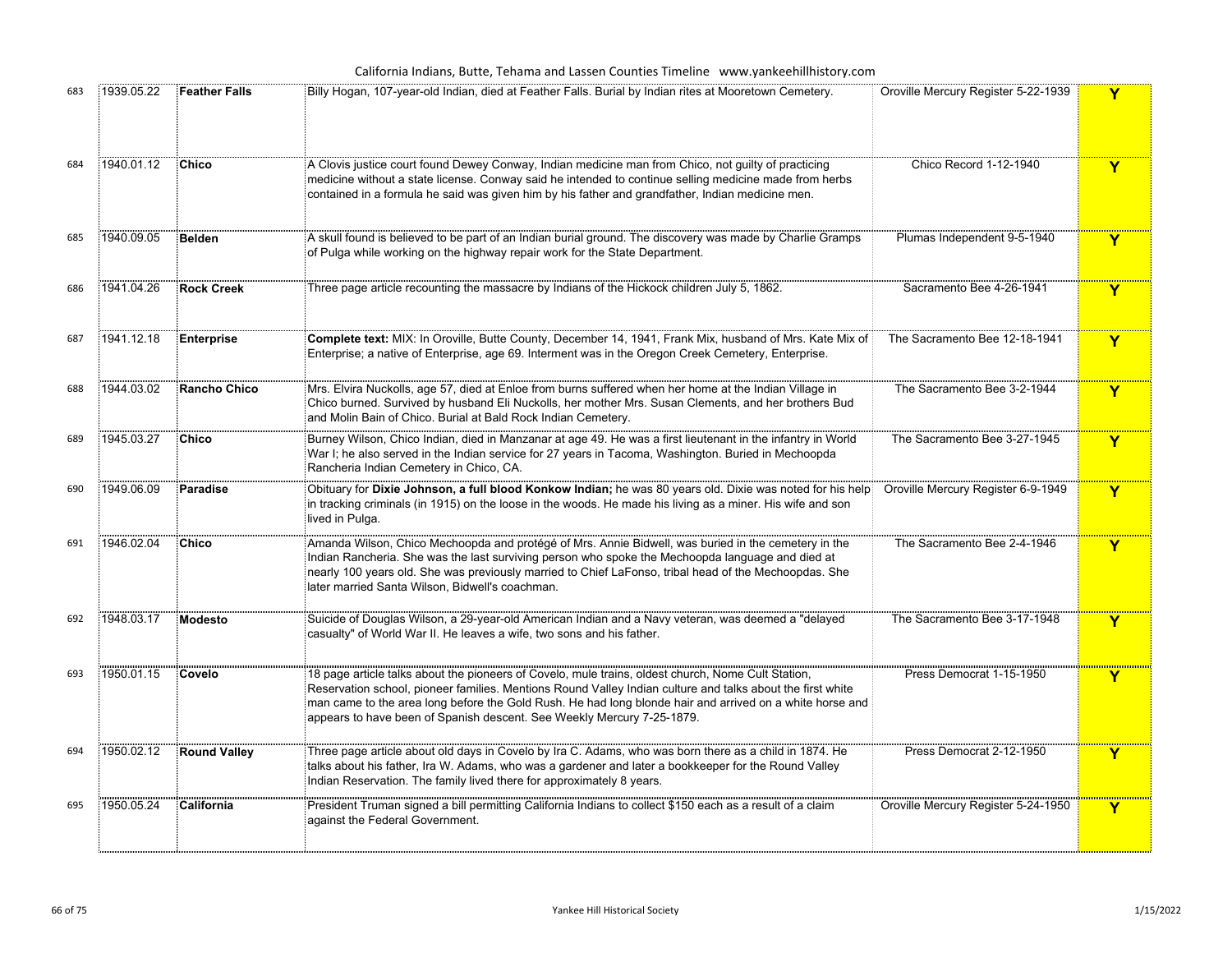|     |            |                    | California Indians, Butte, Tehama and Lassen Counties Timeline www.yankeehillhistory.com                                                                                                                                                                                                                                                                                                                                                                                                                                                                                |                                                     |                         |
|-----|------------|--------------------|-------------------------------------------------------------------------------------------------------------------------------------------------------------------------------------------------------------------------------------------------------------------------------------------------------------------------------------------------------------------------------------------------------------------------------------------------------------------------------------------------------------------------------------------------------------------------|-----------------------------------------------------|-------------------------|
| 696 | 1951.07.20 | Oroville           | Margaret Mix died in Oroville, age 67. Graveside services at the Enterprise Cemetery and burial in Oregon<br>Creek Cemetery, Butte County.                                                                                                                                                                                                                                                                                                                                                                                                                              | The Sacramento Bee 7-20-1951                        | Y                       |
| 697 | 1952.01.24 | Chico/Live Oak     | The State Dept of Health in Sacramento threatened to halt the operations of Chico's Dewey Conway<br>(Arrowhead Indian Herb Co.), described by the United Press as "an honest to goodness Indian patent<br>medicine man." Conway had recently been fined \$500 in Live Oak charging violation of the food and drug<br>act. The State Dept of Health had been aware of Conway's medicines and contended they were illegal. Until<br>recently, the Dept. believed Conway was exempt from state jurisdiction because he was an Indian living on<br>a "federal reservation". | Chico Record 1-24-1952                              | Y                       |
| 698 | 1954.06.01 | <b>Berry Creek</b> | Alfred Smith died in Oroville, age 37; native of Berry Creek. Burial in Bald Rock Cemetery.                                                                                                                                                                                                                                                                                                                                                                                                                                                                             | The Sacramento Bee 6-1-1954                         | $\overline{\mathbf{Y}}$ |
| 699 | 1954.10.02 | Chico              | Dewey Conway died in Chico at age 56. Burial in Mechoopda Indian Cemetery.                                                                                                                                                                                                                                                                                                                                                                                                                                                                                              | The Sacramento Bee 10-2-1954                        | Y                       |
| 700 | 1957.05.09 | <b>Chico</b>       | John H. Wilson, age 21 and from Chico, was killed when his car ran off the road. Burial at Indian Village<br>Cemetery, Chico.                                                                                                                                                                                                                                                                                                                                                                                                                                           | Marysville Appeal Democrat 5-9-1957                 | $\overline{\mathsf{Y}}$ |
| 701 | 1957.12.01 | <b>Chico</b>       | Article in the California Historical Society Quarterly about Bidwell's Rancheria in Chico.                                                                                                                                                                                                                                                                                                                                                                                                                                                                              | California Historical society Quarterly<br>Dec 1957 |                         |
| 702 | 1958.01.25 | Durham             | One of the largest clusters of Indian grinding pots were found by John and Joe Peirano of Durham, totaling<br>200. They range from 2 inches to a foot in diameter. They are on range land belonging to Llano Seco<br>Rancho.                                                                                                                                                                                                                                                                                                                                            | Sacramento Bee 1-25-1958                            | Y                       |
| 703 | 1958.02.22 | Oroville           | Sadie Martin died in Oroville, age 71. Native of Feather Falls, Butte County.                                                                                                                                                                                                                                                                                                                                                                                                                                                                                           | The Sacramento Bee 2-22-1958                        | Y                       |
| 704 | 1961.06.14 | Chico              | Mrs. Susan Slack Clements, age 98, died at her home in the Chico Indian Village. Burial in Mechoopda<br>Indian Cemetery.                                                                                                                                                                                                                                                                                                                                                                                                                                                | The Sacramento Bee 6-14-1961                        | Y                       |
| 705 | 1962.10.12 | Chico              | Isaiah Conway, Indian herbalist and born in the Bidwell Indian Rancheria, died at age 70. He operated the<br>Arrowhead Indian Herb Co. with his brothers. Burial in the Indian Village Cemetery.                                                                                                                                                                                                                                                                                                                                                                        | The Sacramento Bee 10-12-1962                       | Y                       |
| 706 | 1963.10.06 | <b>Big Bend</b>    | John Duncan of Sacramento State College foresees the approaching death of the rich Maidu Indian culture<br>in Northern California. Duncan, his wife and 2 sons lived among the Indians at Big Bend, Butte County.<br>Bryan Beavers, who was educated to become a shaman or witch doctor for the Maidu tribe, is an expert in<br>Indian music and folklore. Bryan Beavers switched to logging as did many of the Indians.                                                                                                                                                | Sacramento Bee 10-6-1963                            | Y                       |
| 707 | 1964.10.08 | Quincy             | <b>Complete text:</b> Baby born: Mr. and Mrs. Alfred Beavers became parents of a girl, Wednesday, Oct. 7, at<br>the Plumas District Hospital. She weighed 7 pounds, 5 1/2 ounces and was delivered by Caesarean<br>section. Her parents named her Cherie Lyn.                                                                                                                                                                                                                                                                                                           | Feather River Bulletin 10-8-1964                    | N                       |
| 708 | 1965.04.21 | <b>Chico</b>       | Sherman Wilson, native of Chico and age 68, died in Chico April 18. Survived by Lenora; father of Leonard,<br>Grover, Dell, Thelma and Harriett; brother of Eva. Funeral services and burial in the Mechoopda Indian<br>Village Cemetery.                                                                                                                                                                                                                                                                                                                               | The Sacramento Bee 4-21-1965                        | $\mathbf Y$             |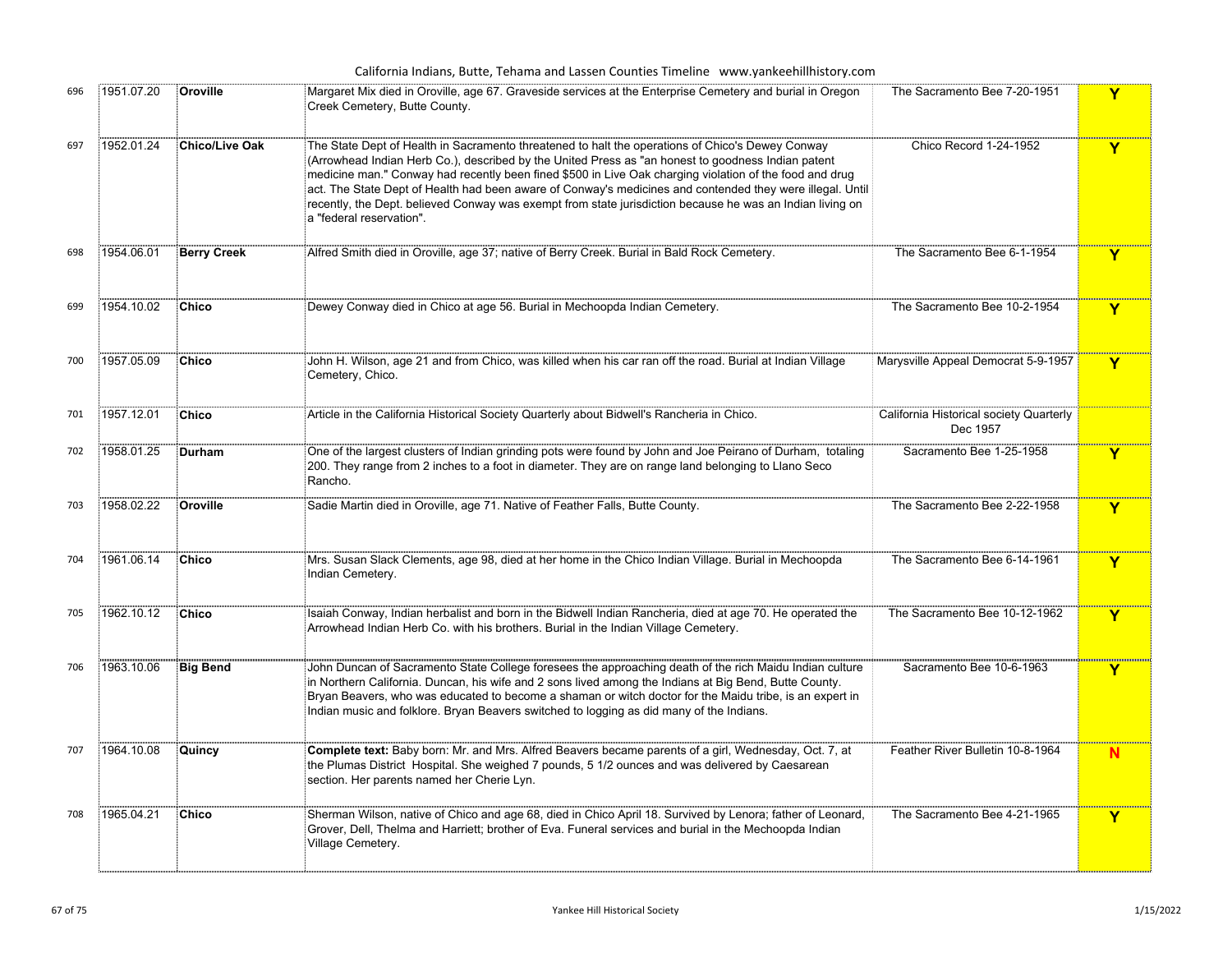|     |            |                     | California Indians, Butte, Tehama and Lassen Counties Timeline www.yankeehillhistory.com                                                                                                                                                                                                                                                                                                                                                     |                                               |   |
|-----|------------|---------------------|----------------------------------------------------------------------------------------------------------------------------------------------------------------------------------------------------------------------------------------------------------------------------------------------------------------------------------------------------------------------------------------------------------------------------------------------|-----------------------------------------------|---|
| 709 | 1966.01.27 | Oroville            | Mrs. Johanna Lee died in Oroville at the county hospital some time last October. Johanna and her twin<br>sister, Alice Lee Schreeve and her husband Ira Schreeve lived in the cabin near Little Indian Creek along<br>the highway below Maple Leaf Inn. The Lee family lived in the Canyon for many years and Injun Jim School<br>was named after Jim Lee, Mrs. Lee's father.                                                                | Feather River Bulletin 1-27-1966              | Y |
| 710 | 1966.05.28 | Chico               | The old Indian Cemetery on West Sacramento Avenue is getting a new face lift for Memorial Day. Bob<br>Stryker and his wife, Juanita (Conway) Stryker, owners and operators of Juanita's Indian Herb Co., have<br>been employed by the Mechoopda Indian Association to clean the cemetery area.                                                                                                                                               | The Chihco Enterprise Record 5-28-<br>1966    | Y |
| 711 | 1967.09.09 |                     | An original program about a Maidu Indian in the Feather River Canyon, has earned KVIE, Sacramento's<br>educational television station, a \$3,000 grant from the National Endowment for the Arts. It is entitled "Bryan<br>Beavers: A Moving Portrait."                                                                                                                                                                                       | Sacramento Bee 9-9-1967                       | Y |
| 712 | 1967.10.25 | Oroville            | Lew John Wagner, age 67, died in Oroville. Burial in Bald Rock Indian Cemetery, Butte County.                                                                                                                                                                                                                                                                                                                                                | The Sacramento Bee 10-25-1967                 | Y |
| 713 | 1968.11.22 | Oroville            | Ebenezer Martin died in Oroville age 39. Burial in the Bald Rock Cemetery.                                                                                                                                                                                                                                                                                                                                                                   | The Sacramento Bee 11-22-1968                 | Y |
| 714 | 1973.05.10 | Quincy              | Indian education meet this week with film of Indians and Chiefs, Bryan Beavers, Yosemite, The North<br>American Indians and the First Americans.                                                                                                                                                                                                                                                                                             | Feather River Bulletin 5-10-1973              | Y |
| 715 | 1973.10.17 | Chico               | Henry Azbill died in San Francisco. Native of California and member of the American Indian Historical<br>Society. Interment at Mechoopda Indian Cemetery in Chico.                                                                                                                                                                                                                                                                           | The San Francisco Examiner 10-17-<br>1973     | Y |
| 716 | 1974.08.26 | <b>Chico</b>        | Carl Andrew Delgado, a staff member of the six county Indian California Education Project, died at age 62.<br>Native of Chico. Burial at Mechoopda Indian Cemetery in Chico. Also The Times Standard 8-27-1974.                                                                                                                                                                                                                              | The Times Standard (Eureka, CA) 8-<br>26-1974 | Y |
| 717 | 1975.04.24 | Quincy              | Born 4-14 at Plumas District Hospital to Brenda Gramps (Thomas M., John Thomas).                                                                                                                                                                                                                                                                                                                                                             | Feather River Bulletin 4-24-1975              | Y |
| 718 | 1975.04.24 | Quincy              | Two Indians films will be featured including: The ballad of Crowfoot and Bryan Beavers: A moving portrait,<br>which focuses on a Maidu Indian living in a log cabin he built by himself in wilderness area of Plumas<br>County.                                                                                                                                                                                                              | Feather River Bulletin 4-24-1975              | Y |
| 719 | 1976.02.19 | <b>Lake Almanor</b> | Another human skeleton was recently found on the shores of receding Lake Almanor. The bones "appear to<br>be old, probably another Indian finding."                                                                                                                                                                                                                                                                                          | Feather River Bulletin 2-19-1976              | Y |
| 720 | 1976.02.19 | Sacramento          | Frank Day, age 74, one of the last artists of the valley dwelling branch of Maidu Indians, had his paintings<br>exhibited at the E. D. Crocker Art Gallery in Sacramento. As a young boy, he met Ishi, the Yahi Indian<br>whose life as the last Stone Age man in American was preserved in the book by Theodora Kroeber. In<br>conjunction with the show, "Concow", a film by Professor Don Jewell of American River College, was<br>shown. | Feather River Bulletin 2-19-1976              | Y |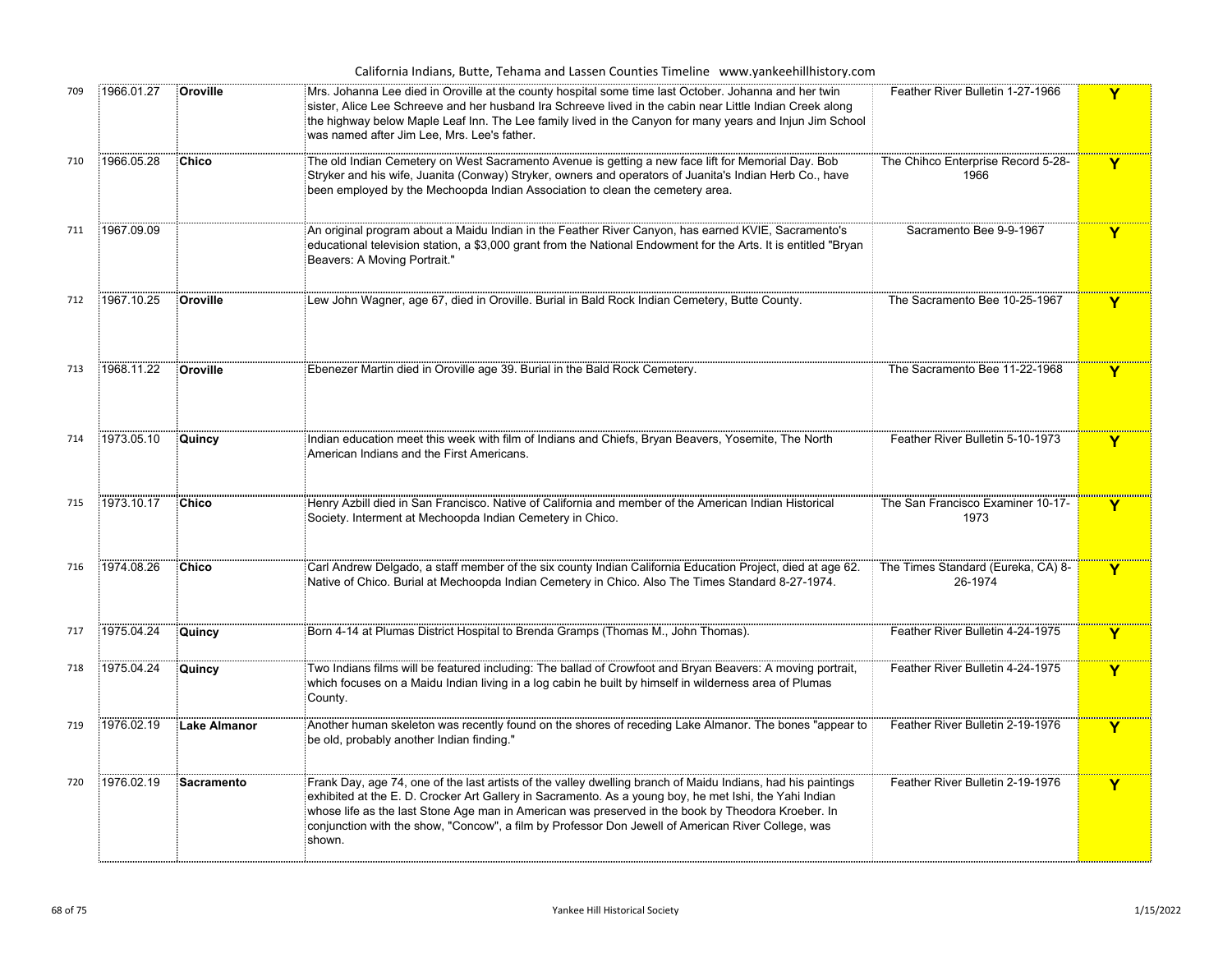| California Indians, Butte, Tehama and Lassen Counties Timeline www.yankeehillhistory.com |            |                             |                                                                                                                                                                                                                                                                                                                                                                  |                                                                                              |              |  |  |
|------------------------------------------------------------------------------------------|------------|-----------------------------|------------------------------------------------------------------------------------------------------------------------------------------------------------------------------------------------------------------------------------------------------------------------------------------------------------------------------------------------------------------|----------------------------------------------------------------------------------------------|--------------|--|--|
| 721                                                                                      | 1976.08.18 | California                  | Frank Day, one of the last Maidu Indians to continue the oral language tradition of his people, died at age<br>74. Native of Berry Creek near Oroville. His Indian name was Lydam-lilly or Fading Morning Star. His father,<br>Twoboe, was a leader of the Concow tribe, known for its skill in horse training.                                                  | Santa Ana Register 8-18-1976                                                                 | Y            |  |  |
| 722                                                                                      | 1976.09.30 | Quincy                      | County library begins free film series. Future programs will include Bryan Beavers, about a Maidu Indian<br>who lived in Plumas County.                                                                                                                                                                                                                          | Feather River Bulletin 9-30-1976                                                             | $\mathbf{Y}$ |  |  |
| 723                                                                                      | 1976.10.19 | Garden Grove,<br>California | Donald Lee Clark, long time resident of Garden Grove, CA died October 17, 1976, age 46. Survived by wife [Independent (Long Beach, CA) 10-19-<br>Florence, 2 sons, Mark and Michael. Employed with McDonnell-Douglas 22 years, served in the USMC.<br>Proud of his American Concow Indian heritage.                                                              | 1976                                                                                         | Y            |  |  |
| 724                                                                                      | 1976.12.29 | <b>Santa Cruz</b>           | Wayne David Petteys, age 82. Native of Austin, Texas, was police inspector for 28 years in Oakland.<br>Survived by wife Elise Ann Petteys of Scotts Valley, 2 brothers Eldridge R. and Friendly G. Petteys of<br>Auberry, one sister, Mrs. Alfred Leslie of Redding.                                                                                             | Santa Cruz Sentinel 12-29-1976                                                               | Y            |  |  |
| 725                                                                                      | 1978.00.00 | California                  | Francis A. Riddell writes about Konkow and Maidu Indians in "Handbook of North American Indians"<br>published by Smithsonian Institution. He greatly expands the area inhabited by the Konkow Indians to<br>include Rich Bar to the North and almost to the Sutter Buttes to the South. He also changed the tribe's<br>name spelling to Konkow.                  | Handbook of North American Indians<br>Volume 8, published by Smithsonian<br>Institution 1978 |              |  |  |
| 726                                                                                      | 1978.01.25 | Covelo                      | Effie (Azbill) Henin; native of Covelo, died at age 69. Her first husband was Chief Holai LaFonso, Chieftain<br>of the Bidwell Rancheria Indians. Interment at Headquarters Cemetery in Covelo.                                                                                                                                                                  | The Press Democrat 1-25-1978                                                                 | Y            |  |  |
| 727                                                                                      | 1978.10.30 | <b>Davis</b>                | Frank Day exhibit is at the University of Davis campus. Frank Day, the Concow Maidu historian/painter, died<br>in 1976. He was the son of Twoboe, a Concow headman. Twoboe handed down the tribal history, customs<br>and legends to his son, who has preserved them for eternity in vivid narrative paintings.                                                  | Sacramento Bee 10-30-1978                                                                    | Y            |  |  |
| 728                                                                                      | 1979.07.14 | <b>Chico</b>                | Stella Conway, wife of Isaiah Conway; member of the Uki and Wailaki tribes. She was born on the Covelo<br>Indian Reservation. Died at age 80. Interment at the Indian Village Cemetery in Chico.                                                                                                                                                                 | The Sacramento Bee 7-14-1979                                                                 | Y            |  |  |
| 729                                                                                      | 1980.03.07 | Reno, NV                    | Complete text: On February 22, 1980, Shirley Leonard of Chico became the bride of Heine Gramps of<br>Pulga. They were married in Reno, Nevada. A wedding reception was held on February 24, 1980 at Grand<br>View Café on Highway 70.                                                                                                                            | Golden Feather Echoes 3-7-1980                                                               | N            |  |  |
| 730                                                                                      | 1981.09.16 | Folsom                      | A special showing of the paintings of Frank Day will be presented at Pacific Western Traders in Folsom. He<br>is considered California's "most honored and beloved native artists." The legends of the Concow Maidu<br>tribe were passed from his father, Twoboe, to him at an early age but it was not until 1960 at the age of 58,<br>that Day began to paint. | Folsom Telegraph 9-16-1981                                                                   | $\mathbf Y$  |  |  |
| 731                                                                                      | 1981.12.09 | <b>Berry Creek</b>          | Darryl R. Edwards was killed by his brother David R. Edwards on Bald Rock Road. Burial at Bald Rock<br>Indian Cemetery.                                                                                                                                                                                                                                          | The Sacramento Bee 12-9-1981                                                                 | Y            |  |  |
| 732                                                                                      | 1983.05.04 | Quincy                      | The first annual Indian Day of Plumas County will include Bryan Beavers, who is a local storyteller.                                                                                                                                                                                                                                                             | Feather River Bulletin 5-4-1983                                                              | Y            |  |  |
| 733                                                                                      | 1983.05.11 | Quincy                      | American Indian Day will include a variety of Indian films which include "I Heard the Owl Call My Name",<br>The Dawn Horse", "Bryan Beavers", "Arrow to the Sun", and a special film called "Windwalker".                                                                                                                                                        | Feather River Bulletin 5-11-1983                                                             | Y            |  |  |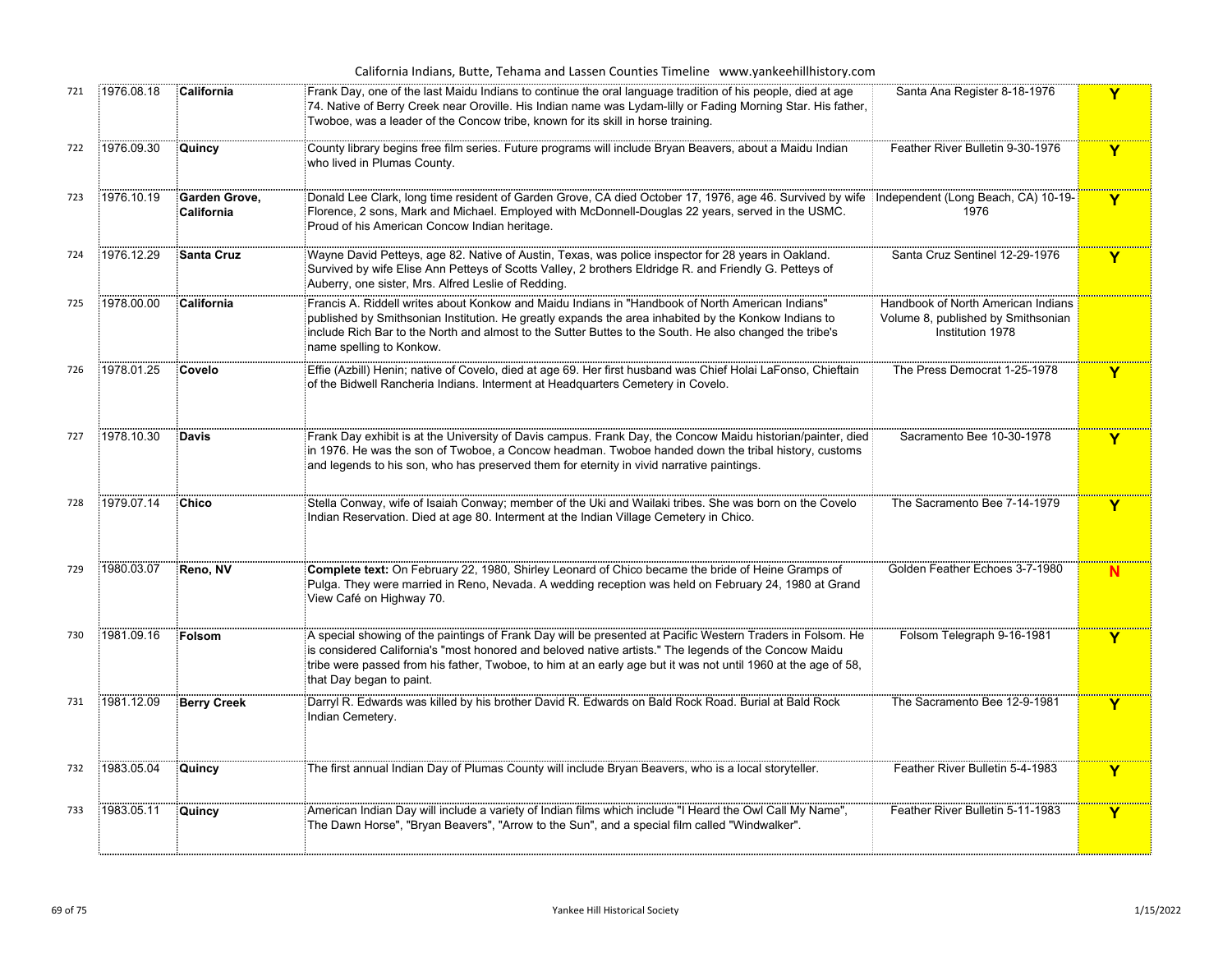|     |            |                      | California Indians, Butte, Tehama and Lassen Counties Timeline www.yankeehillhistory.com                                                                                                                                                                                                                                                                                                                                                                                                                                                                                                                               |                                           |              |
|-----|------------|----------------------|------------------------------------------------------------------------------------------------------------------------------------------------------------------------------------------------------------------------------------------------------------------------------------------------------------------------------------------------------------------------------------------------------------------------------------------------------------------------------------------------------------------------------------------------------------------------------------------------------------------------|-------------------------------------------|--------------|
| 734 | 1985.04.12 | Chico                | Native Concow Indian, Smokey Jones, will demonstrate Native American basketweaving using local plant<br>sources at a meeting of the Altacal Audubon Society.                                                                                                                                                                                                                                                                                                                                                                                                                                                           | Paradise Post 4-12-1985                   | Y            |
| 735 | 1985.06.20 | Oroville             | The California Dept. of Parks and Recreation at Lake Oroville has a new film entitled "Concow", which is<br>about Maidu Indians of the Yankee Hill area. The film features songs and narration by Bryan Beavers.                                                                                                                                                                                                                                                                                                                                                                                                       | Oroville Mercury Register 6-20-1985       | Y            |
| 736 | 1985.07.25 | Concow               | Local and out of area Indian arts and crafts will be on display at the Indian Big Time at Crain Park, Concow<br>Lake.                                                                                                                                                                                                                                                                                                                                                                                                                                                                                                  | The Chico Enterprise Record 7-25-<br>1985 | $\mathbf{Y}$ |
| 737 | 1987.07.01 | Taylorsville         | Silver Buckle Rodeo competition in Taylorsville includes Jr. Gramps.                                                                                                                                                                                                                                                                                                                                                                                                                                                                                                                                                   | Feather River Bulletin 7-1-1987           | Y            |
| 738 | 1990.08.15 | Oroville             | Article about Smoky Jones, a Konkow Indian speaking at a California Department of Parks and Recreation<br>speaker series. Smoky spoke two hours and demonstrated arrow head making and relayed the ways of the<br>Indians to a gathering of children. (Smoky Jones was Patsy Seeks brother, both were very involved with<br>teaching others about the Indian heritage)                                                                                                                                                                                                                                                 | Chico Enterprise Record 8-15-1990         | Y            |
| 739 | 1990.10.17 | Quincy               | The first Northern Sierra Indian Days in Quincy is a two day event celebrating Maidu culture. A documentary<br>film on Bryan Beavers, a Maidu Indian, was shown. A slide presentation featured Richard Burrill on the<br>history of the Maidu Indians and the baskets of Maidu basket maker Lily Baker. Smoky Jones told stories<br>about his Maidu culture about the earth and the animals.                                                                                                                                                                                                                           | Feather River Bulletin 10-17-1990         | Y            |
| 740 | 1992.03.17 | Portola              | Martin Christopher Wood Sr., age 84, died March 10, 1992 at his home in Portola. He was born August 5,<br>1908 in Pulga, California. He worked for the Western Pacific Railroad for 62 years and retired as a<br>maintenance foreman. Survived by wife Nina Wood, daughter Irene Moser of Portola, sons Ernest of Doyle,<br>and Martin Jr. and Earl, both of Reno, Stan of Shingle Springs and Bill of Portola; brothers William of<br>Shingle Springs, Oliver and Ivan both of Sacramento; sisters Jenni McCune of Shingle Springs, Adeline<br>Meyers of Sacramento, Ella Raver of Oroville and Lottie Main of Doyle. | Lassen County Times 3-17-1992             | $\mathbf{Y}$ |
| 741 | 1992.07.08 |                      | Bucky Gramps of Cottonwood was the bull riding winner with a prize of \$391.88.                                                                                                                                                                                                                                                                                                                                                                                                                                                                                                                                        | Feather River Bulletin 7-8-1992           | Y            |
| 742 | 1992.08.14 | California           | The House voted for a bill to create a commission to study California Indian funding inequities and federal<br>status problems. Currently, there are about 100 recognized tribal groups in California and about 47 that are<br>not.                                                                                                                                                                                                                                                                                                                                                                                    | Ukiah Daily Journal 8-14-1992             | Y            |
| 743 | 1993.06.30 | <b>Plumas County</b> | .<br>ERachel (Casner) Petteys, age 95, died June 22 in Portola. Born March 23, 1898 in Campe Verde, Arizona,<br>had worked as a camp cook for PG&E for 15 years. Survived by son Glenn Petteys of Pala and daughter∮<br>Peggy Artz of Portola. Funeral at Clovis Cemetery.                                                                                                                                                                                                                                                                                                                                             | Feather River Bulletin 6-30-1993          | Y            |
| 744 | 1994.05.20 | <b>Bald Rock</b>     | Velda Mae McCormick died in Riddle, Oregon at age 58. Burial in Bald Rock Indian Cemetery, Butte<br>County, CA.                                                                                                                                                                                                                                                                                                                                                                                                                                                                                                        | The Sacramento Bee 5-20-1994              | Y            |
| 745 | 1997.07.01 | Florida              | Oliver D. Wood, age 82, died at West Palm Beach, Florida and had lived there since 1945. Survived by wife<br>Evelyn (Huffman) and brothers and sisters.                                                                                                                                                                                                                                                                                                                                                                                                                                                                | The Palm Beach Post 7-1-1997              | $\mathbf{Y}$ |
| 746 | 1994.03.30 | California           | A long forgotten essay has been uncovered that may contain Ishi's real name. Bay Area naturalist, Kurt<br>Rademacher, discovered an unpublished essay written by Ishi's physician and friend Saxton Pope.<br>(Reprinted 3-25-2019)                                                                                                                                                                                                                                                                                                                                                                                     | Chico Enterprise Record 3-30-1994         | Y            |
| 747 | 1994.04.26 | Sacramento           | Lorraine LaVaughn Reece died at age 62 in Sacramento. She was a Native American and born in Brush<br>Creek, Butte County. Member of the Tyme Maidu tribe of Berry Creek Rancheria. Burial at Tyme Maidu<br>Tribal Cemetery (Bald Rock Indian Cemetery).                                                                                                                                                                                                                                                                                                                                                                | The Sacramento Bee 4-26-1994              | Y            |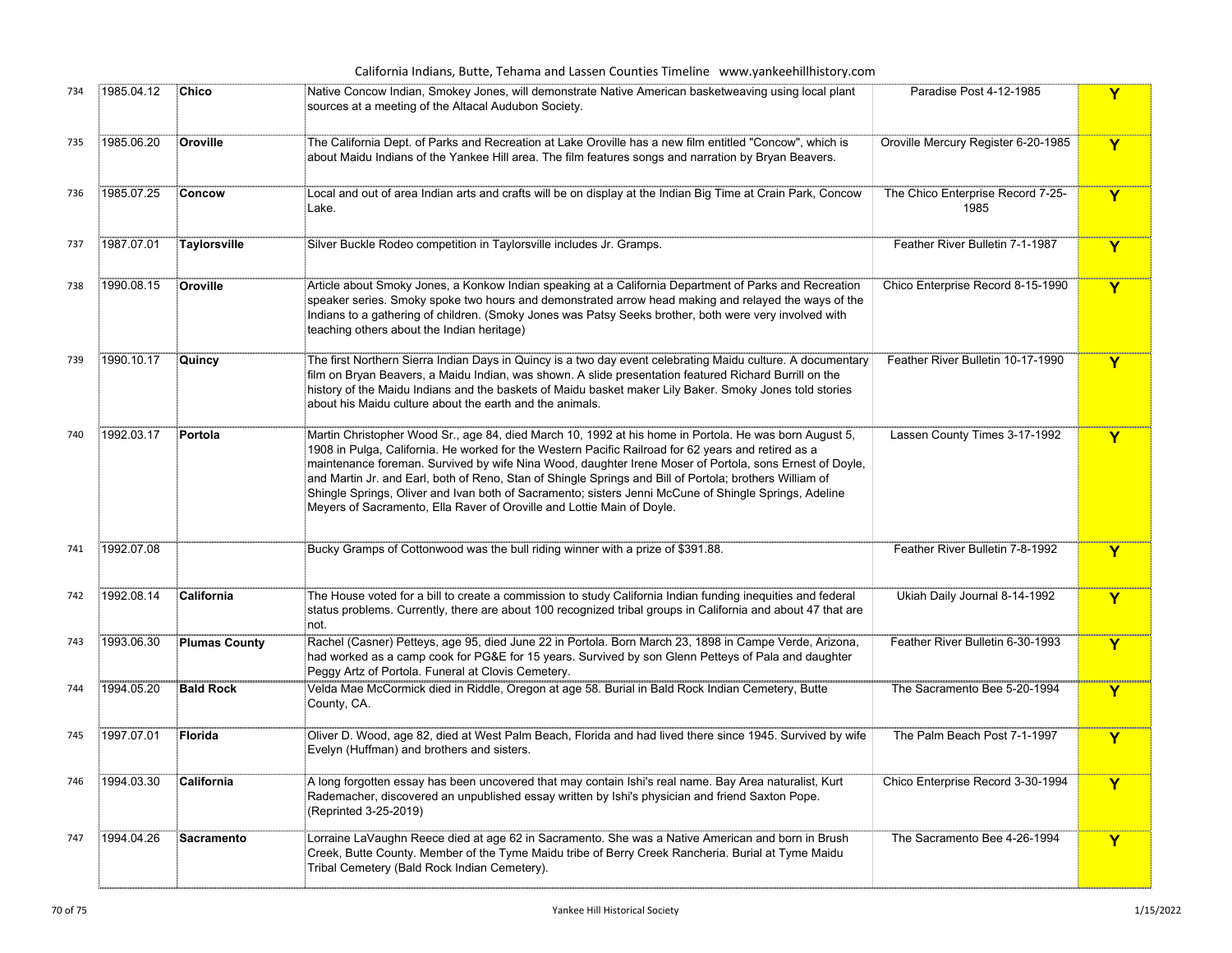| California Indians, Butte, Tehama and Lassen Counties Timeline www.yankeehillhistory.com |  |
|------------------------------------------------------------------------------------------|--|
|------------------------------------------------------------------------------------------|--|

| 748 | 1998.03.11 | <b>Concow/Quincy</b> | Article about the American Valley Mountain Maidu to prove who they are as individuals as well as prove<br>Feather River Bulletin 3-11-1998<br>they are a legitimate Native American tribe that has always existed in the Quincy, Meadow Valley area. As a<br>legitimate tribe, members will receive benefits available to other Native Americans who have been<br>recognized under the federal process. Although members do receive medical benefits through their adopted<br>situation with the Concow Maidu tribe, they want to also be eligible for special grants and loans made<br>available to other recognized tribes. |                                    | Y |
|-----|------------|----------------------|-------------------------------------------------------------------------------------------------------------------------------------------------------------------------------------------------------------------------------------------------------------------------------------------------------------------------------------------------------------------------------------------------------------------------------------------------------------------------------------------------------------------------------------------------------------------------------------------------------------------------------|------------------------------------|---|
| 749 | 1998.03.18 | California           | How California's Native Americans Lost Out: Five page article talks about treaties, higher rates of poverty<br>among California Indians, health care, the American Valley Mountain Maidu, Concow Maidu. The American<br>Valley Mountain Maidu, estimated to be 500, are a separate tribe and must find its own land.                                                                                                                                                                                                                                                                                                          | Feather River Bulletin 3-18-1998   | Y |
| 750 | 2000.01.24 | Oroville             | George Clark Sr. age 82, member of the Concow Maidu tribe, enjoyed going to pow wows, fishing and being<br>around people. Died in Oroville Jan. 24, 2000. Burial at Clark Cemetery, Yankee Hill, CA.                                                                                                                                                                                                                                                                                                                                                                                                                          | Legacy.com 1-24-2000               | Y |
| 751 | 2000.10.26 | Sacramento           | Grandma Bertha Norton, thought to be California's oldest Indian, died at her home in Sacramento at age<br>101 or perhaps older. She was the daughter of George Nye, a famous Maidu storyteller and dancer.                                                                                                                                                                                                                                                                                                                                                                                                                    | The Sacramento Bee 10-26-2000      | Y |
| 752 | 2002.04.24 | California           | Six page article: Native American contributions continue major role in Northeastern California; Nisenan or<br>Southern Maidu. History of the Concow Maidu and the Concow Maidu Trail of Tears.                                                                                                                                                                                                                                                                                                                                                                                                                                | Lassen County Times 4-24-2002      | Y |
| 753 | 2002.08.28 | California           | Seven page article about the Maidu in California.                                                                                                                                                                                                                                                                                                                                                                                                                                                                                                                                                                             | Feather River Bulletin 8-28-2002   | Y |
| 754 | 2004.06.12 | <b>Chico</b>         | Velma VanCleave died June 11, 2004 at Enloe Hospital in Chico, age 90. Born March 11, 1914 to Oliver<br>and Katie Josephson in Yankee Hill. She attended schools in Stirling City and Oroville High School.                                                                                                                                                                                                                                                                                                                                                                                                                   | Chico Enterprise Record 6-12-2004  | Y |
| 755 | 2004.11.07 | Yankee Hill          | Jim Madison died in Paradise at age 60, resident of Yankee Hill. Born in Spokane, WA August 1, 1944 and<br>worked for PG&E for 31 years. Survived by wife Carol and 5 sons: Chris Madison of Santa Rosa, Joe<br>Sousa of Magalia, Tony Sousa of Bella Vista, CA, Sonny Josephson of Eureka, Montana and Kris<br>Josephson of Yankee Hill; brother Bob Madison of Chico; 2 sisters Shirley Rawley and Mary Coyle.                                                                                                                                                                                                              | Chico Enterprise Record 11-10-2004 | Y |
| 756 | 2004.11.17 | Oroville             | Jason Nakoma Steele, died at age 26. Burial at Bald Rock Cemetery.                                                                                                                                                                                                                                                                                                                                                                                                                                                                                                                                                            | Chico Enterprise Record 11-17-2004 | Y |
| 757 | 2005.02.28 |                      | Winona Webb Graham (Josephson) died December 23, 2005 at age 83. Born in Yankee Hill December 17,<br>1922, the first child of Vivian and Ella Josephson. Spent her childhood in Yankee Hill and attended school<br>at Yankee Hill Elementary School, a one room country school.                                                                                                                                                                                                                                                                                                                                               | Chico Enterprise Record 2-28-2005  | Y |
| 758 | 2005.09.02 | Chico                | Lewis Santa Wilson died August 30, 2005. Buried in Mechoopda Indian Cemetery, Chico, CA.                                                                                                                                                                                                                                                                                                                                                                                                                                                                                                                                      | Chico Enterprise Record 9-2-2005   | Y |
| 759 | 2006.05.04 | Oroville             | Tyrone Clark Steele died April 30, 2006. He was employed at Gold Country Casino. Burial at Sittu (Bald<br>Rock) Cemetery in Berry Creek.                                                                                                                                                                                                                                                                                                                                                                                                                                                                                      | Chico Enterprise Record 5-4-2006   | Y |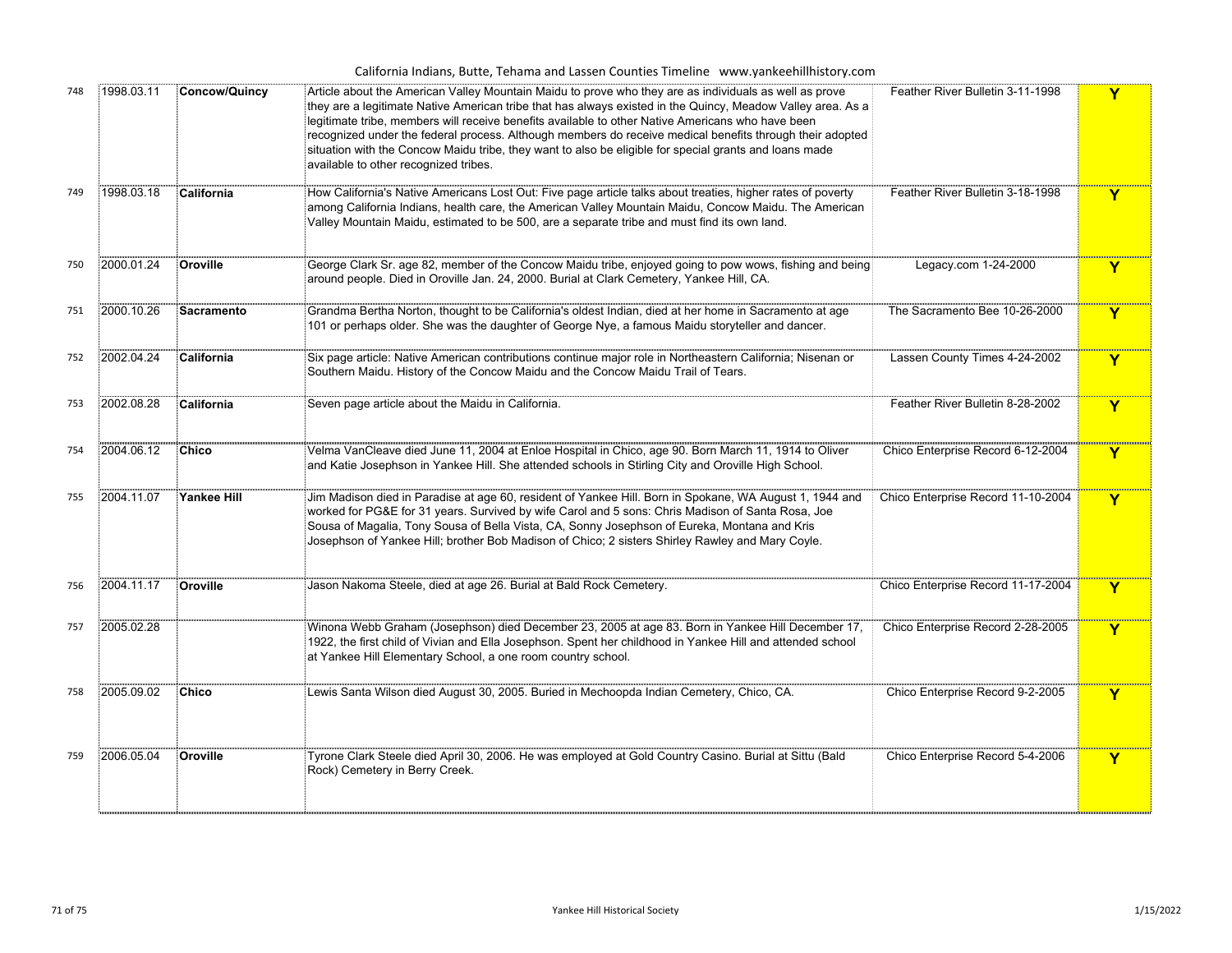| California Indians, Butte, Tehama and Lassen Counties Timeline www.yankeehillhistory.com |  |  |  |  |  |  |  |  |  |
|------------------------------------------------------------------------------------------|--|--|--|--|--|--|--|--|--|
|------------------------------------------------------------------------------------------|--|--|--|--|--|--|--|--|--|

| 760 | 2007.00.00 | Oroville     | Josephson family history by Rose Waugh, descendent of Yo-he-ma, states that the Cinos lived upon the<br>Mountain House side of the river, Tankins were at Big Bend. Also states Captain Busche, Yo-he-Ma's<br>father, was a scout for Lt. Grant, later President Grant. (This means he was at Fort Humboldt in 1854, not<br>Round Valley. Fort Humboldt was active from January 1853 until 1870. Grant was stationed there in Jan.<br>1854 for five months when he resigned his commission and went home).                                                                                                                                                                                                                                                                                                                                                                                                                                                                                                                                                                                                                                                                                                                                                                                                                                                                                                                                                                  | Pioneer Heritage of the Josephson<br>Family by Rose Waugh                                                                                                                                                                                             |                         |
|-----|------------|--------------|-----------------------------------------------------------------------------------------------------------------------------------------------------------------------------------------------------------------------------------------------------------------------------------------------------------------------------------------------------------------------------------------------------------------------------------------------------------------------------------------------------------------------------------------------------------------------------------------------------------------------------------------------------------------------------------------------------------------------------------------------------------------------------------------------------------------------------------------------------------------------------------------------------------------------------------------------------------------------------------------------------------------------------------------------------------------------------------------------------------------------------------------------------------------------------------------------------------------------------------------------------------------------------------------------------------------------------------------------------------------------------------------------------------------------------------------------------------------------------|-------------------------------------------------------------------------------------------------------------------------------------------------------------------------------------------------------------------------------------------------------|-------------------------|
| 761 | 2008.02.02 | Oroville     | Cleo Faye Mathews died in Oroville age 53. Farewell and burial in the Sittu Cemetery in Berry Creek, Butte<br>County.                                                                                                                                                                                                                                                                                                                                                                                                                                                                                                                                                                                                                                                                                                                                                                                                                                                                                                                                                                                                                                                                                                                                                                                                                                                                                                                                                       | Chico Enterprise Record 2-2-2008                                                                                                                                                                                                                      | Y                       |
| 762 | 2008.04.08 | Chico        | Harriet Pearl Ramirez died at age 76. She was an elder in the Mechoopda tribe. Burial in the Mechoopda<br>Indian Cemetery.                                                                                                                                                                                                                                                                                                                                                                                                                                                                                                                                                                                                                                                                                                                                                                                                                                                                                                                                                                                                                                                                                                                                                                                                                                                                                                                                                  | Chico Enterprise Record 4-8-2008                                                                                                                                                                                                                      | Y                       |
| 763 | 2008.05.05 | Chico        | Services held for Vernon William Conway at the Mechoopda Indian Cemetery in Chico. From 1950 to 1977,<br>he became the only Indian letter carrier among 1,500 carriers in the U.S. Postal Service.                                                                                                                                                                                                                                                                                                                                                                                                                                                                                                                                                                                                                                                                                                                                                                                                                                                                                                                                                                                                                                                                                                                                                                                                                                                                          | findagrave.com 5-5-2008                                                                                                                                                                                                                               | Y                       |
| 764 | 2010.10.14 | Konkow       | In an interview with Tony, who manages the Concow Campground and grew up in this area, he states he is<br>familiar with 3 round house sites in Concow He states the largest round house site is on the opposite side<br>of the lake across from the Concow Campground. The second site near Camelot, has a round house and<br>about 40 house pit sites. (If you assume 5 people to a house pit, this one site would have supported 200<br>Indians). He also states a Konkow Chief is buried there as was told to him by Bryan Beavers. The third<br>Concow site is on the opposite side of Concow Road near the Ishi Trail road. (Note: I suspect that<br>Concow sites were abandoned by 1856. Waves of miners (reportedly miners in numbers nearing<br>2000, left Marysville in 1850) came to the area headed toward the Quincy area in search of the fabled<br>Gold Lake. Some stayed in this area founding Rich Gulch in 1850. There were a larger number of<br>miners (300-500) who founded Spanishtown in 1856, near the current intersection of Pinkston<br>Canyon and Concow Roads, less than 4 miles from the old Indian sites in the area. The Concow<br>Valley land had been claimed by white farmers starting in 1852. The Concow tribes probably moved<br>up past Flea Valley.) There was a fourth site, at Big Bend which was 1800 feet above the river with<br>one entrance point, which was not abandoned until 1863, See 7-10-1850, 1-01-1858 and Sept 1863 | Interview by Larry Mauch 10-14-10<br>and research by Yankee Hill Historical<br>Society. See Yankee Hill Historical<br>Society web page at<br>yankeehillhistory.com in newsletters<br>section. Concow Indians part 1 and 2<br>and History of Big Bend. |                         |
| 765 | 2011.03.23 | Chico        | .<br>[Dell Ray Wilson, Sr, of Elk Creek, age 79, was entered into rest March 18, 2011. Burial in the Mechoopda<br>Indian Cemetery in Chico.                                                                                                                                                                                                                                                                                                                                                                                                                                                                                                                                                                                                                                                                                                                                                                                                                                                                                                                                                                                                                                                                                                                                                                                                                                                                                                                                 | Chico Enterprise Record 3-23-2011                                                                                                                                                                                                                     | Y                       |
| 766 | 2011.05.18 | Chico        | John George Ramirez died May 11, 2011. Buried in the Mechoopda Indian Cemetery.                                                                                                                                                                                                                                                                                                                                                                                                                                                                                                                                                                                                                                                                                                                                                                                                                                                                                                                                                                                                                                                                                                                                                                                                                                                                                                                                                                                             | Chico Enterprise Record 5-18-2011                                                                                                                                                                                                                     | Y                       |
| 767 | 2011.11.12 | <b>Chico</b> | Dana Ahner belong to the Mechoopda Indian tribe; died in Everett, WA at age 38. Burial in the Mechoopda<br>Indian Cemetery.                                                                                                                                                                                                                                                                                                                                                                                                                                                                                                                                                                                                                                                                                                                                                                                                                                                                                                                                                                                                                                                                                                                                                                                                                                                                                                                                                 | Chico Enterprise Record 11-12-2011                                                                                                                                                                                                                    | Y                       |
| 768 | 2012.01.09 | Oroville     | Benjamin Franklin Clark died Jan. 5, 2012, age 73. Lifetime resident of Oroville and a Concow Maidu tribal<br>elder of Mooretown Rancheria. Survivors include wife Carol Clark, sons Tommy and Nick Clark, brother<br>Clyde Beatty.                                                                                                                                                                                                                                                                                                                                                                                                                                                                                                                                                                                                                                                                                                                                                                                                                                                                                                                                                                                                                                                                                                                                                                                                                                         | Chico Enterprise Record 1-9-2012                                                                                                                                                                                                                      | $\mathbf Y$             |
| 769 | 2012.02.03 | Oroville     | David R. Edwards was a member of the Tyme Maidu tribe of Berry Creek Rancheria. Died at age 61. Burial<br>at Sittu Indian Cemetery (Bald Rock Indian Cemetery).                                                                                                                                                                                                                                                                                                                                                                                                                                                                                                                                                                                                                                                                                                                                                                                                                                                                                                                                                                                                                                                                                                                                                                                                                                                                                                             | Chico Enterprise Record 2-3-2012                                                                                                                                                                                                                      | $\overline{\mathsf{Y}}$ |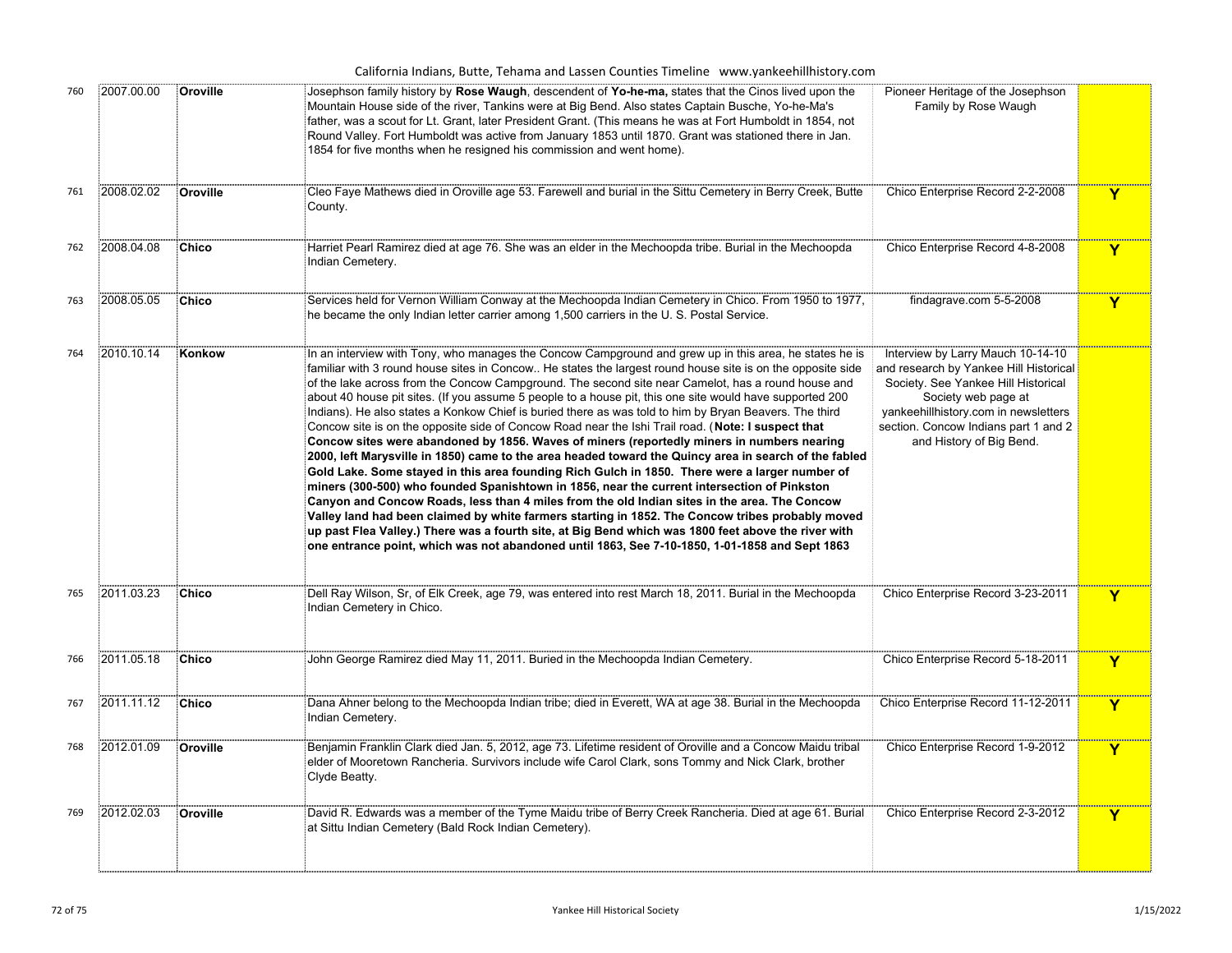California Indians, Butte, Tehama and Lassen Counties Timeline www.yankeehillhistory.com

| 770 | 2012.02.08 | <b>Berry Creek</b>      | Richard L. Smith was buried at the Sittu Tribal Cemetery in Berry Creek (Bald Rock Cemetery), age 87.                                                                                                                                                                                                                                                                                                                             | The Willits News 2-8-2012                                                                                  | Y                       |
|-----|------------|-------------------------|-----------------------------------------------------------------------------------------------------------------------------------------------------------------------------------------------------------------------------------------------------------------------------------------------------------------------------------------------------------------------------------------------------------------------------------|------------------------------------------------------------------------------------------------------------|-------------------------|
| 771 | 2012.09.19 | Palermo                 | Geraldine "Sally" Engasser died September 12, 2012 at her home in Palermo, CA, age 80. Born January<br>19, 1932. She and her husband Melvin "Bud" Engasser operated Farmers Market and later Eastside<br>Market. Survived by sons George, Jake and Kenny; sisters Patsy Seek and Betty Seneca; brother Donald<br>Jones.                                                                                                           | Chico Enterprise Record 9-19-2012                                                                          | Y                       |
| 772 | 2013.02.23 | Oroville                | Sheridan Roy Wagner, died in Oroville at age 72. He was an active member of the Maidu Band of Indians<br>of the Berry Creek Rancheria. Burial at Feather Falls Cemetery.                                                                                                                                                                                                                                                          | Chico Enterprise Record 2-23-2013                                                                          | $\overline{\mathsf{Y}}$ |
| 773 | 2013.05.22 | Chico                   | Ruth G. Ferris died at age 75 at Enloe Hospital in Chico. Member of the Mechoopda Indian Tribe and<br>Mechoopda Elders group. Burial in Mechoopda Indian Cemetery.                                                                                                                                                                                                                                                                | Chico Enterprise Record 5-22-2013                                                                          | Y                       |
| 774 | 2013.07.20 | Chico                   | Warren Knabe, infant son of Carmela Ceja and Nickolis Knabe. Burial at Mechoopda Indian Cemetery in<br>Chico.                                                                                                                                                                                                                                                                                                                     | Chico Enterprise Record 7-20-2013                                                                          | $\overline{\mathsf{Y}}$ |
| 775 | 2013.08.09 | Oroville                | Patsy Seek has died: A well known elder counselor, advocate of children and families in Oroville<br>community; elder for Concow Indian tribe; chaired Concow Maidu cultural preservation association.                                                                                                                                                                                                                             | Chico Enterprise 8-9-2013                                                                                  | $\mathbf Y$             |
| 776 | 2013.10.30 | Chico                   | Crucita Ramirez died October 25, 2013. Burial at Mechoopda Indian Cemetery, Chico, CA.                                                                                                                                                                                                                                                                                                                                            | Chico Enterprise Record 10-30-2013                                                                         | $\overline{\mathbf{Y}}$ |
| 777 | 2014.08.20 |                         | Anita Rome was born December 12, 1923 in Covelo. Died August 13, 2014 at age 90. She was the last<br>surviving offspring of Charles Wright who was one of the original Nome Cult Walkers that were forcibly<br>removed from their lands in the Sacramento Valley and relocated to Round Valley in 1863. The walk is<br>better known as Northern California's Trail of Tears. Anita was a member of the Concow and Wailaki tribes. | Willits News 8-20-2014                                                                                     | Y                       |
| 778 | 2014.12.13 |                         | The current acceptable spelling of the tribe name by the local Indians has been changed to Koyoongkawi<br>.<br>based on the actual pronunciation of the word based on language studies. It is interesting to note that the<br>original spelling of Concow was hyphenated (Con-Cow) which put an accent on both C's until the 1870s,<br>which would closer match today's spoken version when sounded out.                          | Larry Mauch based on research and<br>conversations with Eric Josephson<br>whose wife teaches the language. |                         |
| 779 | 2015.05.15 | <b>Chico/Washington</b> | Donna Mae Rickard Died at age 101 in Washington state. Born in Chico to Mr. and Mrs. Elmer LaFonso.<br>She was senior elder of the Mechoopda Tribe in Chico.                                                                                                                                                                                                                                                                      | Chico Enterprise Record 5-15-2015                                                                          | Y                       |
| 780 | 2015.07.18 | <b>Chico</b>            | Ezhno Christopher Williams, infant son of Christopher Williams and Shelly Salma, was buried at the<br>Mechoopda Indian Cemetery in Chico, CA.                                                                                                                                                                                                                                                                                     | Chico Enterprise Record 7-18-2015                                                                          | $\mathbf Y$             |
| 781 | 2016.09.18 | Oroville                | Konkow Valley Band Maidu tribe members gathered to sign a document to send to Washington DC<br>requesting official federal recognition as a tribe.                                                                                                                                                                                                                                                                                | Chico Enterprise 9-18-2016                                                                                 | Y                       |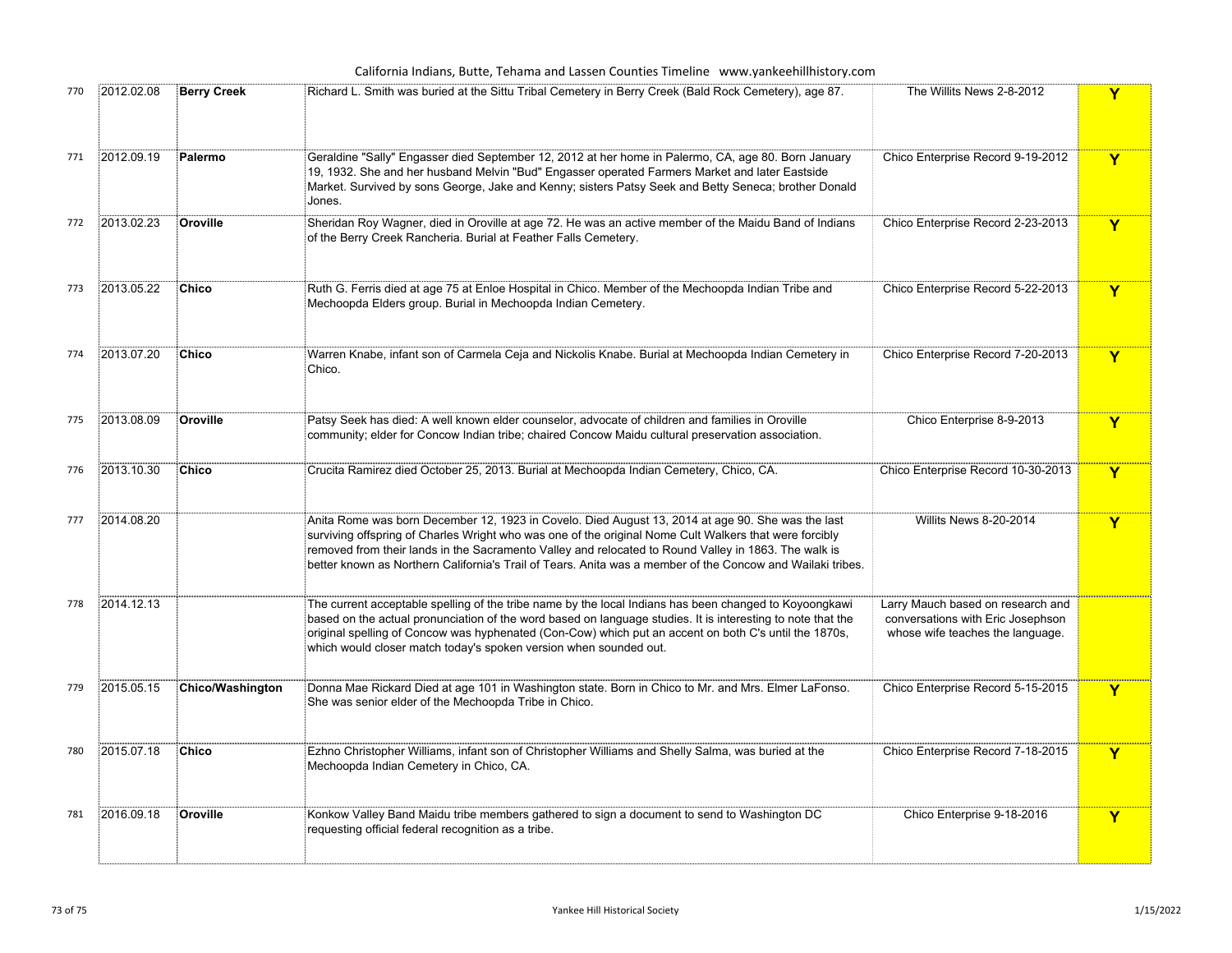| California Indians, Butte, Tehama and Lassen Counties Timeline www.yankeehillhistory.com |            |                     |                                                                                                                                                                                                                                                                                                                                                                                                                                                                                                              |                                    |              |  |
|------------------------------------------------------------------------------------------|------------|---------------------|--------------------------------------------------------------------------------------------------------------------------------------------------------------------------------------------------------------------------------------------------------------------------------------------------------------------------------------------------------------------------------------------------------------------------------------------------------------------------------------------------------------|------------------------------------|--------------|--|
| 782                                                                                      | 2016.09.25 | Oroville            | Salmon Festival: The Konkow band of the Maidu Indians had a group praying for the salmon as explained<br>by tribal chairman Wallace Clark Wilson. Baskets of flowers and another filled with acorns were placed in<br>the center of a dance circle along with a shiny salmon. One of the songs is an expression of joy and another<br>is a song of thanks. Long-term goals include building a roundhouse, a project that will include a great deal<br>of fundraising. The tribe does not currently own land. | Chico Enterprise 9-25-2016         | Y            |  |
| 783                                                                                      | 2016.10.30 | Oroville            | Oliver Eugene Gramps Sr, age 77 of Oroville, died Friday Oct 18, 2016 in Oroville.                                                                                                                                                                                                                                                                                                                                                                                                                           | Chico Enterprise Record 10-30-2016 | Y            |  |
| 784                                                                                      | 2017.08.05 | <b>Chico</b>        | Donna Mae Rickard died a few weeks short of being 102 years old and deeded a 1/4 acre piece of property<br>to the Mechoopda Indians. It's the only piece of land a tribal member was able to keep after the federal<br>government chopped up the tribe's rancheria in 1961.                                                                                                                                                                                                                                  | Chico Enterprise Record 8-5-2017   | Y            |  |
| 785                                                                                      | 2017.08.19 | Chico               | The story behind Chico's street names: Mechoopda Street/Rancheria Drive reference the Indian rancheria<br>that used to be located in the area. The Mechoopda were the first residents of the Chico area and were<br>taken in as laborers by John Bidwell on his Rancho Chico in about 1850. Sowilleno Avenue is named after<br>Maggie Sowilleno Lafonso, a Mechoopda woman who was a favorite of Annie Bidwell and Sowilleno was<br>her Indian name.                                                         | Chico Enterprise Record 8-19-2017  | Y            |  |
| 786                                                                                      | 2017.09.09 | Chico               | The 22nd 100 mile Nome Cult walk starts today from Chico to the Round Valley Indian Reservation in<br>Covelo and lasts to Sept. 16. It follows the route Native Americans were forced to march from Chico to the<br>Nome Cult Reservation in 1863.                                                                                                                                                                                                                                                           | Chico Enterprise Record 9-9-2017   | Y            |  |
| 787                                                                                      | 2018.04.14 | Chico               | Butte County's bid to halt Indian casino project fails in U.S. Court of Appeal; proposal for a new casino to be<br>built near the intersections of highway 149 and 99 by the Mechoopda Indian Tribe of the Chico Rancheria.                                                                                                                                                                                                                                                                                  | Chico Enterprise Record 4-14-2018  | Y            |  |
| 788                                                                                      | 2018.04.14 | Magalia             | A Magalia forest health tour with a focus on Maidu cultural practices was held with a tour of the Little Butte<br>Creek watershed and hosted by the Butte County Fire Safe Council in partnership with the Mechoopda<br>Indian tribe.                                                                                                                                                                                                                                                                        | Chico Enterprise Record 4-14-2018  | Y            |  |
| 789                                                                                      | 2018.07.14 | <b>Yolo County</b>  | A civil lawsuit was started against four companies who allegedly bulldozed Native American burials in West<br>Sacramento.                                                                                                                                                                                                                                                                                                                                                                                    | Chico Enterprise Record 7-14-2018  | Y            |  |
| 790                                                                                      | 2018.07.14 | Tehama County       | Members of the Paskenta Band of Nomlaki Indians, Caltrans and California Highway Patrol gathered in<br>front of the Rolling Hills Casino to celebrate the creation of two new road signs that will mark the tribal lands<br>on Interstate 5.                                                                                                                                                                                                                                                                 | Paradise Post 7-14-2018            | Y            |  |
| 791                                                                                      | 2018.07.15 | Northern California | 140,000 acres of Pacific Gas & Electric Co. land once belonged to the Maidu. Lorena Gorbet, a Maidu<br>Indian, and other members of the Maidu Summit Consortium were named owners of Humbug Valley, a<br>2,325-acre grassy meadow laced by Yellow Creek and granite peaks of the Northern Sierra Nevada. The<br>Maidu call this remnant of their homeland Tasmam Koyom.                                                                                                                                      | Sacramento Bee 7-15-2018           | Y            |  |
| 792                                                                                      | 2018.07.24 | Siskiyou County     | Professor Stephen Beckham concluded the Ruffey Rancheria Restoration Act is "intellectually dishonest".<br>Beckham is the same professor who was hired by Butte County in 2014 and came up with a report that<br>Chico's Mechoopda Indians were not a real tribe.                                                                                                                                                                                                                                            | Chico Enterprise Record 7-24-2018  | $\mathbf Y$  |  |
| 793                                                                                      | 2018.08.13 | Oroville            | The Board of Supervisors is being asked to support the building of a casino by the Mechoopda tribe.                                                                                                                                                                                                                                                                                                                                                                                                          | Chico Enterprise Record 8-13-2018  | $\mathbf{Y}$ |  |
| 794                                                                                      | 2018.08.15 | Oroville            | The Butte County Board of Supervisors voted unanimously to send a letter of support for the Mechoopda<br>tribe's plan to build a casino off Highway 149.                                                                                                                                                                                                                                                                                                                                                     | Chico Enterprise Record 8-15-2018  | Y            |  |
| 795                                                                                      | 2019.02.05 | Oroville            | Francis Harold Steele, Sr, died age 83. He had four brothers and ten sisters. He was Native American and<br>an Air Force veteran.                                                                                                                                                                                                                                                                                                                                                                            | Chico Enterprise Record 2-5-2019   | Y            |  |